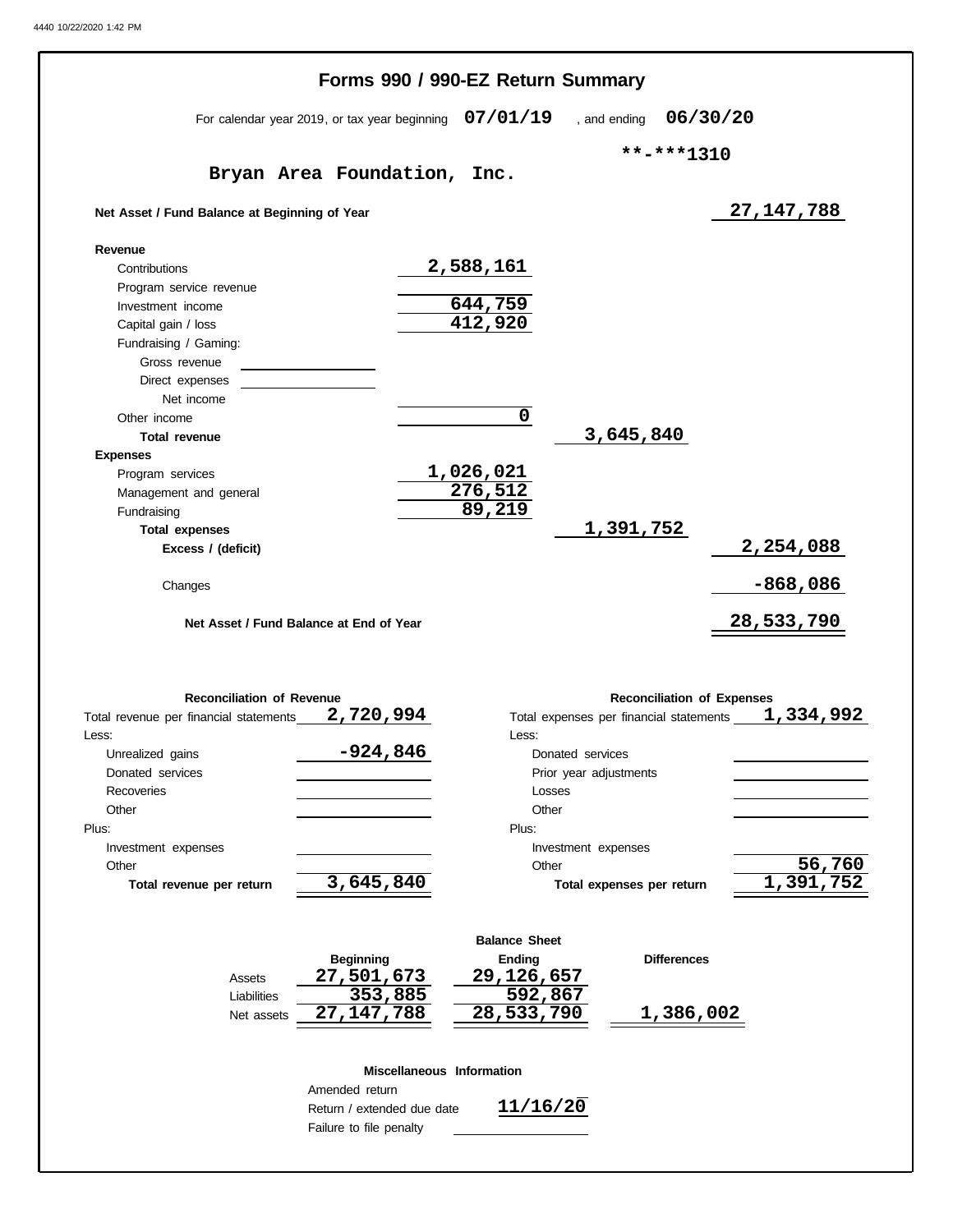| Form 8879-EO                                               | IRS e-file Signature Authorization<br>for an Exempt Organization                                                                                                                                                                                                                                                                                                                                                                                                                                                                                                                                                                                                                                                                                                                                                                                                                                                                                                                                                                                                                                                                                                                                                                                                                                                                                                                                                                                                                                                                                                                                                                                                                                                                                                                                                                                                                                                                                                                                                                                                                                                                                                                                                                                                                                                                                                                                                                                                                                                                                                                                                            | OMB No. 1545-1878                                                    |
|------------------------------------------------------------|-----------------------------------------------------------------------------------------------------------------------------------------------------------------------------------------------------------------------------------------------------------------------------------------------------------------------------------------------------------------------------------------------------------------------------------------------------------------------------------------------------------------------------------------------------------------------------------------------------------------------------------------------------------------------------------------------------------------------------------------------------------------------------------------------------------------------------------------------------------------------------------------------------------------------------------------------------------------------------------------------------------------------------------------------------------------------------------------------------------------------------------------------------------------------------------------------------------------------------------------------------------------------------------------------------------------------------------------------------------------------------------------------------------------------------------------------------------------------------------------------------------------------------------------------------------------------------------------------------------------------------------------------------------------------------------------------------------------------------------------------------------------------------------------------------------------------------------------------------------------------------------------------------------------------------------------------------------------------------------------------------------------------------------------------------------------------------------------------------------------------------------------------------------------------------------------------------------------------------------------------------------------------------------------------------------------------------------------------------------------------------------------------------------------------------------------------------------------------------------------------------------------------------------------------------------------------------------------------------------------------------|----------------------------------------------------------------------|
| Department of the Treasury                                 | For calendar year 2019, or fiscal year beginning $7/01$ , 2019, and ending<br>$6/30_{.20}$ 20<br>u Do not send to the IRS. Keep for your records.                                                                                                                                                                                                                                                                                                                                                                                                                                                                                                                                                                                                                                                                                                                                                                                                                                                                                                                                                                                                                                                                                                                                                                                                                                                                                                                                                                                                                                                                                                                                                                                                                                                                                                                                                                                                                                                                                                                                                                                                                                                                                                                                                                                                                                                                                                                                                                                                                                                                           | 2019                                                                 |
| Internal Revenue Service<br>Name of exempt organization    | u Go to www.irs.gov/Form8879EO for the latest information.                                                                                                                                                                                                                                                                                                                                                                                                                                                                                                                                                                                                                                                                                                                                                                                                                                                                                                                                                                                                                                                                                                                                                                                                                                                                                                                                                                                                                                                                                                                                                                                                                                                                                                                                                                                                                                                                                                                                                                                                                                                                                                                                                                                                                                                                                                                                                                                                                                                                                                                                                                  | Employer identification number                                       |
|                                                            | Bryan Area Foundation,<br>Inc.                                                                                                                                                                                                                                                                                                                                                                                                                                                                                                                                                                                                                                                                                                                                                                                                                                                                                                                                                                                                                                                                                                                                                                                                                                                                                                                                                                                                                                                                                                                                                                                                                                                                                                                                                                                                                                                                                                                                                                                                                                                                                                                                                                                                                                                                                                                                                                                                                                                                                                                                                                                              | $***$ -***1310                                                       |
| Name and title of officer                                  | Amy Miller                                                                                                                                                                                                                                                                                                                                                                                                                                                                                                                                                                                                                                                                                                                                                                                                                                                                                                                                                                                                                                                                                                                                                                                                                                                                                                                                                                                                                                                                                                                                                                                                                                                                                                                                                                                                                                                                                                                                                                                                                                                                                                                                                                                                                                                                                                                                                                                                                                                                                                                                                                                                                  |                                                                      |
|                                                            | President/CEO                                                                                                                                                                                                                                                                                                                                                                                                                                                                                                                                                                                                                                                                                                                                                                                                                                                                                                                                                                                                                                                                                                                                                                                                                                                                                                                                                                                                                                                                                                                                                                                                                                                                                                                                                                                                                                                                                                                                                                                                                                                                                                                                                                                                                                                                                                                                                                                                                                                                                                                                                                                                               |                                                                      |
| Part I                                                     | Type of Return and Return Information (Whole Dollars Only)                                                                                                                                                                                                                                                                                                                                                                                                                                                                                                                                                                                                                                                                                                                                                                                                                                                                                                                                                                                                                                                                                                                                                                                                                                                                                                                                                                                                                                                                                                                                                                                                                                                                                                                                                                                                                                                                                                                                                                                                                                                                                                                                                                                                                                                                                                                                                                                                                                                                                                                                                                  |                                                                      |
|                                                            | Check the box for the return for which you are using this Form 8879-EO and enter the applicable amount, if any, from the return. If you                                                                                                                                                                                                                                                                                                                                                                                                                                                                                                                                                                                                                                                                                                                                                                                                                                                                                                                                                                                                                                                                                                                                                                                                                                                                                                                                                                                                                                                                                                                                                                                                                                                                                                                                                                                                                                                                                                                                                                                                                                                                                                                                                                                                                                                                                                                                                                                                                                                                                     |                                                                      |
|                                                            | check the box on line 1a, 2a, 3a, 4a, or 5a, below, and the amount on that line for the return being filed with this form was blank, then                                                                                                                                                                                                                                                                                                                                                                                                                                                                                                                                                                                                                                                                                                                                                                                                                                                                                                                                                                                                                                                                                                                                                                                                                                                                                                                                                                                                                                                                                                                                                                                                                                                                                                                                                                                                                                                                                                                                                                                                                                                                                                                                                                                                                                                                                                                                                                                                                                                                                   |                                                                      |
|                                                            | leave line 1b, 2b, 3b, 4b, or 5b, whichever is applicable, blank (do not enter -0-). But, if you entered -0- on the return, then enter -0- on                                                                                                                                                                                                                                                                                                                                                                                                                                                                                                                                                                                                                                                                                                                                                                                                                                                                                                                                                                                                                                                                                                                                                                                                                                                                                                                                                                                                                                                                                                                                                                                                                                                                                                                                                                                                                                                                                                                                                                                                                                                                                                                                                                                                                                                                                                                                                                                                                                                                               |                                                                      |
|                                                            | the applicable line below. Do not complete more than one line in Part I.                                                                                                                                                                                                                                                                                                                                                                                                                                                                                                                                                                                                                                                                                                                                                                                                                                                                                                                                                                                                                                                                                                                                                                                                                                                                                                                                                                                                                                                                                                                                                                                                                                                                                                                                                                                                                                                                                                                                                                                                                                                                                                                                                                                                                                                                                                                                                                                                                                                                                                                                                    |                                                                      |
| 1a Form 990 check here $\blacktriangleright$               |                                                                                                                                                                                                                                                                                                                                                                                                                                                                                                                                                                                                                                                                                                                                                                                                                                                                                                                                                                                                                                                                                                                                                                                                                                                                                                                                                                                                                                                                                                                                                                                                                                                                                                                                                                                                                                                                                                                                                                                                                                                                                                                                                                                                                                                                                                                                                                                                                                                                                                                                                                                                                             |                                                                      |
| 2a Form 990-EZ check here $\blacktriangleright$            | <b>b</b> Total revenue, if any (Form 990-EZ, line 9) $\ldots$ $\ldots$ $\ldots$ $\ldots$ $\ldots$ $\ldots$                                                                                                                                                                                                                                                                                                                                                                                                                                                                                                                                                                                                                                                                                                                                                                                                                                                                                                                                                                                                                                                                                                                                                                                                                                                                                                                                                                                                                                                                                                                                                                                                                                                                                                                                                                                                                                                                                                                                                                                                                                                                                                                                                                                                                                                                                                                                                                                                                                                                                                                  | 2b                                                                   |
| 3a Form 1120-POL check here<br>4a Form 990-PF check here ▶ |                                                                                                                                                                                                                                                                                                                                                                                                                                                                                                                                                                                                                                                                                                                                                                                                                                                                                                                                                                                                                                                                                                                                                                                                                                                                                                                                                                                                                                                                                                                                                                                                                                                                                                                                                                                                                                                                                                                                                                                                                                                                                                                                                                                                                                                                                                                                                                                                                                                                                                                                                                                                                             |                                                                      |
| 5a Form 8868 check here $\blacktriangleright$              |                                                                                                                                                                                                                                                                                                                                                                                                                                                                                                                                                                                                                                                                                                                                                                                                                                                                                                                                                                                                                                                                                                                                                                                                                                                                                                                                                                                                                                                                                                                                                                                                                                                                                                                                                                                                                                                                                                                                                                                                                                                                                                                                                                                                                                                                                                                                                                                                                                                                                                                                                                                                                             |                                                                      |
|                                                            |                                                                                                                                                                                                                                                                                                                                                                                                                                                                                                                                                                                                                                                                                                                                                                                                                                                                                                                                                                                                                                                                                                                                                                                                                                                                                                                                                                                                                                                                                                                                                                                                                                                                                                                                                                                                                                                                                                                                                                                                                                                                                                                                                                                                                                                                                                                                                                                                                                                                                                                                                                                                                             |                                                                      |
| Part II                                                    | Declaration and Signature Authorization of Officer                                                                                                                                                                                                                                                                                                                                                                                                                                                                                                                                                                                                                                                                                                                                                                                                                                                                                                                                                                                                                                                                                                                                                                                                                                                                                                                                                                                                                                                                                                                                                                                                                                                                                                                                                                                                                                                                                                                                                                                                                                                                                                                                                                                                                                                                                                                                                                                                                                                                                                                                                                          |                                                                      |
| Officer's PIN: check one box only<br>IХ                    | Under penalties of perjury, I declare that I am an officer of the above organization and that I have examined a copy of the<br>organization's 2019 electronic return and accompanying schedules and statements and to the best of my knowledge and belief, they<br>are true, correct, and complete. I further declare that the amount in Part I above is the amount shown on the copy of the<br>organization's electronic return. I consent to allow my intermediate service provider, transmitter, or electronic return originator (ERO)<br>to send the organization's return to the IRS and to receive from the IRS (a) an acknowledgement of receipt or reason for rejection of<br>the transmission, (b) the reason for any delay in processing the return or refund, and (c) the date of any refund. If applicable, I<br>authorize the U.S. Treasury and its designated Financial Agent to initiate an electronic funds withdrawal (direct debit) entry to the<br>financial institution account indicated in the tax preparation software for payment of the organization's federal taxes owed on this<br>return, and the financial institution to debit the entry to this account. To revoke a payment, I must contact the U.S. Treasury Financial<br>Agent at 1-888-353-4537 no later than 2 business days prior to the payment (settlement) date. I also authorize the financial institutions<br>involved in the processing of the electronic payment of taxes to receive confidential information necessary to answer inquiries and<br>resolve issues related to the payment. I have selected a personal identification number (PIN) as my signature for the organization's<br>electronic return and, if applicable, the organization's consent to electronic funds withdrawal.<br>I authorize Shultz Huber & Associates,<br>04440<br>Inc.<br>to enter my PIN<br>ERO firm name<br>on the organization's tax year 2019 electronically filed return. If I have indicated within this return that a copy of the return is<br>being filed with a state agency(ies) regulating charities as part of the IRS Fed/State program, I also authorize the aforementioned<br>ERO to enter my PIN on the return's disclosure consent screen.<br>As an officer of the organization, I will enter my PIN as my signature on the organization's tax year 2019 electronically filed return.<br>If I have indicated within this return that a copy of the return is being filed with a state agency(ies) regulating charities as part of<br>the IRS Fed/State program, I will enter my PIN on the return's disclosure consent screen. | as my signature<br>Enter five numbers, but<br>do not enter all zeros |
|                                                            |                                                                                                                                                                                                                                                                                                                                                                                                                                                                                                                                                                                                                                                                                                                                                                                                                                                                                                                                                                                                                                                                                                                                                                                                                                                                                                                                                                                                                                                                                                                                                                                                                                                                                                                                                                                                                                                                                                                                                                                                                                                                                                                                                                                                                                                                                                                                                                                                                                                                                                                                                                                                                             |                                                                      |
| Officer's signature                                        | Date                                                                                                                                                                                                                                                                                                                                                                                                                                                                                                                                                                                                                                                                                                                                                                                                                                                                                                                                                                                                                                                                                                                                                                                                                                                                                                                                                                                                                                                                                                                                                                                                                                                                                                                                                                                                                                                                                                                                                                                                                                                                                                                                                                                                                                                                                                                                                                                                                                                                                                                                                                                                                        | 10/22/20                                                             |
| Part III                                                   | <b>Certification and Authentication</b><br>ERO's EFIN/PIN. Enter your six-digit electronic filing identification                                                                                                                                                                                                                                                                                                                                                                                                                                                                                                                                                                                                                                                                                                                                                                                                                                                                                                                                                                                                                                                                                                                                                                                                                                                                                                                                                                                                                                                                                                                                                                                                                                                                                                                                                                                                                                                                                                                                                                                                                                                                                                                                                                                                                                                                                                                                                                                                                                                                                                            |                                                                      |
|                                                            | number (EFIN) followed by your five-digit self-selected PIN.                                                                                                                                                                                                                                                                                                                                                                                                                                                                                                                                                                                                                                                                                                                                                                                                                                                                                                                                                                                                                                                                                                                                                                                                                                                                                                                                                                                                                                                                                                                                                                                                                                                                                                                                                                                                                                                                                                                                                                                                                                                                                                                                                                                                                                                                                                                                                                                                                                                                                                                                                                | ***********                                                          |
|                                                            |                                                                                                                                                                                                                                                                                                                                                                                                                                                                                                                                                                                                                                                                                                                                                                                                                                                                                                                                                                                                                                                                                                                                                                                                                                                                                                                                                                                                                                                                                                                                                                                                                                                                                                                                                                                                                                                                                                                                                                                                                                                                                                                                                                                                                                                                                                                                                                                                                                                                                                                                                                                                                             | Do not enter all zeros                                               |
|                                                            | I certify that the above numeric entry is my PIN, which is my signature on the 2019 electronically filed return for the organization<br>indicated above. I confirm that I am submitting this return in accordance with the requirements of Pub. 4163, Modernized e-File (MeF)<br>Information for Authorized IRS e-file Providers for Business Returns.<br>Tyson L. Stuckey, CPA<br>Date }                                                                                                                                                                                                                                                                                                                                                                                                                                                                                                                                                                                                                                                                                                                                                                                                                                                                                                                                                                                                                                                                                                                                                                                                                                                                                                                                                                                                                                                                                                                                                                                                                                                                                                                                                                                                                                                                                                                                                                                                                                                                                                                                                                                                                                   | 10/22/20                                                             |
| ERO's signature                                            |                                                                                                                                                                                                                                                                                                                                                                                                                                                                                                                                                                                                                                                                                                                                                                                                                                                                                                                                                                                                                                                                                                                                                                                                                                                                                                                                                                                                                                                                                                                                                                                                                                                                                                                                                                                                                                                                                                                                                                                                                                                                                                                                                                                                                                                                                                                                                                                                                                                                                                                                                                                                                             |                                                                      |
|                                                            | <b>ERO Must Retain This Form - See Instructions</b>                                                                                                                                                                                                                                                                                                                                                                                                                                                                                                                                                                                                                                                                                                                                                                                                                                                                                                                                                                                                                                                                                                                                                                                                                                                                                                                                                                                                                                                                                                                                                                                                                                                                                                                                                                                                                                                                                                                                                                                                                                                                                                                                                                                                                                                                                                                                                                                                                                                                                                                                                                         |                                                                      |
|                                                            | Do Not Submit This Form to the IRS Unless Requested To Do So                                                                                                                                                                                                                                                                                                                                                                                                                                                                                                                                                                                                                                                                                                                                                                                                                                                                                                                                                                                                                                                                                                                                                                                                                                                                                                                                                                                                                                                                                                                                                                                                                                                                                                                                                                                                                                                                                                                                                                                                                                                                                                                                                                                                                                                                                                                                                                                                                                                                                                                                                                |                                                                      |
|                                                            | For Paperwork Reduction Act Notice, see back of form.                                                                                                                                                                                                                                                                                                                                                                                                                                                                                                                                                                                                                                                                                                                                                                                                                                                                                                                                                                                                                                                                                                                                                                                                                                                                                                                                                                                                                                                                                                                                                                                                                                                                                                                                                                                                                                                                                                                                                                                                                                                                                                                                                                                                                                                                                                                                                                                                                                                                                                                                                                       | Form 8879-EO (2019)                                                  |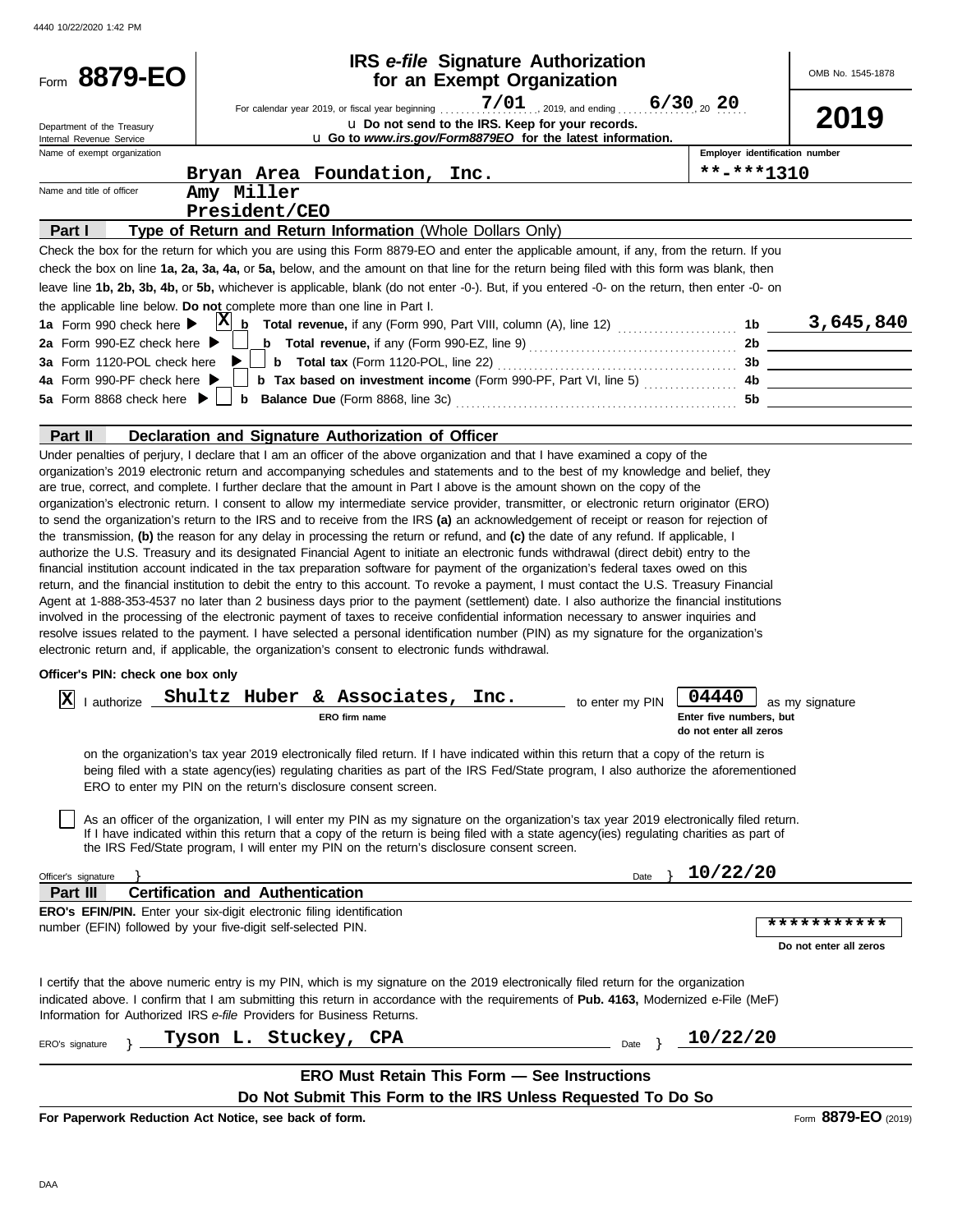(Rev. January 2020)

Form

# **990 a Return of Organization Exempt From Income Tax 1945-0 2019 2019**

u **Do not enter social security numbers on this form as it may be made public. Open to Public Under section 501(c), 527, or 4947(a)(1) of the Internal Revenue Code (except private foundations)**

OMB No. 1545-0047

|  | <b>Open to Public</b> |
|--|-----------------------|
|  | <b>Inspection</b>     |

|                                |                                                                                          | Department of the Treasury<br>Internal Revenue Service |                                              |                                          |        |                                                                                                                                                    |  |                      | <b>u</b> Go to www.irs.gov/Form990 for instructions and the latest information.                                                            |        |      |  |                           |            |                                               |    | אש ו שט ויש<br><b>Inspection</b>                                                                                                                                           |
|--------------------------------|------------------------------------------------------------------------------------------|--------------------------------------------------------|----------------------------------------------|------------------------------------------|--------|----------------------------------------------------------------------------------------------------------------------------------------------------|--|----------------------|--------------------------------------------------------------------------------------------------------------------------------------------|--------|------|--|---------------------------|------------|-----------------------------------------------|----|----------------------------------------------------------------------------------------------------------------------------------------------------------------------------|
|                                | $07/01/19$ , and ending<br>06/30/20<br>For the 2019 calendar year, or tax year beginning |                                                        |                                              |                                          |        |                                                                                                                                                    |  |                      |                                                                                                                                            |        |      |  |                           |            |                                               |    |                                                                                                                                                                            |
|                                | <b>B</b> Check if applicable:                                                            |                                                        |                                              | C Name of organization                   |        |                                                                                                                                                    |  |                      |                                                                                                                                            |        |      |  |                           |            |                                               |    | D Employer identification number                                                                                                                                           |
|                                | Address change                                                                           |                                                        |                                              |                                          |        |                                                                                                                                                    |  |                      | Bryan Area Foundation, Inc.                                                                                                                |        |      |  |                           |            |                                               |    |                                                                                                                                                                            |
|                                | Name change                                                                              |                                                        |                                              | Doing business as                        |        |                                                                                                                                                    |  |                      |                                                                                                                                            |        |      |  |                           |            | **-***1310                                    |    |                                                                                                                                                                            |
|                                |                                                                                          |                                                        |                                              |                                          |        | Number and street (or P.O. box if mail is not delivered to street address)                                                                         |  |                      |                                                                                                                                            |        |      |  | Room/suite                |            | E Telephone number                            |    |                                                                                                                                                                            |
|                                | Initial return                                                                           |                                                        |                                              | P.O. Box 651                             |        |                                                                                                                                                    |  |                      |                                                                                                                                            |        |      |  |                           |            |                                               |    | 419-633-1156                                                                                                                                                               |
|                                | Final return/<br>terminated                                                              |                                                        |                                              |                                          |        | City or town, state or province, country, and ZIP or foreign postal code                                                                           |  |                      |                                                                                                                                            |        |      |  |                           |            |                                               |    |                                                                                                                                                                            |
|                                | Amended return                                                                           |                                                        | Bryan                                        |                                          |        |                                                                                                                                                    |  | OH 43506             |                                                                                                                                            |        |      |  |                           |            | G Gross receipts \$                           |    | 6,845,763                                                                                                                                                                  |
|                                |                                                                                          |                                                        |                                              | F Name and address of principal officer: |        |                                                                                                                                                    |  |                      |                                                                                                                                            |        |      |  |                           |            | H(a) Is this a group return for subordinates? |    | X<br>Yes<br>No                                                                                                                                                             |
|                                |                                                                                          | Application pending                                    |                                              | Amy Miller                               |        |                                                                                                                                                    |  |                      |                                                                                                                                            |        |      |  |                           |            |                                               |    |                                                                                                                                                                            |
|                                |                                                                                          |                                                        |                                              | P.O. Box 651                             |        |                                                                                                                                                    |  |                      |                                                                                                                                            |        |      |  |                           |            | H(b) Are all subordinates included?           |    | No<br>Yes                                                                                                                                                                  |
|                                |                                                                                          |                                                        | Bryan                                        |                                          |        |                                                                                                                                                    |  |                      | OH 43506                                                                                                                                   |        |      |  |                           |            | If "No," attach a list. (see instructions)    |    |                                                                                                                                                                            |
|                                |                                                                                          | Tax-exempt status:                                     | ΙX                                           | 501(c)(3)                                | 501(c) |                                                                                                                                                    |  | ) $t$ (insert no.)   | 4947(a)(1) or                                                                                                                              |        | 527  |  |                           |            |                                               |    |                                                                                                                                                                            |
|                                | Website: U                                                                               |                                                        |                                              |                                          |        | www.bryanareafoundation.org                                                                                                                        |  |                      |                                                                                                                                            |        |      |  |                           |            | H(c) Group exemption number U                 |    |                                                                                                                                                                            |
|                                |                                                                                          | Form of organization:                                  | $ \mathbf{X} $ Corporation                   |                                          | Trust  | Association                                                                                                                                        |  | Other <b>u</b>       |                                                                                                                                            |        |      |  | L Year of formation: 1969 |            |                                               |    | M State of legal domicile: OH                                                                                                                                              |
|                                | Part I                                                                                   |                                                        | <b>Summary</b>                               |                                          |        |                                                                                                                                                    |  |                      |                                                                                                                                            |        |      |  |                           |            |                                               |    |                                                                                                                                                                            |
|                                |                                                                                          |                                                        |                                              |                                          |        | 1 Briefly describe the organization's mission or most significant activities:                                                                      |  |                      |                                                                                                                                            |        |      |  |                           |            |                                               |    |                                                                                                                                                                            |
|                                |                                                                                          |                                                        |                                              |                                          |        |                                                                                                                                                    |  |                      | To support charitable organizations in the Williams County, Ohio area.                                                                     |        |      |  |                           |            |                                               |    |                                                                                                                                                                            |
|                                |                                                                                          |                                                        |                                              |                                          |        |                                                                                                                                                    |  |                      |                                                                                                                                            |        |      |  |                           |            |                                               |    |                                                                                                                                                                            |
| Governance                     |                                                                                          |                                                        |                                              |                                          |        |                                                                                                                                                    |  |                      |                                                                                                                                            |        |      |  |                           |            |                                               |    |                                                                                                                                                                            |
|                                |                                                                                          |                                                        |                                              |                                          |        |                                                                                                                                                    |  |                      | 2 Check this box $\mathbf{u}$   if the organization discontinued its operations or disposed of more than 25% of its net assets.            |        |      |  |                           |            |                                               |    |                                                                                                                                                                            |
| ಯ                              |                                                                                          |                                                        |                                              |                                          |        | 3 Number of voting members of the governing body (Part VI, line 1a)                                                                                |  |                      |                                                                                                                                            |        |      |  |                           |            | 3                                             | 14 |                                                                                                                                                                            |
| <b>Activities</b>              | 4                                                                                        |                                                        |                                              |                                          |        |                                                                                                                                                    |  |                      | Number of independent voting members of the governing body (Part VI, line 1b) [11] [11] Number of independent voting                       |        |      |  |                           |            | $\overline{\mathbf{4}}$                       | 14 |                                                                                                                                                                            |
|                                | 5                                                                                        |                                                        |                                              |                                          |        |                                                                                                                                                    |  |                      | Total number of individuals employed in calendar year 2019 (Part V, line 2a) [[[[[[[[[[[[[[[[[[[[[[[[[[[[[[[[                              |        |      |  |                           |            | 5                                             | 4  |                                                                                                                                                                            |
|                                |                                                                                          |                                                        |                                              |                                          |        | 6 Total number of volunteers (estimate if necessary)                                                                                               |  |                      |                                                                                                                                            |        |      |  |                           |            | 6                                             | 53 |                                                                                                                                                                            |
|                                |                                                                                          |                                                        |                                              |                                          |        |                                                                                                                                                    |  |                      |                                                                                                                                            |        |      |  |                           |            | 7a                                            |    | 0                                                                                                                                                                          |
|                                |                                                                                          |                                                        |                                              |                                          |        |                                                                                                                                                    |  |                      |                                                                                                                                            |        |      |  |                           |            | 7b                                            |    | $\Omega$                                                                                                                                                                   |
|                                |                                                                                          |                                                        |                                              |                                          |        |                                                                                                                                                    |  |                      |                                                                                                                                            |        |      |  |                           | Prior Year | 501,816                                       |    | Current Year<br>2,588,161                                                                                                                                                  |
|                                |                                                                                          |                                                        |                                              |                                          |        |                                                                                                                                                    |  |                      |                                                                                                                                            |        |      |  |                           |            |                                               |    |                                                                                                                                                                            |
| Revenue                        | 9                                                                                        |                                                        | Program service revenue (Part VIII, line 2g) |                                          |        |                                                                                                                                                    |  |                      |                                                                                                                                            |        |      |  |                           | 1,057,679  |                                               |    |                                                                                                                                                                            |
|                                |                                                                                          |                                                        |                                              |                                          |        |                                                                                                                                                    |  |                      |                                                                                                                                            |        |      |  | 1,096,880                 |            |                                               |    |                                                                                                                                                                            |
|                                |                                                                                          |                                                        |                                              |                                          |        | 11 Other revenue (Part VIII, column (A), lines 5, 6d, 8c, 9c, 10c, and 11e)                                                                        |  |                      |                                                                                                                                            |        |      |  |                           |            | $\overline{1,598,696}$                        |    | 3,645,840                                                                                                                                                                  |
|                                |                                                                                          |                                                        |                                              |                                          |        |                                                                                                                                                    |  |                      | 12 Total revenue - add lines 8 through 11 (must equal Part VIII, column (A), line 12)                                                      |        |      |  |                           |            | 884,609                                       |    | 928,177                                                                                                                                                                    |
|                                |                                                                                          |                                                        |                                              |                                          |        | 13 Grants and similar amounts paid (Part IX, column (A), lines 1-3)                                                                                |  |                      |                                                                                                                                            |        |      |  |                           |            |                                               |    |                                                                                                                                                                            |
|                                |                                                                                          |                                                        |                                              |                                          |        | 14 Benefits paid to or for members (Part IX, column (A), line 4)                                                                                   |  |                      |                                                                                                                                            |        |      |  |                           |            | 238,215                                       |    | 251,568                                                                                                                                                                    |
| nses                           |                                                                                          |                                                        |                                              |                                          |        |                                                                                                                                                    |  |                      | 15 Salaries, other compensation, employee benefits (Part IX, column (A), lines 5-10)                                                       |        |      |  |                           |            |                                               |    | 0                                                                                                                                                                          |
|                                |                                                                                          |                                                        |                                              |                                          |        | 16a Professional fundraising fees (Part IX, column (A), line 11e)                                                                                  |  |                      |                                                                                                                                            | 89,219 |      |  |                           |            |                                               |    |                                                                                                                                                                            |
| Exper                          |                                                                                          |                                                        |                                              |                                          |        | <b>b</b> Total fundraising expenses (Part IX, column (D), line 25) $\mathbf{u}$<br>17 Other expenses (Part IX, column (A), lines 11a-11d, 11f-24e) |  |                      |                                                                                                                                            |        |      |  |                           |            | 236,614                                       |    | 212,007                                                                                                                                                                    |
|                                |                                                                                          |                                                        |                                              |                                          |        |                                                                                                                                                    |  |                      | 18 Total expenses. Add lines 13-17 (must equal Part IX, column (A), line 25)                                                               |        |      |  |                           |            | $\overline{1}$ , 359, 438                     |    | 1,391,752                                                                                                                                                                  |
|                                |                                                                                          |                                                        |                                              |                                          |        | 19 Revenue less expenses. Subtract line 18 from line 12                                                                                            |  |                      |                                                                                                                                            |        |      |  |                           |            | 239,258                                       |    | 2,254,088                                                                                                                                                                  |
|                                |                                                                                          |                                                        |                                              |                                          |        |                                                                                                                                                    |  |                      |                                                                                                                                            |        |      |  | Beginning of Current Year |            |                                               |    | End of Year                                                                                                                                                                |
| Net Assets or<br>Fund Balances |                                                                                          |                                                        |                                              | 20 Total assets (Part X, line 16)        |        |                                                                                                                                                    |  |                      |                                                                                                                                            |        |      |  |                           |            | 27,501,673                                    |    | 29,126,657                                                                                                                                                                 |
|                                |                                                                                          |                                                        |                                              | 21 Total liabilities (Part X, line 26)   |        |                                                                                                                                                    |  |                      |                                                                                                                                            |        |      |  |                           |            | 353,885                                       |    | 592,867                                                                                                                                                                    |
|                                |                                                                                          |                                                        |                                              |                                          |        | 22 Net assets or fund balances. Subtract line 21 from line 20.                                                                                     |  |                      |                                                                                                                                            |        |      |  |                           |            | 27, 147, 788                                  |    | 28,533,790                                                                                                                                                                 |
|                                | Part II                                                                                  |                                                        |                                              | <b>Signature Block</b>                   |        |                                                                                                                                                    |  |                      |                                                                                                                                            |        |      |  |                           |            |                                               |    |                                                                                                                                                                            |
|                                |                                                                                          |                                                        |                                              |                                          |        |                                                                                                                                                    |  |                      |                                                                                                                                            |        |      |  |                           |            |                                               |    | Under penalties of perjury, I declare that I have examined this return, including accompanying schedules and statements, and to the best of my knowledge and belief, it is |
|                                |                                                                                          |                                                        |                                              |                                          |        |                                                                                                                                                    |  |                      | true, correct, and complete. Declaration of preparer (other than officer) is based on all information of which preparer has any knowledge. |        |      |  |                           |            |                                               |    |                                                                                                                                                                            |
|                                |                                                                                          |                                                        |                                              |                                          |        |                                                                                                                                                    |  |                      |                                                                                                                                            |        |      |  |                           |            |                                               |    |                                                                                                                                                                            |
| <b>Sign</b>                    |                                                                                          |                                                        | Signature of officer                         |                                          |        |                                                                                                                                                    |  |                      |                                                                                                                                            |        |      |  |                           |            | Date                                          |    |                                                                                                                                                                            |
| Here                           |                                                                                          |                                                        |                                              | Amy Miller                               |        |                                                                                                                                                    |  |                      |                                                                                                                                            |        |      |  | President/CEO             |            |                                               |    |                                                                                                                                                                            |
|                                |                                                                                          |                                                        |                                              | Type or print name and title             |        |                                                                                                                                                    |  |                      |                                                                                                                                            |        |      |  |                           |            |                                               |    |                                                                                                                                                                            |
|                                |                                                                                          |                                                        | Print/Type preparer's name                   |                                          |        |                                                                                                                                                    |  | Preparer's signature |                                                                                                                                            |        |      |  | Date                      |            | Check                                         |    | PTIN                                                                                                                                                                       |
| Paid                           |                                                                                          |                                                        |                                              | Tyson L. Stuckey, CPA                    |        |                                                                                                                                                    |  |                      | Tyson L. Stuckey, CPA                                                                                                                      |        |      |  |                           |            | $10/22/20$ self-employed                      |    | *********                                                                                                                                                                  |
|                                | Preparer                                                                                 | Firm's name                                            |                                              |                                          |        | Shultz Huber & Associates,                                                                                                                         |  |                      |                                                                                                                                            |        | Inc. |  |                           |            | Firm's EIN                                    |    | $\overline{\text{***}}$ ****9212                                                                                                                                           |
|                                | <b>Use Only</b>                                                                          |                                                        |                                              |                                          |        | 126 E High St.                                                                                                                                     |  |                      |                                                                                                                                            |        |      |  |                           |            |                                               |    |                                                                                                                                                                            |
|                                |                                                                                          | Firm's address                                         |                                              |                                          | Bryan, | OH                                                                                                                                                 |  | 43506-1701           |                                                                                                                                            |        |      |  |                           |            | Phone no.                                     |    | 419-636-8000                                                                                                                                                               |
|                                |                                                                                          |                                                        |                                              |                                          |        | May the IRS discuss this return with the preparer shown above? (see instructions)                                                                  |  |                      |                                                                                                                                            |        |      |  |                           |            |                                               |    | $ \mathbf{\overline{X}} $ Yes<br>No                                                                                                                                        |

| Sign<br>Here     | Signature of officer<br>Miller<br>Amy<br>Type or print name and title |                                                                                                                         | Date<br>President/CEO                                                                             |
|------------------|-----------------------------------------------------------------------|-------------------------------------------------------------------------------------------------------------------------|---------------------------------------------------------------------------------------------------|
| Paid<br>Preparer | Print/Type preparer's name<br>Tyson L. Stuckey, CPA<br>Firm's name    | Preparer's signature<br>Tyson L. Stuckey, CPA<br>Shultz Huber & Associates,<br>Inc.                                     | <b>PTIN</b><br>Date<br>Check<br>*********<br>$10/22/20$ self-employed<br>**-***9212<br>Firm's EIN |
| Use Only         | Bryan,<br>Firm's address                                              | 126 E High St.<br>43506-1701<br>OH<br>May the IRS discuss this return with the preparer shown above? (see instructions) | 419-636-8000<br>Phone no.<br>ΙXΙ<br>No<br>Yes                                                     |
|                  | Fee Denomical, Deduction, Act Notice, and the concrete inctrustions   |                                                                                                                         | $000 \ldots$                                                                                      |

**For Paperwork Reduction Act Notice, see the separate instructions.**<br>DAA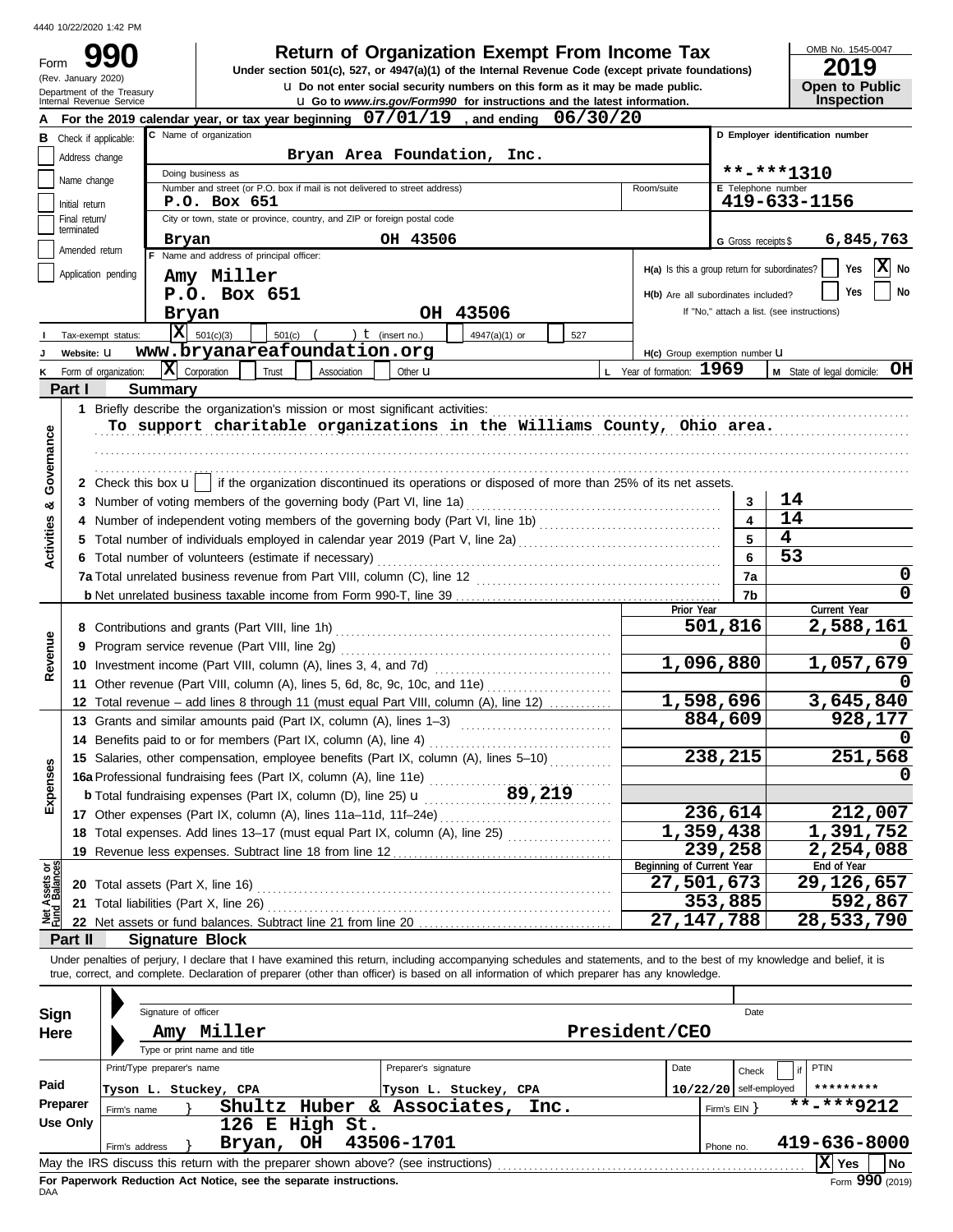|   | **-***1310<br>Form 990 (2019) $Bryan$ Area Foundation, Inc.                                                                    | Page 2                |
|---|--------------------------------------------------------------------------------------------------------------------------------|-----------------------|
|   | <b>Statement of Program Service Accomplishments</b><br>Part III                                                                |                       |
|   |                                                                                                                                | $\mathbf{x}$          |
|   | 1 Briefly describe the organization's mission:                                                                                 |                       |
|   | To support charitable organizations in the Williams County, Ohio area.                                                         |                       |
|   |                                                                                                                                |                       |
|   |                                                                                                                                |                       |
|   |                                                                                                                                |                       |
|   | 2 Did the organization undertake any significant program services during the year which were not listed on the                 |                       |
|   | prior Form 990 or 990-EZ?                                                                                                      | Yes $ \mathbf{X} $ No |
|   | If "Yes," describe these new services on Schedule O.                                                                           |                       |
| 3 | Did the organization cease conducting, or make significant changes in how it conducts, any program                             |                       |
|   | services?                                                                                                                      | Yes $ \mathbf{X} $ No |
|   | If "Yes," describe these changes on Schedule O.                                                                                |                       |
|   |                                                                                                                                |                       |
|   | Describe the organization's program service accomplishments for each of its three largest program services, as measured by     |                       |
|   | expenses. Section 501(c)(3) and 501(c)(4) organizations are required to report the amount of grants and allocations to others, |                       |
|   | the total expenses, and revenue, if any, for each program service reported.                                                    |                       |
|   |                                                                                                                                |                       |
|   | 4a (Code:                                                                                                                      |                       |
|   | The Organization awards college scholarships to graduating                                                                     |                       |
|   | high school seniors throughout Williams County. These                                                                          |                       |
|   | scholarships are based on both need and merit.                                                                                 |                       |
|   |                                                                                                                                |                       |
|   |                                                                                                                                |                       |
|   |                                                                                                                                |                       |
|   |                                                                                                                                |                       |
|   |                                                                                                                                |                       |
|   |                                                                                                                                |                       |
|   |                                                                                                                                |                       |
|   |                                                                                                                                |                       |
|   |                                                                                                                                |                       |
|   | Expenses \$ 750, 240 including grants of \$ 736, 327 ) (Revenue \$<br>4b (Code:                                                |                       |
|   | The Organization awards grants to numerous non-profits                                                                         |                       |
|   | mostly in the Williams County area. Specifically, grants                                                                       |                       |
|   | are from endowment funds set up on behalf of area schools,                                                                     |                       |
|   | churches, social service agencies, animal shelters, youth                                                                      |                       |
|   | .<br>programs and local United Way.                                                                                            |                       |
|   |                                                                                                                                |                       |
|   |                                                                                                                                |                       |
|   |                                                                                                                                |                       |
|   |                                                                                                                                |                       |
|   |                                                                                                                                |                       |
|   |                                                                                                                                |                       |
|   |                                                                                                                                |                       |
|   |                                                                                                                                |                       |
|   | including grants of \$<br>) (Revenue \$<br>4c (Code:<br>) (Expenses \$                                                         |                       |
|   | N/A                                                                                                                            |                       |
|   |                                                                                                                                |                       |
|   |                                                                                                                                |                       |
|   |                                                                                                                                |                       |
|   |                                                                                                                                |                       |
|   |                                                                                                                                |                       |
|   |                                                                                                                                |                       |
|   |                                                                                                                                |                       |
|   |                                                                                                                                |                       |
|   |                                                                                                                                |                       |
|   |                                                                                                                                |                       |
|   |                                                                                                                                |                       |
|   | 4d Other program services (Describe on Schedule O.)                                                                            |                       |
|   |                                                                                                                                |                       |
|   | (Expenses \$<br>including grants of \$<br>(Revenue \$<br>1,026,021                                                             |                       |
|   | 4e Total program service expenses u                                                                                            |                       |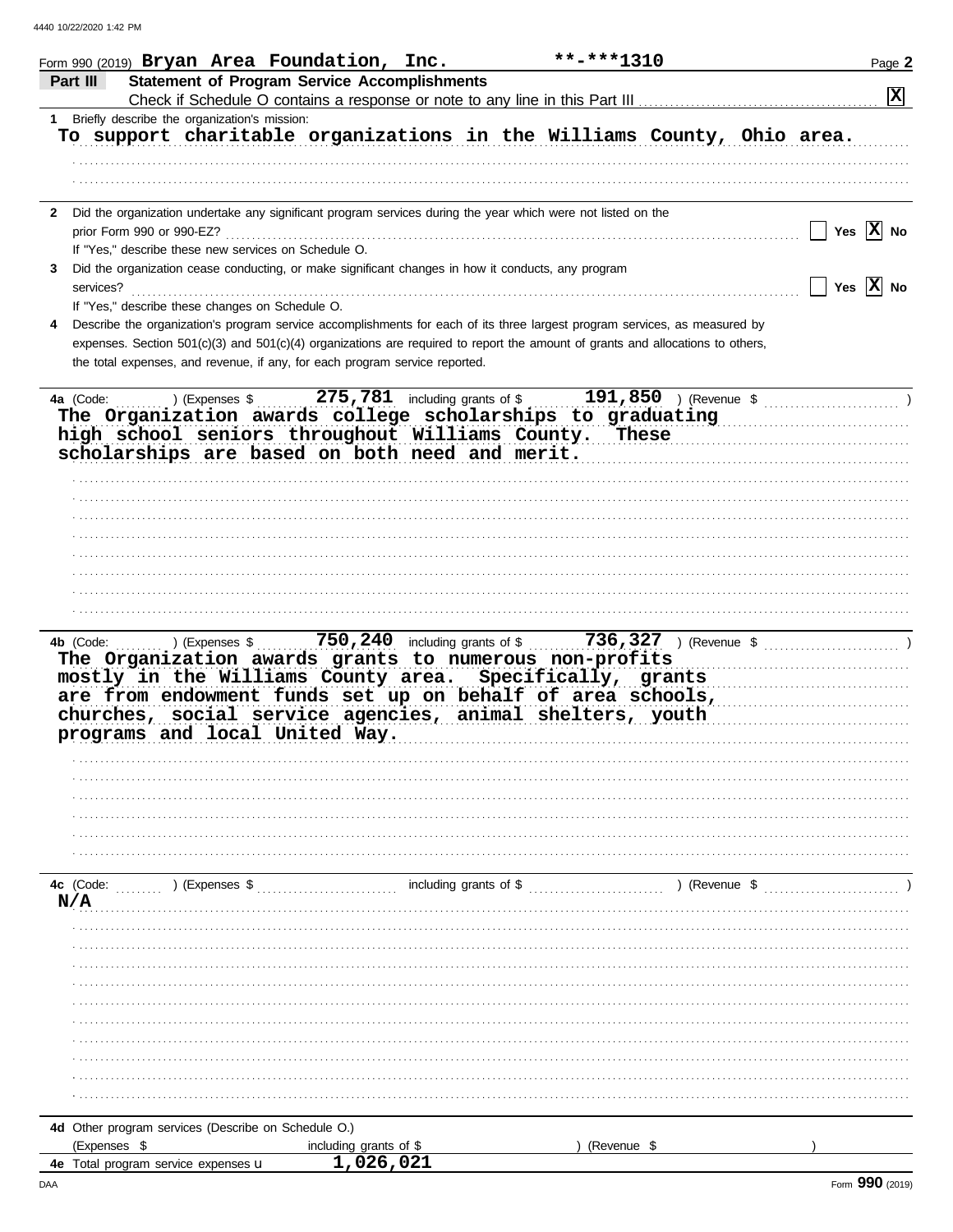|         |  | Form 990 (2019) $Bryan$ Area Foundation, | Inc. | **-***1310 |                             | Page 3 |
|---------|--|------------------------------------------|------|------------|-----------------------------|--------|
| Part IV |  | <b>Checklist of Required Schedules</b>   |      |            |                             |        |
|         |  |                                          |      |            | $\mathbf{v}$ . $\mathbf{v}$ |        |

|     |                                                                                                                                                   |                 | Yes         | No          |
|-----|---------------------------------------------------------------------------------------------------------------------------------------------------|-----------------|-------------|-------------|
| 1   | Is the organization described in section $501(c)(3)$ or $4947(a)(1)$ (other than a private foundation)? If "Yes,"                                 |                 |             |             |
|     | complete Schedule A                                                                                                                               | 1               | X           |             |
| 2   |                                                                                                                                                   | $\mathbf{2}$    | $\mathbf x$ |             |
| 3   | Did the organization engage in direct or indirect political campaign activities on behalf of or in opposition to                                  |                 |             |             |
|     | candidates for public office? If "Yes," complete Schedule C, Part I                                                                               | 3               |             | X           |
| 4   | Section 501(c)(3) organizations. Did the organization engage in lobbying activities, or have a section 501(h)                                     |                 |             |             |
|     | election in effect during the tax year? If "Yes," complete Schedule C, Part II                                                                    | 4               |             | x           |
| 5   | Is the organization a section $501(c)(4)$ , $501(c)(5)$ , or $501(c)(6)$ organization that receives membership dues,                              |                 |             | x           |
|     | assessments, or similar amounts as defined in Revenue Procedure 98-19? If "Yes," complete Schedule C, Part III                                    | 5               |             |             |
| 6   | Did the organization maintain any donor advised funds or any similar funds or accounts for which donors                                           |                 |             |             |
|     | have the right to provide advice on the distribution or investment of amounts in such funds or accounts? If<br>"Yes," complete Schedule D, Part I | 6               | X           |             |
| 7   | Did the organization receive or hold a conservation easement, including easements to preserve open space,                                         |                 |             |             |
|     | the environment, historic land areas, or historic structures? If "Yes," complete Schedule D, Part II                                              | $\overline{7}$  |             | x           |
| 8   | Did the organization maintain collections of works of art, historical treasures, or other similar assets? If "Yes,"                               |                 |             |             |
|     | complete Schedule D, Part III                                                                                                                     | 8               |             | x           |
| 9   | Did the organization report an amount in Part X, line 21, for escrow or custodial account liability, serve as a                                   |                 |             |             |
|     | custodian for amounts not listed in Part X; or provide credit counseling, debt management, credit repair, or                                      |                 |             |             |
|     |                                                                                                                                                   | 9               |             | X           |
| 10  | Did the organization, directly or through a related organization, hold assets in donor-restricted endowments                                      |                 |             |             |
|     | or in quasi endowments? If "Yes," complete Schedule D, Part V                                                                                     | 10              |             | x           |
| 11  | If the organization's answer to any of the following questions is "Yes," then complete Schedule D, Parts VI,                                      |                 |             |             |
|     | VII, VIII, IX, or X as applicable.                                                                                                                |                 |             |             |
| a   | Did the organization report an amount for land, buildings, and equipment in Part X, line 10? If "Yes,"                                            |                 |             |             |
|     | complete Schedule D, Part VI                                                                                                                      | 11a l           | х           |             |
|     | <b>b</b> Did the organization report an amount for investments—other securities in Part X, line 12, that is 5% or more                            |                 |             |             |
|     | of its total assets reported in Part X, line 16? If "Yes," complete Schedule D, Part VII                                                          | 11b             |             | X           |
| C   | Did the organization report an amount for investments—program related in Part X, line 13, that is 5% or more                                      |                 |             |             |
|     |                                                                                                                                                   | 11c             |             | x           |
| d   | Did the organization report an amount for other assets in Part X, line 15, that is 5% or more of its total assets                                 |                 |             |             |
|     | reported in Part X, line 16? If "Yes," complete Schedule D, Part IX                                                                               | 11d             |             | X           |
|     | Did the organization report an amount for other liabilities in Part X, line 25? If "Yes," complete Schedule D, Part X                             | 11e             |             | $\mathbf x$ |
| f   | Did the organization's separate or consolidated financial statements for the tax year include a footnote that addresses                           |                 |             |             |
|     | the organization's liability for uncertain tax positions under FIN 48 (ASC 740)? If "Yes," complete Schedule D, Part X                            | 11f             |             | X           |
| 12a | Did the organization obtain separate, independent audited financial statements for the tax year? If "Yes," complete                               |                 |             | X           |
|     | Was the organization included in consolidated, independent audited financial statements for the tax year? If                                      | 12a             |             |             |
|     | "Yes," and if the organization answered "No" to line 12a, then completing Schedule D, Parts XI and XII is optional                                | 12b             |             | X           |
| 13  |                                                                                                                                                   | 13              |             | X           |
| 14a |                                                                                                                                                   | 14a             |             | $\mathbf x$ |
| b   | Did the organization have aggregate revenues or expenses of more than \$10,000 from grantmaking,                                                  |                 |             |             |
|     | fundraising, business, investment, and program service activities outside the United States, or aggregate                                         |                 |             |             |
|     |                                                                                                                                                   | 14b             |             | X           |
| 15  | Did the organization report on Part IX, column (A), line 3, more than \$5,000 of grants or other assistance to or                                 |                 |             |             |
|     | for any foreign organization? If "Yes," complete Schedule F, Parts II and IV                                                                      | 15              |             | X           |
| 16  | Did the organization report on Part IX, column (A), line 3, more than \$5,000 of aggregate grants or other                                        |                 |             |             |
|     |                                                                                                                                                   | 16              |             | X           |
| 17  | Did the organization report a total of more than \$15,000 of expenses for professional fundraising services on                                    |                 |             |             |
|     |                                                                                                                                                   | 17              |             | X           |
| 18  | Did the organization report more than \$15,000 total of fundraising event gross income and contributions on                                       |                 |             |             |
|     |                                                                                                                                                   | 18              |             | X           |
| 19  | Did the organization report more than \$15,000 of gross income from gaming activities on Part VIII, line 9a?                                      |                 |             |             |
|     |                                                                                                                                                   | 19              |             | X           |
| 20a |                                                                                                                                                   | <b>20a</b>      |             | X           |
| b   |                                                                                                                                                   | 20 <sub>b</sub> |             |             |
| 21  | Did the organization report more than \$5,000 of grants or other assistance to any domestic organization or                                       |                 |             |             |
|     |                                                                                                                                                   | 21              | X           |             |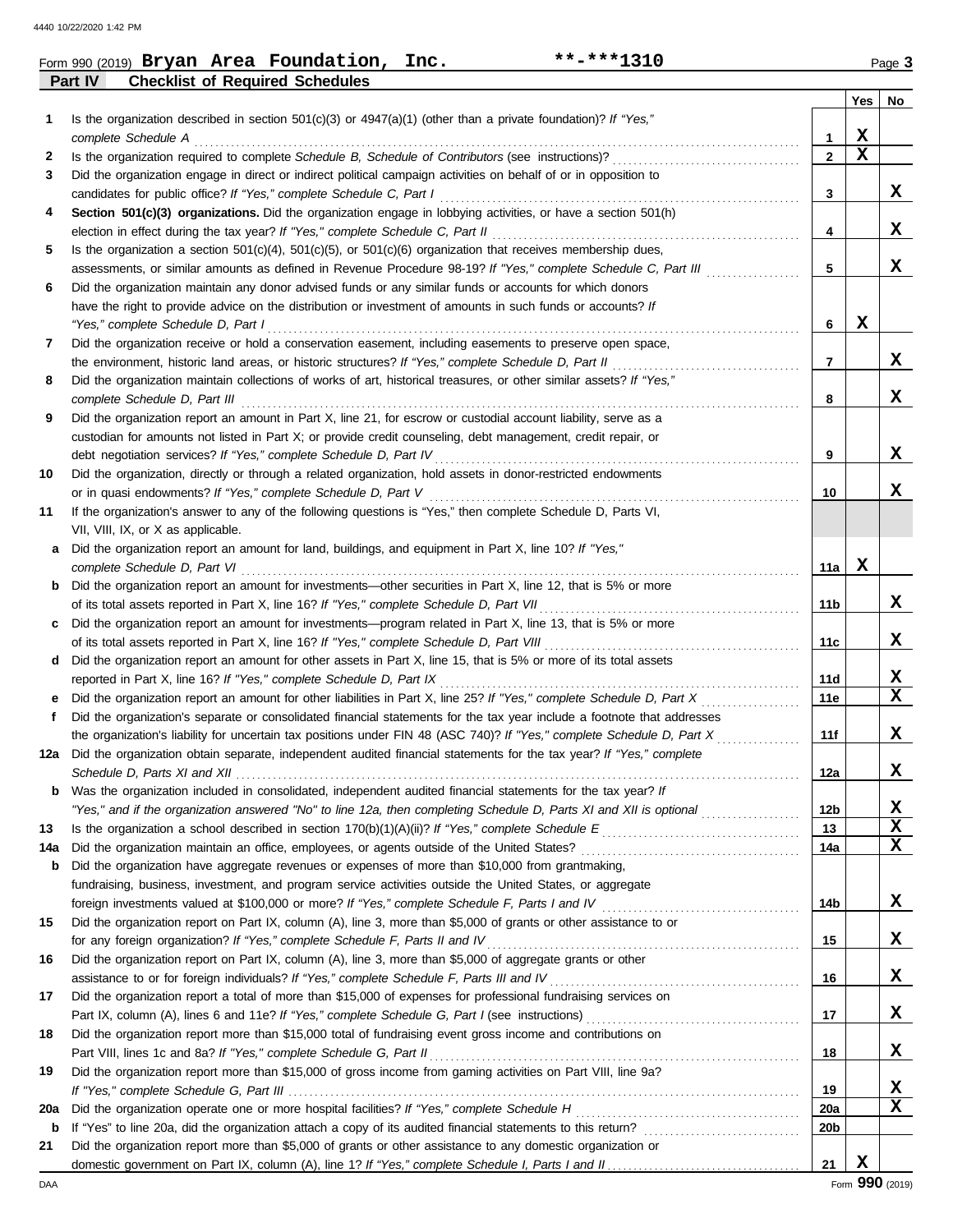|          | **-***1310<br>Form 990 (2019) Bryan Area Foundation, Inc.                                                                                                  |                 |                 | Page 4                  |
|----------|------------------------------------------------------------------------------------------------------------------------------------------------------------|-----------------|-----------------|-------------------------|
|          | <b>Checklist of Required Schedules (continued)</b><br>Part IV                                                                                              |                 |                 |                         |
|          |                                                                                                                                                            |                 | Yes             | No                      |
| 22       | Did the organization report more than \$5,000 of grants or other assistance to or for domestic individuals on                                              |                 |                 |                         |
|          | Part IX, column (A), line 2? If "Yes," complete Schedule I, Parts I and III                                                                                | 22              | X               |                         |
| 23       | Did the organization answer "Yes" to Part VII, Section A, line 3, 4, or 5 about compensation of the                                                        |                 |                 |                         |
|          | organization's current and former officers, directors, trustees, key employees, and highest compensated                                                    |                 |                 | X                       |
|          | employees? If "Yes," complete Schedule J<br>24a Did the organization have a tax-exempt bond issue with an outstanding principal amount of more than        | 23              |                 |                         |
|          | \$100,000 as of the last day of the year, that was issued after December 31, 2002? If "Yes," answer lines 24b                                              |                 |                 |                         |
|          | through 24d and complete Schedule K. If "No," go to line 25a                                                                                               | 24a             |                 | x                       |
| b        | Did the organization invest any proceeds of tax-exempt bonds beyond a temporary period exception?                                                          | 24b             |                 |                         |
| c        | Did the organization maintain an escrow account other than a refunding escrow at any time during the year                                                  |                 |                 |                         |
|          | to defease any tax-exempt bonds?                                                                                                                           | 24c             |                 |                         |
|          | d Did the organization act as an "on behalf of" issuer for bonds outstanding at any time during the year?                                                  | 24d             |                 |                         |
|          | 25a Section 501(c)(3), 501(c)(4), and 501(c)(29) organizations. Did the organization engage in an excess benefit                                           |                 |                 |                         |
|          | transaction with a disqualified person during the year? If "Yes," complete Schedule L, Part I                                                              | 25a             |                 | X                       |
| b        | Is the organization aware that it engaged in an excess benefit transaction with a disqualified person in a prior                                           |                 |                 |                         |
|          | year, and that the transaction has not been reported on any of the organization's prior Forms 990 or 990-EZ?                                               |                 |                 |                         |
|          | If "Yes," complete Schedule L, Part I                                                                                                                      | 25 <sub>b</sub> |                 | x                       |
| 26       | Did the organization report any amount on Part X, line 5 or 22, for receivables from or payables to any current                                            |                 |                 |                         |
|          | or former officer, director, trustee, key employee, creator or founder, substantial contributor, or 35%                                                    |                 |                 |                         |
|          | controlled entity or family member of any of these persons? If "Yes," complete Schedule L, Part II                                                         | 26              |                 | X                       |
| 27       | Did the organization provide a grant or other assistance to any current or former officer, director, trustee, key                                          |                 |                 |                         |
|          | employee, creator or founder, substantial contributor or employee thereof, a grant selection committee                                                     |                 |                 |                         |
|          | member, or to a 35% controlled entity (including an employee thereof) or family member of any of these                                                     |                 |                 |                         |
|          | persons? If "Yes," complete Schedule L, Part III                                                                                                           | 27              |                 | x                       |
| 28       | Was the organization a party to a business transaction with one of the following parties (see Schedule L, Part                                             |                 |                 |                         |
|          | IV instructions, for applicable filing thresholds, conditions, and exceptions):                                                                            |                 |                 |                         |
| а        | A current or former officer, director, trustee, key employee, creator or founder, or substantial contributor? If                                           |                 |                 |                         |
|          | "Yes," complete Schedule L, Part IV                                                                                                                        | 28a             |                 | X                       |
| b        | A family member of any individual described in line 28a? If "Yes," complete Schedule L, Part IV                                                            | 28b             |                 | $\mathbf{x}$            |
| c        | A 35% controlled entity of one or more individuals and/or organizations described in lines 28a or 28b? If                                                  |                 |                 |                         |
|          | "Yes," complete Schedule L, Part IV                                                                                                                        | 28c             |                 | X                       |
| 29       | Did the organization receive more than \$25,000 in non-cash contributions? If "Yes," complete Schedule M                                                   | 29              |                 | $\mathbf x$             |
| 30       | Did the organization receive contributions of art, historical treasures, or other similar assets, or qualified                                             |                 |                 |                         |
|          | conservation contributions? If "Yes," complete Schedule M                                                                                                  | 30              |                 | X                       |
| 31       | Did the organization liquidate, terminate, or dissolve and cease operations? If "Yes," complete Schedule N, Part I                                         | 31              |                 | $\overline{\mathbf{x}}$ |
| 32       | Did the organization sell, exchange, dispose of, or transfer more than 25% of its net assets? If "Yes,"                                                    |                 |                 |                         |
|          | complete Schedule N, Part II                                                                                                                               | 32              |                 | X                       |
| 33       | Did the organization own 100% of an entity disregarded as separate from the organization under Regulations                                                 |                 |                 |                         |
|          | sections 301.7701-2 and 301.7701-3? If "Yes," complete Schedule R, Part I                                                                                  | 33              |                 | x                       |
| 34       | Was the organization related to any tax-exempt or taxable entity? If "Yes," complete Schedule R, Part II, III,                                             |                 | X               |                         |
|          | or IV, and Part V, line 1<br>Did the organization have a controlled entity within the meaning of section 512(b)(13)?                                       | 34<br>35a       | X               |                         |
| 35a<br>b | If "Yes" to line 35a, did the organization receive any payment from or engage in any transaction with a                                                    |                 |                 |                         |
|          | controlled entity within the meaning of section 512(b)(13)? If "Yes," complete Schedule R, Part V, line 2                                                  | 35b             |                 | x                       |
| 36       | Section 501(c)(3) organizations. Did the organization make any transfers to an exempt non-charitable                                                       |                 |                 |                         |
|          | related organization? If "Yes," complete Schedule R, Part V, line 2                                                                                        | 36              |                 | X                       |
| 37       | Did the organization conduct more than 5% of its activities through an entity that is not a related organization                                           |                 |                 |                         |
|          | and that is treated as a partnership for federal income tax purposes? If "Yes," complete Schedule R, Part VI                                               | 37              |                 | X                       |
| 38       | Did the organization complete Schedule O and provide explanations in Schedule O for Part VI, lines 11b and                                                 |                 |                 |                         |
|          | 19? Note: All Form 990 filers are required to complete Schedule O.                                                                                         | 38              | X               |                         |
|          | Statements Regarding Other IRS Filings and Tax Compliance<br>Part V                                                                                        |                 |                 |                         |
|          | Check if Schedule O contains a response or note to any line in this Part V [11] Check if Schedule O contains a response or note to any line in this Part V |                 |                 |                         |
|          |                                                                                                                                                            |                 | Yes             | No                      |
| 1a       | 10<br>Enter the number reported in Box 3 of Form 1096. Enter -0- if not applicable<br>1a                                                                   |                 |                 |                         |
| b        | 0<br>1 <sub>b</sub><br>Enter the number of Forms W-2G included in line 1a. Enter -0- if not applicable                                                     |                 |                 |                         |
| c        | Did the organization comply with backup withholding rules for reportable payments to vendors and                                                           |                 |                 |                         |
|          |                                                                                                                                                            | 1c              | X               |                         |
| DAA      |                                                                                                                                                            |                 | Form 990 (2019) |                         |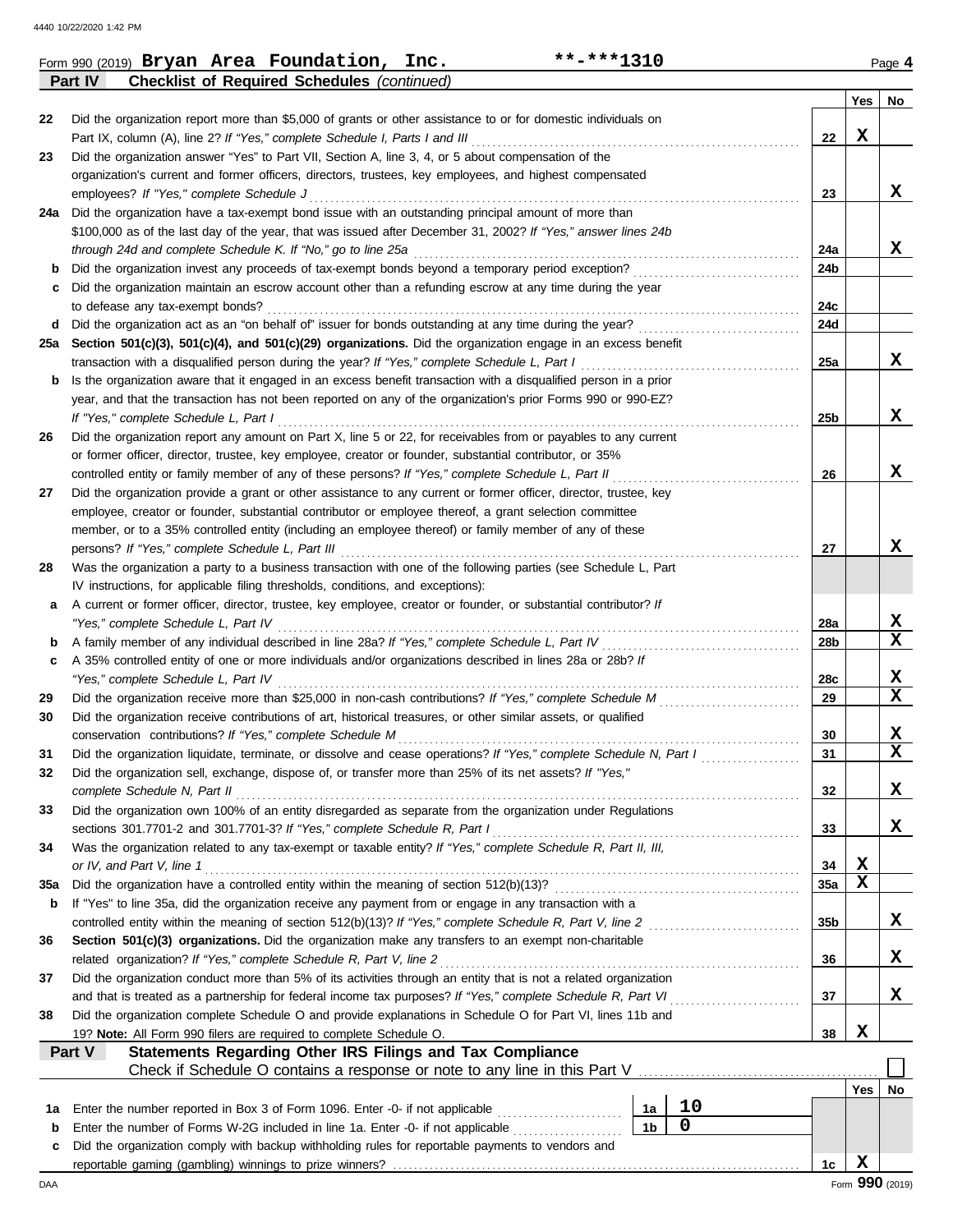|     | $***$ -***1310<br>Form 990 (2019) Bryan Area Foundation, Inc.                                                                                                                                      |                 |                |             | Page 5           |  |  |
|-----|----------------------------------------------------------------------------------------------------------------------------------------------------------------------------------------------------|-----------------|----------------|-------------|------------------|--|--|
|     | Statements Regarding Other IRS Filings and Tax Compliance (continued)<br>Part V                                                                                                                    |                 |                |             |                  |  |  |
|     |                                                                                                                                                                                                    |                 |                | Yes         | No               |  |  |
|     | 2a Enter the number of employees reported on Form W-3, Transmittal of Wage and Tax                                                                                                                 |                 |                |             |                  |  |  |
|     | Statements, filed for the calendar year ending with or within the year covered by this return                                                                                                      | 4<br>2a         |                |             |                  |  |  |
| b   | If at least one is reported on line 2a, did the organization file all required federal employment tax returns?                                                                                     |                 | 2 <sub>b</sub> | $\mathbf x$ |                  |  |  |
|     | Note: If the sum of lines 1a and 2a is greater than 250, you may be required to e-file (see instructions)                                                                                          |                 |                |             |                  |  |  |
| За  | Did the organization have unrelated business gross income of \$1,000 or more during the year?                                                                                                      |                 | За             |             | X                |  |  |
| b   | If "Yes," has it filed a Form 990-T for this year? If "No" to line 3b, provide an explanation on Schedule O                                                                                        |                 | 3 <sub>b</sub> |             |                  |  |  |
| 4a  | At any time during the calendar year, did the organization have an interest in, or a signature or other authority over,                                                                            |                 |                |             |                  |  |  |
|     | a financial account in a foreign country (such as a bank account, securities account, or other financial account)?                                                                                 |                 | 4a             |             | x                |  |  |
| b   | If "Yes," enter the name of the foreign country <b>u</b>                                                                                                                                           |                 |                |             |                  |  |  |
|     | See instructions for filing requirements for FinCEN Form 114, Report of Foreign Bank and Financial Accounts (FBAR).                                                                                |                 |                |             |                  |  |  |
| 5a  | Was the organization a party to a prohibited tax shelter transaction at any time during the tax year?                                                                                              |                 | 5a             |             | X<br>$\mathbf x$ |  |  |
| b   | Did any taxable party notify the organization that it was or is a party to a prohibited tax shelter transaction?                                                                                   |                 | 5 <sub>b</sub> |             |                  |  |  |
| c   | If "Yes" to line 5a or 5b, did the organization file Form 8886-T?                                                                                                                                  |                 | 5c             |             |                  |  |  |
| 6а  | Does the organization have annual gross receipts that are normally greater than \$100,000, and did the                                                                                             |                 |                |             | x                |  |  |
|     | organization solicit any contributions that were not tax deductible as charitable contributions?                                                                                                   |                 | 6a             |             |                  |  |  |
| b   | If "Yes," did the organization include with every solicitation an express statement that such contributions or<br>gifts were not tax deductible?                                                   |                 |                |             |                  |  |  |
|     | Organizations that may receive deductible contributions under section 170(c).                                                                                                                      |                 | 6b             |             |                  |  |  |
| 7   | Did the organization receive a payment in excess of \$75 made partly as a contribution and partly for goods                                                                                        |                 |                |             |                  |  |  |
| а   | and services provided to the payor?                                                                                                                                                                |                 | 7a             |             | X                |  |  |
| b   | If "Yes," did the organization notify the donor of the value of the goods or services provided?<br>If "Yes," did the organization notify the donor of the value of the goods or services provided? |                 | 7b             |             |                  |  |  |
| c   | Did the organization sell, exchange, or otherwise dispose of tangible personal property for which it was                                                                                           |                 |                |             |                  |  |  |
|     |                                                                                                                                                                                                    |                 | 7c             |             | X                |  |  |
| d   |                                                                                                                                                                                                    | <b>7d</b>       |                |             |                  |  |  |
| е   | Did the organization receive any funds, directly or indirectly, to pay premiums on a personal benefit contract?                                                                                    |                 | 7e             |             | X                |  |  |
|     | Did the organization, during the year, pay premiums, directly or indirectly, on a personal benefit contract?                                                                                       |                 | 7f             |             | $\mathbf x$      |  |  |
|     | If the organization received a contribution of qualified intellectual property, did the organization file Form 8899 as required?<br>g                                                              |                 |                |             |                  |  |  |
| h   | If the organization received a contribution of cars, boats, airplanes, or other vehicles, did the organization file a Form 1098-C?                                                                 |                 |                |             |                  |  |  |
| 8   | Sponsoring organizations maintaining donor advised funds. Did a donor advised fund maintained by the                                                                                               |                 |                |             |                  |  |  |
|     |                                                                                                                                                                                                    |                 | 8              |             |                  |  |  |
| 9   | Sponsoring organizations maintaining donor advised funds.                                                                                                                                          |                 |                |             |                  |  |  |
| а   | Did the sponsoring organization make any taxable distributions under section 4966?                                                                                                                 |                 | 9a             |             |                  |  |  |
| b   |                                                                                                                                                                                                    |                 | 9b             |             |                  |  |  |
| 10  | Section 501(c)(7) organizations. Enter:                                                                                                                                                            |                 |                |             |                  |  |  |
|     | Initiation fees and capital contributions included on Part VIII, line 12 [11] [11] [12] [11] [12] [11] [12] [1                                                                                     | 10a             |                |             |                  |  |  |
| b   | Gross receipts, included on Form 990, Part VIII, line 12, for public use of club facilities                                                                                                        | 10 <sub>b</sub> |                |             |                  |  |  |
| 11  | Section 501(c)(12) organizations. Enter:                                                                                                                                                           |                 |                |             |                  |  |  |
| а   | Gross income from members or shareholders                                                                                                                                                          | 11a             |                |             |                  |  |  |
| b   | Gross income from other sources (Do not net amounts due or paid to other sources                                                                                                                   |                 |                |             |                  |  |  |
|     | against amounts due or received from them.)                                                                                                                                                        | 11 <sub>b</sub> |                |             |                  |  |  |
| 12a | Section 4947(a)(1) non-exempt charitable trusts. Is the organization filing Form 990 in lieu of Form 1041?                                                                                         |                 | 12a            |             |                  |  |  |
| b   | If "Yes," enter the amount of tax-exempt interest received or accrued during the year <i>minimizion</i> .                                                                                          | 12b             |                |             |                  |  |  |
| 13  | Section 501(c)(29) qualified nonprofit health insurance issuers.                                                                                                                                   |                 |                |             |                  |  |  |
| а   | Is the organization licensed to issue qualified health plans in more than one state?                                                                                                               |                 | 13a            |             |                  |  |  |
|     | Note: See the instructions for additional information the organization must report on Schedule O.                                                                                                  |                 |                |             |                  |  |  |
| b   | Enter the amount of reserves the organization is required to maintain by the states in which                                                                                                       |                 |                |             |                  |  |  |
|     |                                                                                                                                                                                                    | 13 <sub>b</sub> |                |             |                  |  |  |
| c   | Enter the amount of reserves on hand                                                                                                                                                               | 13c             |                |             |                  |  |  |
| 14a | Did the organization receive any payments for indoor tanning services during the tax year?                                                                                                         |                 | 14a            |             | X                |  |  |
| b   | If "Yes," has it filed a Form 720 to report these payments? If "No," provide an explanation on Schedule O                                                                                          |                 | 14b            |             |                  |  |  |
| 15  | Is the organization subject to the section 4960 tax on payment(s) of more than \$1,000,000 in remuneration or                                                                                      |                 |                |             |                  |  |  |
|     | excess parachute payment(s) during the year?                                                                                                                                                       |                 | 15             |             | х                |  |  |
|     | If "Yes," see instructions and file Form 4720, Schedule N.                                                                                                                                         |                 |                |             |                  |  |  |
| 16  | Is the organization an educational institution subject to the section 4968 excise tax on net investment income?                                                                                    |                 | 16             |             | X                |  |  |
|     | If "Yes," complete Form 4720, Schedule O.                                                                                                                                                          |                 |                |             |                  |  |  |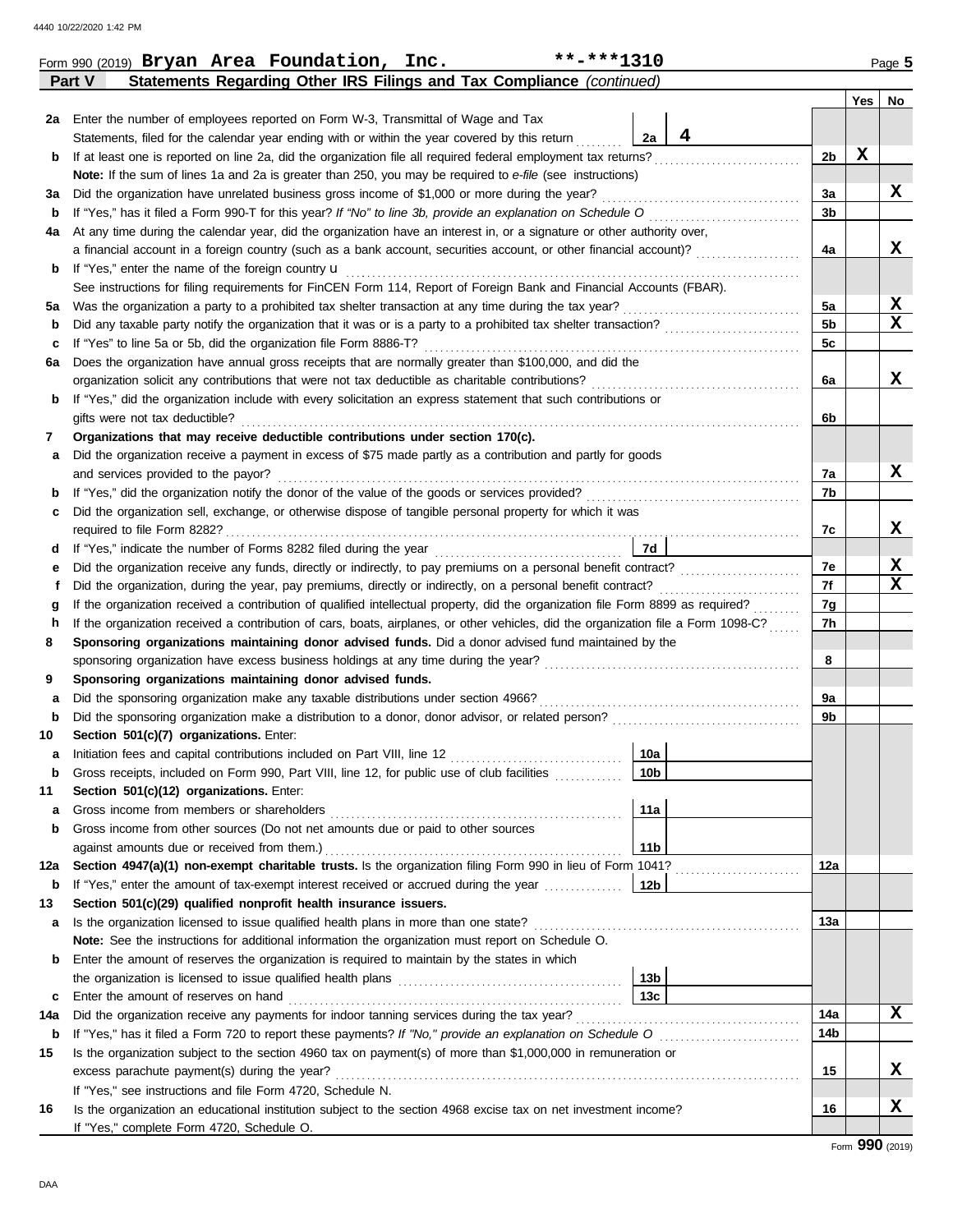|     | Part VI<br>Governance, Management, and Disclosure For each "Yes" response to lines 2 through 7b below, and for a "No"                          |                        |             |                 |
|-----|------------------------------------------------------------------------------------------------------------------------------------------------|------------------------|-------------|-----------------|
|     | response to line 8a, 8b, or 10b below, describe the circumstances, processes, or changes on Schedule O. See instructions.                      |                        |             | X               |
|     | Section A. Governing Body and Management                                                                                                       |                        |             |                 |
|     |                                                                                                                                                |                        | Yes         | No              |
| 1a  | 14<br>Enter the number of voting members of the governing body at the end of the tax year<br>1a                                                |                        |             |                 |
|     | If there are material differences in voting rights among members of the governing body, or                                                     |                        |             |                 |
|     | if the governing body delegated broad authority to an executive committee or similar                                                           |                        |             |                 |
|     | committee, explain on Schedule O.                                                                                                              |                        |             |                 |
|     | 14<br>1b<br>Enter the number of voting members included on line 1a, above, who are independent                                                 |                        |             |                 |
| 2   | Did any officer, director, trustee, or key employee have a family relationship or a business relationship with                                 |                        |             |                 |
|     | any other officer, director, trustee, or key employee?                                                                                         | 2                      |             | х               |
| 3   | Did the organization delegate control over management duties customarily performed by or under the direct                                      |                        |             |                 |
|     | supervision of officers, directors, trustees, or key employees to a management company or other person?                                        | 3                      |             | X               |
| 4   | Did the organization make any significant changes to its governing documents since the prior Form 990 was filed?                               | 4                      |             | $\mathbf x$     |
| 5   |                                                                                                                                                | 5                      |             | X               |
| 6   | Did the organization have members or stockholders?                                                                                             | 6                      |             | X               |
| 7a  | Did the organization have members, stockholders, or other persons who had the power to elect or appoint                                        |                        |             |                 |
|     | one or more members of the governing body?                                                                                                     | 7a                     |             | х               |
| b   | Are any governance decisions of the organization reserved to (or subject to approval by) members,                                              |                        |             |                 |
|     | stockholders, or persons other than the governing body?                                                                                        | 7b                     |             | x               |
| 8   | Did the organization contemporaneously document the meetings held or written actions undertaken during the year by the following:              |                        |             |                 |
| а   | The governing body?                                                                                                                            | 8a                     | X           |                 |
| b   | Each committee with authority to act on behalf of the governing body?                                                                          | 8b                     | $\mathbf x$ |                 |
| 9   | Is there any officer, director, trustee, or key employee listed in Part VII, Section A, who cannot be reached at                               |                        |             |                 |
|     |                                                                                                                                                | 9                      |             | x               |
|     | <b>Section B. Policies</b> (This Section B requests information about policies not required by the Internal Revenue Code.)                     |                        |             |                 |
|     |                                                                                                                                                |                        | Yes         | No              |
| 10a | Did the organization have local chapters, branches, or affiliates?                                                                             | 10a                    |             | x               |
| b   | If "Yes," did the organization have written policies and procedures governing the activities of such chapters,                                 |                        |             |                 |
|     |                                                                                                                                                | 10b                    |             |                 |
| 11a | Has the organization provided a complete copy of this Form 990 to all members of its governing body before filing the form?                    | 11a                    | X           |                 |
| b   | Describe in Schedule O the process, if any, used by the organization to review this Form 990.                                                  |                        |             |                 |
| 12a | Did the organization have a written conflict of interest policy? If "No," go to line 13                                                        | 12a                    | X           |                 |
| b   | Were officers, directors, or trustees, and key employees required to disclose annually interests that could give rise to conflicts?            | 12 <sub>b</sub>        | X           |                 |
|     | Did the organization regularly and consistently monitor and enforce compliance with the policy? If "Yes,"                                      |                        |             |                 |
| c   | describe in Schedule O how this was done                                                                                                       | 12c                    | X           |                 |
|     | Did the organization have a written whistleblower policy?                                                                                      | 13                     | X           |                 |
| 14  | Did the organization have a written document retention and destruction policy?                                                                 | 14                     | - 13<br>X   |                 |
|     | Did the process for determining compensation of the following persons include a review and approval by                                         |                        |             |                 |
| 15  |                                                                                                                                                |                        |             |                 |
|     | independent persons, comparability data, and contemporaneous substantiation of the deliberation and decision?                                  |                        | X           |                 |
| а   | Other officers or key employees of the organization                                                                                            | 15a<br>15 <sub>b</sub> | х           |                 |
| b   | If "Yes" to line 15a or 15b, describe the process in Schedule O (see instructions).                                                            |                        |             |                 |
|     | Did the organization invest in, contribute assets to, or participate in a joint venture or similar arrangement                                 |                        |             |                 |
| 16a |                                                                                                                                                |                        |             | x               |
|     | with a taxable entity during the year?                                                                                                         | 16a                    |             |                 |
| b   | If "Yes," did the organization follow a written policy or procedure requiring the organization to evaluate its                                 |                        |             |                 |
|     | participation in joint venture arrangements under applicable federal tax law, and take steps to safeguard the                                  |                        |             |                 |
|     |                                                                                                                                                | 16b                    |             |                 |
|     | <b>Section C. Disclosure</b>                                                                                                                   |                        |             |                 |
| 17  | List the states with which a copy of this Form 990 is required to be filed $\mathbf{u}$ OH                                                     |                        |             |                 |
| 18  | Section 6104 requires an organization to make its Forms 1023 (1024 or 1024-A, if applicable), 990, and 990-T (Section 501(c)                   |                        |             |                 |
|     | (3)s only) available for public inspection. Indicate how you made these available. Check all that apply.<br>$ \mathbf{X} $ Own website         |                        |             |                 |
|     | $\vert$ Another's website $\vert X \vert$ Upon request<br>Other (explain on Schedule O)<br>$\mathbf{1}$                                        |                        |             |                 |
| 19  | Describe on Schedule O whether (and if so, how) the organization made its governing documents, conflict of interest policy, and                |                        |             |                 |
|     | financial statements available to the public during the tax year.                                                                              |                        |             |                 |
| 20  | State the name, address, and telephone number of the person who possesses the organization's books and records u<br>Amy Miller<br>P.O. Box 651 |                        |             |                 |
|     | OH 43506<br>Bryan                                                                                                                              | 419-633-1156           |             |                 |
| DAA |                                                                                                                                                |                        |             | Form 990 (2019) |
|     |                                                                                                                                                |                        |             |                 |

Form 990 (2019) **Bryan Area Foundation, Inc.** \*\*-\*\*\*1310 **Page 6** 

**Bryan Area Foundation, Inc. \*\*-\*\*\*1310**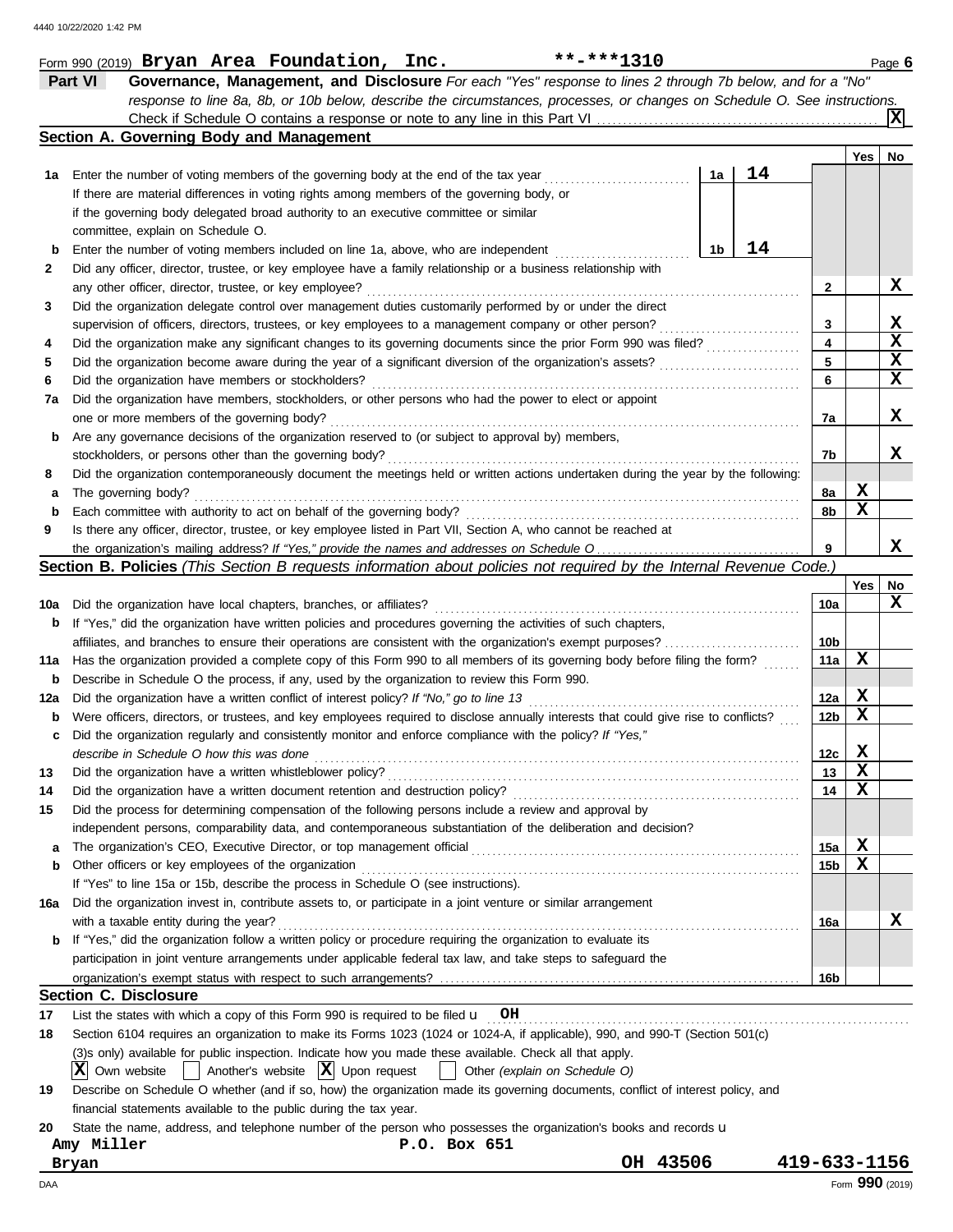|                          | **-***1310<br>Form 990 (2019) Bryan Area Foundation, Inc.                                                                                                                                                                                                                                                  | Page 7 |
|--------------------------|------------------------------------------------------------------------------------------------------------------------------------------------------------------------------------------------------------------------------------------------------------------------------------------------------------|--------|
| <b>Part VII</b>          | Compensation of Officers, Directors, Trustees, Key Employees, Highest Compensated Employees, and                                                                                                                                                                                                           |        |
|                          | <b>Independent Contractors</b>                                                                                                                                                                                                                                                                             |        |
|                          |                                                                                                                                                                                                                                                                                                            |        |
| Section A.               | Officers, Directors, Trustees, Key Employees, and Highest Compensated Employees                                                                                                                                                                                                                            |        |
| organization's tax year. | 1a Complete this table for all persons required to be listed. Report compensation for the calendar year ending with or within the                                                                                                                                                                          |        |
|                          | • List all of the organization's <b>current</b> officers, directors, trustees (whether individuals or organizations), regardless of amount of<br>compensation. Enter -0- in columns $(D)$ , $(E)$ , and $(F)$ if no compensation was paid.                                                                 |        |
|                          | • List all of the organization's current key employees, if any. See instructions for definition of "key employee."                                                                                                                                                                                         |        |
|                          | • List the organization's five current highest compensated employees (other than an officer, director, trustee, or key employee)<br>who received reportable compensation (Box 5 of Form W-2 and/or Box 7 of Form 1099-MISC) of more than \$100,000 from the<br>organization and any related organizations. |        |
|                          | • List all of the organization's former officers, key employees, and highest compensated employees who received more than<br>\$100,000 of reportable compensation from the organization and any related organizations.                                                                                     |        |
|                          | • List all of the organization's former directors or trustees that received, in the capacity as a former director or trustee of the<br>organization, more than \$10,000 of reportable compensation from the organization and any related organizations.                                                    |        |

See instructions for the order in which to list the persons above.

Check this box if neither the organization nor any related organization compensated any current officer, director, or trustee.

| (A)<br>Name and title      | (B)<br>Average<br>hours<br>per week<br>(list any<br>hours for |                                      |                           |             | (C)<br>Position | (do not check more than one<br>box, unless person is both an<br>officer and a director/trustee) |        | (D)<br>Reportable<br>compensation<br>from the<br>organization<br>(W-2/1099-MISC) | (E)<br>Reportable<br>compensation<br>from related<br>organizations<br>(W-2/1099-MISC) | (F)<br>Estimated amount<br>of other<br>compensation<br>from the<br>organization and |
|----------------------------|---------------------------------------------------------------|--------------------------------------|---------------------------|-------------|-----------------|-------------------------------------------------------------------------------------------------|--------|----------------------------------------------------------------------------------|---------------------------------------------------------------------------------------|-------------------------------------------------------------------------------------|
|                            | related<br>organizations<br>below<br>dotted line)             | Individual<br>or director<br>trustee | nstitutional<br>l trustee | Officer     | Key employee    | Highest compensated<br>employee                                                                 | Former |                                                                                  |                                                                                       | related organizations                                                               |
| (1) Jack Brace             | 40.00                                                         |                                      |                           |             |                 |                                                                                                 |        |                                                                                  |                                                                                       |                                                                                     |
| President/CEO              | 0.00                                                          |                                      |                           | $\mathbf x$ |                 |                                                                                                 |        | 116,142                                                                          | 0                                                                                     | 0                                                                                   |
| (2) Amy Miller             |                                                               |                                      |                           |             |                 |                                                                                                 |        |                                                                                  |                                                                                       |                                                                                     |
|                            | 40.00                                                         |                                      |                           |             |                 |                                                                                                 |        |                                                                                  |                                                                                       |                                                                                     |
| President/CEO              | 0.00                                                          |                                      |                           | $\mathbf x$ |                 |                                                                                                 |        | 6,454                                                                            | 0                                                                                     | $\mathbf 0$                                                                         |
| (3) Jason A. Beals         | 1.00                                                          |                                      |                           |             |                 |                                                                                                 |        |                                                                                  |                                                                                       |                                                                                     |
| Trustee                    | 0.00                                                          | X                                    |                           |             |                 |                                                                                                 |        | 0                                                                                | 0                                                                                     | $\mathbf 0$                                                                         |
| (4) George G. Brown        |                                                               |                                      |                           |             |                 |                                                                                                 |        |                                                                                  |                                                                                       |                                                                                     |
|                            | 1.00                                                          |                                      |                           |             |                 |                                                                                                 |        |                                                                                  |                                                                                       |                                                                                     |
| Trustee                    | 0.00                                                          | $\mathbf x$                          |                           |             |                 |                                                                                                 |        | 0                                                                                | 0                                                                                     | $\mathbf 0$                                                                         |
| (5) Emily Ebaugh           | 1.00                                                          |                                      |                           |             |                 |                                                                                                 |        |                                                                                  |                                                                                       |                                                                                     |
| Trustee                    | 0.00                                                          | $\mathbf x$                          |                           |             |                 |                                                                                                 |        | 0                                                                                | 0                                                                                     | 0                                                                                   |
| (6) Karen K. Gallagher     |                                                               |                                      |                           |             |                 |                                                                                                 |        |                                                                                  |                                                                                       |                                                                                     |
|                            | 1.00                                                          |                                      |                           |             |                 |                                                                                                 |        |                                                                                  |                                                                                       |                                                                                     |
| Trustee                    | 0.00                                                          | $\mathbf x$                          |                           |             |                 |                                                                                                 |        | 0                                                                                | 0                                                                                     | $\mathbf 0$                                                                         |
| $(7)$ George H. Gardner    |                                                               |                                      |                           |             |                 |                                                                                                 |        |                                                                                  |                                                                                       |                                                                                     |
|                            | 2.00                                                          |                                      |                           |             |                 |                                                                                                 |        |                                                                                  |                                                                                       |                                                                                     |
| Treasurer                  | 0.00                                                          | $\mathbf x$                          |                           | $\mathbf x$ |                 |                                                                                                 |        | 0                                                                                | 0                                                                                     | 0                                                                                   |
| (8) Stephen Hess           |                                                               |                                      |                           |             |                 |                                                                                                 |        |                                                                                  |                                                                                       |                                                                                     |
|                            | 1.00                                                          |                                      |                           |             |                 |                                                                                                 |        |                                                                                  |                                                                                       |                                                                                     |
| Trustee                    | 0.00                                                          | $\mathbf x$                          |                           |             |                 |                                                                                                 |        | 0                                                                                | 0                                                                                     | 0                                                                                   |
| (9) Jason Kunsman          |                                                               |                                      |                           |             |                 |                                                                                                 |        |                                                                                  |                                                                                       |                                                                                     |
|                            | 1.00                                                          |                                      |                           |             |                 |                                                                                                 |        |                                                                                  |                                                                                       |                                                                                     |
| Trustee                    | 0.00                                                          | $\mathbf x$                          |                           |             |                 |                                                                                                 |        | 0                                                                                | 0                                                                                     | $\mathbf 0$                                                                         |
| (10) Diana Moore-Eschhofen |                                                               |                                      |                           |             |                 |                                                                                                 |        |                                                                                  |                                                                                       |                                                                                     |
|                            | 2.00                                                          |                                      |                           |             |                 |                                                                                                 |        |                                                                                  |                                                                                       |                                                                                     |
| Vice Chairman              | 0.00                                                          | $\mathbf x$                          |                           | $\mathbf x$ |                 |                                                                                                 |        | 0                                                                                | 0                                                                                     | $\mathbf 0$                                                                         |
| $(11)$ Diana L.<br>Savage  | 1.00                                                          |                                      |                           |             |                 |                                                                                                 |        |                                                                                  |                                                                                       |                                                                                     |
| Trustee                    | 0.00                                                          | $\mathbf x$                          |                           |             |                 |                                                                                                 |        | 0                                                                                | 0                                                                                     | 0                                                                                   |
|                            |                                                               |                                      |                           |             |                 |                                                                                                 |        |                                                                                  |                                                                                       |                                                                                     |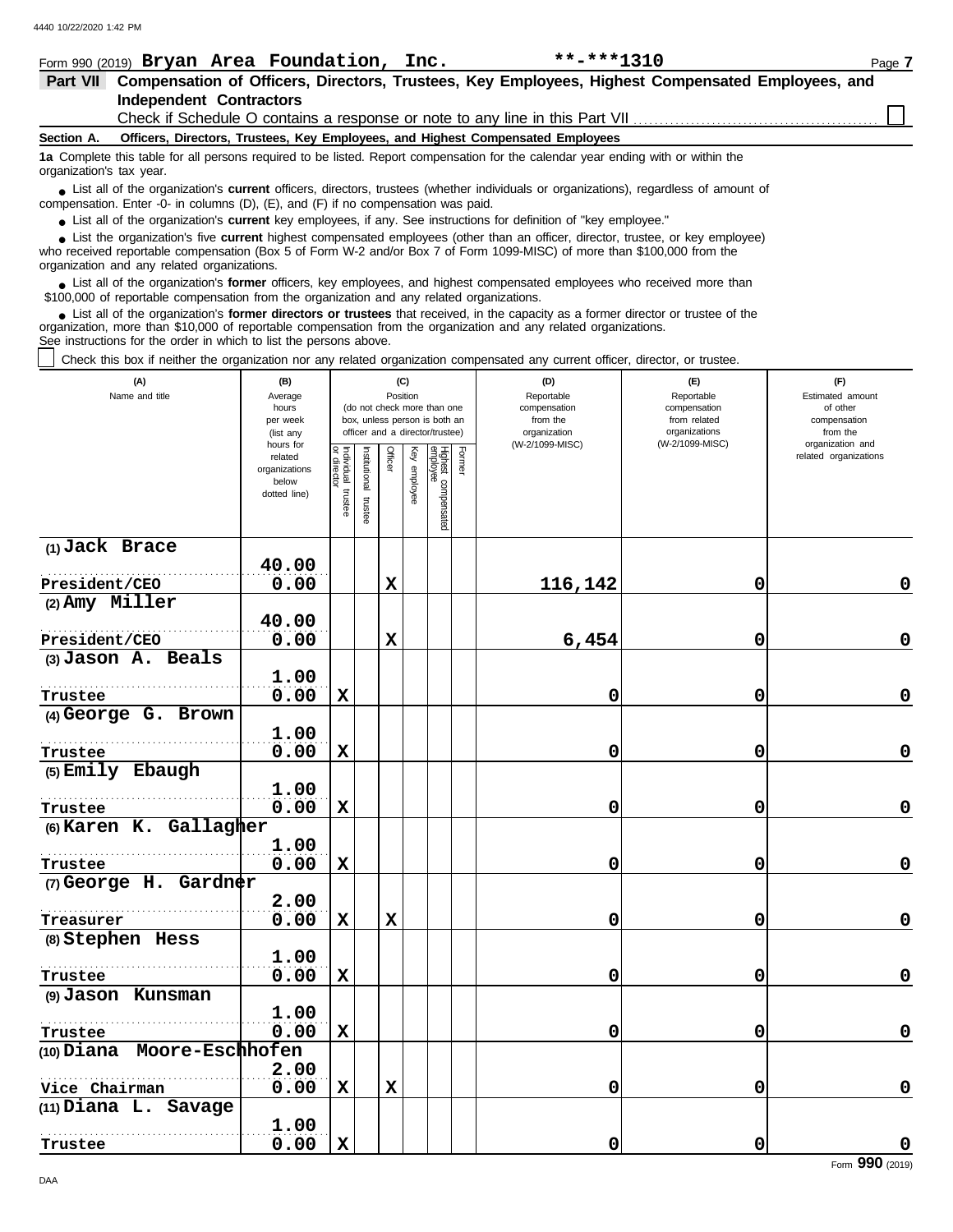| 4440 10/22/2020 1:42 PM<br>Form 990 (2019) Bryan Area Foundation, Inc.<br>Part VII |                                                                                      |                                                                      |                                   |                      |          |              |                                                                                                 |                                                               | **-***1310<br>Section A. Officers, Directors, Trustees, Key Employees, and Highest Compensated Employees (continued)                                                                                                 |                                                                    |                                                                 |                     | Page 8 |
|------------------------------------------------------------------------------------|--------------------------------------------------------------------------------------|----------------------------------------------------------------------|-----------------------------------|----------------------|----------|--------------|-------------------------------------------------------------------------------------------------|---------------------------------------------------------------|----------------------------------------------------------------------------------------------------------------------------------------------------------------------------------------------------------------------|--------------------------------------------------------------------|-----------------------------------------------------------------|---------------------|--------|
| (A)<br>Name and title                                                              |                                                                                      | (B)<br>Average<br>hours<br>per week<br>(list any                     |                                   |                      | Position | (C)          | (do not check more than one<br>box, unless person is both an<br>officer and a director/trustee) | (D)<br>Reportable<br>compensation<br>from the<br>organization |                                                                                                                                                                                                                      | (F)<br>Reportable<br>compensation<br>from related<br>organizations | (F)<br>Estimated amount<br>of other<br>compensation<br>from the |                     |        |
|                                                                                    |                                                                                      | hours for<br>related<br>organizations<br>below<br>dotted line)       | Individual trustee<br>or director | nstitutional trustee | Officer  | Key employee | Highest compensated<br>employee                                                                 | Former                                                        | (W-2/1099-MISC)                                                                                                                                                                                                      | (W-2/1099-MISC)                                                    | organization and<br>related organizations                       |                     |        |
| (12)                                                                               | David Schumm                                                                         |                                                                      |                                   |                      |          |              |                                                                                                 |                                                               |                                                                                                                                                                                                                      |                                                                    |                                                                 |                     |        |
| Trustee                                                                            | .                                                                                    | 1.00<br>0.00                                                         | $\mathbf x$                       |                      |          |              |                                                                                                 |                                                               | 0                                                                                                                                                                                                                    | 0                                                                  |                                                                 |                     | 0      |
| (13)                                                                               | Michael A.                                                                           | Shaffer<br>2.00                                                      |                                   |                      |          |              |                                                                                                 |                                                               |                                                                                                                                                                                                                      |                                                                    |                                                                 |                     |        |
| Chairman                                                                           |                                                                                      | 0.00                                                                 | $\mathbf x$                       |                      | X        |              |                                                                                                 |                                                               | 0                                                                                                                                                                                                                    | 0                                                                  |                                                                 |                     | 0      |
| (14)                                                                               | Thomas L.                                                                            | Turnbull<br>1.00                                                     |                                   |                      |          |              |                                                                                                 |                                                               |                                                                                                                                                                                                                      |                                                                    |                                                                 |                     |        |
| Trustee                                                                            | .                                                                                    | 0.00                                                                 | $\mathbf x$                       |                      |          |              |                                                                                                 |                                                               | 0                                                                                                                                                                                                                    | 0                                                                  |                                                                 |                     | 0      |
| (15)                                                                               | Christopher $B$ .                                                                    | Walker<br>2.00                                                       |                                   |                      |          |              |                                                                                                 |                                                               |                                                                                                                                                                                                                      |                                                                    |                                                                 |                     |        |
| Secretary                                                                          |                                                                                      | 0.00                                                                 | $\mathbf x$                       |                      | X        |              |                                                                                                 |                                                               | 0                                                                                                                                                                                                                    | 0                                                                  |                                                                 |                     | 0      |
|                                                                                    |                                                                                      |                                                                      |                                   |                      |          |              |                                                                                                 |                                                               |                                                                                                                                                                                                                      |                                                                    |                                                                 |                     |        |
|                                                                                    |                                                                                      |                                                                      |                                   |                      |          |              |                                                                                                 |                                                               |                                                                                                                                                                                                                      |                                                                    |                                                                 |                     |        |
|                                                                                    |                                                                                      |                                                                      |                                   |                      |          |              |                                                                                                 |                                                               |                                                                                                                                                                                                                      |                                                                    |                                                                 |                     |        |
|                                                                                    |                                                                                      |                                                                      |                                   |                      |          |              |                                                                                                 |                                                               |                                                                                                                                                                                                                      |                                                                    |                                                                 |                     |        |
|                                                                                    |                                                                                      |                                                                      |                                   |                      |          |              |                                                                                                 |                                                               |                                                                                                                                                                                                                      |                                                                    |                                                                 |                     |        |
|                                                                                    |                                                                                      |                                                                      |                                   |                      |          |              |                                                                                                 |                                                               |                                                                                                                                                                                                                      |                                                                    |                                                                 |                     |        |
|                                                                                    |                                                                                      |                                                                      |                                   |                      |          |              |                                                                                                 | u                                                             | 122,596                                                                                                                                                                                                              |                                                                    |                                                                 |                     |        |
| d                                                                                  | Total from continuation sheets to Part VII, Section A<br>Total (add lines 1b and 1c) |                                                                      |                                   |                      |          |              |                                                                                                 |                                                               | 122,596                                                                                                                                                                                                              |                                                                    |                                                                 |                     |        |
| $\mathbf{2}$                                                                       |                                                                                      |                                                                      |                                   |                      |          |              |                                                                                                 |                                                               | Total number of individuals (including but not limited to those listed above) who received more than \$100,000 of                                                                                                    |                                                                    |                                                                 |                     |        |
|                                                                                    | reportable compensation from the organization $\mathbf u$ 1                          |                                                                      |                                   |                      |          |              |                                                                                                 |                                                               |                                                                                                                                                                                                                      |                                                                    |                                                                 | Yes                 | No     |
| 3                                                                                  |                                                                                      |                                                                      |                                   |                      |          |              |                                                                                                 |                                                               | Did the organization list any former officer, director, trustee, key employee, or highest compensated                                                                                                                |                                                                    | $\mathbf{3}$                                                    |                     | X      |
| 4                                                                                  |                                                                                      |                                                                      |                                   |                      |          |              |                                                                                                 |                                                               | For any individual listed on line 1a, is the sum of reportable compensation and other compensation from the<br>organization and related organizations greater than \$150,000? If "Yes," complete Schedule J for such |                                                                    |                                                                 |                     |        |
| 5                                                                                  |                                                                                      |                                                                      |                                   |                      |          |              |                                                                                                 |                                                               | Did any person listed on line 1a receive or accrue compensation from any unrelated organization or individual                                                                                                        |                                                                    | 4                                                               |                     | x      |
|                                                                                    |                                                                                      |                                                                      |                                   |                      |          |              |                                                                                                 |                                                               | for services rendered to the organization? If "Yes," complete Schedule J for such person                                                                                                                             |                                                                    | 5                                                               |                     | x      |
| Section B. Independent Contractors<br>1                                            |                                                                                      |                                                                      |                                   |                      |          |              |                                                                                                 |                                                               | Complete this table for your five highest compensated independent contractors that received more than \$100,000 of                                                                                                   |                                                                    |                                                                 |                     |        |
|                                                                                    |                                                                                      | (A)<br>Name and business address                                     |                                   |                      |          |              |                                                                                                 |                                                               | compensation from the organization. Report compensation for the calendar year ending with or within the organization's tax year.                                                                                     | (B)<br>Description of services                                     |                                                                 | (C)<br>Compensation |        |
|                                                                                    |                                                                                      |                                                                      |                                   |                      |          |              |                                                                                                 |                                                               |                                                                                                                                                                                                                      |                                                                    |                                                                 |                     |        |
|                                                                                    |                                                                                      |                                                                      |                                   |                      |          |              |                                                                                                 |                                                               |                                                                                                                                                                                                                      |                                                                    |                                                                 |                     |        |
|                                                                                    |                                                                                      |                                                                      |                                   |                      |          |              |                                                                                                 |                                                               |                                                                                                                                                                                                                      |                                                                    |                                                                 |                     |        |
|                                                                                    |                                                                                      |                                                                      |                                   |                      |          |              |                                                                                                 |                                                               |                                                                                                                                                                                                                      |                                                                    |                                                                 |                     |        |
|                                                                                    |                                                                                      |                                                                      |                                   |                      |          |              |                                                                                                 |                                                               |                                                                                                                                                                                                                      |                                                                    |                                                                 |                     |        |
|                                                                                    |                                                                                      |                                                                      |                                   |                      |          |              |                                                                                                 |                                                               |                                                                                                                                                                                                                      |                                                                    |                                                                 |                     |        |
| 2                                                                                  |                                                                                      | received more than \$100,000 of compensation from the organization u |                                   |                      |          |              |                                                                                                 |                                                               | Total number of independent contractors (including but not limited to those listed above) who                                                                                                                        | 0                                                                  |                                                                 |                     |        |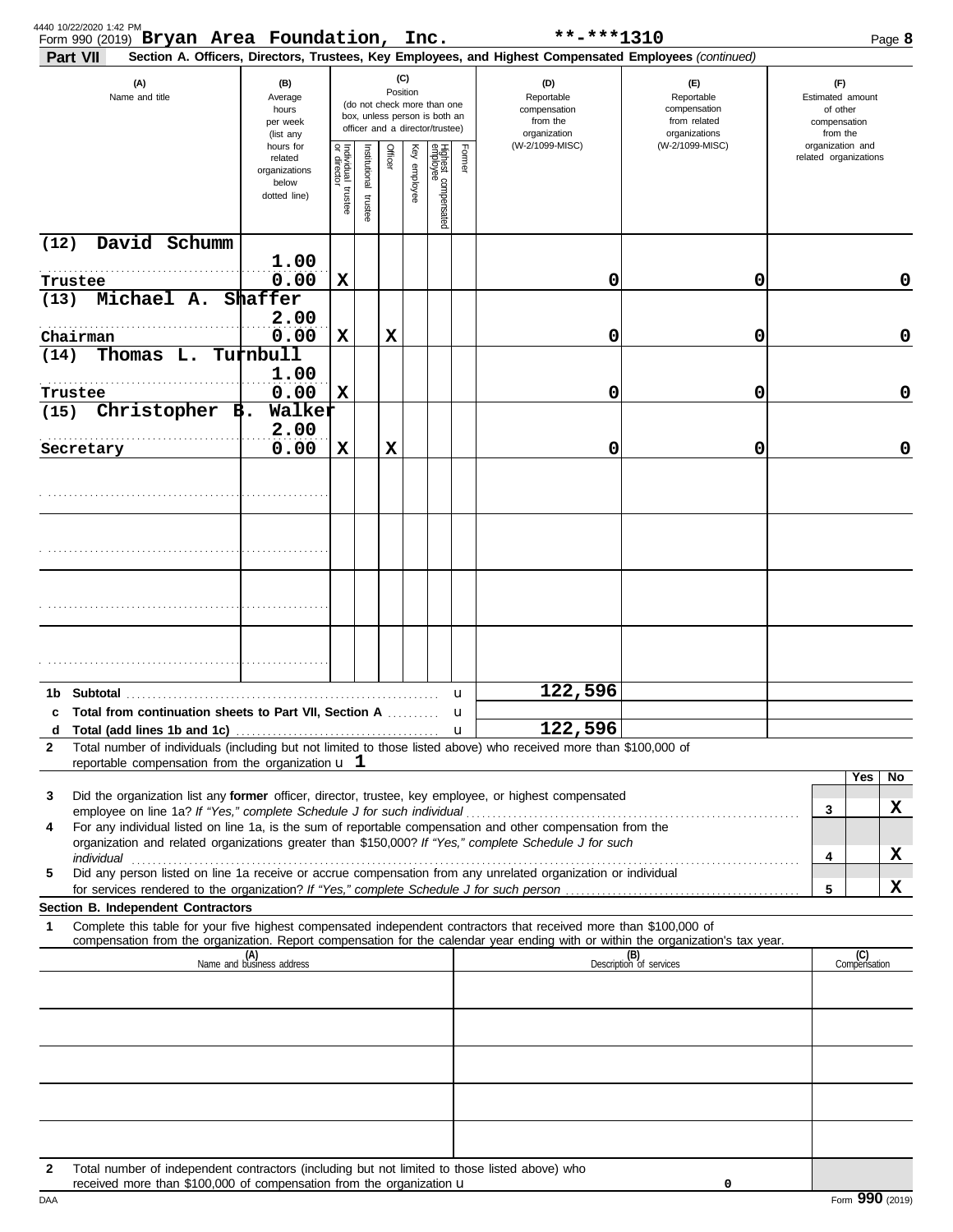## Form 990 (2019) Page **9 Bryan Area Foundation, Inc. \*\*-\*\*\*1310 Part VIII Statement of Revenue**

 $\overline{\phantom{0}}$ 

|                                                                  |     |                                                                                                                                                                                                                                                                                                                                                                                                                                                          |    |                |                 |               |                      | (A)<br>Total revenue | (B)<br>Related or exempt<br>function revenue | (C)<br>Unrelated<br>business revenue | (D)<br>Revenue excluded<br>from tax under<br>sections 512-514 |
|------------------------------------------------------------------|-----|----------------------------------------------------------------------------------------------------------------------------------------------------------------------------------------------------------------------------------------------------------------------------------------------------------------------------------------------------------------------------------------------------------------------------------------------------------|----|----------------|-----------------|---------------|----------------------|----------------------|----------------------------------------------|--------------------------------------|---------------------------------------------------------------|
|                                                                  |     | 1a Federated campaigns                                                                                                                                                                                                                                                                                                                                                                                                                                   |    |                | 1a              |               |                      |                      |                                              |                                      |                                                               |
| <b>Contributions, Gifts, Grants</b><br>and Other Similar Amounts |     | <b>b</b> Membership dues <i></i>                                                                                                                                                                                                                                                                                                                                                                                                                         |    |                | 1b              |               |                      |                      |                                              |                                      |                                                               |
|                                                                  |     | c Fundraising events                                                                                                                                                                                                                                                                                                                                                                                                                                     |    |                | 1 <sub>c</sub>  |               |                      |                      |                                              |                                      |                                                               |
|                                                                  |     | d Related organizations                                                                                                                                                                                                                                                                                                                                                                                                                                  |    |                | 1 <sub>d</sub>  |               |                      |                      |                                              |                                      |                                                               |
|                                                                  |     | e Government grants (contributions)                                                                                                                                                                                                                                                                                                                                                                                                                      |    |                | 1e              |               |                      |                      |                                              |                                      |                                                               |
|                                                                  |     | f All other contributions, gifts, grants,                                                                                                                                                                                                                                                                                                                                                                                                                |    |                |                 |               |                      |                      |                                              |                                      |                                                               |
|                                                                  |     | and similar amounts not included above                                                                                                                                                                                                                                                                                                                                                                                                                   |    |                | 1f              | 2,588,161     |                      |                      |                                              |                                      |                                                               |
|                                                                  |     | Noncash contributions included in lines 1a-1f                                                                                                                                                                                                                                                                                                                                                                                                            |    |                | 1g ∣\$          |               |                      |                      |                                              |                                      |                                                               |
|                                                                  |     |                                                                                                                                                                                                                                                                                                                                                                                                                                                          |    |                |                 |               |                      | 2,588,161            |                                              |                                      |                                                               |
|                                                                  |     |                                                                                                                                                                                                                                                                                                                                                                                                                                                          |    |                |                 |               | <b>Business Code</b> |                      |                                              |                                      |                                                               |
|                                                                  | 2a  |                                                                                                                                                                                                                                                                                                                                                                                                                                                          |    |                |                 |               |                      |                      |                                              |                                      |                                                               |
|                                                                  |     |                                                                                                                                                                                                                                                                                                                                                                                                                                                          |    |                |                 |               |                      |                      |                                              |                                      |                                                               |
|                                                                  | c   |                                                                                                                                                                                                                                                                                                                                                                                                                                                          |    |                |                 |               |                      |                      |                                              |                                      |                                                               |
| Program Service<br>Revenue                                       | d   |                                                                                                                                                                                                                                                                                                                                                                                                                                                          |    |                |                 |               |                      |                      |                                              |                                      |                                                               |
|                                                                  |     |                                                                                                                                                                                                                                                                                                                                                                                                                                                          |    |                |                 |               |                      |                      |                                              |                                      |                                                               |
|                                                                  |     | f All other program service revenue                                                                                                                                                                                                                                                                                                                                                                                                                      |    |                |                 |               |                      |                      |                                              |                                      |                                                               |
|                                                                  |     |                                                                                                                                                                                                                                                                                                                                                                                                                                                          |    |                |                 |               |                      |                      |                                              |                                      |                                                               |
|                                                                  | 3   | Investment income (including dividends, interest, and                                                                                                                                                                                                                                                                                                                                                                                                    |    |                |                 |               |                      |                      |                                              |                                      |                                                               |
|                                                                  |     | other similar amounts)                                                                                                                                                                                                                                                                                                                                                                                                                                   |    |                |                 |               | u                    | 644,759              |                                              |                                      | 644,759                                                       |
|                                                                  | 4   | Income from investment of tax-exempt bond proceeds                                                                                                                                                                                                                                                                                                                                                                                                       |    |                |                 |               | u                    |                      |                                              |                                      |                                                               |
|                                                                  | 5   |                                                                                                                                                                                                                                                                                                                                                                                                                                                          |    |                |                 |               | u                    |                      |                                              |                                      |                                                               |
|                                                                  |     |                                                                                                                                                                                                                                                                                                                                                                                                                                                          |    | (i) Real       |                 | (ii) Personal |                      |                      |                                              |                                      |                                                               |
|                                                                  | 6а  | Gross rents                                                                                                                                                                                                                                                                                                                                                                                                                                              | 6a |                |                 |               |                      |                      |                                              |                                      |                                                               |
|                                                                  |     | Less: rental expenses                                                                                                                                                                                                                                                                                                                                                                                                                                    | 6b |                |                 |               |                      |                      |                                              |                                      |                                                               |
|                                                                  |     | Rental inc. or (loss)                                                                                                                                                                                                                                                                                                                                                                                                                                    | 6с |                |                 |               |                      |                      |                                              |                                      |                                                               |
|                                                                  |     |                                                                                                                                                                                                                                                                                                                                                                                                                                                          |    |                |                 |               | u                    |                      |                                              |                                      |                                                               |
|                                                                  |     | <b>7a</b> Gross amount from<br>sales of assets                                                                                                                                                                                                                                                                                                                                                                                                           |    | (i) Securities |                 | (ii) Other    |                      |                      |                                              |                                      |                                                               |
|                                                                  |     | other than inventory                                                                                                                                                                                                                                                                                                                                                                                                                                     | 7a | 3,612,843      |                 |               |                      |                      |                                              |                                      |                                                               |
|                                                                  |     | <b>b</b> Less: cost or other                                                                                                                                                                                                                                                                                                                                                                                                                             |    |                |                 |               |                      |                      |                                              |                                      |                                                               |
| Revenue                                                          |     | basis and sales exps.                                                                                                                                                                                                                                                                                                                                                                                                                                    | 7b | 3,199,923      |                 |               |                      |                      |                                              |                                      |                                                               |
|                                                                  |     | c Gain or (loss)                                                                                                                                                                                                                                                                                                                                                                                                                                         | 7c | 412,920        |                 |               |                      |                      |                                              |                                      |                                                               |
| Other                                                            |     |                                                                                                                                                                                                                                                                                                                                                                                                                                                          |    |                |                 |               | u                    | 412,920              |                                              |                                      | 412,920                                                       |
|                                                                  |     | 8a Gross income from fundraising events                                                                                                                                                                                                                                                                                                                                                                                                                  |    |                |                 |               |                      |                      |                                              |                                      |                                                               |
|                                                                  |     | $\begin{minipage}[c]{0.9\linewidth} (not including \quad $${\$}\quad \  \  \, \texttt{3}\quad \  \  \, \texttt{4}\quad \  \  \, \texttt{5}\quad \  \  \, \texttt{5}\quad \  \  \, \texttt{6}\quad \  \  \, \texttt{7}\quad \  \  \, \texttt{8}\quad \  \  \, \texttt{8}\quad \  \  \, \texttt{8}\quad \  \  \, \texttt{9}\quad \  \  \, \texttt{9}\quad \  \  \, \texttt{1}\quad \  \  \, \texttt{1}\quad \  \  \, \texttt{1}\quad \  \  \, \texttt{1}\$ |    |                |                 |               |                      |                      |                                              |                                      |                                                               |
|                                                                  |     | of contributions reported on line 1c).                                                                                                                                                                                                                                                                                                                                                                                                                   |    |                |                 |               |                      |                      |                                              |                                      |                                                               |
|                                                                  |     | See Part IV, line 18                                                                                                                                                                                                                                                                                                                                                                                                                                     |    | .              | 8а              |               |                      |                      |                                              |                                      |                                                               |
|                                                                  |     | <b>b</b> Less: direct expenses                                                                                                                                                                                                                                                                                                                                                                                                                           |    |                | 8b              |               |                      |                      |                                              |                                      |                                                               |
|                                                                  |     |                                                                                                                                                                                                                                                                                                                                                                                                                                                          |    |                |                 |               |                      |                      |                                              |                                      |                                                               |
|                                                                  |     | 9a Gross income from gaming activities.                                                                                                                                                                                                                                                                                                                                                                                                                  |    |                |                 |               |                      |                      |                                              |                                      |                                                               |
|                                                                  |     | See Part IV, line 19                                                                                                                                                                                                                                                                                                                                                                                                                                     |    |                | 9а              |               |                      |                      |                                              |                                      |                                                               |
|                                                                  |     | <b>b</b> Less: direct expenses <i>minimum</i>                                                                                                                                                                                                                                                                                                                                                                                                            |    |                | 9 <sub>b</sub>  |               |                      |                      |                                              |                                      |                                                               |
|                                                                  |     |                                                                                                                                                                                                                                                                                                                                                                                                                                                          |    |                |                 |               |                      |                      |                                              |                                      |                                                               |
|                                                                  |     | 10a Gross sales of inventory, less                                                                                                                                                                                                                                                                                                                                                                                                                       |    |                |                 |               |                      |                      |                                              |                                      |                                                               |
|                                                                  |     | returns and allowances                                                                                                                                                                                                                                                                                                                                                                                                                                   |    | .              | 10a             |               |                      |                      |                                              |                                      |                                                               |
|                                                                  |     | <b>b</b> Less: cost of goods sold $\ldots$                                                                                                                                                                                                                                                                                                                                                                                                               |    |                | 10 <sub>b</sub> |               | $\mathbf{u}$         |                      |                                              |                                      |                                                               |
|                                                                  |     |                                                                                                                                                                                                                                                                                                                                                                                                                                                          |    |                |                 |               | <b>Business Code</b> |                      |                                              |                                      |                                                               |
|                                                                  | 11a |                                                                                                                                                                                                                                                                                                                                                                                                                                                          |    |                |                 |               |                      |                      |                                              |                                      |                                                               |
|                                                                  | b   |                                                                                                                                                                                                                                                                                                                                                                                                                                                          |    |                |                 |               |                      |                      |                                              |                                      |                                                               |
| Miscellaneous<br>Revenue                                         |     |                                                                                                                                                                                                                                                                                                                                                                                                                                                          |    |                |                 |               |                      |                      |                                              |                                      |                                                               |
|                                                                  | d   |                                                                                                                                                                                                                                                                                                                                                                                                                                                          |    |                |                 |               |                      |                      |                                              |                                      |                                                               |
|                                                                  |     |                                                                                                                                                                                                                                                                                                                                                                                                                                                          |    |                |                 |               |                      |                      |                                              |                                      |                                                               |
|                                                                  | 12  |                                                                                                                                                                                                                                                                                                                                                                                                                                                          |    |                |                 |               | $\mathbf{u}$         | 3,645,840            | $\Omega$                                     | 0                                    | 1,057,679                                                     |

DAA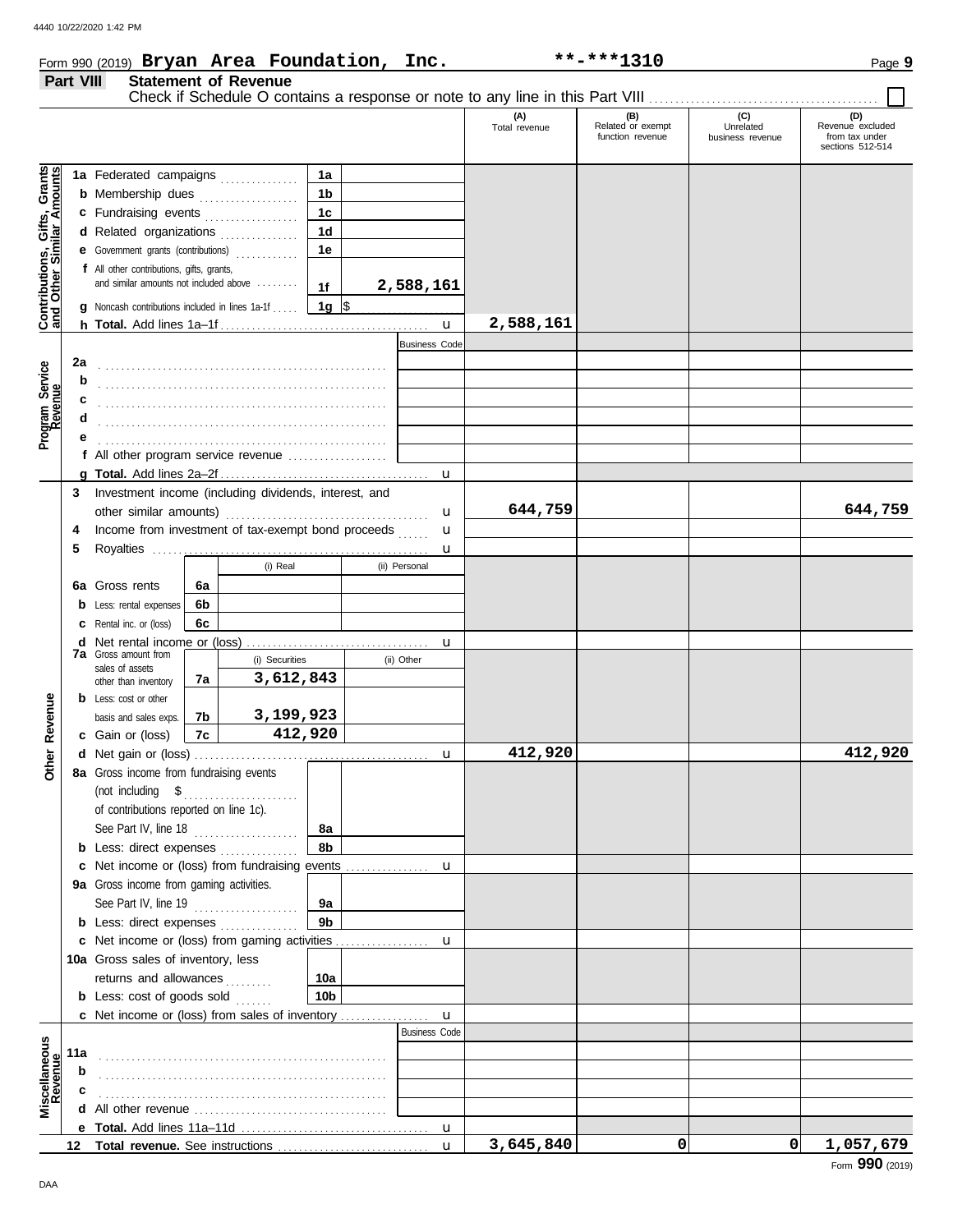## Form 990 (2019) Page **10 Bryan Area Foundation, Inc. \*\*-\*\*\*1310**

## **Part IX Statement of Functional Expenses**

*Section 501(c)(3) and 501(c)(4) organizations must complete all columns. All other organizations must complete column (A).*

|              | Check if Schedule O contains a response or note to any line in this Part IX                                                                                                                                                                                                                                                                                                                                                                                |                       |                                    |                                           |                                |
|--------------|------------------------------------------------------------------------------------------------------------------------------------------------------------------------------------------------------------------------------------------------------------------------------------------------------------------------------------------------------------------------------------------------------------------------------------------------------------|-----------------------|------------------------------------|-------------------------------------------|--------------------------------|
|              | Do not include amounts reported on lines 6b,<br>7b, 8b, 9b, and 10b of Part VIII.                                                                                                                                                                                                                                                                                                                                                                          | (A)<br>Total expenses | (B)<br>Program service<br>expenses | (C)<br>Management and<br>general expenses | (D)<br>Fundraising<br>expenses |
| 1.           | Grants and other assistance to domestic organizations                                                                                                                                                                                                                                                                                                                                                                                                      |                       |                                    |                                           |                                |
|              | and domestic governments. See Part IV, line 21                                                                                                                                                                                                                                                                                                                                                                                                             | 736,327               | 736,327                            |                                           |                                |
| $\mathbf{2}$ | Grants and other assistance to domestic                                                                                                                                                                                                                                                                                                                                                                                                                    |                       |                                    |                                           |                                |
|              | individuals. See Part IV, line 22                                                                                                                                                                                                                                                                                                                                                                                                                          | 191,850               | 191,850                            |                                           |                                |
| 3            | Grants and other assistance to foreign                                                                                                                                                                                                                                                                                                                                                                                                                     |                       |                                    |                                           |                                |
|              | organizations, foreign governments, and foreign                                                                                                                                                                                                                                                                                                                                                                                                            |                       |                                    |                                           |                                |
|              | individuals. See Part IV, lines 15 and 16                                                                                                                                                                                                                                                                                                                                                                                                                  |                       |                                    |                                           |                                |
| 4            | Benefits paid to or for members                                                                                                                                                                                                                                                                                                                                                                                                                            |                       |                                    |                                           |                                |
| 5            | Compensation of current officers, directors,                                                                                                                                                                                                                                                                                                                                                                                                               |                       |                                    |                                           |                                |
|              | trustees, and key employees                                                                                                                                                                                                                                                                                                                                                                                                                                | 122,596               | 30,649                             | 61,298                                    | 30,649                         |
| 6            | Compensation not included above to disqualified                                                                                                                                                                                                                                                                                                                                                                                                            |                       |                                    |                                           |                                |
|              | persons (as defined under section 4958(f)(1)) and                                                                                                                                                                                                                                                                                                                                                                                                          |                       |                                    |                                           |                                |
|              | persons described in section 4958(c)(3)(B)                                                                                                                                                                                                                                                                                                                                                                                                                 |                       |                                    |                                           |                                |
| 7            | Other salaries and wages                                                                                                                                                                                                                                                                                                                                                                                                                                   | 82,267                | 20,567                             | 41,133                                    | 20,567                         |
| 8            | Pension plan accruals and contributions (include                                                                                                                                                                                                                                                                                                                                                                                                           |                       |                                    |                                           |                                |
|              |                                                                                                                                                                                                                                                                                                                                                                                                                                                            |                       |                                    |                                           |                                |
|              | section 401(k) and 403(b) employer contributions)                                                                                                                                                                                                                                                                                                                                                                                                          | 31,217                | 15,609                             | 7,804                                     | 7,804                          |
| 9            | Other employee benefits                                                                                                                                                                                                                                                                                                                                                                                                                                    | 15,488                | 3,872                              | 7,744                                     | 3,872                          |
| 10           | Payroll taxes                                                                                                                                                                                                                                                                                                                                                                                                                                              |                       |                                    |                                           |                                |
| 11           | Fees for services (nonemployees):                                                                                                                                                                                                                                                                                                                                                                                                                          |                       |                                    |                                           |                                |
| а            | Management                                                                                                                                                                                                                                                                                                                                                                                                                                                 |                       |                                    |                                           |                                |
| b            | Legal                                                                                                                                                                                                                                                                                                                                                                                                                                                      |                       |                                    |                                           |                                |
| c            |                                                                                                                                                                                                                                                                                                                                                                                                                                                            | 16,230                |                                    | 16,230                                    |                                |
| d            | Lobbying                                                                                                                                                                                                                                                                                                                                                                                                                                                   |                       |                                    |                                           |                                |
| е            | Professional fundraising services. See Part IV, line 17                                                                                                                                                                                                                                                                                                                                                                                                    |                       |                                    |                                           |                                |
| f            | Investment management fees                                                                                                                                                                                                                                                                                                                                                                                                                                 | 107,089               |                                    | 107,089                                   |                                |
| a            | Other. (If line 11g amount exceeds 10% of line 25, column                                                                                                                                                                                                                                                                                                                                                                                                  |                       |                                    |                                           |                                |
|              | (A) amount, list line 11g expenses on Schedule O.)                                                                                                                                                                                                                                                                                                                                                                                                         | 11,368                | 2,842                              | 8,526                                     |                                |
| 12           | Advertising and promotion                                                                                                                                                                                                                                                                                                                                                                                                                                  | 10,849                | $\overline{2,712}$                 |                                           | 8,137                          |
| 13           |                                                                                                                                                                                                                                                                                                                                                                                                                                                            | 12,964                | $\overline{5}$ , 925               | 3,241                                     | 3,798                          |
| 14           | Information technology                                                                                                                                                                                                                                                                                                                                                                                                                                     |                       |                                    |                                           |                                |
| 15           |                                                                                                                                                                                                                                                                                                                                                                                                                                                            |                       |                                    |                                           |                                |
| 16           |                                                                                                                                                                                                                                                                                                                                                                                                                                                            | 18,152                | 5,670                              | 7,944                                     | $\frac{4,538}{547}$            |
| 17           | Travel                                                                                                                                                                                                                                                                                                                                                                                                                                                     | 1,093                 | 273                                | 273                                       |                                |
| 18           | Payments of travel or entertainment expenses                                                                                                                                                                                                                                                                                                                                                                                                               |                       |                                    |                                           |                                |
|              | for any federal, state, or local public officials                                                                                                                                                                                                                                                                                                                                                                                                          |                       |                                    |                                           |                                |
| 19           | Conferences, conventions, and meetings                                                                                                                                                                                                                                                                                                                                                                                                                     | 1,667                 | 803                                | 834                                       | 30                             |
| 20           | Interest                                                                                                                                                                                                                                                                                                                                                                                                                                                   |                       |                                    |                                           |                                |
| 21           | Payments to affiliates                                                                                                                                                                                                                                                                                                                                                                                                                                     | 486                   |                                    | 486                                       |                                |
| 22           | Depreciation, depletion, and amortization                                                                                                                                                                                                                                                                                                                                                                                                                  | 732                   |                                    | 732                                       |                                |
| 23           | $In surface \begin{tabular}{l} \hline \textbf{m} & \textbf{m} & \textbf{m} \\ \hline \textbf{m} & \textbf{m} & \textbf{m} \\ \hline \textbf{m} & \textbf{m} & \textbf{m} \\ \hline \textbf{m} & \textbf{m} & \textbf{m} \\ \hline \textbf{m} & \textbf{m} & \textbf{m} \\ \hline \textbf{m} & \textbf{m} & \textbf{m} \\ \hline \textbf{m} & \textbf{m} & \textbf{m} \\ \hline \textbf{m} & \textbf{m} & \textbf{m} \\ \hline \textbf{m} & \textbf{m} & \$ | 2,792                 |                                    | 2,792                                     |                                |
| 24           | Other expenses. Itemize expenses not covered                                                                                                                                                                                                                                                                                                                                                                                                               |                       |                                    |                                           |                                |
|              | above (List miscellaneous expenses on line 24e. If                                                                                                                                                                                                                                                                                                                                                                                                         |                       |                                    |                                           |                                |
|              | line 24e amount exceeds 10% of line 25, column                                                                                                                                                                                                                                                                                                                                                                                                             |                       |                                    |                                           |                                |
|              | (A) amount, list line 24e expenses on Schedule O.)                                                                                                                                                                                                                                                                                                                                                                                                         |                       |                                    |                                           |                                |
| a            | FIMS Expense                                                                                                                                                                                                                                                                                                                                                                                                                                               | 17,586                | 8,793                              | 8,793                                     |                                |
| b            | Special Events Expenses                                                                                                                                                                                                                                                                                                                                                                                                                                    | 8,166                 |                                    |                                           | 8,166                          |
| c            | Dues                                                                                                                                                                                                                                                                                                                                                                                                                                                       | 2,448                 | 616                                | 1,218                                     | 614                            |
| d            | Miscellaneous Expenses                                                                                                                                                                                                                                                                                                                                                                                                                                     | 1,006                 | 503                                | 503                                       |                                |
| е            | All other expenses                                                                                                                                                                                                                                                                                                                                                                                                                                         | $-621$                | $-990$                             | $-128$                                    | 497                            |
| 25           | Total functional expenses. Add lines 1 through 24e                                                                                                                                                                                                                                                                                                                                                                                                         | 1,391,752             | $\overline{1,026,021}$             | 276,512                                   | 89,219                         |
| 26           | Joint costs. Complete this line only if the                                                                                                                                                                                                                                                                                                                                                                                                                |                       |                                    |                                           |                                |
|              | organization reported in column (B) joint costs<br>from a combined educational campaign and                                                                                                                                                                                                                                                                                                                                                                |                       |                                    |                                           |                                |
|              | fundraising solicitation. Check here $\mathbf{u}$<br>l if                                                                                                                                                                                                                                                                                                                                                                                                  |                       |                                    |                                           |                                |
|              | following SOP 98-2 (ASC 958-720)                                                                                                                                                                                                                                                                                                                                                                                                                           |                       |                                    |                                           |                                |
| DAA          |                                                                                                                                                                                                                                                                                                                                                                                                                                                            |                       |                                    |                                           | Form 990 (2019)                |

┱ ┮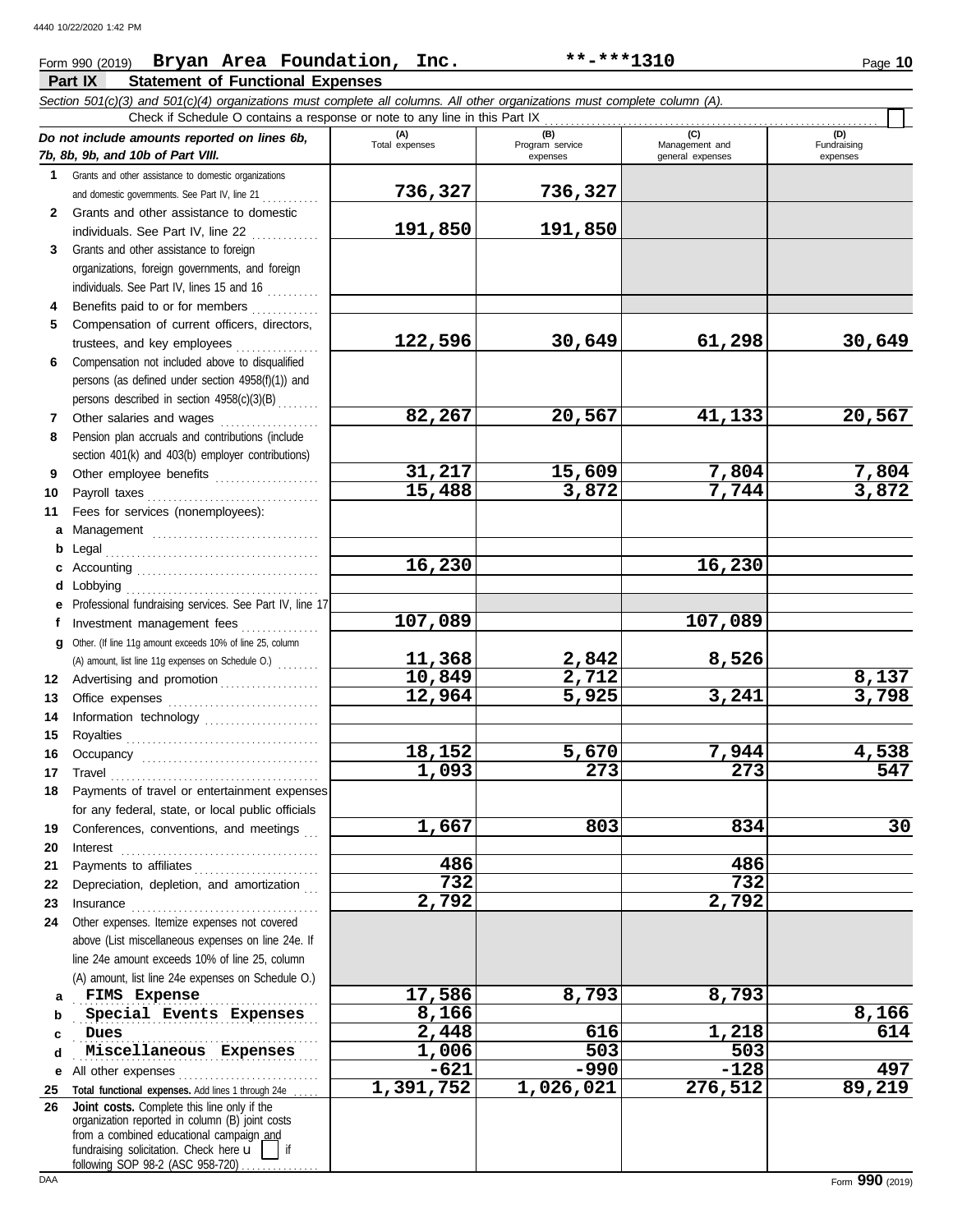| Form 990 (2019) |                      | Bryan Area Foundation,                                                     | Inc. | **-***1310        | Page 11     |
|-----------------|----------------------|----------------------------------------------------------------------------|------|-------------------|-------------|
| Part X          | <b>Balance Sheet</b> |                                                                            |      |                   |             |
|                 |                      | Check if Schedule O contains a response or note to any line in this Part X |      |                   |             |
|                 |                      |                                                                            |      | (A)               | (B)         |
|                 |                      |                                                                            |      | Beginning of year | End of year |
|                 |                      |                                                                            |      |                   |             |

| $\overline{\mathbf{2}}$<br>2<br>3<br>3<br>4<br>Accounts receivable, net<br>4<br>Loans and other receivables from any current or former officer, director,<br>5<br>trustee, key employee, creator or founder, substantial contributor, or 35%<br>5<br>controlled entity or family member of any of these persons<br>Loans and other receivables from other disqualified persons (as defined<br>6<br>under section $4958(f)(1)$ ), and persons described in section $4958(c)(3)(B)$<br>6<br>Assets<br>$\overline{7}$<br>7<br>8<br>Inventories for sale or use<br>8<br>9<br>9<br>10a Land, buildings, and equipment: cost or other<br><u>27,523</u><br>25,643<br>2,612<br>1,880<br>10 <sub>b</sub><br>10 <sub>c</sub><br><b>b</b> Less: accumulated depreciation<br>26, 282, 499<br>25, 292, 861<br>11<br>11<br>12<br>Investments-other securities. See Part IV, line 11<br>12<br>13<br>13<br>14<br>Intangible assets<br>14<br>1,065,667<br>1,122,427<br>15<br>Other assets. See Part IV, line 11<br>15<br>$\overline{29,126,657}$<br>27,501,673<br>16<br>16<br>353,885<br>555,667<br>17<br>17<br>18<br>18<br>19<br>Deferred revenue<br>19<br>20<br>20<br>Tax-exempt bond liabilities<br>21<br>21<br>Escrow or custodial account liability. Complete Part IV of Schedule D<br>22<br>Loans and other payables to any current or former officer, director,<br>Liabilities<br>trustee, key employee, creator or founder, substantial contributor, or 35%<br>controlled entity or family member of any of these persons<br>22<br>23<br>Secured mortgages and notes payable to unrelated third parties [111] Secured mortgages and notes payable to unrelated third parties<br>23<br>37,200<br>24<br>Unsecured notes and loans payable to unrelated third parties<br>24<br>Other liabilities (including federal income tax, payables to related third<br>25<br>parties, and other liabilities not included on lines 17-24). Complete Part X<br>of Schedule D<br>25<br>353,885<br>592,867<br>26<br>26<br>Organizations that follow FASB ASC 958, check here $\mathbf{u} \mathbf{X} $<br>lances<br>and complete lines 27, 28, 32, and 33.<br><u>1,891,877</u><br>1,400,677<br>27 Net assets without donor restrictions<br>${\bf 27}$<br>Assets or Fund Bal<br>25, 255, 911<br>27, 133, 113<br>28<br>28<br>Net assets with donor restrictions<br>Organizations that do not follow FASB ASC 958, check here u<br>and complete lines 29 through 33.<br>Capital stock or trust principal, or current funds<br>29<br>29<br>Paid-in or capital surplus, or land, building, or equipment fund<br>30<br>30<br>Retained earnings, endowment, accumulated income, or other funds<br>31<br>31<br>$\overline{27,}147,788$<br>ğ<br>28,533,790<br>32<br>Total net assets or fund balances<br>32<br>27,501,673<br>29, 126, 657<br>33<br>33 | 1 | Cash-non-interest-bearing |  |           | 1 | 215,947         |
|-------------------------------------------------------------------------------------------------------------------------------------------------------------------------------------------------------------------------------------------------------------------------------------------------------------------------------------------------------------------------------------------------------------------------------------------------------------------------------------------------------------------------------------------------------------------------------------------------------------------------------------------------------------------------------------------------------------------------------------------------------------------------------------------------------------------------------------------------------------------------------------------------------------------------------------------------------------------------------------------------------------------------------------------------------------------------------------------------------------------------------------------------------------------------------------------------------------------------------------------------------------------------------------------------------------------------------------------------------------------------------------------------------------------------------------------------------------------------------------------------------------------------------------------------------------------------------------------------------------------------------------------------------------------------------------------------------------------------------------------------------------------------------------------------------------------------------------------------------------------------------------------------------------------------------------------------------------------------------------------------------------------------------------------------------------------------------------------------------------------------------------------------------------------------------------------------------------------------------------------------------------------------------------------------------------------------------------------------------------------------------------------------------------------------------------------------------------------------------------------------------------------------------------------------------------------------------------------------------------------------------------------------------------------------------------------------------------------------------------------------------------------------------------------------------------------|---|---------------------------|--|-----------|---|-----------------|
|                                                                                                                                                                                                                                                                                                                                                                                                                                                                                                                                                                                                                                                                                                                                                                                                                                                                                                                                                                                                                                                                                                                                                                                                                                                                                                                                                                                                                                                                                                                                                                                                                                                                                                                                                                                                                                                                                                                                                                                                                                                                                                                                                                                                                                                                                                                                                                                                                                                                                                                                                                                                                                                                                                                                                                                                                   |   |                           |  | 1,140,533 |   | 1,503,904       |
|                                                                                                                                                                                                                                                                                                                                                                                                                                                                                                                                                                                                                                                                                                                                                                                                                                                                                                                                                                                                                                                                                                                                                                                                                                                                                                                                                                                                                                                                                                                                                                                                                                                                                                                                                                                                                                                                                                                                                                                                                                                                                                                                                                                                                                                                                                                                                                                                                                                                                                                                                                                                                                                                                                                                                                                                                   |   |                           |  |           |   |                 |
|                                                                                                                                                                                                                                                                                                                                                                                                                                                                                                                                                                                                                                                                                                                                                                                                                                                                                                                                                                                                                                                                                                                                                                                                                                                                                                                                                                                                                                                                                                                                                                                                                                                                                                                                                                                                                                                                                                                                                                                                                                                                                                                                                                                                                                                                                                                                                                                                                                                                                                                                                                                                                                                                                                                                                                                                                   |   |                           |  |           |   |                 |
|                                                                                                                                                                                                                                                                                                                                                                                                                                                                                                                                                                                                                                                                                                                                                                                                                                                                                                                                                                                                                                                                                                                                                                                                                                                                                                                                                                                                                                                                                                                                                                                                                                                                                                                                                                                                                                                                                                                                                                                                                                                                                                                                                                                                                                                                                                                                                                                                                                                                                                                                                                                                                                                                                                                                                                                                                   |   |                           |  |           |   |                 |
|                                                                                                                                                                                                                                                                                                                                                                                                                                                                                                                                                                                                                                                                                                                                                                                                                                                                                                                                                                                                                                                                                                                                                                                                                                                                                                                                                                                                                                                                                                                                                                                                                                                                                                                                                                                                                                                                                                                                                                                                                                                                                                                                                                                                                                                                                                                                                                                                                                                                                                                                                                                                                                                                                                                                                                                                                   |   |                           |  |           |   |                 |
|                                                                                                                                                                                                                                                                                                                                                                                                                                                                                                                                                                                                                                                                                                                                                                                                                                                                                                                                                                                                                                                                                                                                                                                                                                                                                                                                                                                                                                                                                                                                                                                                                                                                                                                                                                                                                                                                                                                                                                                                                                                                                                                                                                                                                                                                                                                                                                                                                                                                                                                                                                                                                                                                                                                                                                                                                   |   |                           |  |           |   |                 |
|                                                                                                                                                                                                                                                                                                                                                                                                                                                                                                                                                                                                                                                                                                                                                                                                                                                                                                                                                                                                                                                                                                                                                                                                                                                                                                                                                                                                                                                                                                                                                                                                                                                                                                                                                                                                                                                                                                                                                                                                                                                                                                                                                                                                                                                                                                                                                                                                                                                                                                                                                                                                                                                                                                                                                                                                                   |   |                           |  |           |   |                 |
|                                                                                                                                                                                                                                                                                                                                                                                                                                                                                                                                                                                                                                                                                                                                                                                                                                                                                                                                                                                                                                                                                                                                                                                                                                                                                                                                                                                                                                                                                                                                                                                                                                                                                                                                                                                                                                                                                                                                                                                                                                                                                                                                                                                                                                                                                                                                                                                                                                                                                                                                                                                                                                                                                                                                                                                                                   |   |                           |  |           |   |                 |
|                                                                                                                                                                                                                                                                                                                                                                                                                                                                                                                                                                                                                                                                                                                                                                                                                                                                                                                                                                                                                                                                                                                                                                                                                                                                                                                                                                                                                                                                                                                                                                                                                                                                                                                                                                                                                                                                                                                                                                                                                                                                                                                                                                                                                                                                                                                                                                                                                                                                                                                                                                                                                                                                                                                                                                                                                   |   |                           |  |           |   |                 |
|                                                                                                                                                                                                                                                                                                                                                                                                                                                                                                                                                                                                                                                                                                                                                                                                                                                                                                                                                                                                                                                                                                                                                                                                                                                                                                                                                                                                                                                                                                                                                                                                                                                                                                                                                                                                                                                                                                                                                                                                                                                                                                                                                                                                                                                                                                                                                                                                                                                                                                                                                                                                                                                                                                                                                                                                                   |   |                           |  |           |   |                 |
|                                                                                                                                                                                                                                                                                                                                                                                                                                                                                                                                                                                                                                                                                                                                                                                                                                                                                                                                                                                                                                                                                                                                                                                                                                                                                                                                                                                                                                                                                                                                                                                                                                                                                                                                                                                                                                                                                                                                                                                                                                                                                                                                                                                                                                                                                                                                                                                                                                                                                                                                                                                                                                                                                                                                                                                                                   |   |                           |  |           |   |                 |
|                                                                                                                                                                                                                                                                                                                                                                                                                                                                                                                                                                                                                                                                                                                                                                                                                                                                                                                                                                                                                                                                                                                                                                                                                                                                                                                                                                                                                                                                                                                                                                                                                                                                                                                                                                                                                                                                                                                                                                                                                                                                                                                                                                                                                                                                                                                                                                                                                                                                                                                                                                                                                                                                                                                                                                                                                   |   |                           |  |           |   |                 |
|                                                                                                                                                                                                                                                                                                                                                                                                                                                                                                                                                                                                                                                                                                                                                                                                                                                                                                                                                                                                                                                                                                                                                                                                                                                                                                                                                                                                                                                                                                                                                                                                                                                                                                                                                                                                                                                                                                                                                                                                                                                                                                                                                                                                                                                                                                                                                                                                                                                                                                                                                                                                                                                                                                                                                                                                                   |   |                           |  |           |   |                 |
|                                                                                                                                                                                                                                                                                                                                                                                                                                                                                                                                                                                                                                                                                                                                                                                                                                                                                                                                                                                                                                                                                                                                                                                                                                                                                                                                                                                                                                                                                                                                                                                                                                                                                                                                                                                                                                                                                                                                                                                                                                                                                                                                                                                                                                                                                                                                                                                                                                                                                                                                                                                                                                                                                                                                                                                                                   |   |                           |  |           |   |                 |
|                                                                                                                                                                                                                                                                                                                                                                                                                                                                                                                                                                                                                                                                                                                                                                                                                                                                                                                                                                                                                                                                                                                                                                                                                                                                                                                                                                                                                                                                                                                                                                                                                                                                                                                                                                                                                                                                                                                                                                                                                                                                                                                                                                                                                                                                                                                                                                                                                                                                                                                                                                                                                                                                                                                                                                                                                   |   |                           |  |           |   |                 |
|                                                                                                                                                                                                                                                                                                                                                                                                                                                                                                                                                                                                                                                                                                                                                                                                                                                                                                                                                                                                                                                                                                                                                                                                                                                                                                                                                                                                                                                                                                                                                                                                                                                                                                                                                                                                                                                                                                                                                                                                                                                                                                                                                                                                                                                                                                                                                                                                                                                                                                                                                                                                                                                                                                                                                                                                                   |   |                           |  |           |   |                 |
|                                                                                                                                                                                                                                                                                                                                                                                                                                                                                                                                                                                                                                                                                                                                                                                                                                                                                                                                                                                                                                                                                                                                                                                                                                                                                                                                                                                                                                                                                                                                                                                                                                                                                                                                                                                                                                                                                                                                                                                                                                                                                                                                                                                                                                                                                                                                                                                                                                                                                                                                                                                                                                                                                                                                                                                                                   |   |                           |  |           |   |                 |
|                                                                                                                                                                                                                                                                                                                                                                                                                                                                                                                                                                                                                                                                                                                                                                                                                                                                                                                                                                                                                                                                                                                                                                                                                                                                                                                                                                                                                                                                                                                                                                                                                                                                                                                                                                                                                                                                                                                                                                                                                                                                                                                                                                                                                                                                                                                                                                                                                                                                                                                                                                                                                                                                                                                                                                                                                   |   |                           |  |           |   |                 |
|                                                                                                                                                                                                                                                                                                                                                                                                                                                                                                                                                                                                                                                                                                                                                                                                                                                                                                                                                                                                                                                                                                                                                                                                                                                                                                                                                                                                                                                                                                                                                                                                                                                                                                                                                                                                                                                                                                                                                                                                                                                                                                                                                                                                                                                                                                                                                                                                                                                                                                                                                                                                                                                                                                                                                                                                                   |   |                           |  |           |   |                 |
|                                                                                                                                                                                                                                                                                                                                                                                                                                                                                                                                                                                                                                                                                                                                                                                                                                                                                                                                                                                                                                                                                                                                                                                                                                                                                                                                                                                                                                                                                                                                                                                                                                                                                                                                                                                                                                                                                                                                                                                                                                                                                                                                                                                                                                                                                                                                                                                                                                                                                                                                                                                                                                                                                                                                                                                                                   |   |                           |  |           |   |                 |
|                                                                                                                                                                                                                                                                                                                                                                                                                                                                                                                                                                                                                                                                                                                                                                                                                                                                                                                                                                                                                                                                                                                                                                                                                                                                                                                                                                                                                                                                                                                                                                                                                                                                                                                                                                                                                                                                                                                                                                                                                                                                                                                                                                                                                                                                                                                                                                                                                                                                                                                                                                                                                                                                                                                                                                                                                   |   |                           |  |           |   |                 |
|                                                                                                                                                                                                                                                                                                                                                                                                                                                                                                                                                                                                                                                                                                                                                                                                                                                                                                                                                                                                                                                                                                                                                                                                                                                                                                                                                                                                                                                                                                                                                                                                                                                                                                                                                                                                                                                                                                                                                                                                                                                                                                                                                                                                                                                                                                                                                                                                                                                                                                                                                                                                                                                                                                                                                                                                                   |   |                           |  |           |   |                 |
|                                                                                                                                                                                                                                                                                                                                                                                                                                                                                                                                                                                                                                                                                                                                                                                                                                                                                                                                                                                                                                                                                                                                                                                                                                                                                                                                                                                                                                                                                                                                                                                                                                                                                                                                                                                                                                                                                                                                                                                                                                                                                                                                                                                                                                                                                                                                                                                                                                                                                                                                                                                                                                                                                                                                                                                                                   |   |                           |  |           |   |                 |
|                                                                                                                                                                                                                                                                                                                                                                                                                                                                                                                                                                                                                                                                                                                                                                                                                                                                                                                                                                                                                                                                                                                                                                                                                                                                                                                                                                                                                                                                                                                                                                                                                                                                                                                                                                                                                                                                                                                                                                                                                                                                                                                                                                                                                                                                                                                                                                                                                                                                                                                                                                                                                                                                                                                                                                                                                   |   |                           |  |           |   |                 |
|                                                                                                                                                                                                                                                                                                                                                                                                                                                                                                                                                                                                                                                                                                                                                                                                                                                                                                                                                                                                                                                                                                                                                                                                                                                                                                                                                                                                                                                                                                                                                                                                                                                                                                                                                                                                                                                                                                                                                                                                                                                                                                                                                                                                                                                                                                                                                                                                                                                                                                                                                                                                                                                                                                                                                                                                                   |   |                           |  |           |   |                 |
|                                                                                                                                                                                                                                                                                                                                                                                                                                                                                                                                                                                                                                                                                                                                                                                                                                                                                                                                                                                                                                                                                                                                                                                                                                                                                                                                                                                                                                                                                                                                                                                                                                                                                                                                                                                                                                                                                                                                                                                                                                                                                                                                                                                                                                                                                                                                                                                                                                                                                                                                                                                                                                                                                                                                                                                                                   |   |                           |  |           |   |                 |
|                                                                                                                                                                                                                                                                                                                                                                                                                                                                                                                                                                                                                                                                                                                                                                                                                                                                                                                                                                                                                                                                                                                                                                                                                                                                                                                                                                                                                                                                                                                                                                                                                                                                                                                                                                                                                                                                                                                                                                                                                                                                                                                                                                                                                                                                                                                                                                                                                                                                                                                                                                                                                                                                                                                                                                                                                   |   |                           |  |           |   |                 |
|                                                                                                                                                                                                                                                                                                                                                                                                                                                                                                                                                                                                                                                                                                                                                                                                                                                                                                                                                                                                                                                                                                                                                                                                                                                                                                                                                                                                                                                                                                                                                                                                                                                                                                                                                                                                                                                                                                                                                                                                                                                                                                                                                                                                                                                                                                                                                                                                                                                                                                                                                                                                                                                                                                                                                                                                                   |   |                           |  |           |   |                 |
|                                                                                                                                                                                                                                                                                                                                                                                                                                                                                                                                                                                                                                                                                                                                                                                                                                                                                                                                                                                                                                                                                                                                                                                                                                                                                                                                                                                                                                                                                                                                                                                                                                                                                                                                                                                                                                                                                                                                                                                                                                                                                                                                                                                                                                                                                                                                                                                                                                                                                                                                                                                                                                                                                                                                                                                                                   |   |                           |  |           |   |                 |
|                                                                                                                                                                                                                                                                                                                                                                                                                                                                                                                                                                                                                                                                                                                                                                                                                                                                                                                                                                                                                                                                                                                                                                                                                                                                                                                                                                                                                                                                                                                                                                                                                                                                                                                                                                                                                                                                                                                                                                                                                                                                                                                                                                                                                                                                                                                                                                                                                                                                                                                                                                                                                                                                                                                                                                                                                   |   |                           |  |           |   |                 |
|                                                                                                                                                                                                                                                                                                                                                                                                                                                                                                                                                                                                                                                                                                                                                                                                                                                                                                                                                                                                                                                                                                                                                                                                                                                                                                                                                                                                                                                                                                                                                                                                                                                                                                                                                                                                                                                                                                                                                                                                                                                                                                                                                                                                                                                                                                                                                                                                                                                                                                                                                                                                                                                                                                                                                                                                                   |   |                           |  |           |   |                 |
|                                                                                                                                                                                                                                                                                                                                                                                                                                                                                                                                                                                                                                                                                                                                                                                                                                                                                                                                                                                                                                                                                                                                                                                                                                                                                                                                                                                                                                                                                                                                                                                                                                                                                                                                                                                                                                                                                                                                                                                                                                                                                                                                                                                                                                                                                                                                                                                                                                                                                                                                                                                                                                                                                                                                                                                                                   |   |                           |  |           |   |                 |
|                                                                                                                                                                                                                                                                                                                                                                                                                                                                                                                                                                                                                                                                                                                                                                                                                                                                                                                                                                                                                                                                                                                                                                                                                                                                                                                                                                                                                                                                                                                                                                                                                                                                                                                                                                                                                                                                                                                                                                                                                                                                                                                                                                                                                                                                                                                                                                                                                                                                                                                                                                                                                                                                                                                                                                                                                   |   |                           |  |           |   |                 |
|                                                                                                                                                                                                                                                                                                                                                                                                                                                                                                                                                                                                                                                                                                                                                                                                                                                                                                                                                                                                                                                                                                                                                                                                                                                                                                                                                                                                                                                                                                                                                                                                                                                                                                                                                                                                                                                                                                                                                                                                                                                                                                                                                                                                                                                                                                                                                                                                                                                                                                                                                                                                                                                                                                                                                                                                                   |   |                           |  |           |   |                 |
|                                                                                                                                                                                                                                                                                                                                                                                                                                                                                                                                                                                                                                                                                                                                                                                                                                                                                                                                                                                                                                                                                                                                                                                                                                                                                                                                                                                                                                                                                                                                                                                                                                                                                                                                                                                                                                                                                                                                                                                                                                                                                                                                                                                                                                                                                                                                                                                                                                                                                                                                                                                                                                                                                                                                                                                                                   |   |                           |  |           |   |                 |
|                                                                                                                                                                                                                                                                                                                                                                                                                                                                                                                                                                                                                                                                                                                                                                                                                                                                                                                                                                                                                                                                                                                                                                                                                                                                                                                                                                                                                                                                                                                                                                                                                                                                                                                                                                                                                                                                                                                                                                                                                                                                                                                                                                                                                                                                                                                                                                                                                                                                                                                                                                                                                                                                                                                                                                                                                   |   |                           |  |           |   |                 |
|                                                                                                                                                                                                                                                                                                                                                                                                                                                                                                                                                                                                                                                                                                                                                                                                                                                                                                                                                                                                                                                                                                                                                                                                                                                                                                                                                                                                                                                                                                                                                                                                                                                                                                                                                                                                                                                                                                                                                                                                                                                                                                                                                                                                                                                                                                                                                                                                                                                                                                                                                                                                                                                                                                                                                                                                                   |   |                           |  |           |   |                 |
|                                                                                                                                                                                                                                                                                                                                                                                                                                                                                                                                                                                                                                                                                                                                                                                                                                                                                                                                                                                                                                                                                                                                                                                                                                                                                                                                                                                                                                                                                                                                                                                                                                                                                                                                                                                                                                                                                                                                                                                                                                                                                                                                                                                                                                                                                                                                                                                                                                                                                                                                                                                                                                                                                                                                                                                                                   |   |                           |  |           |   |                 |
|                                                                                                                                                                                                                                                                                                                                                                                                                                                                                                                                                                                                                                                                                                                                                                                                                                                                                                                                                                                                                                                                                                                                                                                                                                                                                                                                                                                                                                                                                                                                                                                                                                                                                                                                                                                                                                                                                                                                                                                                                                                                                                                                                                                                                                                                                                                                                                                                                                                                                                                                                                                                                                                                                                                                                                                                                   |   |                           |  |           |   |                 |
|                                                                                                                                                                                                                                                                                                                                                                                                                                                                                                                                                                                                                                                                                                                                                                                                                                                                                                                                                                                                                                                                                                                                                                                                                                                                                                                                                                                                                                                                                                                                                                                                                                                                                                                                                                                                                                                                                                                                                                                                                                                                                                                                                                                                                                                                                                                                                                                                                                                                                                                                                                                                                                                                                                                                                                                                                   |   |                           |  |           |   |                 |
|                                                                                                                                                                                                                                                                                                                                                                                                                                                                                                                                                                                                                                                                                                                                                                                                                                                                                                                                                                                                                                                                                                                                                                                                                                                                                                                                                                                                                                                                                                                                                                                                                                                                                                                                                                                                                                                                                                                                                                                                                                                                                                                                                                                                                                                                                                                                                                                                                                                                                                                                                                                                                                                                                                                                                                                                                   |   |                           |  |           |   |                 |
|                                                                                                                                                                                                                                                                                                                                                                                                                                                                                                                                                                                                                                                                                                                                                                                                                                                                                                                                                                                                                                                                                                                                                                                                                                                                                                                                                                                                                                                                                                                                                                                                                                                                                                                                                                                                                                                                                                                                                                                                                                                                                                                                                                                                                                                                                                                                                                                                                                                                                                                                                                                                                                                                                                                                                                                                                   |   |                           |  |           |   |                 |
|                                                                                                                                                                                                                                                                                                                                                                                                                                                                                                                                                                                                                                                                                                                                                                                                                                                                                                                                                                                                                                                                                                                                                                                                                                                                                                                                                                                                                                                                                                                                                                                                                                                                                                                                                                                                                                                                                                                                                                                                                                                                                                                                                                                                                                                                                                                                                                                                                                                                                                                                                                                                                                                                                                                                                                                                                   |   |                           |  |           |   |                 |
|                                                                                                                                                                                                                                                                                                                                                                                                                                                                                                                                                                                                                                                                                                                                                                                                                                                                                                                                                                                                                                                                                                                                                                                                                                                                                                                                                                                                                                                                                                                                                                                                                                                                                                                                                                                                                                                                                                                                                                                                                                                                                                                                                                                                                                                                                                                                                                                                                                                                                                                                                                                                                                                                                                                                                                                                                   |   |                           |  |           |   |                 |
|                                                                                                                                                                                                                                                                                                                                                                                                                                                                                                                                                                                                                                                                                                                                                                                                                                                                                                                                                                                                                                                                                                                                                                                                                                                                                                                                                                                                                                                                                                                                                                                                                                                                                                                                                                                                                                                                                                                                                                                                                                                                                                                                                                                                                                                                                                                                                                                                                                                                                                                                                                                                                                                                                                                                                                                                                   |   |                           |  |           |   |                 |
|                                                                                                                                                                                                                                                                                                                                                                                                                                                                                                                                                                                                                                                                                                                                                                                                                                                                                                                                                                                                                                                                                                                                                                                                                                                                                                                                                                                                                                                                                                                                                                                                                                                                                                                                                                                                                                                                                                                                                                                                                                                                                                                                                                                                                                                                                                                                                                                                                                                                                                                                                                                                                                                                                                                                                                                                                   |   |                           |  |           |   | Form 990 (2019) |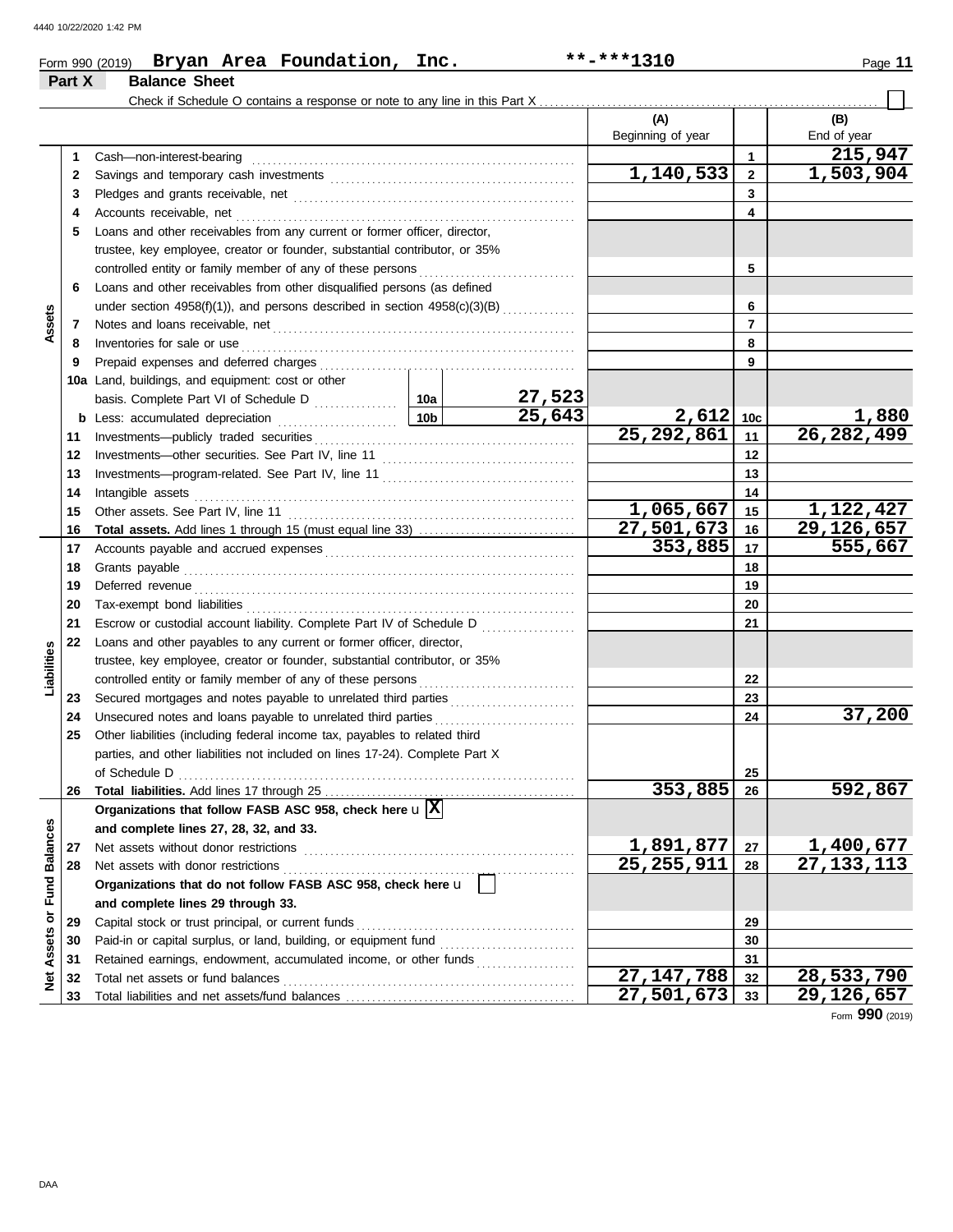|    | **-***1310<br>Form 990 (2019) Bryan Area Foundation, Inc.                                                                                                                                                                      |                         |                |              | Page 12   |
|----|--------------------------------------------------------------------------------------------------------------------------------------------------------------------------------------------------------------------------------|-------------------------|----------------|--------------|-----------|
|    | <b>Reconciliation of Net Assets</b><br>Part XI                                                                                                                                                                                 |                         |                |              |           |
|    |                                                                                                                                                                                                                                |                         |                |              |           |
| 1. | Total revenue (must equal Part VIII, column (A), line 12) [2010] [2010] [2010] [2010] [2010] [2010] [2010] [20                                                                                                                 | $\mathbf{1}$            |                | 3,645,840    |           |
| 2  |                                                                                                                                                                                                                                | $\overline{2}$          |                | 1,391,752    |           |
| 3  |                                                                                                                                                                                                                                | $\overline{\mathbf{3}}$ |                | 2,254,088    |           |
| 4  |                                                                                                                                                                                                                                | $\overline{\mathbf{4}}$ |                | 27, 147, 788 |           |
| 5  |                                                                                                                                                                                                                                | 5                       |                | $-924,846$   |           |
| 6  |                                                                                                                                                                                                                                | 6                       |                |              |           |
| 7  | Investment expenses <b>contract and the expenses contract and the expenses contract and the expenses</b>                                                                                                                       | $\overline{7}$          |                |              |           |
| 8  | Prior period adjustments entertainments and adjustments and account of the contract of the contract of the contract of the contract of the contract of the contract of the contract of the contract of the contract of the con | 8                       |                |              |           |
| 9  |                                                                                                                                                                                                                                | 9                       |                | 56,760       |           |
| 10 | Net assets or fund balances at end of year. Combine lines 3 through 9 (must equal Part X, line                                                                                                                                 |                         |                |              |           |
|    |                                                                                                                                                                                                                                | 10 <sup>1</sup>         |                | 28,533,790   |           |
|    | <b>Financial Statements and Reporting</b><br>Part XII                                                                                                                                                                          |                         |                |              |           |
|    |                                                                                                                                                                                                                                |                         |                |              |           |
|    |                                                                                                                                                                                                                                |                         |                | <b>Yes</b>   | <b>No</b> |
| 1. | $ \mathbf{X} $ Accrual<br>Accounting method used to prepare the Form 990:<br>Cash<br>Other                                                                                                                                     |                         |                |              |           |
|    | If the organization changed its method of accounting from a prior year or checked "Other," explain in                                                                                                                          |                         |                |              |           |
|    | Schedule O.                                                                                                                                                                                                                    |                         |                |              |           |
|    | 2a Were the organization's financial statements compiled or reviewed by an independent accountant?                                                                                                                             |                         | 2a             |              | X         |
|    | If "Yes," check a box below to indicate whether the financial statements for the year were compiled or                                                                                                                         |                         |                |              |           |
|    | reviewed on a separate basis, consolidated basis, or both:                                                                                                                                                                     |                         |                |              |           |
|    | Separate basis<br>  Consolidated basis<br>  Both consolidated and separate basis                                                                                                                                               |                         |                |              |           |
|    | <b>b</b> Were the organization's financial statements audited by an independent accountant?                                                                                                                                    |                         | 2 <sub>b</sub> | $\mathbf x$  |           |
|    | If "Yes," check a box below to indicate whether the financial statements for the year were audited on a                                                                                                                        |                         |                |              |           |
|    | separate basis, consolidated basis, or both:                                                                                                                                                                                   |                         |                |              |           |
|    | $ \mathbf{X} $ Separate basis<br>  Consolidated basis<br>  Both consolidated and separate basis                                                                                                                                |                         |                |              |           |
|    | If "Yes" to line 2a or 2b, does the organization have a committee that assumes responsibility for oversight of                                                                                                                 |                         |                |              |           |
|    | the audit, review, or compilation of its financial statements and selection of an independent accountant?                                                                                                                      |                         | 2c             | X            |           |
|    | If the organization changed either its oversight process or selection process during the tax year, explain on                                                                                                                  |                         |                |              |           |
|    | Schedule O.                                                                                                                                                                                                                    |                         |                |              |           |
|    | 3a As a result of a federal award, was the organization required to undergo an audit or audits as set forth in the                                                                                                             |                         |                |              |           |
|    | Single Audit Act and OMB Circular A-133?                                                                                                                                                                                       |                         | За             |              | x         |
|    | <b>b</b> If "Yes," did the organization undergo the required audit or audits? If the organization did not undergo the                                                                                                          |                         |                |              |           |
|    | required audit or audits, explain why on Schedule O and describe any steps taken to undergo such audits                                                                                                                        |                         | 3b             |              |           |

Form **990** (2019)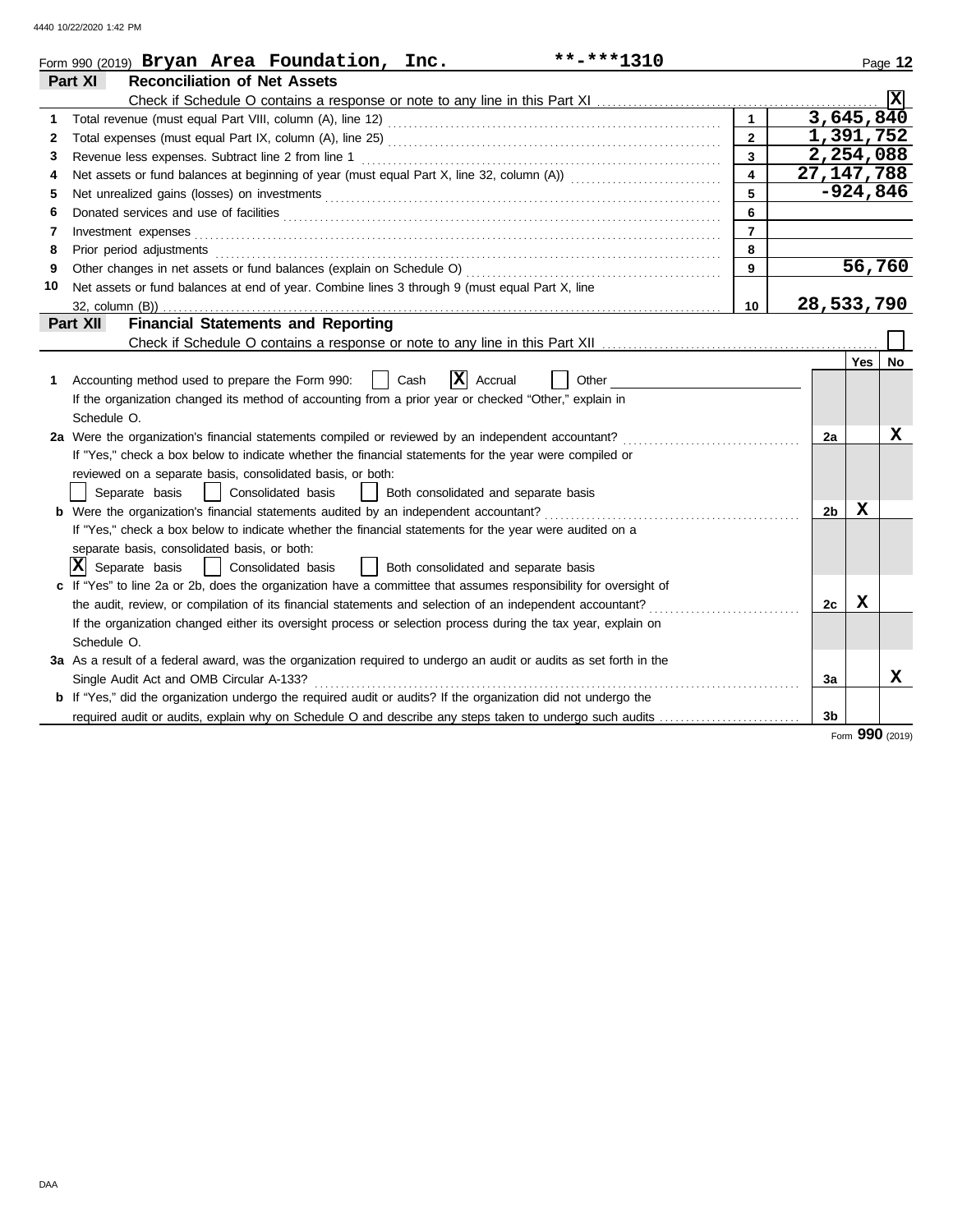| <b>SCHEDULE A</b>                     |                                                            | <b>Public Charity Status and Public Support</b>                                                                                                                                                                                                                                                                                                                                 |                          |                          |                                              | OMB No. 1545-0047                    |
|---------------------------------------|------------------------------------------------------------|---------------------------------------------------------------------------------------------------------------------------------------------------------------------------------------------------------------------------------------------------------------------------------------------------------------------------------------------------------------------------------|--------------------------|--------------------------|----------------------------------------------|--------------------------------------|
| (Form 990 or 990-EZ)                  |                                                            | Complete if the organization is a section $501(c)(3)$ organization or a section $4947(a)(1)$ nonexempt charitable trust.                                                                                                                                                                                                                                                        |                          |                          |                                              | 9                                    |
| Department of the Treasury            |                                                            | La Attach to Form 990 or Form 990-EZ.                                                                                                                                                                                                                                                                                                                                           |                          |                          |                                              | Open to Public                       |
| Internal Revenue Service              |                                                            | <b>u</b> Go to www.irs.gov/Form990 for instructions and the latest information.                                                                                                                                                                                                                                                                                                 |                          |                          |                                              | Inspection                           |
| Name of the organization              |                                                            | Bryan Area Foundation, Inc.                                                                                                                                                                                                                                                                                                                                                     |                          |                          | Employer identification number<br>**-***1310 |                                      |
| Part I                                |                                                            | Reason for Public Charity Status (All organizations must complete this part.) See instructions.                                                                                                                                                                                                                                                                                 |                          |                          |                                              |                                      |
|                                       |                                                            | The organization is not a private foundation because it is: (For lines 1 through 12, check only one box.)                                                                                                                                                                                                                                                                       |                          |                          |                                              |                                      |
| 1                                     |                                                            | A church, convention of churches, or association of churches described in section 170(b)(1)(A)(i).                                                                                                                                                                                                                                                                              |                          |                          |                                              |                                      |
| 2                                     |                                                            | A school described in <b>section 170(b)(1)(A)(ii).</b> (Attach Schedule E (Form 990 or 990-EZ).)                                                                                                                                                                                                                                                                                |                          |                          |                                              |                                      |
| 3                                     |                                                            | A hospital or a cooperative hospital service organization described in section 170(b)(1)(A)(iii).                                                                                                                                                                                                                                                                               |                          |                          |                                              |                                      |
| 4<br>city, and state:                 |                                                            | A medical research organization operated in conjunction with a hospital described in section 170(b)(1)(A)(iii). Enter the hospital's name,                                                                                                                                                                                                                                      |                          |                          |                                              |                                      |
| 5                                     |                                                            | An organization operated for the benefit of a college or university owned or operated by a governmental unit described in                                                                                                                                                                                                                                                       |                          |                          |                                              |                                      |
| 6                                     | section 170(b)(1)(A)(iv). (Complete Part II.)              | A federal, state, or local government or governmental unit described in section 170(b)(1)(A)(v).                                                                                                                                                                                                                                                                                |                          |                          |                                              |                                      |
| X<br>7                                | described in section 170(b)(1)(A)(vi). (Complete Part II.) | An organization that normally receives a substantial part of its support from a governmental unit or from the general public                                                                                                                                                                                                                                                    |                          |                          |                                              |                                      |
| 8                                     |                                                            | A community trust described in section 170(b)(1)(A)(vi). (Complete Part II.)                                                                                                                                                                                                                                                                                                    |                          |                          |                                              |                                      |
| 9<br>university:                      |                                                            | An agricultural research organization described in section 170(b)(1)(A)(ix) operated in conjunction with a land-grant college<br>or university or a non-land-grant college of agriculture (see instructions). Enter the name, city, and state of the college or                                                                                                                 |                          |                          |                                              |                                      |
| 10                                    |                                                            | An organization that normally receives: (1) more than 33 1/3% of its support from contributions, membership fees, and gross<br>receipts from activities related to its exempt functions—subject to certain exceptions, and (2) no more than 33 1/3% of its<br>support from gross investment income and unrelated business taxable income (less section 511 tax) from businesses |                          |                          |                                              |                                      |
|                                       |                                                            | acquired by the organization after June 30, 1975. See section 509(a)(2). (Complete Part III.)                                                                                                                                                                                                                                                                                   |                          |                          |                                              |                                      |
| 11                                    |                                                            | An organization organized and operated exclusively to test for public safety. See section 509(a)(4).                                                                                                                                                                                                                                                                            |                          |                          |                                              |                                      |
| 12                                    |                                                            | An organization organized and operated exclusively for the benefit of, to perform the functions of, or to carry out the purposes                                                                                                                                                                                                                                                |                          |                          |                                              |                                      |
|                                       |                                                            | of one or more publicly supported organizations described in section 509(a)(1) or section 509(a)(2). See section 509(a)(3).<br>Check the box in lines 12a through 12d that describes the type of supporting organization and complete lines 12e, 12f, and 12g.                                                                                                                  |                          |                          |                                              |                                      |
| a                                     |                                                            | Type I. A supporting organization operated, supervised, or controlled by its supported organization(s), typically by giving<br>the supported organization(s) the power to regularly appoint or elect a majority of the directors or trustees of the                                                                                                                             |                          |                          |                                              |                                      |
| b                                     |                                                            | supporting organization. You must complete Part IV, Sections A and B.<br><b>Type II.</b> A supporting organization supervised or controlled in connection with its supported organization(s), by having                                                                                                                                                                         |                          |                          |                                              |                                      |
|                                       |                                                            | control or management of the supporting organization vested in the same persons that control or manage the supported<br>organization(s). You must complete Part IV, Sections A and C.                                                                                                                                                                                           |                          |                          |                                              |                                      |
| c                                     |                                                            | Type III functionally integrated. A supporting organization operated in connection with, and functionally integrated with,<br>its supported organization(s) (see instructions). You must complete Part IV, Sections A, D, and E.                                                                                                                                                |                          |                          |                                              |                                      |
| d                                     |                                                            | Type III non-functionally integrated. A supporting organization operated in connection with its supported organization(s)<br>that is not functionally integrated. The organization generally must satisfy a distribution requirement and an attentiveness                                                                                                                       |                          |                          |                                              |                                      |
|                                       |                                                            | requirement (see instructions). You must complete Part IV, Sections A and D, and Part V.                                                                                                                                                                                                                                                                                        |                          |                          |                                              |                                      |
| е                                     |                                                            | Check this box if the organization received a written determination from the IRS that it is a Type I, Type II, Type III<br>functionally integrated, or Type III non-functionally integrated supporting organization.                                                                                                                                                            |                          |                          |                                              |                                      |
| f<br>g                                | Enter the number of supported organizations                | Provide the following information about the supported organization(s).                                                                                                                                                                                                                                                                                                          |                          |                          |                                              |                                      |
| (i) Name of supported<br>organization | (ii) EIN                                                   | (iii) Type of organization<br>(described on lines 1-10                                                                                                                                                                                                                                                                                                                          | (iv) Is the organization | listed in your governing | (v) Amount of monetary<br>support (see       | (vi) Amount of<br>other support (see |
|                                       |                                                            | above (see instructions))                                                                                                                                                                                                                                                                                                                                                       | document?                |                          | instructions)                                | instructions)                        |
| (A)                                   |                                                            |                                                                                                                                                                                                                                                                                                                                                                                 | Yes                      | No                       |                                              |                                      |
| (B)                                   |                                                            |                                                                                                                                                                                                                                                                                                                                                                                 |                          |                          |                                              |                                      |
| (C)                                   |                                                            |                                                                                                                                                                                                                                                                                                                                                                                 |                          |                          |                                              |                                      |
| (D)                                   |                                                            |                                                                                                                                                                                                                                                                                                                                                                                 |                          |                          |                                              |                                      |
| (E)                                   |                                                            |                                                                                                                                                                                                                                                                                                                                                                                 |                          |                          |                                              |                                      |
|                                       |                                                            |                                                                                                                                                                                                                                                                                                                                                                                 |                          |                          |                                              |                                      |
| Total                                 |                                                            |                                                                                                                                                                                                                                                                                                                                                                                 |                          |                          |                                              |                                      |

**For Paperwork Reduction Act Notice, see the Instructions for Form 990 or 990-EZ.**

**Schedule A (Form 990 or 990-EZ) 2019**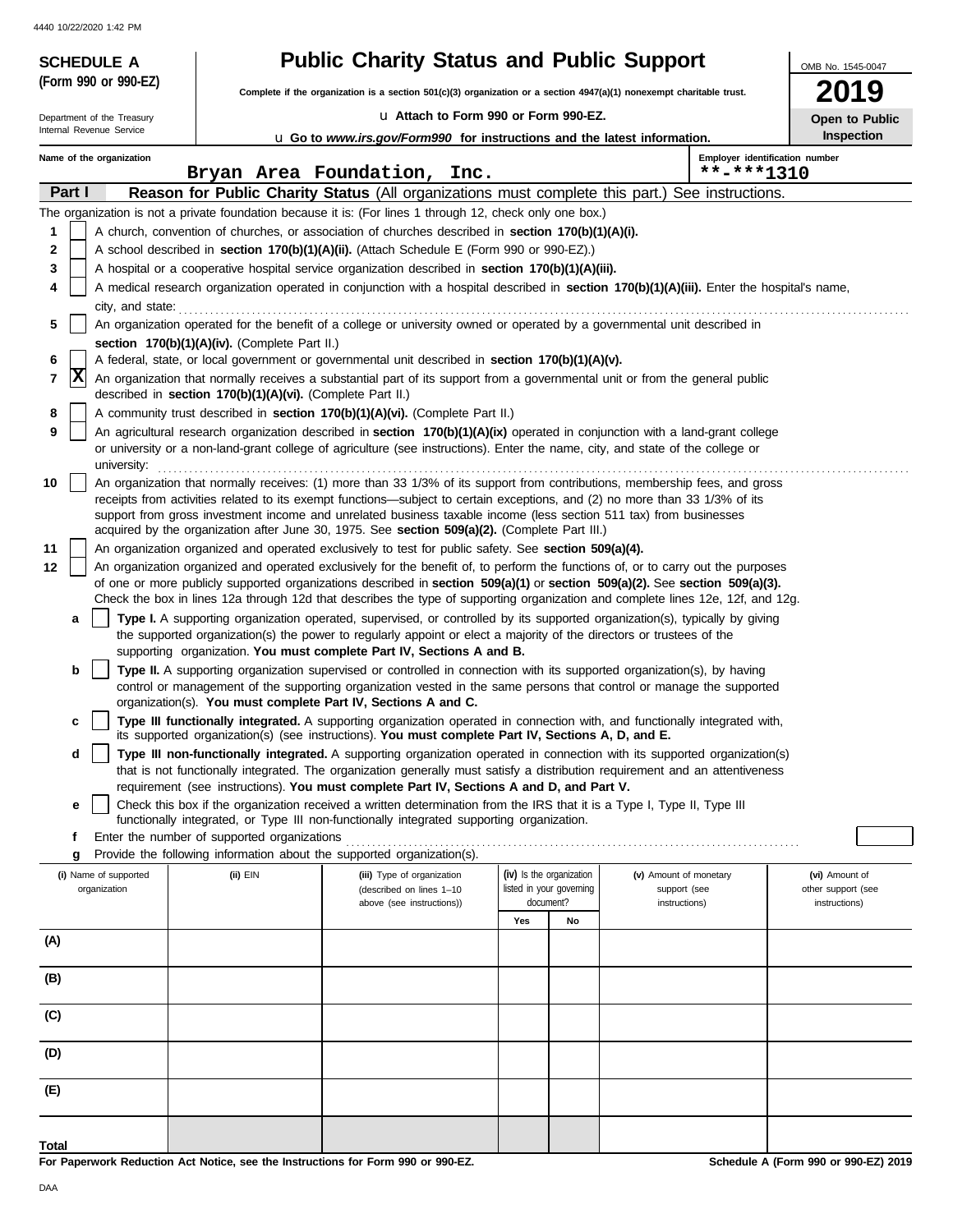|              | Schedule A (Form 990 or 990-EZ) 2019                                                                                                                                                                               |           | Bryan Area Foundation, Inc. |            |            | $***$ -***1310 | Page 2                                        |
|--------------|--------------------------------------------------------------------------------------------------------------------------------------------------------------------------------------------------------------------|-----------|-----------------------------|------------|------------|----------------|-----------------------------------------------|
|              | Support Schedule for Organizations Described in Sections 170(b)(1)(A)(iv) and 170(b)(1)(A)(vi)<br>Part II                                                                                                          |           |                             |            |            |                |                                               |
|              | (Complete only if you checked the box on line 5, 7, or 8 of Part I or if the organization failed to qualify under                                                                                                  |           |                             |            |            |                |                                               |
|              | Part III. If the organization fails to qualify under the tests listed below, please complete Part III.)                                                                                                            |           |                             |            |            |                |                                               |
|              | <b>Section A. Public Support</b>                                                                                                                                                                                   |           |                             |            |            |                |                                               |
|              | Calendar year (or fiscal year beginning in)<br>$\mathbf{u}$                                                                                                                                                        | (a) 2015  | (b) 2016                    | $(c)$ 2017 | $(d)$ 2018 | (e) $2019$     | (f) Total                                     |
| 1            | Gifts, grants, contributions, and                                                                                                                                                                                  |           |                             |            |            |                |                                               |
|              | membership fees received. (Do not<br>include any "unusual grants.")                                                                                                                                                | 1,819,122 | 551,282                     | 673,424    | 501,816    | 2,588,161      | 6,133,805                                     |
| $\mathbf{2}$ | Tax revenues levied for the<br>organization's benefit and either paid<br>to or expended on its behalf                                                                                                              |           |                             |            |            |                |                                               |
| 3            | The value of services or facilities<br>furnished by a governmental unit to the<br>organization without charge                                                                                                      |           |                             |            |            |                |                                               |
| 4            | Total. Add lines 1 through 3                                                                                                                                                                                       | 1,819,122 | 551,282                     | 673,424    | 501,816    | 2,588,161      | 6,133,805                                     |
| 5            | The portion of total contributions by<br>each person (other than a<br>governmental unit or publicly<br>supported organization) included on<br>line 1 that exceeds 2% of the amount<br>shown on line 11, column (f) |           |                             |            |            |                | 3,521,633                                     |
| 6            | Public support. Subtract line 5 from line 4                                                                                                                                                                        |           |                             |            |            |                | 2,612,172                                     |
|              | <b>Section B. Total Support</b>                                                                                                                                                                                    |           |                             |            |            |                |                                               |
|              | Calendar year (or fiscal year beginning in)<br>$\mathbf{u}$                                                                                                                                                        | (a) 2015  | (b) 2016                    | (c) 2017   | $(d)$ 2018 | (e) 2019       | (f) Total                                     |
| 7            | Amounts from line 4                                                                                                                                                                                                | 1,819,122 | 551,282                     | 673,424    | 501,816    | 2,588,161      | 6,133,805                                     |
| 8            | Gross income from interest, dividends,<br>payments received on securities loans,<br>rents, royalties, and income from<br>similar sources                                                                           | 451,869   | 480,409                     | 498,674    | 651,710    | 644,759        | 2,727,421                                     |
| 9            | Net income from unrelated business<br>activities, whether or not the business                                                                                                                                      |           |                             |            |            |                |                                               |
| 10           | Other income. Do not include gain or<br>loss from the sale of capital assets<br>(Explain in Part VI.)                                                                                                              |           |                             |            |            |                |                                               |
| 11           | Total support. Add lines 7 through 10                                                                                                                                                                              |           |                             |            |            |                | 8,861,226                                     |
| 12           | Gross receipts from related activities, etc. (see instructions)                                                                                                                                                    |           |                             |            |            | 12             |                                               |
| 13           | First five years. If the Form 990 is for the organization's first, second, third, fourth, or fifth tax year as a section 501(c)(3)                                                                                 |           |                             |            |            |                |                                               |
|              |                                                                                                                                                                                                                    |           |                             |            |            |                | ▶                                             |
|              | Section C. Computation of Public Support Percentage                                                                                                                                                                |           |                             |            |            |                |                                               |
| 14           | Public support percentage for 2019 (line 6, column (f) divided by line 11, column (f) [[[[[[[[[[[[[[[[[[[[[[[                                                                                                      |           |                             |            |            | 14             | 29.48%                                        |
| 15           | Public support percentage from 2018 Schedule A, Part II, line 14                                                                                                                                                   |           |                             |            |            | 15             | 40.08%                                        |
| 16a          | 33 1/3% support test-2019. If the organization did not check the box on line 13, and line 14 is 33 1/3% or more, check this                                                                                        |           |                             |            |            |                |                                               |
|              | box and stop here. The organization qualifies as a publicly supported organization                                                                                                                                 |           |                             |            |            |                |                                               |
| b            | 33 1/3% support test-2018. If the organization did not check a box on line 13 or 16a, and line 15 is 33 1/3% or more, check                                                                                        |           |                             |            |            |                |                                               |
|              | this box and stop here. The organization qualifies as a publicly supported organization                                                                                                                            |           |                             |            |            |                | $\blacktriangleright$ $\overline{\mathtt{x}}$ |
|              | 17a 10%-facts-and-circumstances test-2019. If the organization did not check a box on line 13, 16a, or 16b, and line 14 is                                                                                         |           |                             |            |            |                |                                               |
|              | 10% or more, and if the organization meets the "facts-and-circumstances" test, check this box and stop here. Explain in                                                                                            |           |                             |            |            |                |                                               |
|              | Part VI how the organization meets the "facts-and-circumstances" test. The organization qualifies as a publicly supported                                                                                          |           |                             |            |            |                |                                               |
| b            | organization<br>10%-facts-and-circumstances test-2018. If the organization did not check a box on line 13, 16a, 16b, or 17a, and line                                                                              |           |                             |            |            |                |                                               |
|              | 15 is 10% or more, and if the organization meets the "facts-and-circumstances" test, check this box and stop here.                                                                                                 |           |                             |            |            |                |                                               |
|              | Explain in Part VI how the organization meets the "facts-and-circumstances" test. The organization qualifies as a publicly                                                                                         |           |                             |            |            |                |                                               |
|              | supported organization                                                                                                                                                                                             |           |                             |            |            |                |                                               |
| 18           | Private foundation. If the organization did not check a box on line 13, 16a, 16b, 17a, or 17b, check this box and see<br><b>instructions</b>                                                                       |           |                             |            |            |                |                                               |
|              |                                                                                                                                                                                                                    |           |                             |            |            |                |                                               |

**Schedule A (Form 990 or 990-EZ) 2019**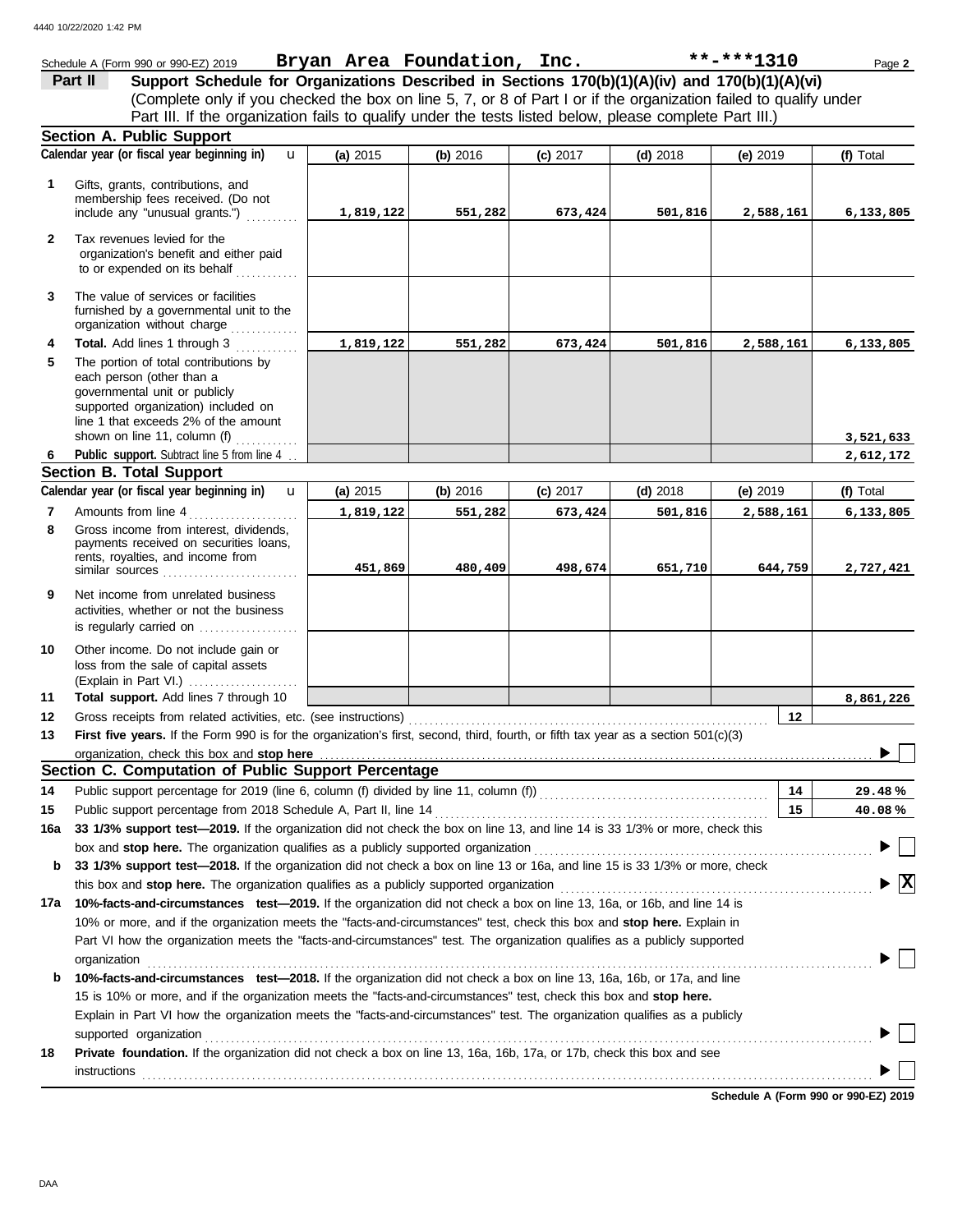|              | Schedule A (Form 990 or 990-EZ) 2019                                                                                                                                              |          | Bryan Area Foundation, Inc. |            |            | **-***1310 | Page 3    |
|--------------|-----------------------------------------------------------------------------------------------------------------------------------------------------------------------------------|----------|-----------------------------|------------|------------|------------|-----------|
|              | Support Schedule for Organizations Described in Section 509(a)(2)<br>Part III                                                                                                     |          |                             |            |            |            |           |
|              | (Complete only if you checked the box on line 10 of Part I or if the organization failed to qualify under Part II.                                                                |          |                             |            |            |            |           |
|              | If the organization fails to qualify under the tests listed below, please complete Part II.)                                                                                      |          |                             |            |            |            |           |
|              | <b>Section A. Public Support</b>                                                                                                                                                  |          |                             |            |            |            |           |
|              | Calendar year (or fiscal year beginning in)<br>$\mathbf{u}$                                                                                                                       | (a) 2015 | (b) 2016                    | (c) 2017   | $(d)$ 2018 | (e) 2019   | (f) Total |
| 1            | Gifts, grants, contributions, and membership fees<br>received. (Do not include any "unusual grants.")                                                                             |          |                             |            |            |            |           |
| $\mathbf{2}$ | Gross receipts from admissions, merchandise<br>sold or services performed, or facilities<br>furnished in any activity that is related to the<br>organization's tax-exempt purpose |          |                             |            |            |            |           |
| 3            | Gross receipts from activities that are not an<br>unrelated trade or business under section 513                                                                                   |          |                             |            |            |            |           |
| 4            | Tax revenues levied for the<br>organization's benefit and either paid                                                                                                             |          |                             |            |            |            |           |
| 5            | The value of services or facilities<br>furnished by a governmental unit to the<br>organization without charge                                                                     |          |                             |            |            |            |           |
| 6            | Total. Add lines 1 through 5<br>.                                                                                                                                                 |          |                             |            |            |            |           |
| 7a           | Amounts included on lines 1, 2, and 3<br>received from disqualified persons                                                                                                       |          |                             |            |            |            |           |
| b            | Amounts included on lines 2 and 3<br>received from other than disqualified<br>persons that exceed the greater of \$5,000<br>or 1% of the amount on line 13 for the year $\ldots$  |          |                             |            |            |            |           |
| c            | Add lines 7a and 7b                                                                                                                                                               |          |                             |            |            |            |           |
| 8            | Public support. (Subtract line 7c from<br>line 6.) $\ldots$                                                                                                                       |          |                             |            |            |            |           |
|              | <b>Section B. Total Support</b>                                                                                                                                                   |          |                             |            |            |            |           |
|              | Calendar year (or fiscal year beginning in)<br>$\mathbf{u}$                                                                                                                       | (a) 2015 | (b) 2016                    | $(c)$ 2017 | $(d)$ 2018 | (e) 2019   | (f) Total |
| 9            | Amounts from line 6                                                                                                                                                               |          |                             |            |            |            |           |
| 10a          | Gross income from interest, dividends,<br>payments received on securities loans, rents,<br>royalties, and income from similar sources                                             |          |                             |            |            |            |           |
| b            | Unrelated business taxable income (less<br>section 511 taxes) from businesses<br>acquired after June 30, 1975                                                                     |          |                             |            |            |            |           |
|              | Add lines 10a and 10b                                                                                                                                                             |          |                             |            |            |            |           |
| 11           | Net income from unrelated business<br>activities not included in line 10b, whether<br>or not the business is regularly carried on                                                 |          |                             |            |            |            |           |
| 12           | Other income. Do not include gain or<br>loss from the sale of capital assets<br>(Explain in Part VI.)                                                                             |          |                             |            |            |            |           |
| 13           | Total support. (Add lines 9, 10c, 11,<br>and 12.)                                                                                                                                 |          |                             |            |            |            |           |
| 14           | First five years. If the Form 990 is for the organization's first, second, third, fourth, or fifth tax year as a section 501(c)(3)<br>organization, check this box and stop here  |          |                             |            |            |            |           |
|              | Section C. Computation of Public Support Percentage                                                                                                                               |          |                             |            |            |            |           |
| 15           |                                                                                                                                                                                   |          |                             |            |            | 15         | %         |
| 16           |                                                                                                                                                                                   |          |                             |            |            | 16         | $\%$      |
|              | Section D. Computation of Investment Income Percentage                                                                                                                            |          |                             |            |            |            |           |
| 17           | Investment income percentage for 2019 (line 10c, column (f), divided by line 13, column (f)) [[[[[[[[[[[[[[[[                                                                     |          |                             |            |            | 17         | %         |
| 18           | Investment income percentage from 2018 Schedule A, Part III, line 17                                                                                                              |          |                             |            |            | 18         | %         |
| 19a          | 33 1/3% support tests-2019. If the organization did not check the box on line 14, and line 15 is more than 33 1/3%, and line                                                      |          |                             |            |            |            |           |
|              |                                                                                                                                                                                   |          |                             |            |            |            |           |
| b            | 33 1/3% support tests-2018. If the organization did not check a box on line 14 or line 19a, and line 16 is more than 33 1/3%, and                                                 |          |                             |            |            |            |           |
| 20           |                                                                                                                                                                                   |          |                             |            |            |            |           |
|              |                                                                                                                                                                                   |          |                             |            |            |            |           |

DAA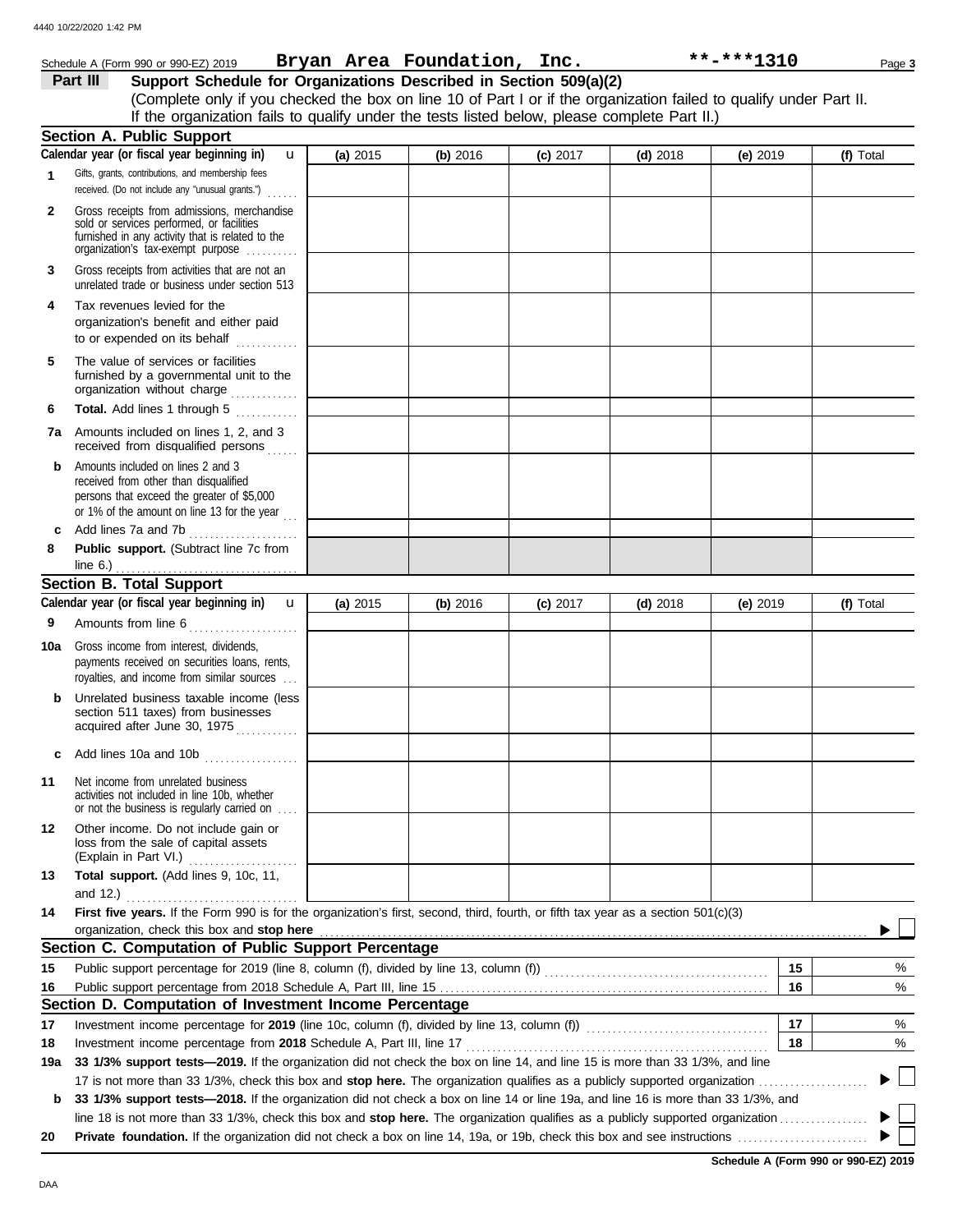|     | Bryan Area Foundation, Inc.<br>Schedule A (Form 990 or 990-EZ) 2019                                                      | **-***1310      |     | Page 4 |
|-----|--------------------------------------------------------------------------------------------------------------------------|-----------------|-----|--------|
|     | Part IV<br><b>Supporting Organizations</b>                                                                               |                 |     |        |
|     | (Complete only if you checked a box in line 12 on Part I. If you checked 12a of Part I, complete Sections A              |                 |     |        |
|     | and B. If you checked 12b of Part I, complete Sections A and C. If you checked 12c of Part I, complete                   |                 |     |        |
|     | Sections A, D, and E. If you checked 12d of Part I, complete Sections A and D, and complete Part V.)                     |                 |     |        |
|     | Section A. All Supporting Organizations                                                                                  |                 |     |        |
|     |                                                                                                                          |                 | Yes | No     |
| 1   | Are all of the organization's supported organizations listed by name in the organization's governing                     |                 |     |        |
|     | documents? If "No," describe in Part VI how the supported organizations are designated. If designated by                 |                 |     |        |
|     | class or purpose, describe the designation. If historic and continuing relationship, explain.                            | 1               |     |        |
| 2   | Did the organization have any supported organization that does not have an IRS determination of status                   |                 |     |        |
|     | under section 509(a)(1) or (2)? If "Yes," explain in Part VI how the organization determined that the supported          |                 |     |        |
|     | organization was described in section 509(a)(1) or (2).                                                                  | $\mathbf{2}$    |     |        |
| За  | Did the organization have a supported organization described in section $501(c)(4)$ , (5), or (6)? If "Yes," answer      |                 |     |        |
|     | $(b)$ and $(c)$ below.                                                                                                   | За              |     |        |
| b   | Did the organization confirm that each supported organization qualified under section $501(c)(4)$ , $(5)$ , or $(6)$ and |                 |     |        |
|     | satisfied the public support tests under section 509(a)(2)? If "Yes," describe in Part VI when and how the               |                 |     |        |
|     | organization made the determination.                                                                                     | 3b              |     |        |
| c   | Did the organization ensure that all support to such organizations was used exclusively for section $170(c)(2)(B)$       |                 |     |        |
|     | purposes? If "Yes," explain in Part VI what controls the organization put in place to ensure such use.                   | 3c              |     |        |
| 4a  | Was any supported organization not organized in the United States ("foreign supported organization")? If                 |                 |     |        |
|     | "Yes," and if you checked 12a or 12b in Part I, answer (b) and (c) below.                                                | 4a              |     |        |
| b   | Did the organization have ultimate control and discretion in deciding whether to make grants to the foreign              |                 |     |        |
|     | supported organization? If "Yes," describe in Part VI how the organization had such control and discretion               |                 |     |        |
|     | despite being controlled or supervised by or in connection with its supported organizations.                             | 4b              |     |        |
| c   | Did the organization support any foreign supported organization that does not have an IRS determination                  |                 |     |        |
|     | under sections $501(c)(3)$ and $509(a)(1)$ or (2)? If "Yes," explain in Part VI what controls the organization used      |                 |     |        |
|     | to ensure that all support to the foreign supported organization was used exclusively for section $170(c)(2)(B)$         |                 |     |        |
|     | purposes.                                                                                                                | 4c              |     |        |
| 5a  | Did the organization add, substitute, or remove any supported organizations during the tax year? If "Yes,"               |                 |     |        |
|     | answer (b) and (c) below (if applicable). Also, provide detail in Part VI, including (i) the names and EIN               |                 |     |        |
|     | numbers of the supported organizations added, substituted, or removed; (ii) the reasons for each such action;            |                 |     |        |
|     | (iii) the authority under the organization's organizing document authorizing such action; and (iv) how the action        |                 |     |        |
|     | was accomplished (such as by amendment to the organizing document).                                                      | 5a              |     |        |
| b   | Type I or Type II only. Was any added or substituted supported organization part of a class already                      |                 |     |        |
|     | designated in the organization's organizing document?                                                                    | 5b              |     |        |
| c   | <b>Substitutions only.</b> Was the substitution the result of an event beyond the organization's control?                | 5c              |     |        |
| 6   | Did the organization provide support (whether in the form of grants or the provision of services or facilities) to       |                 |     |        |
|     | anyone other than (i) its supported organizations, (ii) individuals that are part of the charitable class benefited      |                 |     |        |
|     | by one or more of its supported organizations, or (iii) other supporting organizations that also support or              |                 |     |        |
|     | benefit one or more of the filing organization's supported organizations? If "Yes," provide detail in Part VI.           | 6               |     |        |
| 7   | Did the organization provide a grant, loan, compensation, or other similar payment to a substantial contributor          |                 |     |        |
|     | (as defined in section $4958(c)(3)(C)$ ), a family member of a substantial contributor, or a 35% controlled entity       |                 |     |        |
|     | with regard to a substantial contributor? If "Yes," complete Part I of Schedule L (Form 990 or 990-EZ).                  | 7               |     |        |
| 8   | Did the organization make a loan to a disqualified person (as defined in section 4958) not described in line 7?          |                 |     |        |
|     | If "Yes," complete Part I of Schedule L (Form 990 or 990-EZ).                                                            | 8               |     |        |
| 9а  | Was the organization controlled directly or indirectly at any time during the tax year by one or more                    |                 |     |        |
|     | disqualified persons as defined in section 4946 (other than foundation managers and organizations described              |                 |     |        |
|     | in section $509(a)(1)$ or $(2)$ ? If "Yes," provide detail in Part VI.                                                   | 9а              |     |        |
| b   | Did one or more disqualified persons (as defined in line 9a) hold a controlling interest in any entity in which          |                 |     |        |
|     | the supporting organization had an interest? If "Yes," provide detail in Part VI.                                        | 9b              |     |        |
| c   | Did a disqualified person (as defined in line 9a) have an ownership interest in, or derive any personal benefit          |                 |     |        |
|     | from, assets in which the supporting organization also had an interest? If "Yes," provide detail in Part VI.             | 9с              |     |        |
| 10a | Was the organization subject to the excess business holdings rules of section 4943 because of section                    |                 |     |        |
|     | 4943(f) (regarding certain Type II supporting organizations, and all Type III non-functionally integrated                |                 |     |        |
|     | supporting organizations)? If "Yes," answer 10b below.                                                                   | 10a             |     |        |
| b   | Did the organization have any excess business holdings in the tax year? (Use Schedule C, Form 4720, to                   |                 |     |        |
|     | determine whether the organization had excess business holdings.)                                                        | 10 <sub>b</sub> |     |        |

**Schedule A (Form 990 or 990-EZ) 2019 10b**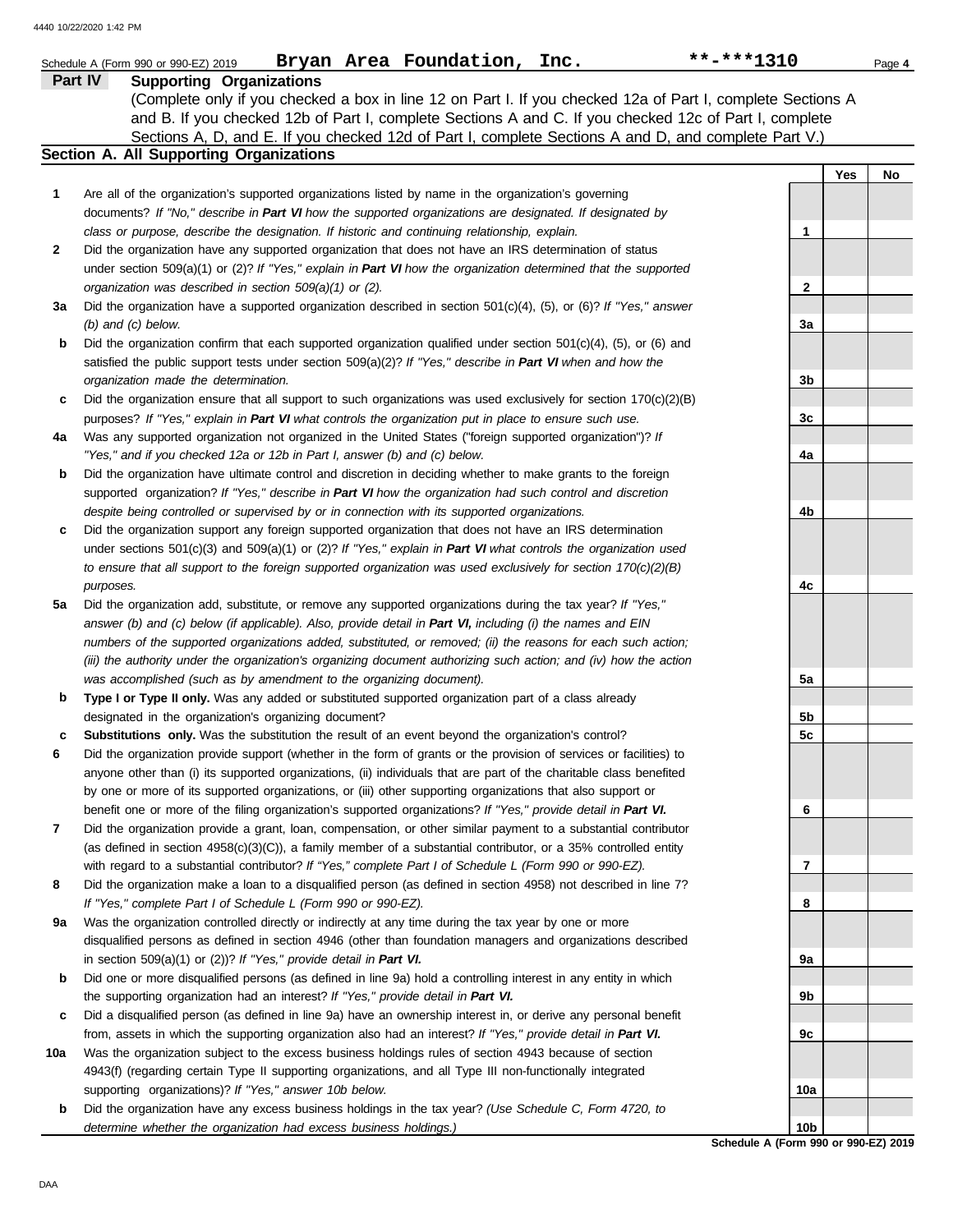|              | Bryan Area Foundation,<br>Inc.<br>Schedule A (Form 990 or 990-EZ) 2019                                                                                              | **-***1310      |     | Page 5 |
|--------------|---------------------------------------------------------------------------------------------------------------------------------------------------------------------|-----------------|-----|--------|
|              | <b>Supporting Organizations (continued)</b><br><b>Part IV</b>                                                                                                       |                 |     |        |
|              |                                                                                                                                                                     |                 | Yes | No     |
| 11           | Has the organization accepted a gift or contribution from any of the following persons?                                                                             |                 |     |        |
|              | a A person who directly or indirectly controls, either alone or together with persons described in (b) and (c)                                                      |                 |     |        |
|              | below, the governing body of a supported organization?                                                                                                              | 11a             |     |        |
|              | <b>b</b> A family member of a person described in (a) above?                                                                                                        | 11 <sub>b</sub> |     |        |
| c            | A 35% controlled entity of a person described in (a) or (b) above? If "Yes" to a, b, or c, provide detail in Part VI.<br>Section B. Type I Supporting Organizations | 11c             |     |        |
|              |                                                                                                                                                                     |                 | Yes | No     |
| 1            | Did the directors, trustees, or membership of one or more supported organizations have the power to                                                                 |                 |     |        |
|              | regularly appoint or elect at least a majority of the organization's directors or trustees at all times during the                                                  |                 |     |        |
|              |                                                                                                                                                                     |                 |     |        |
|              | tax year? If "No," describe in Part VI how the supported organization(s) effectively operated, supervised, or                                                       |                 |     |        |
|              | controlled the organization's activities. If the organization had more than one supported organization,                                                             |                 |     |        |
|              | describe how the powers to appoint and/or remove directors or trustees were allocated among the supported                                                           |                 |     |        |
|              | organizations and what conditions or restrictions, if any, applied to such powers during the tax year.                                                              | 1               |     |        |
| 2            | Did the organization operate for the benefit of any supported organization other than the supported                                                                 |                 |     |        |
|              | organization(s) that operated, supervised, or controlled the supporting organization? If "Yes," explain in Part                                                     |                 |     |        |
|              | VI how providing such benefit carried out the purposes of the supported organization(s) that operated,                                                              |                 |     |        |
|              | supervised, or controlled the supporting organization.<br>Section C. Type II Supporting Organizations                                                               | $\mathbf{2}$    |     |        |
|              |                                                                                                                                                                     |                 | Yes | No     |
| 1            | Were a majority of the organization's directors or trustees during the tax year also a majority of the directors                                                    |                 |     |        |
|              | or trustees of each of the organization's supported organization(s)? If "No," describe in Part VI how control                                                       |                 |     |        |
|              | or management of the supporting organization was vested in the same persons that controlled or managed                                                              |                 |     |        |
|              | the supported organization(s).                                                                                                                                      | 1               |     |        |
|              | Section D. All Type III Supporting Organizations                                                                                                                    |                 |     |        |
|              |                                                                                                                                                                     |                 | Yes | No     |
| 1            | Did the organization provide to each of its supported organizations, by the last day of the fifth month of the                                                      |                 |     |        |
|              | organization's tax year, (i) a written notice describing the type and amount of support provided during the prior tax                                               |                 |     |        |
|              | year, (ii) a copy of the Form 990 that was most recently filed as of the date of notification, and (iii) copies of the                                              |                 |     |        |
|              | organization's governing documents in effect on the date of notification, to the extent not previously provided?                                                    | 1               |     |        |
| 2            | Were any of the organization's officers, directors, or trustees either (i) appointed or elected by the supported                                                    |                 |     |        |
|              | organization(s) or (ii) serving on the governing body of a supported organization? If "No," explain in Part VI how                                                  |                 |     |        |
|              | the organization maintained a close and continuous working relationship with the supported organization(s).                                                         | 2               |     |        |
|              | By reason of the relationship described in (2), did the organization's supported organizations have a                                                               |                 |     |        |
| 3            | significant voice in the organization's investment policies and in directing the use of the organization's                                                          |                 |     |        |
|              | income or assets at all times during the tax year? If "Yes," describe in Part VI the role the organization's                                                        |                 |     |        |
|              | supported organizations played in this regard.                                                                                                                      | 3               |     |        |
|              | Section E. Type III Functionally-Integrated Supporting Organizations                                                                                                |                 |     |        |
| 1            | Check the box next to the method that the organization used to satisfy the Integral Part Test during the year (see instructions).                                   |                 |     |        |
| a            | The organization satisfied the Activities Test. Complete line 2 below.                                                                                              |                 |     |        |
| b            | The organization is the parent of each of its supported organizations. Complete line 3 below.                                                                       |                 |     |        |
| c            | The organization supported a governmental entity. Describe in Part VI how you supported a government entity (see instructions).                                     |                 |     |        |
|              |                                                                                                                                                                     |                 |     |        |
| $\mathbf{z}$ | Activities Test. Answer (a) and (b) below.                                                                                                                          |                 | Yes | No     |
| а            | Did substantially all of the organization's activities during the tax year directly further the exempt purposes of                                                  |                 |     |        |
|              | the supported organization(s) to which the organization was responsive? If "Yes," then in Part VI identify                                                          |                 |     |        |
|              | those supported organizations and explain how these activities directly furthered their exempt purposes,                                                            |                 |     |        |
|              | how the organization was responsive to those supported organizations, and how the organization determined                                                           |                 |     |        |
|              | that these activities constituted substantially all of its activities.                                                                                              | 2a              |     |        |
| b            | Did the activities described in (a) constitute activities that, but for the organization's involvement, one or more                                                 |                 |     |        |
|              | of the organization's supported organization(s) would have been engaged in? If "Yes," explain in Part VI the                                                        |                 |     |        |
|              | reasons for the organization's position that its supported organization(s) would have engaged in these                                                              |                 |     |        |
|              | activities but for the organization's involvement.                                                                                                                  | 2b              |     |        |
| 3            | Parent of Supported Organizations. Answer (a) and (b) below.                                                                                                        |                 |     |        |
| а            | Did the organization have the power to regularly appoint or elect a majority of the officers, directors, or                                                         |                 |     |        |
|              | trustees of each of the supported organizations? Provide details in Part VI.                                                                                        | 3a              |     |        |

**b** Did the organization exercise a substantial degree of direction over the policies, programs, and activities of each

of its supported organizations? *If "Yes," describe in Part VI the role played by the organization in this regard.*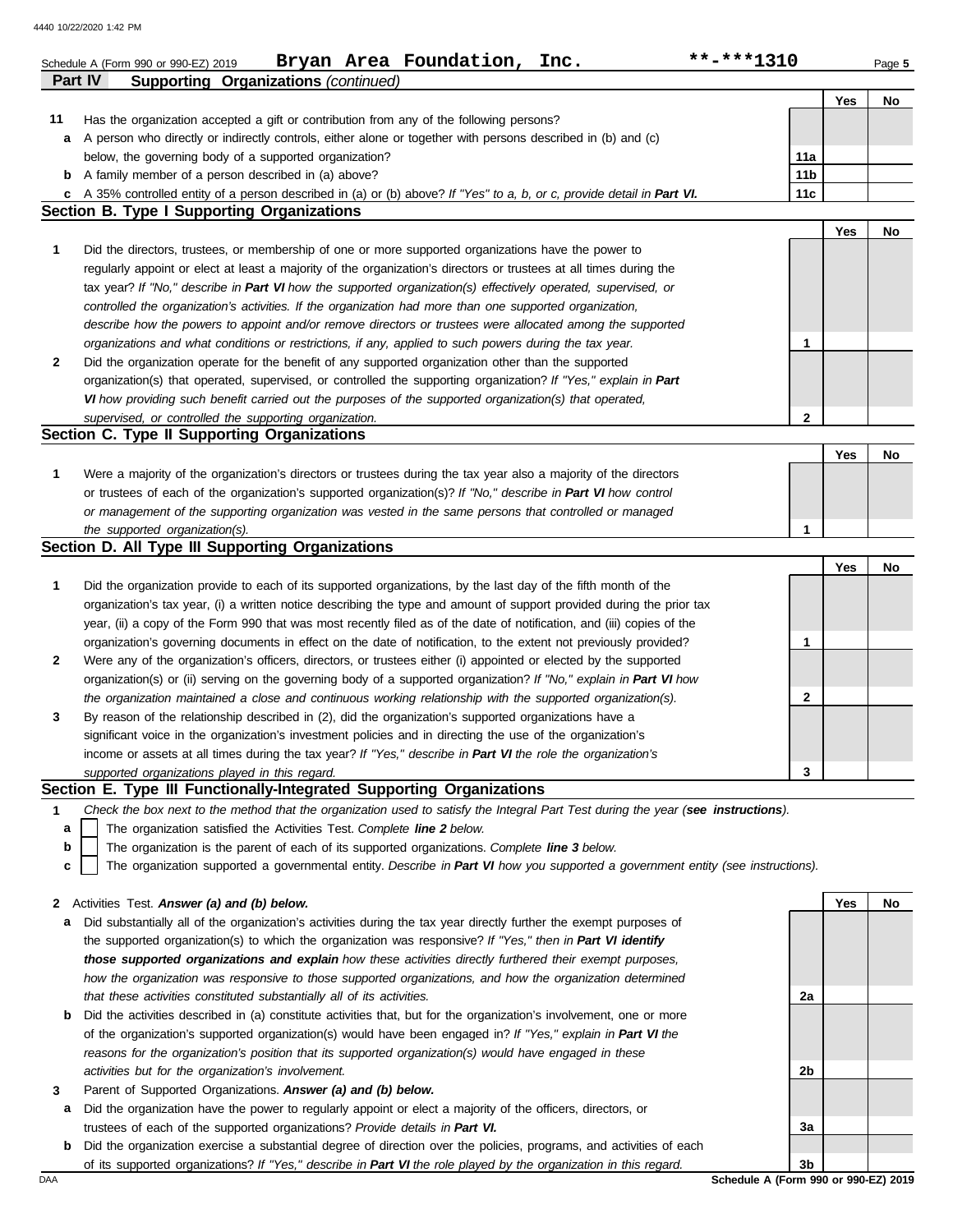|               | Bryan Area Foundation, Inc.<br>Schedule A (Form 990 or 990-EZ) 2019                                                              |                         | **-***1310     | Page 6                         |  |  |  |  |
|---------------|----------------------------------------------------------------------------------------------------------------------------------|-------------------------|----------------|--------------------------------|--|--|--|--|
| <b>Part V</b> | Type III Non-Functionally Integrated 509(a)(3) Supporting Organizations                                                          |                         |                |                                |  |  |  |  |
| $\mathbf{1}$  | Check here if the organization satisfied the Integral Part Test as a qualifying trust on Nov. 20, 1970 (explain in Part VI). See |                         |                |                                |  |  |  |  |
|               | instructions. All other Type III non-functionally integrated supporting organizations must complete Sections A through E.        |                         |                |                                |  |  |  |  |
|               | (B) Current Year                                                                                                                 |                         |                |                                |  |  |  |  |
|               | Section A - Adjusted Net Income                                                                                                  |                         | (A) Prior Year | (optional)                     |  |  |  |  |
| 1.            | Net short-term capital gain                                                                                                      | 1                       |                |                                |  |  |  |  |
| $\mathbf{2}$  | Recoveries of prior-year distributions                                                                                           | $\mathbf{2}$            |                |                                |  |  |  |  |
| 3             | Other gross income (see instructions)                                                                                            | 3                       |                |                                |  |  |  |  |
| 4             | Add lines 1 through 3.                                                                                                           | 4                       |                |                                |  |  |  |  |
| 5             | Depreciation and depletion                                                                                                       | 5                       |                |                                |  |  |  |  |
| 6             | Portion of operating expenses paid or incurred for production or                                                                 |                         |                |                                |  |  |  |  |
|               | collection of gross income or for management, conservation, or                                                                   |                         |                |                                |  |  |  |  |
|               | maintenance of property held for production of income (see instructions)                                                         | 6                       |                |                                |  |  |  |  |
| 7             | Other expenses (see instructions)                                                                                                | 7                       |                |                                |  |  |  |  |
| 8             | Adjusted Net Income (subtract lines 5, 6, and 7 from line 4)                                                                     | 8                       |                |                                |  |  |  |  |
|               | Section B - Minimum Asset Amount                                                                                                 |                         | (A) Prior Year | (B) Current Year<br>(optional) |  |  |  |  |
| 1             | Aggregate fair market value of all non-exempt-use assets (see                                                                    |                         |                |                                |  |  |  |  |
|               | instructions for short tax year or assets held for part of year):                                                                |                         |                |                                |  |  |  |  |
|               | <b>a</b> Average monthly value of securities                                                                                     | 1a                      |                |                                |  |  |  |  |
|               | Average monthly cash balances<br>b                                                                                               | 1b                      |                |                                |  |  |  |  |
|               | c Fair market value of other non-exempt-use assets                                                                               | 1c                      |                |                                |  |  |  |  |
|               | <b>d</b> Total (add lines 1a, 1b, and 1c)                                                                                        | 1d                      |                |                                |  |  |  |  |
|               | <b>e</b> Discount claimed for blockage or other                                                                                  |                         |                |                                |  |  |  |  |
|               | factors (explain in detail in Part VI):                                                                                          |                         |                |                                |  |  |  |  |
| $\mathbf{2}$  | Acquisition indebtedness applicable to non-exempt-use assets                                                                     | $\mathbf{2}$            |                |                                |  |  |  |  |
| 3             | Subtract line 2 from line 1d.                                                                                                    | 3                       |                |                                |  |  |  |  |
| 4             | Cash deemed held for exempt use. Enter 1-1/2% of line 3 (for greater amount,                                                     |                         |                |                                |  |  |  |  |
|               | see instructions).                                                                                                               | 4                       |                |                                |  |  |  |  |
| 5             | Net value of non-exempt-use assets (subtract line 4 from line 3)                                                                 | 5                       |                |                                |  |  |  |  |
| 6             | Multiply line 5 by .035.                                                                                                         | 6                       |                |                                |  |  |  |  |
| 7             | Recoveries of prior-year distributions                                                                                           | $\overline{\mathbf{r}}$ |                |                                |  |  |  |  |
| 8             | Minimum Asset Amount (add line 7 to line 6)                                                                                      | 8                       |                |                                |  |  |  |  |
|               | Section C - Distributable Amount                                                                                                 |                         |                | <b>Current Year</b>            |  |  |  |  |
| 1             | Adjusted net income for prior year (from Section A, line 8, Column A)                                                            | 1                       |                |                                |  |  |  |  |
| $\mathbf{2}$  | Enter 85% of line 1.                                                                                                             | $\mathbf{2}$            |                |                                |  |  |  |  |
| 3             | Minimum asset amount for prior year (from Section B, line 8, Column A)                                                           | 3                       |                |                                |  |  |  |  |
| 4             | Enter greater of line 2 or line 3.                                                                                               | 4                       |                |                                |  |  |  |  |
| 5             | Income tax imposed in prior year                                                                                                 | 5                       |                |                                |  |  |  |  |
| 6             | <b>Distributable Amount.</b> Subtract line 5 from line 4, unless subject to                                                      |                         |                |                                |  |  |  |  |
|               | emergency temporary reduction (see instructions).                                                                                | 6                       |                |                                |  |  |  |  |

**7** instructions). Check here if the current year is the organization's first as a non-functionally integrated Type III supporting organization (see

**Schedule A (Form 990 or 990-EZ) 2019**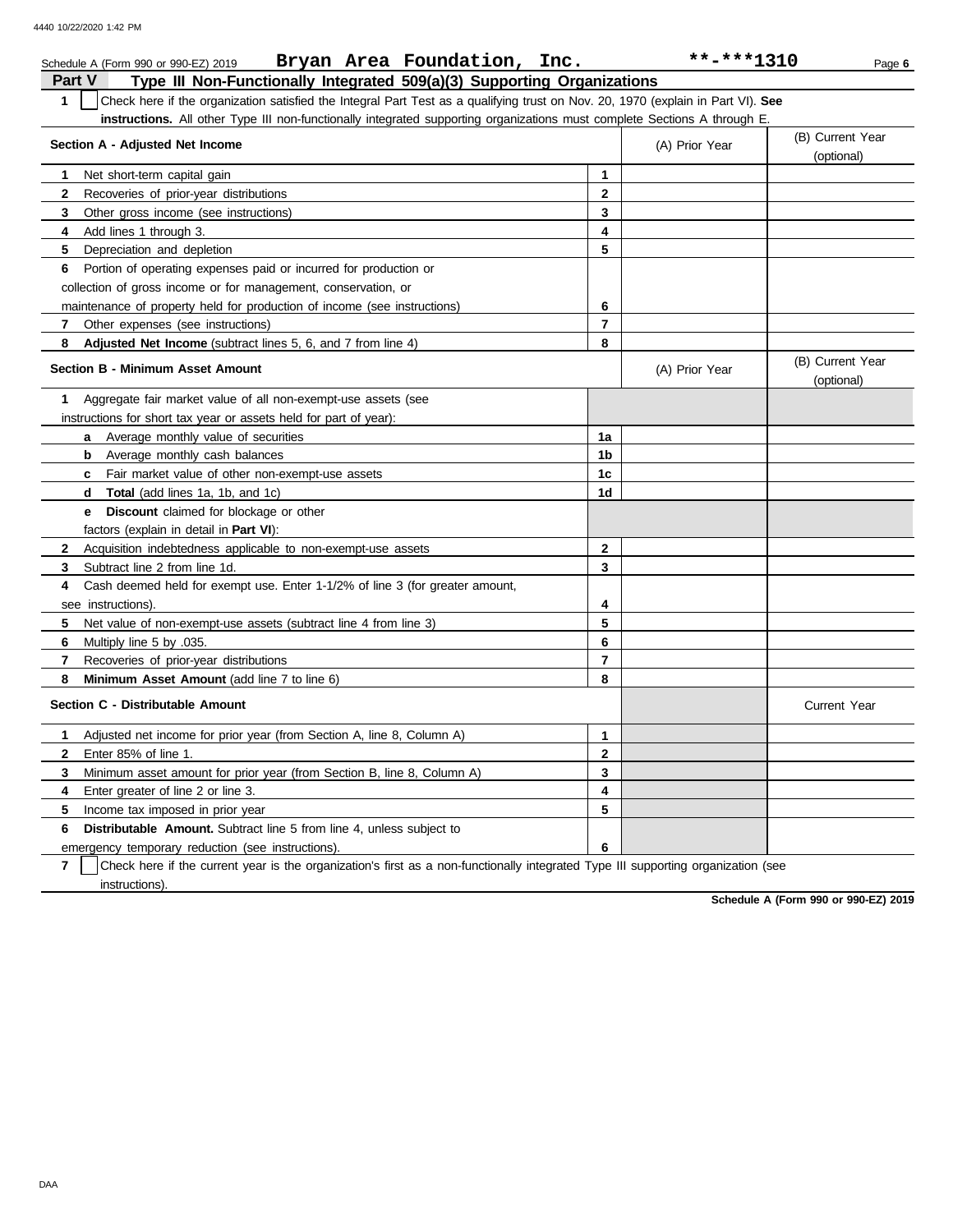|              | Bryan Area Foundation, Inc.<br>Schedule A (Form 990 or 990-EZ) 2019                        |                                    | **-***1310                                    | Page 7                                           |
|--------------|--------------------------------------------------------------------------------------------|------------------------------------|-----------------------------------------------|--------------------------------------------------|
| Part V       | Type III Non-Functionally Integrated 509(a)(3) Supporting Organizations (continued)        |                                    |                                               |                                                  |
|              | <b>Section D - Distributions</b>                                                           |                                    |                                               | <b>Current Year</b>                              |
| 1            | Amounts paid to supported organizations to accomplish exempt purposes                      |                                    |                                               |                                                  |
| $\mathbf{2}$ | Amounts paid to perform activity that directly furthers exempt purposes of supported       |                                    |                                               |                                                  |
|              | organizations, in excess of income from activity                                           |                                    |                                               |                                                  |
| 3            | Administrative expenses paid to accomplish exempt purposes of supported organizations      |                                    |                                               |                                                  |
| 4            | Amounts paid to acquire exempt-use assets                                                  |                                    |                                               |                                                  |
| 5            | Qualified set-aside amounts (prior IRS approval required)                                  |                                    |                                               |                                                  |
| 6            | Other distributions (describe in Part VI). See instructions.                               |                                    |                                               |                                                  |
| 7            | Total annual distributions. Add lines 1 through 6.                                         |                                    |                                               |                                                  |
| 8            | Distributions to attentive supported organizations to which the organization is responsive |                                    |                                               |                                                  |
|              | (provide details in Part VI). See instructions.                                            |                                    |                                               |                                                  |
| 9            | Distributable amount for 2019 from Section C, line 6                                       |                                    |                                               |                                                  |
| 10           | Line 8 amount divided by line 9 amount                                                     |                                    |                                               |                                                  |
|              | <b>Section E - Distribution Allocations (see instructions)</b>                             | (i)<br><b>Excess Distributions</b> | (ii)<br><b>Underdistributions</b><br>Pre-2019 | (iii)<br><b>Distributable</b><br>Amount for 2019 |
| 1            | Distributable amount for 2019 from Section C, line 6                                       |                                    |                                               |                                                  |
| $\mathbf{2}$ | Underdistributions, if any, for years prior to 2019                                        |                                    |                                               |                                                  |
|              | (reasonable cause required-explain in Part VI). See                                        |                                    |                                               |                                                  |
|              | instructions.                                                                              |                                    |                                               |                                                  |
| 3            | Excess distributions carryover, if any, to 2019                                            |                                    |                                               |                                                  |
|              |                                                                                            |                                    |                                               |                                                  |
|              |                                                                                            |                                    |                                               |                                                  |
|              |                                                                                            |                                    |                                               |                                                  |
|              |                                                                                            |                                    |                                               |                                                  |
|              | f Total of lines 3a through e                                                              |                                    |                                               |                                                  |
|              | g Applied to underdistributions of prior years                                             |                                    |                                               |                                                  |
|              | h Applied to 2019 distributable amount                                                     |                                    |                                               |                                                  |
|              | <i>i</i> Carryover from 2014 not applied (see instructions)                                |                                    |                                               |                                                  |
|              | Remainder. Subtract lines 3q, 3h, and 3i from 3f.                                          |                                    |                                               |                                                  |
| 4            | Distributions for 2019 from                                                                |                                    |                                               |                                                  |
|              | \$<br>Section D, line 7:                                                                   |                                    |                                               |                                                  |
|              | a Applied to underdistributions of prior years                                             |                                    |                                               |                                                  |
|              | <b>b</b> Applied to 2019 distributable amount                                              |                                    |                                               |                                                  |
|              | c Remainder. Subtract lines 4a and 4b from 4.                                              |                                    |                                               |                                                  |
| 5            | Remaining underdistributions for years prior to 2019, if                                   |                                    |                                               |                                                  |
|              | any. Subtract lines 3g and 4a from line 2. For result                                      |                                    |                                               |                                                  |
|              | greater than zero, explain in Part VI. See instructions.                                   |                                    |                                               |                                                  |
| 6            | Remaining underdistributions for 2019. Subtract lines 3h                                   |                                    |                                               |                                                  |
|              | and 4b from line 1. For result greater than zero, explain in                               |                                    |                                               |                                                  |
|              | Part VI. See instructions.                                                                 |                                    |                                               |                                                  |
| 7            | Excess distributions carryover to 2020. Add lines 3j                                       |                                    |                                               |                                                  |
|              | and 4c.                                                                                    |                                    |                                               |                                                  |
| 8            | Breakdown of line 7:                                                                       |                                    |                                               |                                                  |
|              |                                                                                            |                                    |                                               |                                                  |
|              | <b>b</b> Excess from 2016                                                                  |                                    |                                               |                                                  |
|              |                                                                                            |                                    |                                               |                                                  |
|              |                                                                                            |                                    |                                               |                                                  |
|              | e Excess from 2019                                                                         |                                    |                                               |                                                  |

**Schedule A (Form 990 or 990-EZ) 2019**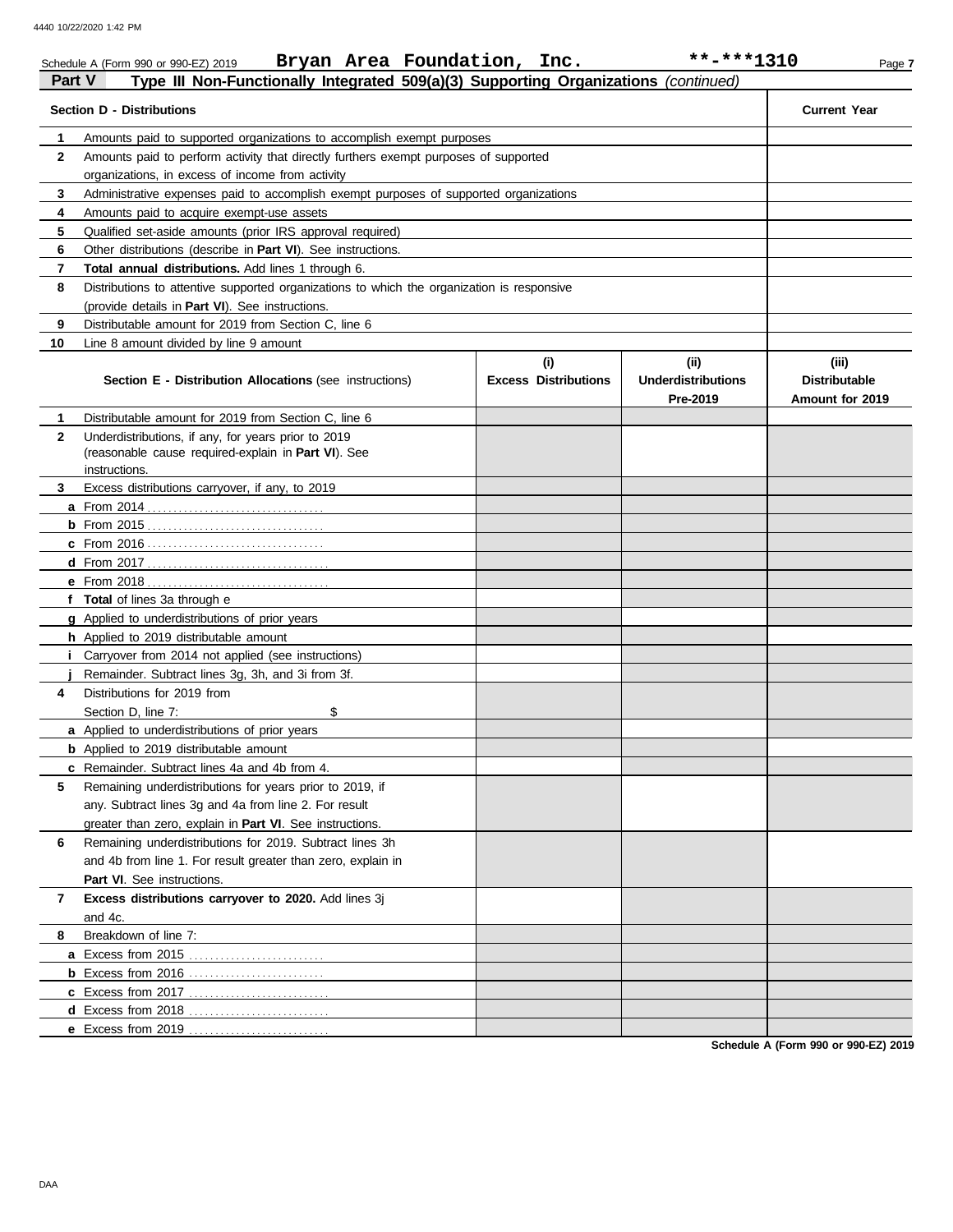|         | Schedule A (Form 990 or 990-EZ) 2019                                                           |  | Bryan Area Foundation, Inc. |  | $***$ -***1310                                                                                                                                                                                                                                                                                                                                                                                                                                                                            | Page 8 |
|---------|------------------------------------------------------------------------------------------------|--|-----------------------------|--|-------------------------------------------------------------------------------------------------------------------------------------------------------------------------------------------------------------------------------------------------------------------------------------------------------------------------------------------------------------------------------------------------------------------------------------------------------------------------------------------|--------|
| Part VI | lines 2, 5, and 6. Also complete this part for any additional information. (See instructions.) |  |                             |  | Supplemental Information. Provide the explanations required by Part II, line 10; Part II, line 17a or 17b; Part<br>III, line 12; Part IV, Section A, lines 1, 2, 3b, 3c, 4b, 4c, 5a, 6, 9a, 9b, 9c, 11a, 11b, and 11c; Part IV, Section<br>B, lines 1 and 2; Part IV, Section C, line 1; Part IV, Section D, lines 2 and 3; Part IV, Section E, lines 1c, 2a, 2b,<br>3a, and 3b; Part V, line 1; Part V, Section B, line 1e; Part V, Section D, lines 5, 6, and 8; and Part V, Section E, |        |
|         |                                                                                                |  |                             |  |                                                                                                                                                                                                                                                                                                                                                                                                                                                                                           |        |
|         |                                                                                                |  |                             |  |                                                                                                                                                                                                                                                                                                                                                                                                                                                                                           |        |
|         |                                                                                                |  |                             |  |                                                                                                                                                                                                                                                                                                                                                                                                                                                                                           |        |
|         |                                                                                                |  |                             |  |                                                                                                                                                                                                                                                                                                                                                                                                                                                                                           |        |
|         |                                                                                                |  |                             |  |                                                                                                                                                                                                                                                                                                                                                                                                                                                                                           |        |
|         |                                                                                                |  |                             |  |                                                                                                                                                                                                                                                                                                                                                                                                                                                                                           |        |
|         |                                                                                                |  |                             |  |                                                                                                                                                                                                                                                                                                                                                                                                                                                                                           |        |
|         |                                                                                                |  |                             |  |                                                                                                                                                                                                                                                                                                                                                                                                                                                                                           |        |
|         |                                                                                                |  |                             |  |                                                                                                                                                                                                                                                                                                                                                                                                                                                                                           |        |
|         |                                                                                                |  |                             |  |                                                                                                                                                                                                                                                                                                                                                                                                                                                                                           |        |
|         |                                                                                                |  |                             |  |                                                                                                                                                                                                                                                                                                                                                                                                                                                                                           |        |
|         |                                                                                                |  |                             |  |                                                                                                                                                                                                                                                                                                                                                                                                                                                                                           |        |
|         |                                                                                                |  |                             |  |                                                                                                                                                                                                                                                                                                                                                                                                                                                                                           |        |
|         |                                                                                                |  |                             |  |                                                                                                                                                                                                                                                                                                                                                                                                                                                                                           |        |
|         |                                                                                                |  |                             |  |                                                                                                                                                                                                                                                                                                                                                                                                                                                                                           |        |
|         |                                                                                                |  |                             |  |                                                                                                                                                                                                                                                                                                                                                                                                                                                                                           |        |
|         |                                                                                                |  |                             |  |                                                                                                                                                                                                                                                                                                                                                                                                                                                                                           |        |
|         |                                                                                                |  |                             |  |                                                                                                                                                                                                                                                                                                                                                                                                                                                                                           |        |
|         |                                                                                                |  |                             |  |                                                                                                                                                                                                                                                                                                                                                                                                                                                                                           |        |
|         |                                                                                                |  |                             |  |                                                                                                                                                                                                                                                                                                                                                                                                                                                                                           |        |
|         |                                                                                                |  |                             |  |                                                                                                                                                                                                                                                                                                                                                                                                                                                                                           |        |
|         |                                                                                                |  |                             |  |                                                                                                                                                                                                                                                                                                                                                                                                                                                                                           |        |
|         |                                                                                                |  |                             |  |                                                                                                                                                                                                                                                                                                                                                                                                                                                                                           |        |
|         |                                                                                                |  |                             |  |                                                                                                                                                                                                                                                                                                                                                                                                                                                                                           |        |
|         |                                                                                                |  |                             |  |                                                                                                                                                                                                                                                                                                                                                                                                                                                                                           |        |
|         |                                                                                                |  |                             |  |                                                                                                                                                                                                                                                                                                                                                                                                                                                                                           |        |
|         |                                                                                                |  |                             |  |                                                                                                                                                                                                                                                                                                                                                                                                                                                                                           |        |
|         |                                                                                                |  |                             |  |                                                                                                                                                                                                                                                                                                                                                                                                                                                                                           |        |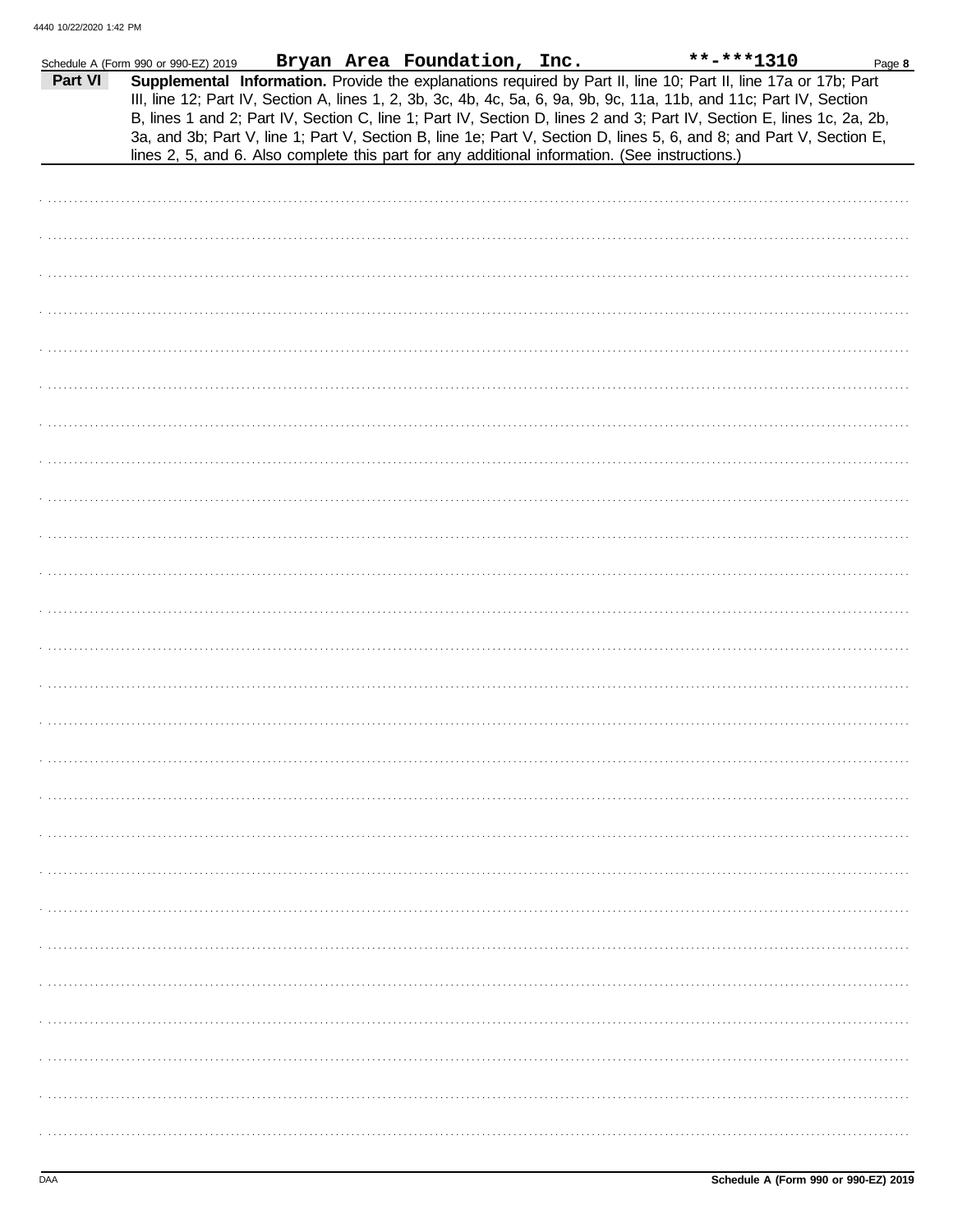### OMB No. 1545-0047 Department of the Treasury Internal Revenue Service Name of the organization **2019 Schedule of Contributors Schedule B (Form 990, 990-EZ, or 990-PF)** u **Attach to Form 990, Form 990-EZ, or Form 990-PF. Employer identification number** u **Go to** *www.irs.gov/Form990* **for the latest information.**

## Bryan Area Foundation, Inc.  $\left| \begin{array}{c} \ast \ast - \ast \ast + 1310 \\ \end{array} \right|$

**Organization type** (check one):

| Filers of:         | Section:                                                                    |
|--------------------|-----------------------------------------------------------------------------|
| Form 990 or 990-EZ | $ \mathbf{X} $ 501(c)( $3$ ) (enter number) organization                    |
|                    | $4947(a)(1)$ nonexempt charitable trust not treated as a private foundation |
|                    | 527 political organization                                                  |
| Form 990-PF        | 501(c)(3) exempt private foundation                                         |
|                    | 4947(a)(1) nonexempt charitable trust treated as a private foundation       |
|                    | 501(c)(3) taxable private foundation                                        |

Check if your organization is covered by the **General Rule** or a **Special Rule. Note:** Only a section 501(c)(7), (8), or (10) organization can check boxes for both the General Rule and a Special Rule. See instructions.

## **General Rule**

For an organization filing Form 990, 990-EZ, or 990-PF that received, during the year, contributions totaling \$5,000 or more (in money or property) from any one contributor. Complete Parts I and II. See instructions for determining a contributor's total contributions.

## **Special Rules**

| $\overline{X}$ For an organization described in section 501(c)(3) filing Form 990 or 990-EZ that met the 33 <sup>1</sup> /3% support test of the |
|--------------------------------------------------------------------------------------------------------------------------------------------------|
| regulations under sections 509(a)(1) and 170(b)(1)(A)(vi), that checked Schedule A (Form 990 or 990-EZ), Part II, line                           |
| 13, 16a, or 16b, and that received from any one contributor, during the year, total contributions of the greater of (1)                          |
| \$5,000; or (2) 2% of the amount on (i) Form 990, Part VIII, line 1h; or (ii) Form 990-EZ, line 1. Complete Parts I and II.                      |

literary, or educational purposes, or for the prevention of cruelty to children or animals. Complete Parts I (entering For an organization described in section 501(c)(7), (8), or (10) filing Form 990 or 990-EZ that received from any one contributor, during the year, total contributions of more than \$1,000 *exclusively* for religious, charitable, scientific, "N/A" in column (b) instead of the contributor name and address), II, and III.

For an organization described in section 501(c)(7), (8), or (10) filing Form 990 or 990-EZ that received from any one contributor, during the year, contributions *exclusively* for religious, charitable, etc., purposes, but no such contributions totaled more than \$1,000. If this box is checked, enter here the total contributions that were received during the year for an *exclusively* religious, charitable, etc., purpose. Don't complete any of the parts unless the **General Rule** applies to this organization because it received *nonexclusively* religious, charitable, etc., contributions totaling \$5,000 or more during the year . . . . . . . . . . . . . . . . . . . . . . . . . . . . . . . . . . . . . . . . . . . . . . . . . . . . . . . . . . . . . . . . . . . . . . . . . . . . . . . .

990-EZ, or 990-PF), but it **must** answer "No" on Part IV, line 2, of its Form 990; or check the box on line H of its Form 990-EZ or on its Form 990-PF, Part I, line 2, to certify that it doesn't meet the filing requirements of Schedule B (Form 990, 990-EZ, or 990-PF). **Caution:** An organization that isn't covered by the General Rule and/or the Special Rules doesn't file Schedule B (Form 990,

**For Paperwork Reduction Act Notice, see the instructions for Form 990, 990-EZ, or 990-PF.**

\$ . . . . . . . . . . . . . . . . . . . . . . . . . . .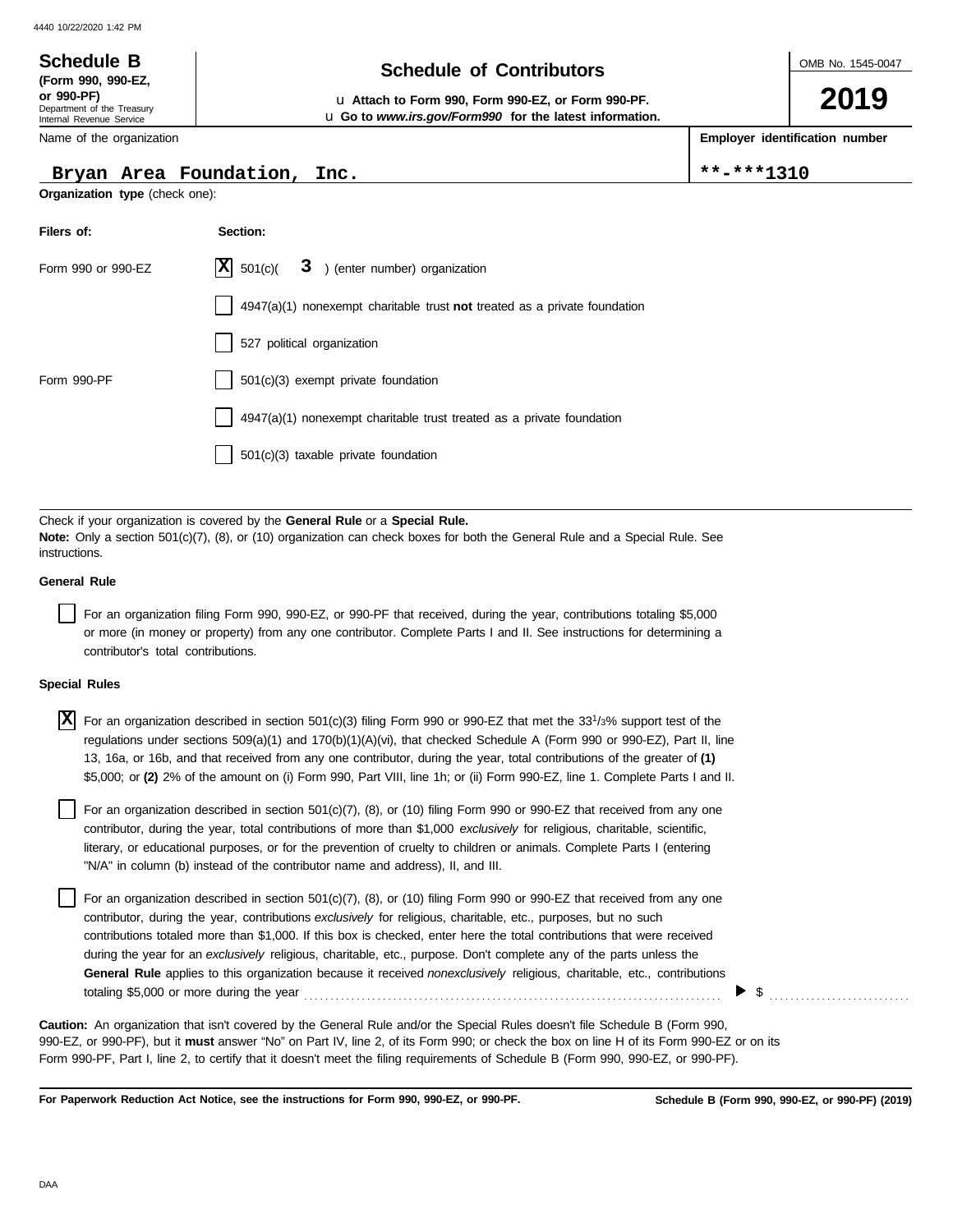| Schedule B (Form 990, 990-EZ, or 990-PF) (2019) |                             |                                                                                                       | Page 1 of 1<br>Page 2                        |
|-------------------------------------------------|-----------------------------|-------------------------------------------------------------------------------------------------------|----------------------------------------------|
| Name of organization                            | Bryan Area Foundation, Inc. |                                                                                                       | Employer identification number<br>**-***1310 |
| Part I                                          |                             | <b>Contributors</b> (see instructions). Use duplicate copies of Part I if additional space is needed. |                                              |
| .                                               |                             |                                                                                                       |                                              |

| (a) | (b)                                                                   | (c)                        | (d)                                                                                     |
|-----|-----------------------------------------------------------------------|----------------------------|-----------------------------------------------------------------------------------------|
| No. | Name, address, and ZIP + 4                                            | <b>Total contributions</b> | Type of contribution                                                                    |
| 1   | M and M John G. Toner<br>09 514 County Road 6<br>Edon<br>OH 43518     | 2,214,618<br>$\frac{1}{2}$ | X<br>Person<br>Payroll<br>Noncash<br>(Complete Part II for<br>noncash contributions.)   |
| (a) | (b)                                                                   | (c)                        | (d)                                                                                     |
| No. | Name, address, and ZIP + 4                                            | <b>Total contributions</b> | Type of contribution                                                                    |
| 2   | Jestine Flightner Rev Trust<br>117 West Maple St<br>Bryan<br>OH 43506 | 60,000<br>$\sim$           | X<br>Person<br>Payroll<br>Noncash<br>(Complete Part II for<br>noncash contributions.)   |
| (a) | (b)                                                                   | (c)                        | (d)                                                                                     |
| No. | Name, address, and ZIP + 4                                            | <b>Total contributions</b> | Type of contribution                                                                    |
|     |                                                                       | $\$\quad$                  | Person<br>Payroll<br><b>Noncash</b><br>(Complete Part II for<br>noncash contributions.) |
| (a) | (b)                                                                   | (c)                        | (d)                                                                                     |
| No. | Name, address, and ZIP + 4                                            | <b>Total contributions</b> | Type of contribution                                                                    |
|     |                                                                       |                            | Person<br>Payroll<br>Noncash<br>(Complete Part II for<br>noncash contributions.)        |
| (a) | (b)                                                                   | (c)                        | (d)                                                                                     |
| No. |                                                                       |                            |                                                                                         |
|     | Name. address. and ZIP + 4                                            | <b>Total contributions</b> | Type of contribution                                                                    |
|     |                                                                       | \$                         | Person<br>Payroll<br>Noncash<br>(Complete Part II for<br>noncash contributions.)        |
| (a) | (b)                                                                   | (c)                        | (d)                                                                                     |
| No. | Name, address, and ZIP + 4                                            | <b>Total contributions</b> | Type of contribution                                                                    |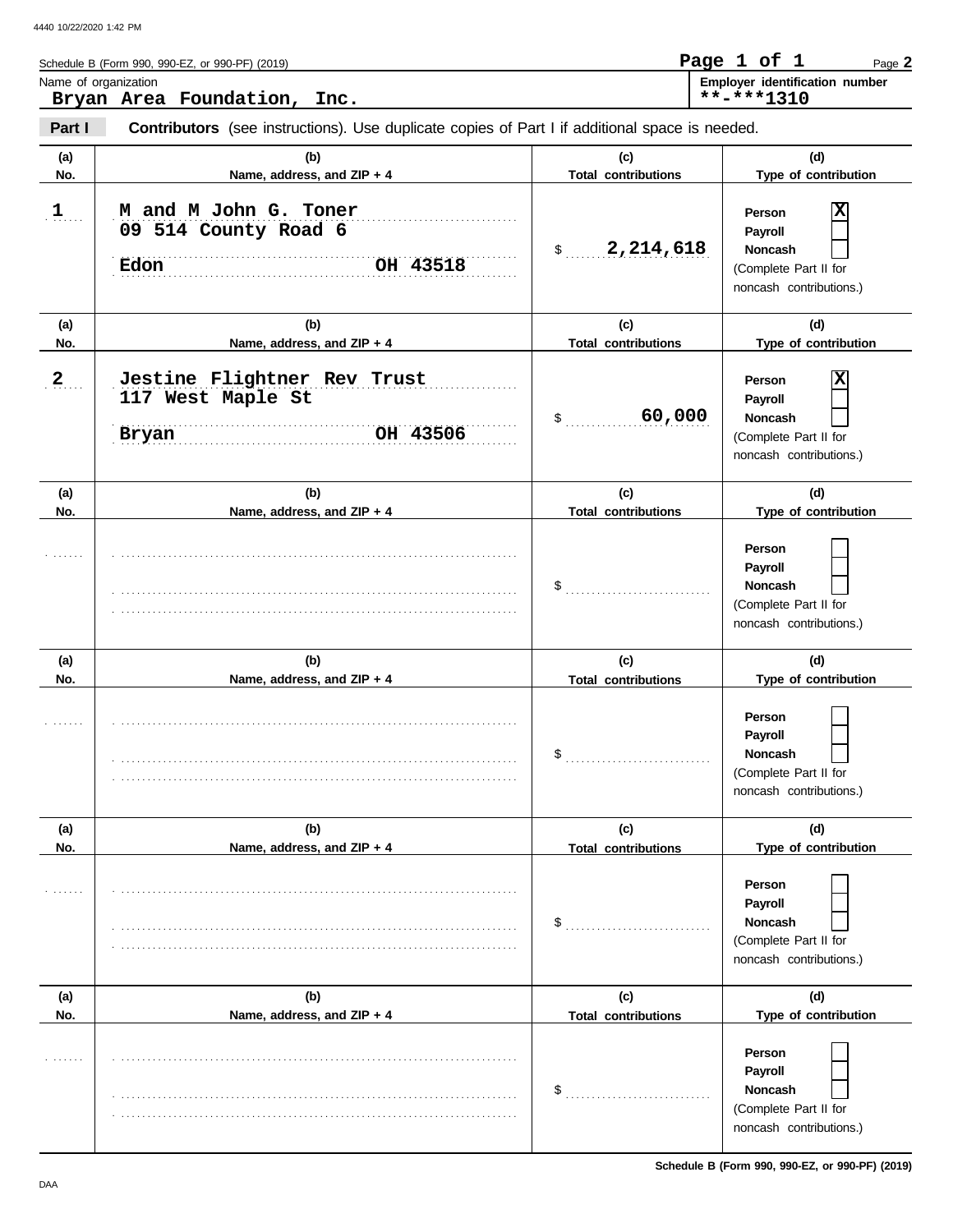Department of the Treasury Internal Revenue Service **Name of the organization**

**(Form 990)**

## **SCHEDULE D Supplemental Financial Statements**

**Part IV, line 6, 7, 8, 9, 10, 11a, 11b, 11c, 11d, 11e, 11f, 12a, or 12b.** u **Complete if the organization answered "Yes" on Form 990,**

u **Attach to Form 990.** 

u **Go to** *www.irs.gov/Form990* **for instructions and the latest information.**

**Employer identification number**

**2019**

**Open to Public Inspection**

OMB No. 1545-0047

|              | Bryan Area Foundation, Inc.                                                                                                                                                |                                                    | **-***1310                      |
|--------------|----------------------------------------------------------------------------------------------------------------------------------------------------------------------------|----------------------------------------------------|---------------------------------|
|              | Organizations Maintaining Donor Advised Funds or Other Similar Funds or Accounts.<br>Part I                                                                                |                                                    |                                 |
|              | Complete if the organization answered "Yes" on Form 990, Part IV, line 6.                                                                                                  |                                                    |                                 |
|              |                                                                                                                                                                            | (a) Donor advised funds                            | (b) Funds and other accounts    |
| 1.           | Total number at end of year                                                                                                                                                | 75                                                 | 307                             |
| 2            |                                                                                                                                                                            | 2,254,415                                          | 333,747                         |
| 3            |                                                                                                                                                                            | 156,981                                            | 769,696                         |
| 4            |                                                                                                                                                                            | 8,377,056                                          | 20, 156, 734                    |
| 5            | Did the organization inform all donors and donor advisors in writing that the assets held in donor advised                                                                 |                                                    |                                 |
|              | funds are the organization's property, subject to the organization's exclusive legal control?                                                                              |                                                    | $ {\bf X} $<br>Yes<br>No        |
| 6            | Did the organization inform all grantees, donors, and donor advisors in writing that grant funds can be used                                                               |                                                    |                                 |
|              | only for charitable purposes and not for the benefit of the donor or donor advisor, or for any other purpose                                                               |                                                    |                                 |
|              |                                                                                                                                                                            |                                                    | $ \overline{X} $ Yes<br>No      |
|              | Part II<br><b>Conservation Easements.</b>                                                                                                                                  |                                                    |                                 |
|              | Complete if the organization answered "Yes" on Form 990, Part IV, line 7.                                                                                                  |                                                    |                                 |
| 1            | Purpose(s) of conservation easements held by the organization (check all that apply).                                                                                      |                                                    |                                 |
|              | Preservation of land for public use (for example, recreation or education)                                                                                                 | Preservation of a historically important land area |                                 |
|              | Protection of natural habitat                                                                                                                                              | Preservation of a certified historic structure     |                                 |
|              | Preservation of open space                                                                                                                                                 |                                                    |                                 |
| $\mathbf{2}$ | Complete lines 2a through 2d if the organization held a qualified conservation contribution in the form of a conservation                                                  |                                                    |                                 |
|              | easement on the last day of the tax year.                                                                                                                                  |                                                    | Held at the End of the Tax Year |
| a            | Total number of conservation easements                                                                                                                                     |                                                    | 2a                              |
| b            |                                                                                                                                                                            |                                                    | 2 <sub>b</sub>                  |
| с            | Number of conservation easements on a certified historic structure included in (a) [11] Number of conservation easements on a certified historic structure included in (a) |                                                    | 2c                              |
|              | d Number of conservation easements included in (c) acquired after 7/25/06, and not on a                                                                                    |                                                    |                                 |
|              | historic structure listed in the National Register                                                                                                                         |                                                    | 2d                              |
| 3            | Number of conservation easements modified, transferred, released, extinguished, or terminated by the organization during the                                               |                                                    |                                 |
|              | tax year <b>u</b>                                                                                                                                                          |                                                    |                                 |
|              | Number of states where property subject to conservation easement is located u                                                                                              |                                                    |                                 |
| 5            | Does the organization have a written policy regarding the periodic monitoring, inspection, handling of                                                                     |                                                    |                                 |
|              |                                                                                                                                                                            |                                                    | <b>Yes</b><br>No                |
| 6            | Staff and volunteer hours devoted to monitoring, inspecting, handling of violations, and enforcing conservation easements during the year                                  |                                                    |                                 |
|              |                                                                                                                                                                            |                                                    |                                 |
| 7            | Amount of expenses incurred in monitoring, inspecting, handling of violations, and enforcing conservation easements during the year                                        |                                                    |                                 |
|              | u \$                                                                                                                                                                       |                                                    |                                 |
| 8            | Does each conservation easement reported on line 2(d) above satisfy the requirements of section 170(h)(4)(B)(i)                                                            |                                                    |                                 |
|              | and section $170(h)(4)(B)(ii)?$ No                                                                                                                                         |                                                    |                                 |
| 9            | In Part XIII, describe how the organization reports conservation easements in its revenue and expense statement and                                                        |                                                    |                                 |
|              | balance sheet, and include, if applicable, the text of the footnote to the organization's financial statements that describes the                                          |                                                    |                                 |
|              | organization's accounting for conservation easements.                                                                                                                      |                                                    |                                 |
|              | Organizations Maintaining Collections of Art, Historical Treasures, or Other Similar Assets.<br>Part III                                                                   |                                                    |                                 |
|              | Complete if the organization answered "Yes" on Form 990, Part IV, line 8.                                                                                                  |                                                    |                                 |
|              | 1a If the organization elected, as permitted under FASB ASC 958, not to report in its revenue statement and balance sheet works                                            |                                                    |                                 |
|              | of art, historical treasures, or other similar assets held for public exhibition, education, or research in furtherance of public                                          |                                                    |                                 |
|              | service, provide in Part XIII the text of the footnote to its financial statements that describes these items.                                                             |                                                    |                                 |
|              | <b>b</b> If the organization elected, as permitted under FASB ASC 958, to report in its revenue statement and balance sheet works of                                       |                                                    |                                 |
|              | art, historical treasures, or other similar assets held for public exhibition, education, or research in furtherance of public service,                                    |                                                    |                                 |
|              | provide the following amounts relating to these items:                                                                                                                     |                                                    |                                 |
|              |                                                                                                                                                                            |                                                    | $u \sqrt{s}$                    |
|              | (ii) Assets included in Form 990, Part X                                                                                                                                   |                                                    | <b>u</b> \$                     |
| $\mathbf{2}$ | If the organization received or held works of art, historical treasures, or other similar assets for financial gain, provide the                                           |                                                    |                                 |
|              | following amounts required to be reported under FASB ASC 958 relating to these items:                                                                                      |                                                    |                                 |
| а            |                                                                                                                                                                            |                                                    |                                 |
|              |                                                                                                                                                                            |                                                    |                                 |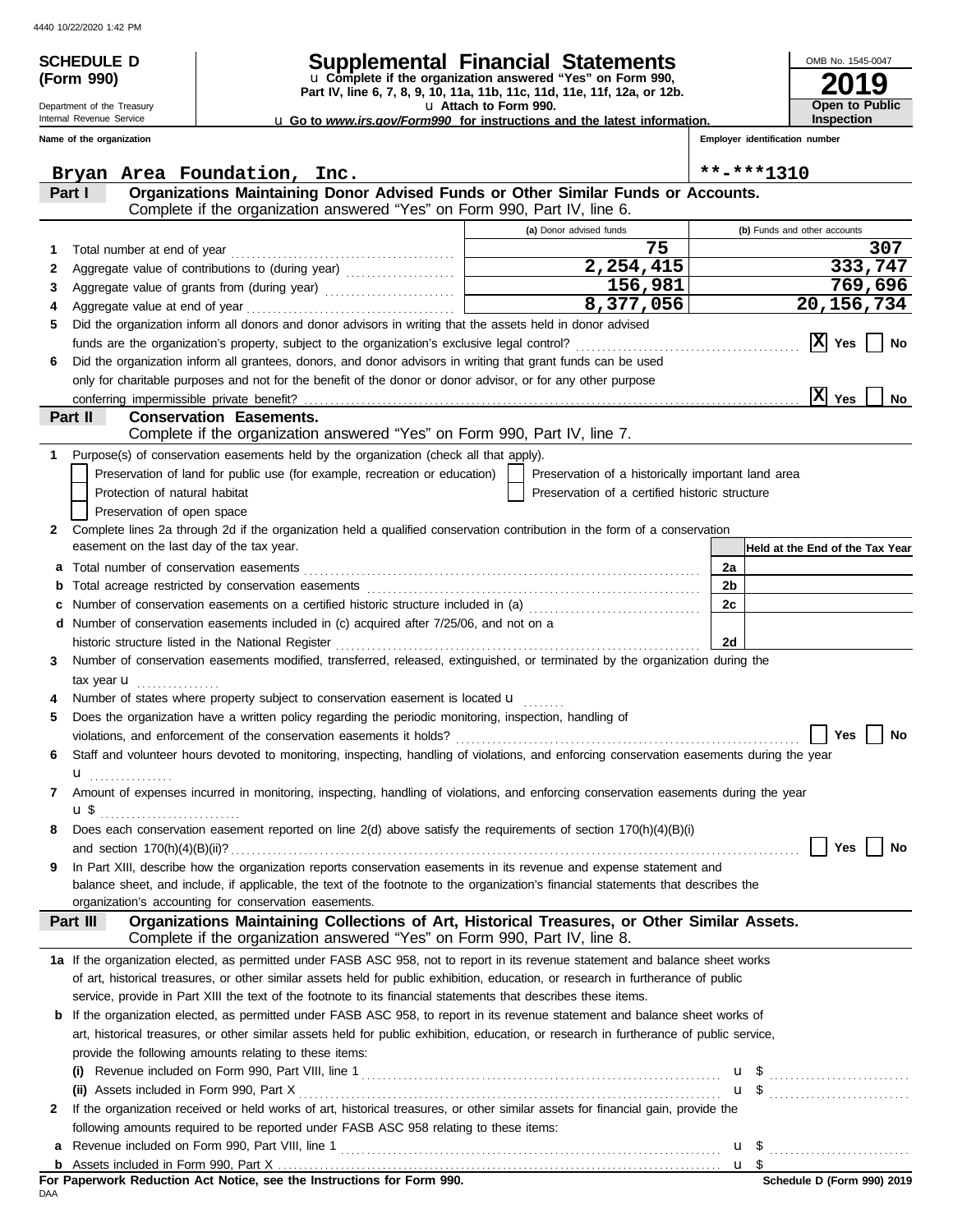|    | Schedule D (Form 990) 2019 Bryan Area Foundation, Inc.                                                                                                                                                                               |                         |                          |                    | **-***1310      |                      |        |                | Page 2              |
|----|--------------------------------------------------------------------------------------------------------------------------------------------------------------------------------------------------------------------------------------|-------------------------|--------------------------|--------------------|-----------------|----------------------|--------|----------------|---------------------|
|    | Organizations Maintaining Collections of Art, Historical Treasures, or Other Similar Assets (continued)<br>Part III                                                                                                                  |                         |                          |                    |                 |                      |        |                |                     |
| 3  | Using the organization's acquisition, accession, and other records, check any of the following that make significant use of its                                                                                                      |                         |                          |                    |                 |                      |        |                |                     |
|    | collection items (check all that apply):                                                                                                                                                                                             |                         |                          |                    |                 |                      |        |                |                     |
| a  | Public exhibition                                                                                                                                                                                                                    | d                       | Loan or exchange program |                    |                 |                      |        |                |                     |
| b  | Scholarly research                                                                                                                                                                                                                   | e                       |                          |                    |                 |                      |        |                |                     |
| c  | Preservation for future generations                                                                                                                                                                                                  |                         |                          |                    |                 |                      |        |                |                     |
|    | Provide a description of the organization's collections and explain how they further the organization's exempt purpose in Part                                                                                                       |                         |                          |                    |                 |                      |        |                |                     |
|    | XIII.                                                                                                                                                                                                                                |                         |                          |                    |                 |                      |        |                |                     |
| 5. | During the year, did the organization solicit or receive donations of art, historical treasures, or other similar                                                                                                                    |                         |                          |                    |                 |                      |        |                |                     |
|    | assets to be sold to raise funds rather than to be maintained as part of the organization's collection?<br>Part IV<br><b>Escrow and Custodial Arrangements.</b>                                                                      |                         |                          |                    |                 |                      |        | Yes            | No                  |
|    | Complete if the organization answered "Yes" on Form 990, Part IV, line 9, or reported an amount on Form                                                                                                                              |                         |                          |                    |                 |                      |        |                |                     |
|    | 990, Part X, line 21.                                                                                                                                                                                                                |                         |                          |                    |                 |                      |        |                |                     |
|    | 1a Is the organization an agent, trustee, custodian or other intermediary for contributions or other assets not                                                                                                                      |                         |                          |                    |                 |                      |        |                |                     |
|    |                                                                                                                                                                                                                                      |                         |                          |                    |                 |                      |        | Yes            | No                  |
|    | <b>b</b> If "Yes," explain the arrangement in Part XIII and complete the following table:                                                                                                                                            |                         |                          |                    |                 |                      |        |                |                     |
|    |                                                                                                                                                                                                                                      |                         |                          |                    |                 |                      | Amount |                |                     |
|    | c Beginning balance <b>contract to the contract of the set of the contract of the contract of the contract of the contract of the contract of the contract of the contract of the contract of the contract of the contract of th</b> |                         |                          |                    |                 | 1с                   |        |                |                     |
|    |                                                                                                                                                                                                                                      |                         |                          |                    |                 | 1d                   |        |                |                     |
| е  |                                                                                                                                                                                                                                      |                         |                          |                    |                 | 1e                   |        |                |                     |
|    |                                                                                                                                                                                                                                      |                         |                          |                    |                 | 1f                   |        |                |                     |
|    | 2a Did the organization include an amount on Form 990, Part X, line 21, for escrow or custodial account liability?                                                                                                                   |                         |                          |                    |                 |                      |        | Yes            | <b>No</b>           |
|    |                                                                                                                                                                                                                                      |                         |                          |                    |                 |                      |        |                |                     |
|    | <b>Endowment Funds.</b><br><b>Part V</b>                                                                                                                                                                                             |                         |                          |                    |                 |                      |        |                |                     |
|    | Complete if the organization answered "Yes" on Form 990, Part IV, line 10.                                                                                                                                                           |                         |                          |                    |                 |                      |        |                |                     |
|    |                                                                                                                                                                                                                                      | (a) Current year        | (b) Prior year           | (c) Two years back |                 | (d) Three years back |        |                | (e) Four years back |
|    | 1a Beginning of year balance                                                                                                                                                                                                         |                         |                          |                    |                 |                      |        |                |                     |
|    | <b>b</b> Contributions                                                                                                                                                                                                               |                         |                          |                    |                 |                      |        |                |                     |
|    | c Net investment earnings, gains, and                                                                                                                                                                                                |                         |                          |                    |                 |                      |        |                |                     |
|    |                                                                                                                                                                                                                                      |                         |                          |                    |                 |                      |        |                |                     |
|    | d Grants or scholarships                                                                                                                                                                                                             |                         |                          |                    |                 |                      |        |                |                     |
|    | e Other expenditures for facilities and                                                                                                                                                                                              |                         |                          |                    |                 |                      |        |                |                     |
|    |                                                                                                                                                                                                                                      |                         |                          |                    |                 |                      |        |                |                     |
|    | f Administrative expenses                                                                                                                                                                                                            |                         |                          |                    |                 |                      |        |                |                     |
|    | 2 Provide the estimated percentage of the current year end balance (line 1g, column (a)) held as:                                                                                                                                    |                         |                          |                    |                 |                      |        |                |                     |
|    | a Board designated or quasi-endowment u                                                                                                                                                                                              |                         |                          |                    |                 |                      |        |                |                     |
|    | <b>b</b> Permanent endowment $\mathbf{u}$ %                                                                                                                                                                                          |                         |                          |                    |                 |                      |        |                |                     |
|    | <b>c</b> Term endowment $\mathbf{u}$ %                                                                                                                                                                                               |                         |                          |                    |                 |                      |        |                |                     |
|    | The percentages on lines 2a, 2b, and 2c should equal 100%.                                                                                                                                                                           |                         |                          |                    |                 |                      |        |                |                     |
|    | 3a Are there endowment funds not in the possession of the organization that are held and administered for the                                                                                                                        |                         |                          |                    |                 |                      |        |                |                     |
|    | organization by:                                                                                                                                                                                                                     |                         |                          |                    |                 |                      |        | Yes            | No                  |
|    |                                                                                                                                                                                                                                      |                         |                          |                    |                 |                      | 3a(i)  |                |                     |
|    |                                                                                                                                                                                                                                      |                         |                          |                    |                 |                      | 3a(ii) |                |                     |
|    |                                                                                                                                                                                                                                      |                         |                          |                    |                 |                      | 3b     |                |                     |
|    | Describe in Part XIII the intended uses of the organization's endowment funds.                                                                                                                                                       |                         |                          |                    |                 |                      |        |                |                     |
|    | Land, Buildings, and Equipment.<br>Part VI                                                                                                                                                                                           |                         |                          |                    |                 |                      |        |                |                     |
|    | Complete if the organization answered "Yes" on Form 990, Part IV, line 11a. See Form 990, Part X, line 10.                                                                                                                           |                         |                          |                    |                 |                      |        |                |                     |
|    | Description of property                                                                                                                                                                                                              | (a) Cost or other basis | (b) Cost or other basis  |                    | (c) Accumulated |                      |        | (d) Book value |                     |
|    |                                                                                                                                                                                                                                      | (investment)            | (other)                  |                    | depreciation    |                      |        |                |                     |
|    |                                                                                                                                                                                                                                      |                         |                          |                    |                 |                      |        |                |                     |
|    |                                                                                                                                                                                                                                      |                         |                          |                    |                 |                      |        |                |                     |
|    | c Leasehold improvements                                                                                                                                                                                                             |                         |                          |                    |                 |                      |        |                |                     |
|    |                                                                                                                                                                                                                                      |                         |                          | 27,523             |                 | 25,643               |        |                | 1,880               |
|    | Total. Add lines 1a through 1e. (Column (d) must equal Form 990, Part X, column (B), line 10c.)                                                                                                                                      |                         |                          |                    |                 |                      |        |                | 1,880               |
|    |                                                                                                                                                                                                                                      |                         |                          |                    |                 | u                    |        |                |                     |

**Schedule D (Form 990) 2019**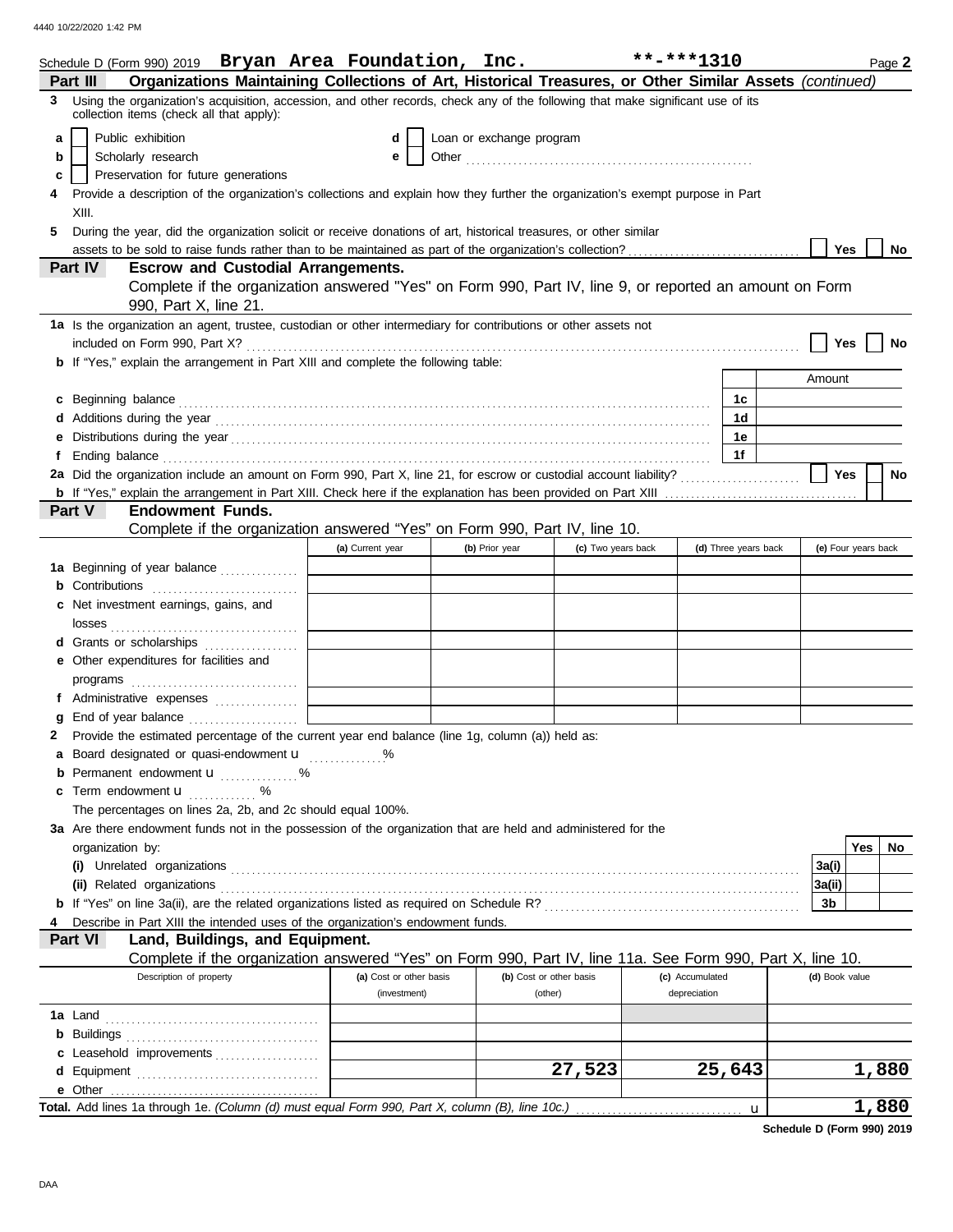DAA

|                           | Schedule D (Form 990) 2019 Bryan Area Foundation, Inc.                                                                                                                                                                                                                                                  |                                         |                 |   |                |  | **-***1310                       |                                                                                                            | Page 3 |
|---------------------------|---------------------------------------------------------------------------------------------------------------------------------------------------------------------------------------------------------------------------------------------------------------------------------------------------------|-----------------------------------------|-----------------|---|----------------|--|----------------------------------|------------------------------------------------------------------------------------------------------------|--------|
| Part VII                  | <b>Investments - Other Securities.</b>                                                                                                                                                                                                                                                                  |                                         |                 |   |                |  |                                  |                                                                                                            |        |
|                           |                                                                                                                                                                                                                                                                                                         |                                         |                 |   |                |  |                                  | Complete if the organization answered "Yes" on Form 990, Part IV, line 11b. See Form 990, Part X, line 12. |        |
|                           |                                                                                                                                                                                                                                                                                                         | (a) Description of security or category |                 |   | (b) Book value |  | (c) Method of valuation:         |                                                                                                            |        |
|                           |                                                                                                                                                                                                                                                                                                         | (including name of security)            |                 |   |                |  | Cost or end-of-year market value |                                                                                                            |        |
| (1) Financial derivatives |                                                                                                                                                                                                                                                                                                         |                                         |                 |   |                |  |                                  |                                                                                                            |        |
|                           |                                                                                                                                                                                                                                                                                                         |                                         |                 |   |                |  |                                  |                                                                                                            |        |
| $(3)$ Other               |                                                                                                                                                                                                                                                                                                         |                                         |                 |   |                |  |                                  |                                                                                                            |        |
| (A)                       |                                                                                                                                                                                                                                                                                                         |                                         |                 |   |                |  |                                  |                                                                                                            |        |
| (B)                       |                                                                                                                                                                                                                                                                                                         |                                         |                 |   |                |  |                                  |                                                                                                            |        |
|                           | $\mathcal{C}$ , and $\mathcal{C}$ , and $\mathcal{C}$ , and $\mathcal{C}$ , and $\mathcal{C}$ , and $\mathcal{C}$ , and $\mathcal{C}$ , and $\mathcal{C}$ , and $\mathcal{C}$ , and $\mathcal{C}$ , and $\mathcal{C}$ , and $\mathcal{C}$ , and $\mathcal{C}$ , and $\mathcal{C}$ , and $\mathcal{C}$ , |                                         |                 |   |                |  |                                  |                                                                                                            |        |
|                           | $(D)$ . The contract of the contract of the contract of the contract of the contract of the contract of the contract of the contract of the contract of the contract of the contract of the contract of the contract of the co                                                                          |                                         |                 |   |                |  |                                  |                                                                                                            |        |
| $\cdot$ $\cdot$ (F)       |                                                                                                                                                                                                                                                                                                         |                                         |                 |   |                |  |                                  |                                                                                                            |        |
| (G)                       |                                                                                                                                                                                                                                                                                                         |                                         |                 |   |                |  |                                  |                                                                                                            |        |
| (H)                       |                                                                                                                                                                                                                                                                                                         |                                         |                 |   |                |  |                                  |                                                                                                            |        |
|                           | Total. (Column (b) must equal Form 990, Part X, col. (B) line 12.)                                                                                                                                                                                                                                      |                                         |                 | u |                |  |                                  |                                                                                                            |        |
| Part VIII                 | Investments - Program Related.                                                                                                                                                                                                                                                                          |                                         |                 |   |                |  |                                  |                                                                                                            |        |
|                           |                                                                                                                                                                                                                                                                                                         |                                         |                 |   |                |  |                                  | Complete if the organization answered "Yes" on Form 990, Part IV, line 11c. See Form 990, Part X, line 13. |        |
|                           |                                                                                                                                                                                                                                                                                                         | (a) Description of investment           |                 |   | (b) Book value |  | (c) Method of valuation:         |                                                                                                            |        |
|                           |                                                                                                                                                                                                                                                                                                         |                                         |                 |   |                |  | Cost or end-of-year market value |                                                                                                            |        |
| <u>(1)</u>                |                                                                                                                                                                                                                                                                                                         |                                         |                 |   |                |  |                                  |                                                                                                            |        |
| (2)                       |                                                                                                                                                                                                                                                                                                         |                                         |                 |   |                |  |                                  |                                                                                                            |        |
| (3)                       |                                                                                                                                                                                                                                                                                                         |                                         |                 |   |                |  |                                  |                                                                                                            |        |
| (4)                       |                                                                                                                                                                                                                                                                                                         |                                         |                 |   |                |  |                                  |                                                                                                            |        |
| (5)                       |                                                                                                                                                                                                                                                                                                         |                                         |                 |   |                |  |                                  |                                                                                                            |        |
| (6)                       |                                                                                                                                                                                                                                                                                                         |                                         |                 |   |                |  |                                  |                                                                                                            |        |
| (7)                       |                                                                                                                                                                                                                                                                                                         |                                         |                 |   |                |  |                                  |                                                                                                            |        |
| (8)                       |                                                                                                                                                                                                                                                                                                         |                                         |                 |   |                |  |                                  |                                                                                                            |        |
| (9)                       |                                                                                                                                                                                                                                                                                                         |                                         |                 |   |                |  |                                  |                                                                                                            |        |
| Part IX                   | Total. (Column (b) must equal Form 990, Part X, col. (B) line 13.)<br><b>Other Assets.</b>                                                                                                                                                                                                              |                                         |                 | u |                |  |                                  |                                                                                                            |        |
|                           |                                                                                                                                                                                                                                                                                                         |                                         |                 |   |                |  |                                  | Complete if the organization answered "Yes" on Form 990, Part IV, line 11d. See Form 990, Part X, line 15. |        |
|                           |                                                                                                                                                                                                                                                                                                         |                                         | (a) Description |   |                |  |                                  | (b) Book value                                                                                             |        |
| (1)                       |                                                                                                                                                                                                                                                                                                         |                                         |                 |   |                |  |                                  |                                                                                                            |        |
| (2)                       |                                                                                                                                                                                                                                                                                                         |                                         |                 |   |                |  |                                  |                                                                                                            |        |
| (3)                       |                                                                                                                                                                                                                                                                                                         |                                         |                 |   |                |  |                                  |                                                                                                            |        |
| (4)                       |                                                                                                                                                                                                                                                                                                         |                                         |                 |   |                |  |                                  |                                                                                                            |        |
| (5)                       |                                                                                                                                                                                                                                                                                                         |                                         |                 |   |                |  |                                  |                                                                                                            |        |
| (6)                       |                                                                                                                                                                                                                                                                                                         |                                         |                 |   |                |  |                                  |                                                                                                            |        |
| (7)                       |                                                                                                                                                                                                                                                                                                         |                                         |                 |   |                |  |                                  |                                                                                                            |        |
| (8)                       |                                                                                                                                                                                                                                                                                                         |                                         |                 |   |                |  |                                  |                                                                                                            |        |
| (9)                       |                                                                                                                                                                                                                                                                                                         |                                         |                 |   |                |  |                                  |                                                                                                            |        |
|                           | Total. (Column (b) must equal Form 990, Part X, col. (B) line 15.)                                                                                                                                                                                                                                      |                                         |                 |   |                |  | u                                |                                                                                                            |        |
| Part X                    | Other Liabilities.                                                                                                                                                                                                                                                                                      |                                         |                 |   |                |  |                                  |                                                                                                            |        |
|                           | Complete if the organization answered "Yes" on Form 990, Part IV, line 11e or 11f. See Form 990, Part X,<br>line 25.                                                                                                                                                                                    |                                         |                 |   |                |  |                                  |                                                                                                            |        |
| 1.                        |                                                                                                                                                                                                                                                                                                         | (a) Description of liability            |                 |   |                |  |                                  | (b) Book value                                                                                             |        |
| (1)                       | Federal income taxes                                                                                                                                                                                                                                                                                    |                                         |                 |   |                |  |                                  |                                                                                                            |        |
| (2)                       |                                                                                                                                                                                                                                                                                                         |                                         |                 |   |                |  |                                  |                                                                                                            |        |
| (3)                       |                                                                                                                                                                                                                                                                                                         |                                         |                 |   |                |  |                                  |                                                                                                            |        |
| (4)                       |                                                                                                                                                                                                                                                                                                         |                                         |                 |   |                |  |                                  |                                                                                                            |        |
| (5)                       |                                                                                                                                                                                                                                                                                                         |                                         |                 |   |                |  |                                  |                                                                                                            |        |
| (6)                       |                                                                                                                                                                                                                                                                                                         |                                         |                 |   |                |  |                                  |                                                                                                            |        |
| (7)                       |                                                                                                                                                                                                                                                                                                         |                                         |                 |   |                |  |                                  |                                                                                                            |        |
| (8)                       |                                                                                                                                                                                                                                                                                                         |                                         |                 |   |                |  |                                  |                                                                                                            |        |
| (9)                       |                                                                                                                                                                                                                                                                                                         |                                         |                 |   |                |  |                                  |                                                                                                            |        |
|                           | Total. (Column (b) must equal Form 990, Part X, col. (B) line 25.)                                                                                                                                                                                                                                      |                                         |                 |   |                |  | u                                |                                                                                                            |        |

Liability for uncertain tax positions. In Part XIII, provide the text of the footnote to the organization's financial statements that reports the **2.** organization's liability for uncertain tax positions under FASB ASC 740. Check here if the text of the footnote has been provided in Part XIII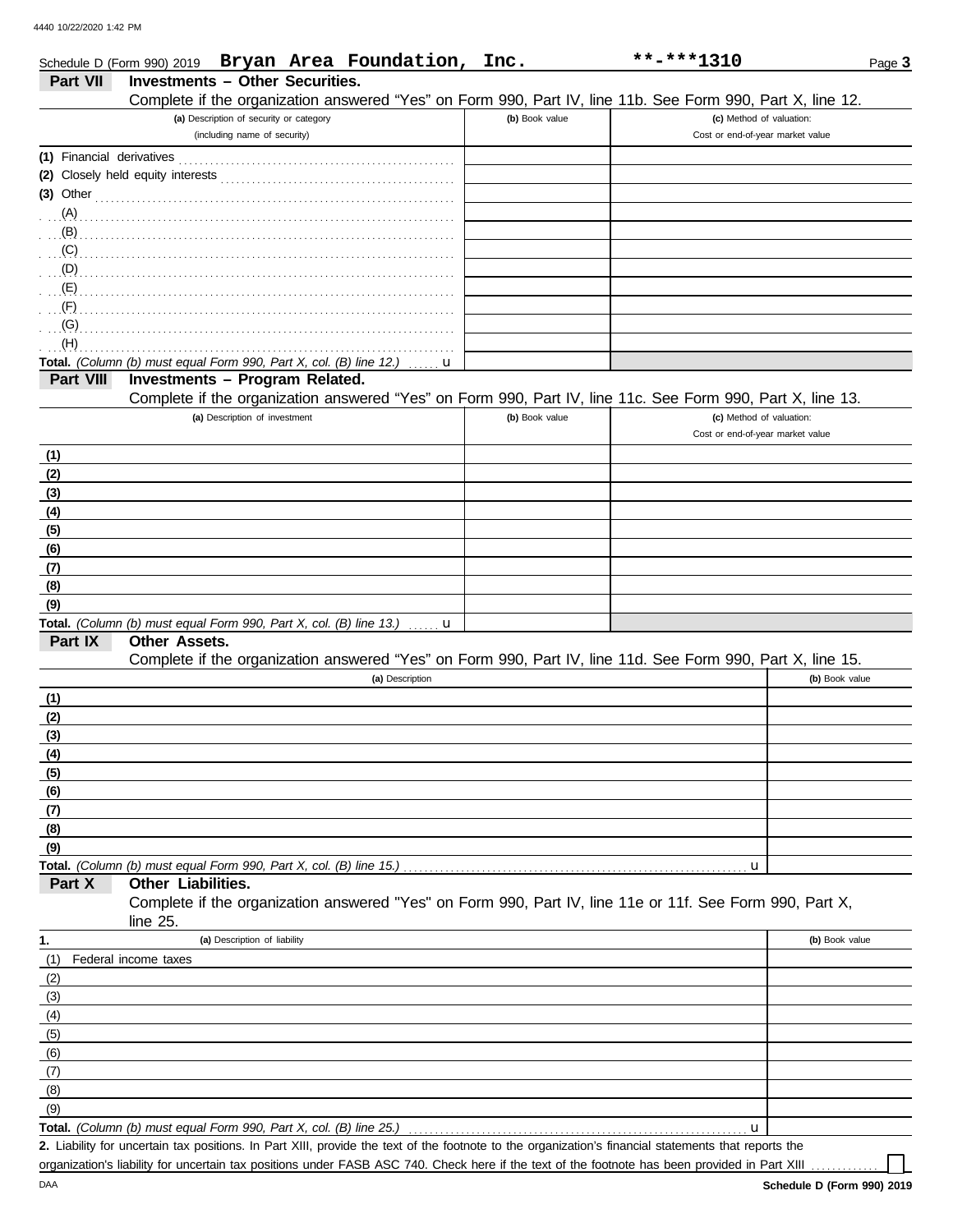|   | Schedule D (Form 990) 2019 Bryan Area Foundation, Inc.                                                                                                                                                                         |                | $***$ -***1310 |              | Page 4                 |
|---|--------------------------------------------------------------------------------------------------------------------------------------------------------------------------------------------------------------------------------|----------------|----------------|--------------|------------------------|
|   | Reconciliation of Revenue per Audited Financial Statements With Revenue per Return.<br>Part XI                                                                                                                                 |                |                |              |                        |
|   | Complete if the organization answered "Yes" on Form 990, Part IV, line 12a.                                                                                                                                                    |                |                |              |                        |
| 1 |                                                                                                                                                                                                                                |                |                | $\mathbf{1}$ | 2,720,994              |
| 2 | Amounts included on line 1 but not on Form 990, Part VIII, line 12:                                                                                                                                                            |                |                |              |                        |
| а |                                                                                                                                                                                                                                | 2a             | -924,846       |              |                        |
| b |                                                                                                                                                                                                                                | 2 <sub>b</sub> |                |              |                        |
| c |                                                                                                                                                                                                                                | 2c             |                |              |                        |
| d |                                                                                                                                                                                                                                | 2d             |                |              |                        |
| е | Add lines 2a through 2d [11] All and the contract of the contract of the contract of the contract of the contract of the contract of the contract of the contract of the contract of the contract of the contract of the contr |                |                | 2e           | $-924,846$             |
| 3 |                                                                                                                                                                                                                                |                |                | $\mathbf{3}$ | 3,645,840              |
| 4 | Amounts included on Form 990, Part VIII, line 12, but not on line 1:                                                                                                                                                           |                |                |              |                        |
|   |                                                                                                                                                                                                                                | 4a             |                |              |                        |
|   |                                                                                                                                                                                                                                | 4b             |                |              |                        |
| c | Add lines 4a and 4b                                                                                                                                                                                                            |                |                | 4с           |                        |
|   |                                                                                                                                                                                                                                |                |                | 5            | 3,645,840              |
|   | Reconciliation of Expenses per Audited Financial Statements With Expenses per Return.<br>Part XII                                                                                                                              |                |                |              |                        |
|   | Complete if the organization answered "Yes" on Form 990, Part IV, line 12a.                                                                                                                                                    |                |                |              |                        |
| 1 | Total expenses and losses per audited financial statements                                                                                                                                                                     |                |                | $\mathbf{1}$ | 1,334,992              |
| 2 | Amounts included on line 1 but not on Form 990, Part IX, line 25:                                                                                                                                                              |                |                |              |                        |
| а |                                                                                                                                                                                                                                | 2a             |                |              |                        |
| b |                                                                                                                                                                                                                                | 2 <sub>b</sub> |                |              |                        |
|   |                                                                                                                                                                                                                                | 2c             |                |              |                        |
|   |                                                                                                                                                                                                                                | 2d             |                |              |                        |
|   | e Add lines 2a through 2d [11] results and the contract of the contract of the contract of the contract of the contract of the contract of the contract of the contract of the contract of the contract of the contract of the |                |                | 2e           |                        |
| 3 |                                                                                                                                                                                                                                |                |                | $\mathbf{3}$ | 1,334,992              |
| 4 | Amounts included on Form 990, Part IX, line 25, but not on line 1:                                                                                                                                                             |                |                |              |                        |
|   | a Investment expenses not included on Form 990, Part VIII, line 7b                                                                                                                                                             | 4a             |                |              |                        |
|   | <b>b</b> Other (Describe in Part XIII.) <b>CONSIDENT DESCRIPTION DESCRIPTION DESCRIPTION DESCRIPTION DESCRIPTION DESCRIPTION DESCRIPTION DESCRIPTION DESCRIPTION DESCRIPTION DESCRIPTION DESCRIPTION DESCRI</b>                | 4 <sub>b</sub> | 56,760         |              |                        |
|   | c Add lines 4a and 4b                                                                                                                                                                                                          |                |                | 4c           | 56,760                 |
|   |                                                                                                                                                                                                                                |                |                | 5            | $\overline{1,391,752}$ |
|   | Part XIII Supplemental Information.                                                                                                                                                                                            |                |                |              |                        |
|   | Provide the descriptions required for Part II, lines 3, 5, and 9; Part III, lines 1a and 4; Part IV, lines 1b and 2b; Part V, line 4; Part X, line                                                                             |                |                |              |                        |
|   | 2; Part XI, lines 2d and 4b; and Part XII, lines 2d and 4b. Also complete this part to provide any additional information.                                                                                                     |                |                |              |                        |
|   | Part XII, Line 4b - Expense Amounts Included on Return - Other                                                                                                                                                                 |                |                |              |                        |
|   |                                                                                                                                                                                                                                |                |                |              |                        |
|   | Increase in Cash Surrender Value - Life Ins (Program Svc)                                                                                                                                                                      |                | \$             |              | 56,760                 |
|   |                                                                                                                                                                                                                                |                |                |              |                        |
|   |                                                                                                                                                                                                                                |                |                |              |                        |
|   |                                                                                                                                                                                                                                |                |                |              |                        |
|   |                                                                                                                                                                                                                                |                |                |              |                        |
|   |                                                                                                                                                                                                                                |                |                |              |                        |
|   |                                                                                                                                                                                                                                |                |                |              |                        |
|   |                                                                                                                                                                                                                                |                |                |              |                        |
|   |                                                                                                                                                                                                                                |                |                |              |                        |
|   |                                                                                                                                                                                                                                |                |                |              |                        |
|   |                                                                                                                                                                                                                                |                |                |              |                        |
|   |                                                                                                                                                                                                                                |                |                |              |                        |
|   |                                                                                                                                                                                                                                |                |                |              |                        |
|   |                                                                                                                                                                                                                                |                |                |              |                        |
|   |                                                                                                                                                                                                                                |                |                |              |                        |
|   |                                                                                                                                                                                                                                |                |                |              |                        |
|   |                                                                                                                                                                                                                                |                |                |              |                        |
|   |                                                                                                                                                                                                                                |                |                |              |                        |
|   |                                                                                                                                                                                                                                |                |                |              |                        |
|   |                                                                                                                                                                                                                                |                |                |              |                        |
|   |                                                                                                                                                                                                                                |                |                |              |                        |
|   |                                                                                                                                                                                                                                |                |                |              |                        |
|   |                                                                                                                                                                                                                                |                |                |              |                        |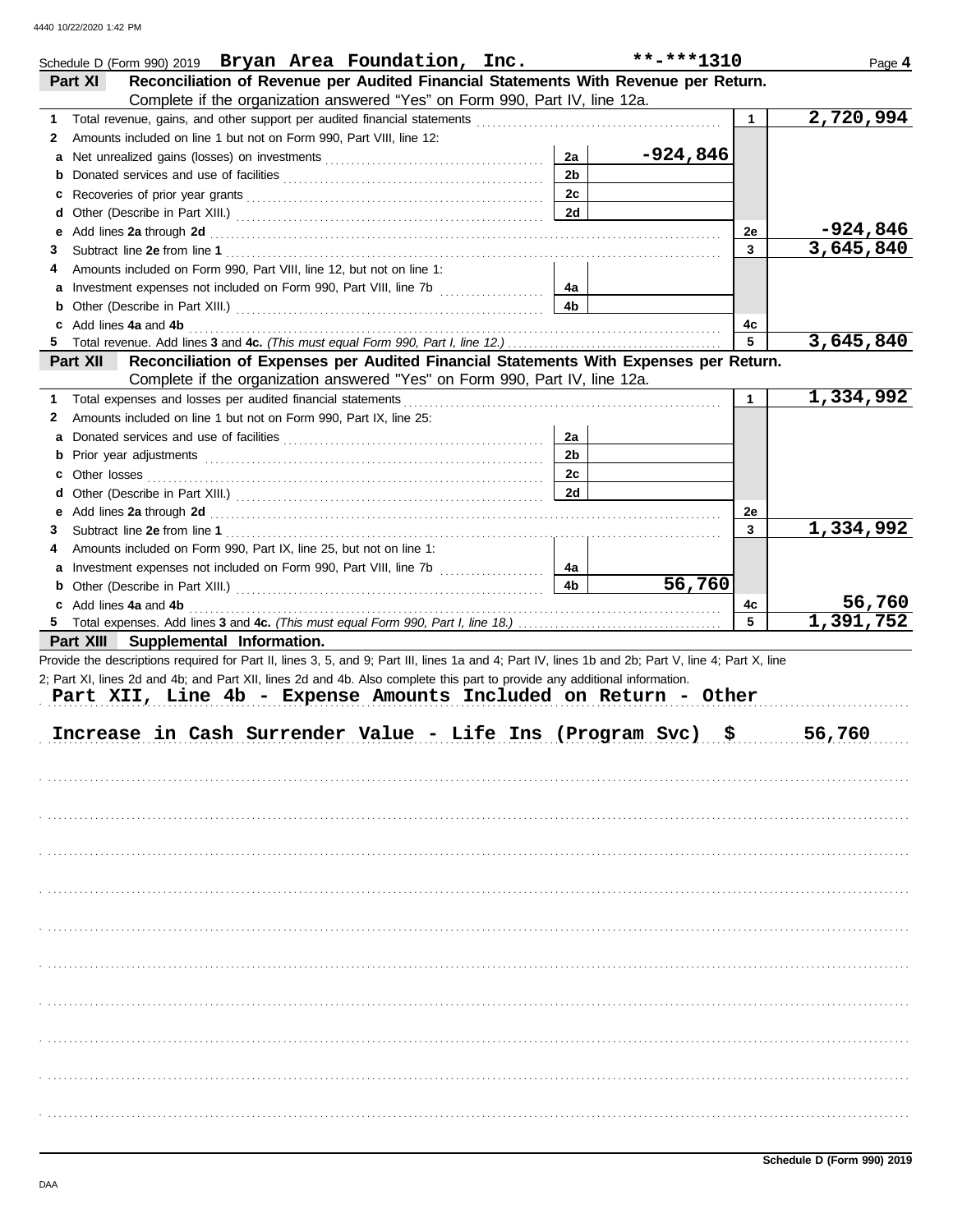| Schedule D (Form 990) 2019 Bryan Area Foundation, Inc. |  | **-***1310 | Page 5 |
|--------------------------------------------------------|--|------------|--------|
| Supplemental Information (continued)<br>Part XIII      |  |            |        |
|                                                        |  |            |        |
|                                                        |  |            |        |
|                                                        |  |            |        |
|                                                        |  |            |        |
|                                                        |  |            |        |
|                                                        |  |            |        |
|                                                        |  |            |        |
|                                                        |  |            |        |
|                                                        |  |            |        |
|                                                        |  |            |        |
|                                                        |  |            |        |
|                                                        |  |            |        |
|                                                        |  |            |        |
|                                                        |  |            |        |
|                                                        |  |            |        |
|                                                        |  |            |        |
|                                                        |  |            |        |
|                                                        |  |            |        |
|                                                        |  |            |        |
|                                                        |  |            |        |
|                                                        |  |            |        |
|                                                        |  |            |        |
|                                                        |  |            |        |
|                                                        |  |            |        |
|                                                        |  |            |        |
|                                                        |  |            |        |
|                                                        |  |            |        |
|                                                        |  |            |        |
|                                                        |  |            |        |
|                                                        |  |            |        |
|                                                        |  |            |        |
|                                                        |  |            |        |
|                                                        |  |            |        |
|                                                        |  |            |        |
|                                                        |  |            |        |
|                                                        |  |            |        |
|                                                        |  |            |        |
|                                                        |  |            |        |
|                                                        |  |            |        |
|                                                        |  |            |        |
|                                                        |  |            |        |
|                                                        |  |            |        |
|                                                        |  |            |        |
|                                                        |  |            |        |
|                                                        |  |            |        |
|                                                        |  |            |        |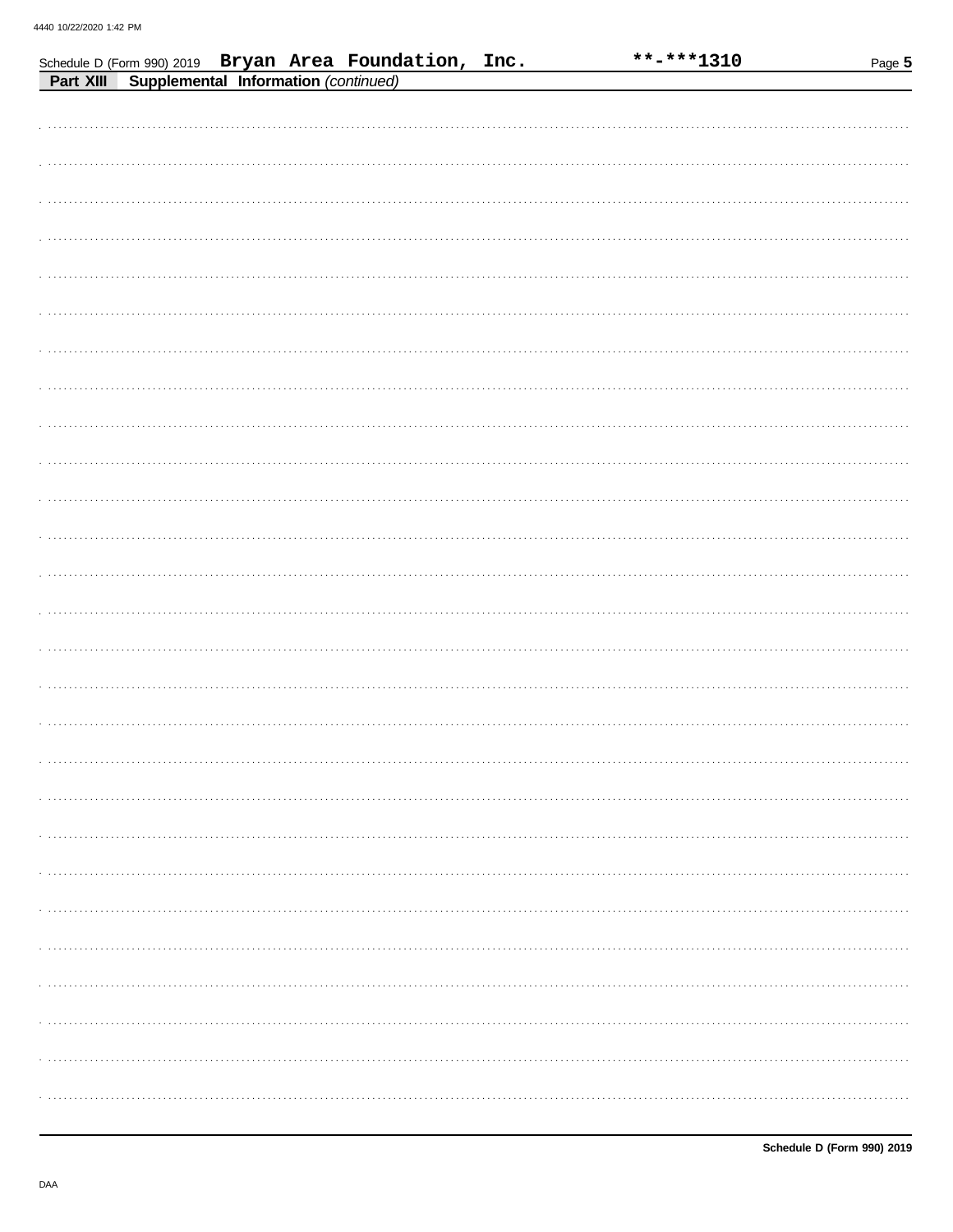| <b>SCHEDULE I</b>                  |                                                                                                                                                            |                  |                            | <b>Grants and Other Assistance to Organizations,</b>                             |                    |                                  |                    | OMB No. 1545-0047                                                                                                                        |
|------------------------------------|------------------------------------------------------------------------------------------------------------------------------------------------------------|------------------|----------------------------|----------------------------------------------------------------------------------|--------------------|----------------------------------|--------------------|------------------------------------------------------------------------------------------------------------------------------------------|
| (Form 990)                         |                                                                                                                                                            |                  |                            | Governments, and Individuals in the United States                                |                    |                                  |                    | 2019                                                                                                                                     |
|                                    |                                                                                                                                                            |                  |                            | Complete if the organization answered "Yes" on Form 990, Part IV, line 21 or 22. |                    |                                  |                    |                                                                                                                                          |
| Department of the Treasury         |                                                                                                                                                            |                  |                            | u Attach to Form 990.                                                            |                    |                                  |                    | Open to Public                                                                                                                           |
| Internal Revenue Service           |                                                                                                                                                            |                  |                            | u Go to www.irs.gov/Form990 for the latest information.                          |                    |                                  |                    | Inspection                                                                                                                               |
| Name of the organization           | Bryan Area Foundation, Inc.                                                                                                                                |                  |                            |                                                                                  |                    |                                  |                    | Employer identification number<br>**-***1310                                                                                             |
| Part I                             | <b>General Information on Grants and Assistance</b>                                                                                                        |                  |                            |                                                                                  |                    |                                  |                    |                                                                                                                                          |
| $\mathbf 1$                        | Does the organization maintain records to substantiate the amount of the grants or assistance, the grantees' eligibility for the grants or assistance, and |                  |                            |                                                                                  |                    |                                  |                    | X Yes<br>No                                                                                                                              |
|                                    | 2 Describe in Part IV the organization's procedures for monitoring the use of grant funds in the United States.                                            |                  |                            |                                                                                  |                    |                                  |                    |                                                                                                                                          |
| Part II                            | Part IV, line 21, for any recipient that received more than \$5,000. Part II can be duplicated if additional space is needed.                              |                  |                            |                                                                                  |                    |                                  |                    | Grants and Other Assistance to Domestic Organizations and Domestic Governments. Complete if the organization answered "Yes" on Form 990, |
| $\mathbf 1$                        | (a) Name and address of organization                                                                                                                       | $(b)$ EIN        | $(c)$ IRC                  | (d) Amount of cash                                                               | (e) Amount of non- | (f) Method of valuation          | (g) Description of | (h) Purpose of grant                                                                                                                     |
|                                    | or government                                                                                                                                              |                  | section<br>(if applicable) | grant                                                                            | cash assistance    | (book, FMV, appraisal,<br>other) | noncash assistance | or assistance                                                                                                                            |
| (1) BAF Youth Philanthropy - 2020  |                                                                                                                                                            |                  |                            |                                                                                  |                    |                                  |                    |                                                                                                                                          |
| PO Box 651                         |                                                                                                                                                            |                  |                            |                                                                                  |                    |                                  |                    | Support                                                                                                                                  |
| Bryan                              | OH 43506                                                                                                                                                   | **-***1310   3   |                            | 273,048                                                                          |                    |                                  |                    |                                                                                                                                          |
| (2) Bryan Baseball Association     |                                                                                                                                                            |                  |                            |                                                                                  |                    |                                  |                    |                                                                                                                                          |
| 820 Parkview Avenue                |                                                                                                                                                            |                  |                            |                                                                                  |                    |                                  |                    | Support                                                                                                                                  |
| Bryan                              | OH 43506                                                                                                                                                   | $**-***8343   3$ |                            | 51,000                                                                           |                    |                                  |                    |                                                                                                                                          |
| (3) Bryan City Schools             |                                                                                                                                                            |                  |                            |                                                                                  |                    |                                  |                    |                                                                                                                                          |
| 1350 Fountain Grove Drive          |                                                                                                                                                            |                  |                            |                                                                                  |                    |                                  |                    | Support                                                                                                                                  |
| Bryan                              | OH 43506                                                                                                                                                   | $**-***0227$ 3   |                            | 10,700                                                                           |                    |                                  |                    |                                                                                                                                          |
|                                    | (4) City of Bryan Parks and Recreation                                                                                                                     |                  |                            |                                                                                  |                    |                                  |                    |                                                                                                                                          |
| 1399 East High Street              |                                                                                                                                                            |                  |                            |                                                                                  |                    |                                  |                    | Operating                                                                                                                                |
| Bryan                              | OH 43506                                                                                                                                                   | **-***0228 GOV   |                            | 26,606                                                                           |                    |                                  |                    |                                                                                                                                          |
| (5) Community Health Professionals |                                                                                                                                                            |                  |                            |                                                                                  |                    |                                  |                    |                                                                                                                                          |
| 1159 Westwood Drive                |                                                                                                                                                            |                  |                            |                                                                                  |                    |                                  |                    | Support                                                                                                                                  |
| Van Wert                           | OH 45891                                                                                                                                                   | $**-***9395$  3  |                            | 25,000                                                                           |                    |                                  |                    |                                                                                                                                          |
|                                    | (6) Community Hospitals and Wellness Ce                                                                                                                    |                  |                            |                                                                                  |                    |                                  |                    |                                                                                                                                          |
| 443 W High St                      |                                                                                                                                                            |                  |                            |                                                                                  |                    |                                  |                    | Support                                                                                                                                  |
| Bryan                              | OH 43506                                                                                                                                                   | $**-***8666 3$   |                            | 8,793                                                                            |                    |                                  |                    |                                                                                                                                          |
| (7) First Presbyterian Church      |                                                                                                                                                            |                  |                            |                                                                                  |                    |                                  |                    |                                                                                                                                          |
| 506 Oxford Drive                   |                                                                                                                                                            |                  |                            |                                                                                  |                    |                                  |                    | Operating                                                                                                                                |
| Bryan                              | OH 43506                                                                                                                                                   | **-***9605 3     |                            | 9,148                                                                            |                    |                                  |                    |                                                                                                                                          |
| (8) Four County Career Center      |                                                                                                                                                            |                  |                            |                                                                                  |                    |                                  |                    |                                                                                                                                          |
| 22-900 SR 34                       |                                                                                                                                                            |                  |                            |                                                                                  |                    |                                  |                    | Operating                                                                                                                                |
| Archbold                           | OH 43502                                                                                                                                                   | **-***6655 GOV   |                            | 7,743                                                                            |                    |                                  |                    |                                                                                                                                          |
| (9) St. Patrick Catholic Church    |                                                                                                                                                            |                  |                            |                                                                                  |                    |                                  |                    |                                                                                                                                          |
| 610 S Portland                     |                                                                                                                                                            |                  |                            |                                                                                  |                    |                                  |                    | Support                                                                                                                                  |
| Bryan                              | OH 43506                                                                                                                                                   | **-***0867 3     |                            | 27,411                                                                           |                    |                                  |                    |                                                                                                                                          |
| 2                                  | Enter total number of section $501(c)(3)$ and government organizations listed in the line 1 table                                                          |                  |                            |                                                                                  |                    |                                  |                    | u 14                                                                                                                                     |
| 3                                  |                                                                                                                                                            |                  |                            |                                                                                  |                    |                                  |                    |                                                                                                                                          |

**For Paperwork Reduction Act Notice, see the Instructions for Form 990. Schedule I (Form 990) (2019)** DAA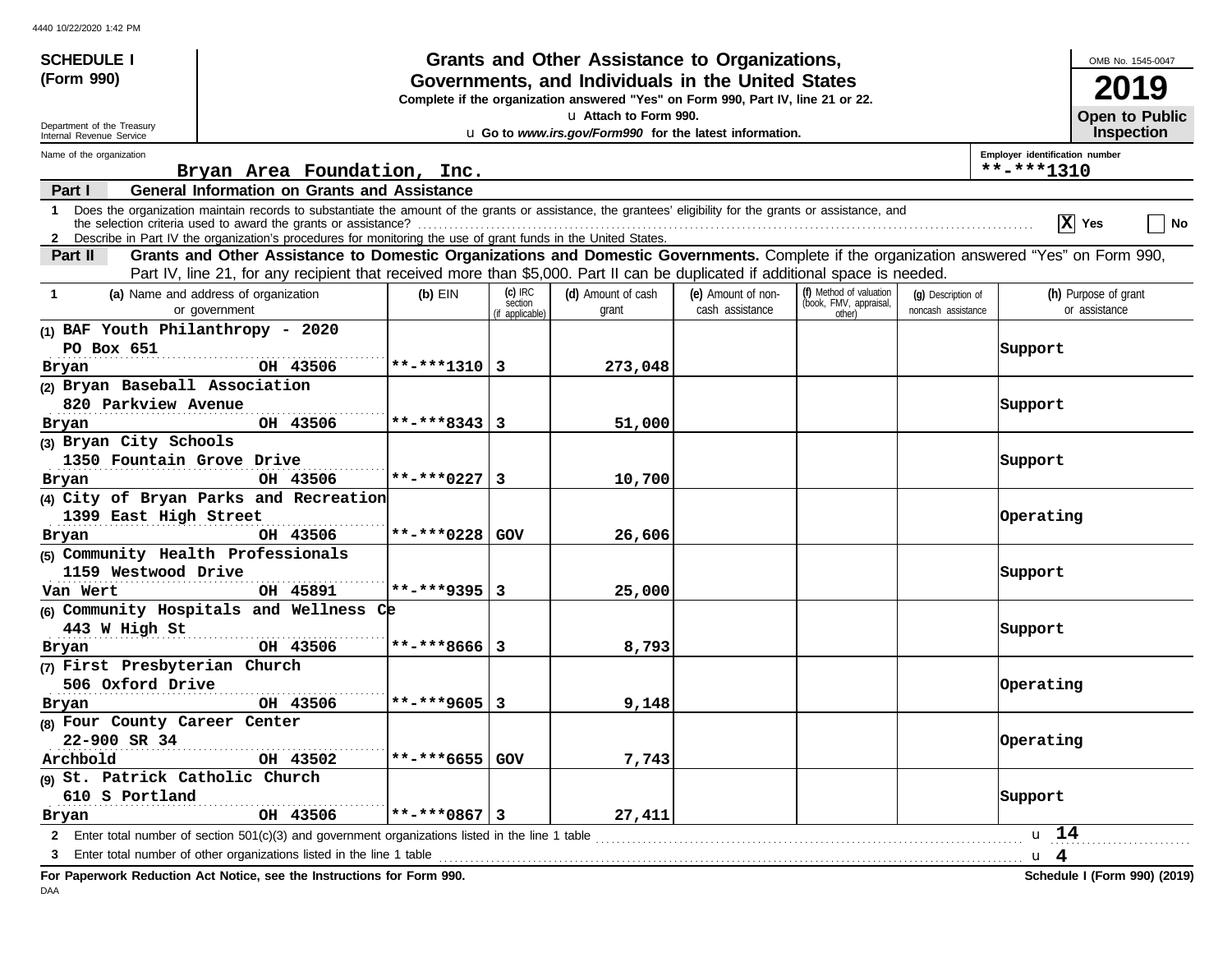| <b>SCHEDULE I</b>                  |                                                                                                                                                                                                                                                             |                       |                                         | Grants and Other Assistance to Organizations,                                    |                                       |                                                             |                                          |                                              | OMB No. 1545-0047                     |
|------------------------------------|-------------------------------------------------------------------------------------------------------------------------------------------------------------------------------------------------------------------------------------------------------------|-----------------------|-----------------------------------------|----------------------------------------------------------------------------------|---------------------------------------|-------------------------------------------------------------|------------------------------------------|----------------------------------------------|---------------------------------------|
| (Form 990)                         |                                                                                                                                                                                                                                                             |                       |                                         | Governments, and Individuals in the United States                                |                                       |                                                             |                                          |                                              | <b>2019</b>                           |
|                                    |                                                                                                                                                                                                                                                             |                       |                                         | Complete if the organization answered "Yes" on Form 990, Part IV, line 21 or 22. |                                       |                                                             |                                          |                                              |                                       |
| Department of the Treasury         |                                                                                                                                                                                                                                                             |                       |                                         | La Attach to Form 990.                                                           |                                       |                                                             |                                          |                                              | Open to Public                        |
| Internal Revenue Service           |                                                                                                                                                                                                                                                             |                       |                                         | u Go to www.irs.gov/Form990 for the latest information.                          |                                       |                                                             |                                          |                                              | <b>Inspection</b>                     |
| Name of the organization           | Bryan Area Foundation, Inc.                                                                                                                                                                                                                                 |                       |                                         |                                                                                  |                                       |                                                             |                                          | Employer identification number<br>**-***1310 |                                       |
| Part I                             | <b>General Information on Grants and Assistance</b>                                                                                                                                                                                                         |                       |                                         |                                                                                  |                                       |                                                             |                                          |                                              |                                       |
| $\mathbf 1$                        | Does the organization maintain records to substantiate the amount of the grants or assistance, the grantees' eligibility for the grants or assistance, and                                                                                                  |                       |                                         |                                                                                  |                                       |                                                             |                                          |                                              | Yes<br>∣ No                           |
| Part II                            | 2 Describe in Part IV the organization's procedures for monitoring the use of grant funds in the United States.<br>Grants and Other Assistance to Domestic Organizations and Domestic Governments. Complete if the organization answered "Yes" on Form 990, |                       |                                         |                                                                                  |                                       |                                                             |                                          |                                              |                                       |
|                                    | Part IV, line 21, for any recipient that received more than \$5,000. Part II can be duplicated if additional space is needed.                                                                                                                               |                       |                                         |                                                                                  |                                       |                                                             |                                          |                                              |                                       |
| $\mathbf 1$                        | (a) Name and address of organization<br>or government                                                                                                                                                                                                       | $(b)$ EIN             | $(c)$ IRC<br>section<br>(if applicable) | (d) Amount of cash<br>grant                                                      | (e) Amount of non-<br>cash assistance | (f) Method of valuation<br>(book, FMV, appraisal,<br>other) | (q) Description of<br>noncash assistance |                                              | (h) Purpose of grant<br>or assistance |
| (1) United Way of Williams County  |                                                                                                                                                                                                                                                             |                       |                                         |                                                                                  |                                       |                                                             |                                          |                                              |                                       |
| P.O. Box 525                       |                                                                                                                                                                                                                                                             |                       |                                         |                                                                                  |                                       |                                                             |                                          | Operating                                    |                                       |
| Bryan                              | OH 43506                                                                                                                                                                                                                                                    | **-***7352   3        |                                         | 18,641                                                                           |                                       |                                                             |                                          |                                              |                                       |
| (2) Williams Co Public Library     |                                                                                                                                                                                                                                                             |                       |                                         |                                                                                  |                                       |                                                             |                                          |                                              |                                       |
|                                    | 107 East High Street                                                                                                                                                                                                                                        |                       |                                         |                                                                                  |                                       |                                                             |                                          | Support                                      |                                       |
| Bryan                              | OH 43506                                                                                                                                                                                                                                                    | **-***0226 3          |                                         | 12,830                                                                           |                                       |                                                             |                                          |                                              |                                       |
|                                    | (3) Williams County Agricultural Soc.                                                                                                                                                                                                                       |                       |                                         |                                                                                  |                                       |                                                             |                                          |                                              |                                       |
|                                    |                                                                                                                                                                                                                                                             |                       |                                         |                                                                                  |                                       |                                                             |                                          | Operating                                    |                                       |
| Montpelier                         | <b>OH 43543</b>                                                                                                                                                                                                                                             | $** - * * * 4947$ GOV |                                         | 30,000                                                                           |                                       |                                                             |                                          |                                              |                                       |
| (4) Williams County Humane Society |                                                                                                                                                                                                                                                             |                       |                                         |                                                                                  |                                       |                                                             |                                          |                                              |                                       |
|                                    | 9464 Co Rd 13                                                                                                                                                                                                                                               |                       |                                         |                                                                                  |                                       |                                                             |                                          | Operating                                    |                                       |
| Bryan                              | OH 43506                                                                                                                                                                                                                                                    | **-***4782 3          |                                         | 37,987                                                                           |                                       |                                                             |                                          |                                              |                                       |
| (5) Alzheimers Assoc of NWO        |                                                                                                                                                                                                                                                             |                       |                                         |                                                                                  |                                       |                                                             |                                          |                                              |                                       |
|                                    | 225 North Michigan Ave Ste 1700                                                                                                                                                                                                                             |                       |                                         |                                                                                  |                                       |                                                             |                                          | Support                                      |                                       |
| Chicago                            | IL 60601                                                                                                                                                                                                                                                    | **-***9601   3        |                                         | 12,000                                                                           |                                       |                                                             |                                          |                                              |                                       |
| (6) Bryan Music Boosters           |                                                                                                                                                                                                                                                             |                       |                                         |                                                                                  |                                       |                                                             |                                          |                                              |                                       |
|                                    | PO Box 186                                                                                                                                                                                                                                                  |                       |                                         |                                                                                  |                                       |                                                             |                                          | Support                                      |                                       |
| Bryan                              | OH 43506                                                                                                                                                                                                                                                    | $**{-}***4800$ 3      |                                         | 11,545                                                                           |                                       |                                                             |                                          |                                              |                                       |
|                                    | (7) Edgerton Local Schools - Athletic                                                                                                                                                                                                                       |                       |                                         |                                                                                  |                                       |                                                             |                                          |                                              |                                       |
| 111 E River Street                 |                                                                                                                                                                                                                                                             |                       |                                         |                                                                                  |                                       |                                                             |                                          |                                              | Athletic Facilities                   |
| Edgerton                           | OH 43517                                                                                                                                                                                                                                                    |                       |                                         | 15,000                                                                           |                                       |                                                             |                                          |                                              |                                       |
|                                    | (8) Williams County Fair Foundation                                                                                                                                                                                                                         |                       |                                         |                                                                                  |                                       |                                                             |                                          |                                              |                                       |
| PO Box 442                         |                                                                                                                                                                                                                                                             |                       |                                         |                                                                                  |                                       |                                                             |                                          |                                              | Poultry Show Bldg                     |
| Montpelier                         | OH 43543                                                                                                                                                                                                                                                    | **-***9483   3        |                                         | 25,000                                                                           |                                       |                                                             |                                          |                                              |                                       |
| (9) Kiwanis Foundation of Bryan    |                                                                                                                                                                                                                                                             |                       |                                         |                                                                                  |                                       |                                                             |                                          |                                              |                                       |
| 625 Circle Dr                      |                                                                                                                                                                                                                                                             | $**-***0722$ 3        |                                         |                                                                                  |                                       |                                                             |                                          | Playground Equip                             |                                       |
| Bryan<br>2                         | OH 43506<br>Enter total number of section $501(c)(3)$ and government organizations listed in the line 1 table                                                                                                                                               |                       |                                         | 10,000                                                                           |                                       |                                                             |                                          | u                                            |                                       |
| 3                                  | Enter total number of other organizations listed in the line 1 table <i>manufacture in the content of the line</i> 1 table manufacture in the line 1 table manufacture in the line in the line 1 table                                                      |                       |                                         |                                                                                  |                                       |                                                             |                                          |                                              |                                       |
|                                    |                                                                                                                                                                                                                                                             |                       |                                         |                                                                                  |                                       |                                                             |                                          |                                              |                                       |

**For Paperwork Reduction Act Notice, see the Instructions for Form 990. Schedule I (Form 990) (2019)** DAA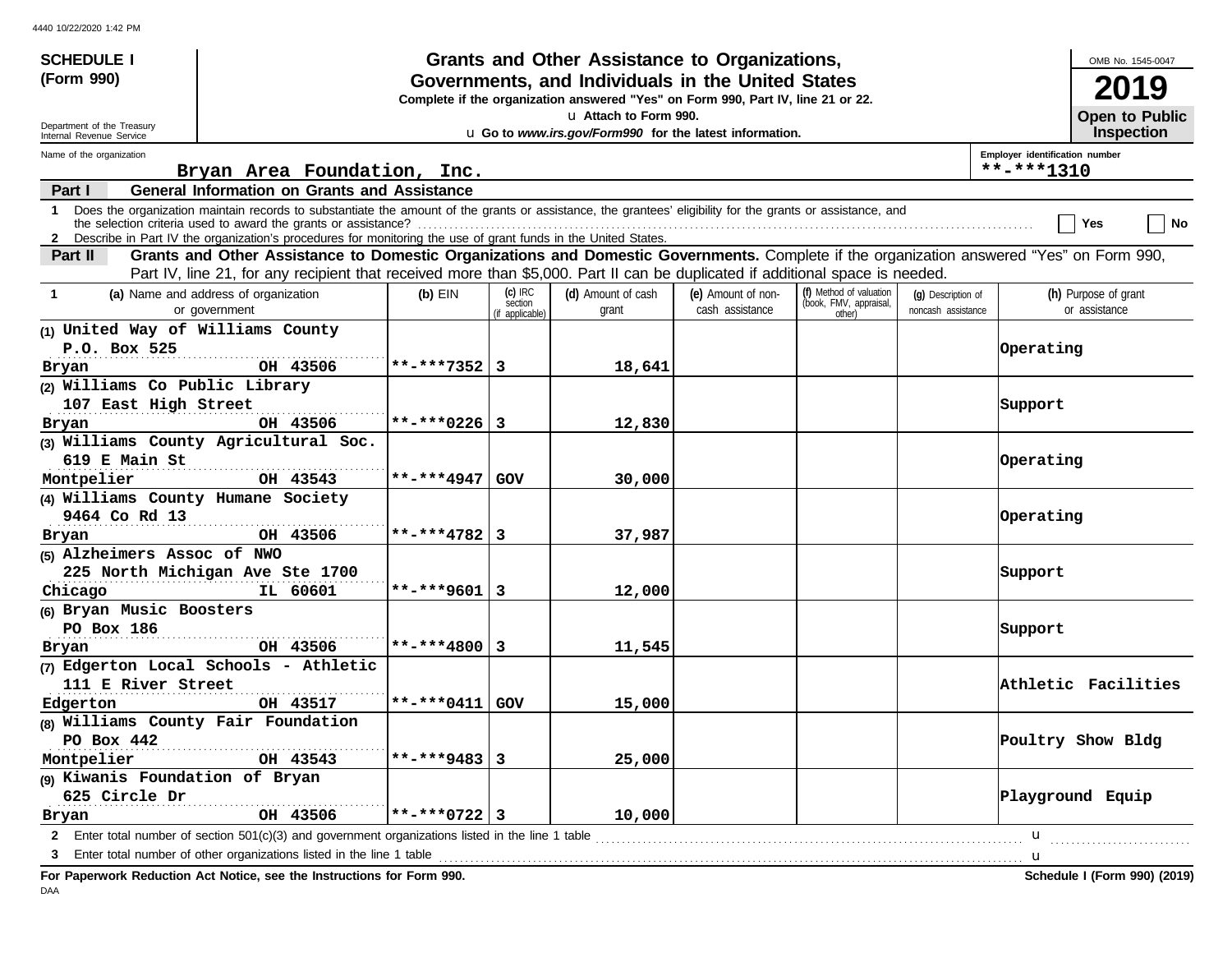## FMV, appraisal, other) **(d)** Amount of **(e)** Method of valuation (book, cash grant **(a)** Type of grant or assistance **(b)** Number of **(c)** Amount of **Part III Grants and Other Assistance to Domestic Individuals.** Complete if the organization answered "Yes" on Form 990, Part IV, line 22. Part III can be duplicated if additional space is needed. Schedule I (Form 990) (2019) Page **2 Bryan Area Foundation, Inc. \*\*-\*\*\*1310** recipients and noncash assistance **(f)** Description of noncash assistance **Part IV** Supplemental Information. Provide the information required in Part I, line 2; Part III, column (b); and any other additional information. Part I, Line 2 - Procedures for Monitoring the Use of Grant Funds For individual scholarship grants Bryan Area Foundation sends the measurement control of the sense of the sense scholarship check directly to the bursar at the college or university of the recipients choice, in the recipient's name. If the student does not attend the college or university the grant is returned to the Bryan Area Foundation. Non-scholarship grants are almost always made to local measurements are not always and the state of **1 Adrian College 2 2,350 2 Baldwin Wallace Universit 1 1,500 3 Ball State University 1 1,800 4 Bowling Green State Unive 9 21,500 5 Case Western Reserve Univ 1 1,250 6 Clemson University 1 2,500 7 Costal Carolina Universit 1 500**

nonprofits and government organizations. The Bryan Area Foundation

. . . . . . . . . . . . . . . . . . . . . . . . . . . . . . . . . . . . . . . . . . . . . . . . . . . . . . . . . . . . . . . . . . . . . . . . . . . . . . . . . . . . . . . . . . . . . . . . . . . . . . . . . . . . . . . . . . . . . . . . . . . . . . . . . . . . . . . . . . . . . . . . . . . . . . . . . . . . . . . . . . . . . . . . . . . . . . . . . . . . . . . . . . . . . . . . . . . . . . . . . . . . . . . . . . . . . . . . . .

monitors the use of these grants through community involvement and local

. . . . . . . . . . . . . . . . . . . . . . . . . . . . . . . . . . . . . . . . . . . . . . . . . . . . . . . . . . . . . . . . . . . . . . . . . . . . . . . . . . . . . . . . . . . . . . . . . . . . . . . . . . . . . . . . . . . . . . . . . . . . . . . . . . . . . . . . . . . . . . . . . . . . . . . . . . . . . . . . . . . . . . . . . . . . . . . . . . . . . . . . . . . . . . . . . . . . . . . . . . . . . . . . . . . . . . . . . . **research.**

**Schedule I (Form 990) (2019)**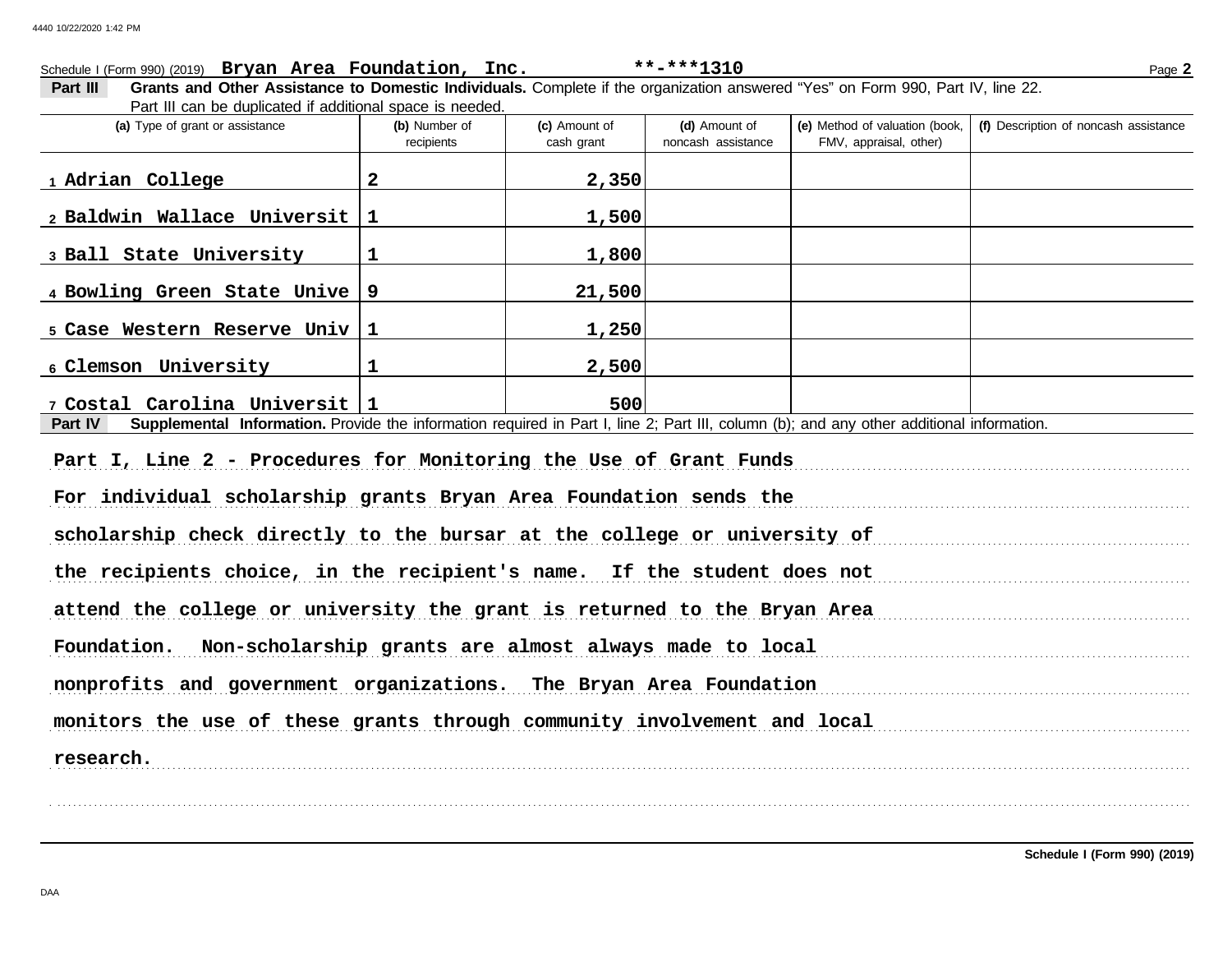## Schedule I (Form 990) (2019) Bryan Area Foundation, Inc.

Part III Grants and Other Assistance to Domestic Individuals. Complete if the organization answered "Yes" on Form 990, Part IV, line 22. Part III can be duplicated if additional space is needed.

| (a) Type of grant or assistance                                                                                                                      | (b) Number of<br>recipients | (c) Amount of<br>cash grant | (d) Amount of<br>noncash assistance | (e) Method of valuation (book,<br>FMV, appraisal, other) | (f) Description of noncash assistance |
|------------------------------------------------------------------------------------------------------------------------------------------------------|-----------------------------|-----------------------------|-------------------------------------|----------------------------------------------------------|---------------------------------------|
| 1 Defiance College                                                                                                                                   | 3                           | 2,900                       |                                     |                                                          |                                       |
| 2 Dominican University of $C 1$                                                                                                                      |                             | 1,000                       |                                     |                                                          |                                       |
| 3 Eastern Michigan Universi                                                                                                                          | $\mathbf 1$                 | 800                         |                                     |                                                          |                                       |
| 4 Heidelberg University                                                                                                                              | 1                           | 2,000                       |                                     |                                                          |                                       |
| 5 Indiana University Ft Way                                                                                                                          | $\vert$ 1                   | 4,000                       |                                     |                                                          |                                       |
| 6 Kennesaw State Univ                                                                                                                                | $\mathbf 1$                 | 2,500                       |                                     |                                                          |                                       |
| 7 Kent State University                                                                                                                              | $\overline{\mathbf{3}}$     | 2,500                       |                                     |                                                          |                                       |
| Supplemental Information. Provide the information required in Part I, line 2; Part III, column (b); and any other additional information.<br>Part IV |                             |                             |                                     |                                                          |                                       |
|                                                                                                                                                      |                             |                             |                                     |                                                          |                                       |
|                                                                                                                                                      |                             |                             |                                     |                                                          |                                       |
|                                                                                                                                                      |                             |                             |                                     |                                                          |                                       |
|                                                                                                                                                      |                             |                             |                                     |                                                          |                                       |
|                                                                                                                                                      |                             |                             |                                     |                                                          |                                       |
|                                                                                                                                                      |                             |                             |                                     |                                                          |                                       |
|                                                                                                                                                      |                             |                             |                                     |                                                          |                                       |
|                                                                                                                                                      |                             |                             |                                     |                                                          |                                       |
|                                                                                                                                                      |                             |                             |                                     |                                                          |                                       |
|                                                                                                                                                      |                             |                             |                                     |                                                          |                                       |
|                                                                                                                                                      |                             |                             |                                     |                                                          |                                       |

\*\*-\*\*\*1310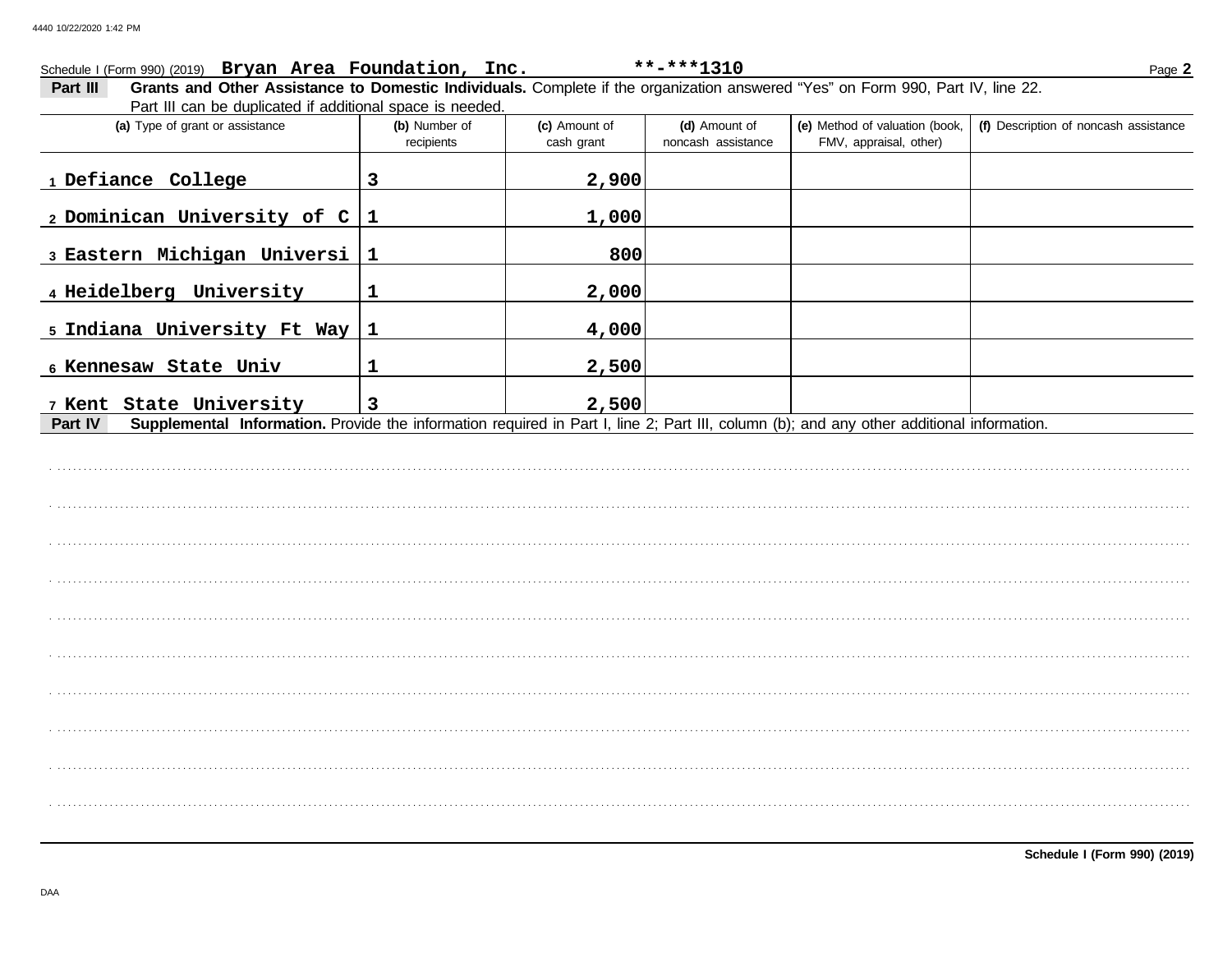## Schedule I (Form 990) (2019) Bryan Area Foundation, Inc.  $***$ -\*\*\*1310 Page 2 Grants and Other Assistance to Domestic Individuals. Complete if the organization answered "Yes" on Form 990, Part IV, line 22. Part III Part III can be duplicated if additional space is needed. (a) Type of grant or assistance (e) Method of valuation (book, (f) Description of noncash assistance (b) Number of (c) Amount of (d) Amount of noncash assistance FMV, appraisal, other) recipients cash grant 1 Miami University 7 13,400 2 Michigan State University  $\mathbf{1}$ 1,000 3 North Carolina State Univ  $\mathbf{1}$ 1,500 4 Northwest State Community  $10$ 8,450 5 Ohio Northern University  $\overline{2}$ 3,500 6 Ohio University  $\overline{\mathbf{4}}$ 3,700 7 Otterbein University 2,000  $\mathbf{1}$ Supplemental Information. Provide the information required in Part I, line 2; Part III, column (b); and any other additional information. Part IV

Schedule I (Form 990) (2019)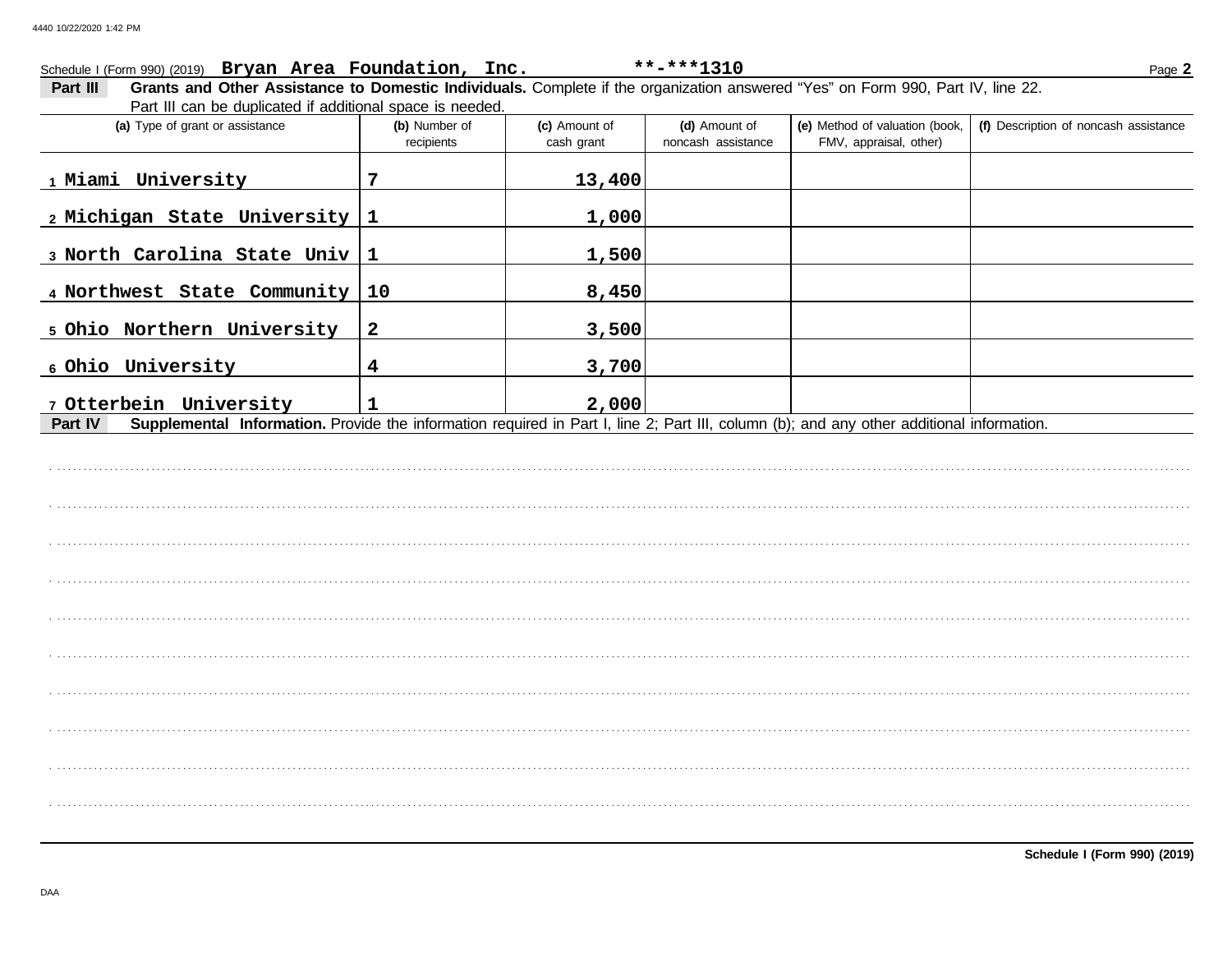## Schedule I (Form 990) (2019) Bryan Area Foundation, Inc.

Part III Grants and Other Assistance to Domestic Individuals. Complete if the organization answered "Yes" on Form 990, Part IV, line 22. Part III can be duplicated if additional space is needed.

| r art in oan bo aaphoatoa ir aadhionar opaoo io noodoa.<br>(a) Type of grant or assistance                                                           | (b) Number of<br>recipients | (c) Amount of<br>cash grant | (d) Amount of<br>noncash assistance | (e) Method of valuation (book,<br>FMV, appraisal, other) | (f) Description of noncash assistance |
|------------------------------------------------------------------------------------------------------------------------------------------------------|-----------------------------|-----------------------------|-------------------------------------|----------------------------------------------------------|---------------------------------------|
| 1 Owens Community College                                                                                                                            | $\boldsymbol{2}$            | 2,500                       |                                     |                                                          |                                       |
| 2 Purdue Fort Wayne                                                                                                                                  | $\mathbf{3}$                | 2,500                       |                                     |                                                          |                                       |
| 3 St. Mary's College                                                                                                                                 | 1                           | 2,000                       |                                     |                                                          |                                       |
| 4 Taylor University                                                                                                                                  | 1                           | 1,500                       |                                     |                                                          |                                       |
| 5 The Citadel                                                                                                                                        | 1                           | 1,500                       |                                     |                                                          |                                       |
| 6 The Ohio State ATI                                                                                                                                 | 1                           | 1,000                       |                                     |                                                          |                                       |
| 7 The Ohio State U at Mario                                                                                                                          | $\overline{\mathbf{2}}$     | 2,000                       |                                     |                                                          |                                       |
| Supplemental Information. Provide the information required in Part I, line 2; Part III, column (b); and any other additional information.<br>Part IV |                             |                             |                                     |                                                          |                                       |
|                                                                                                                                                      |                             |                             |                                     |                                                          |                                       |
|                                                                                                                                                      |                             |                             |                                     |                                                          |                                       |
|                                                                                                                                                      |                             |                             |                                     |                                                          |                                       |
|                                                                                                                                                      |                             |                             |                                     |                                                          |                                       |
|                                                                                                                                                      |                             |                             |                                     |                                                          |                                       |
|                                                                                                                                                      |                             |                             |                                     |                                                          |                                       |
|                                                                                                                                                      |                             |                             |                                     |                                                          |                                       |
|                                                                                                                                                      |                             |                             |                                     |                                                          |                                       |
|                                                                                                                                                      |                             |                             |                                     |                                                          |                                       |

\*\*-\*\*\*1310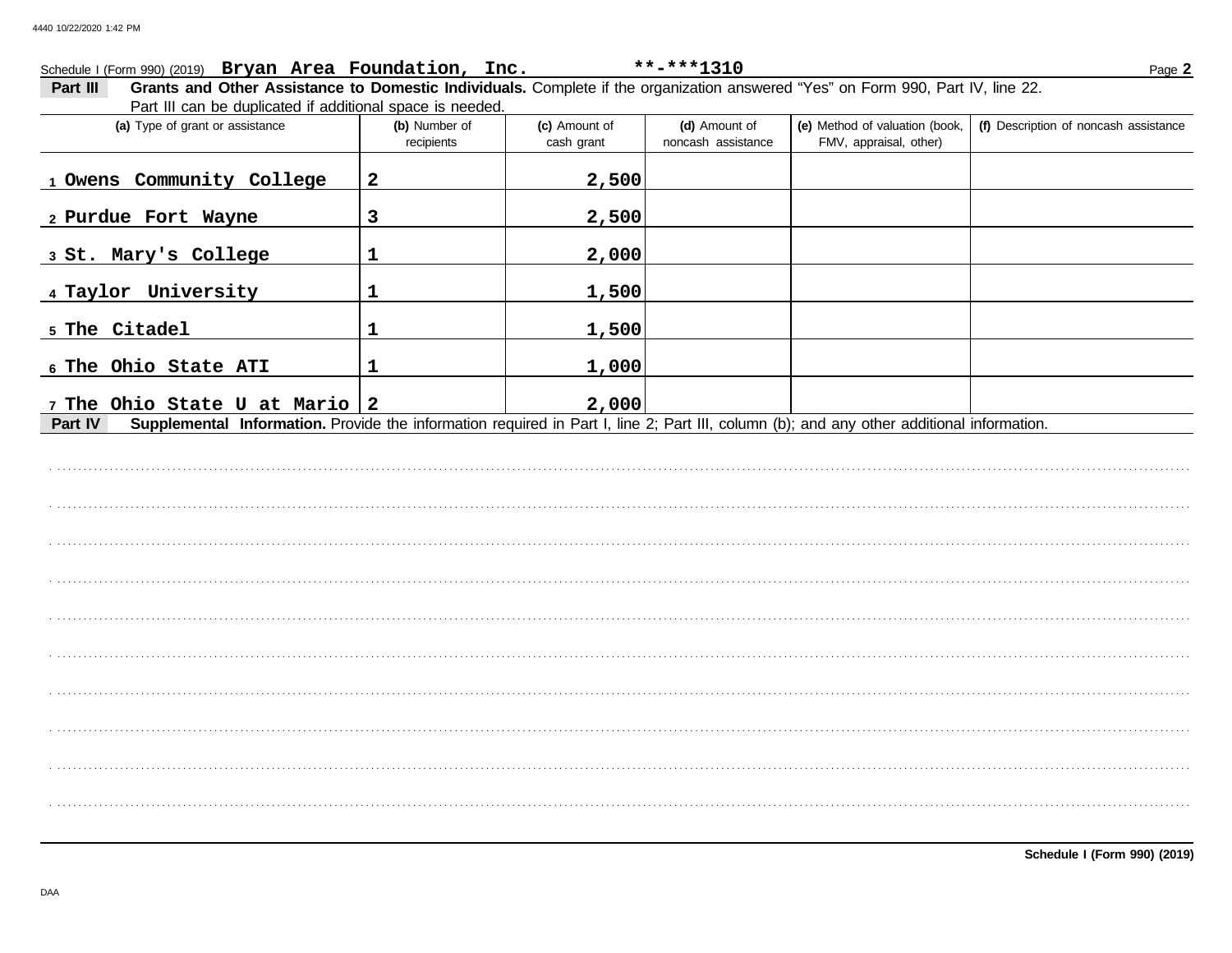## Schedule I (Form 990) (2019) Bryan Area Foundation, Inc.  $***$ -\*\*\*1310 Page 2 Grants and Other Assistance to Domestic Individuals. Complete if the organization answered "Yes" on Form 990, Part IV, line 22. Part III Part III can be duplicated if additional space is needed. (a) Type of grant or assistance (e) Method of valuation (book, (f) Description of noncash assistance (b) Number of (c) Amount of (d) Amount of noncash assistance FMV, appraisal, other) recipients cash grant 1 The Ohio State University 13 28,750 2 Trine University  $11$ 18,500 3 University of Akron  $\mathbf{1}$ 2,000 4 University of Cincinnati  $\overline{\mathbf{2}}$ 4,250 5 University of Findlay  $\overline{\mathbf{4}}$ 7,300 6 University of Geogia  $\mathbf{1}$ 2,500 7 University of Michigan  $\overline{2}$ 2,000 Supplemental Information. Provide the information required in Part I, line 2; Part III, column (b); and any other additional information. Part IV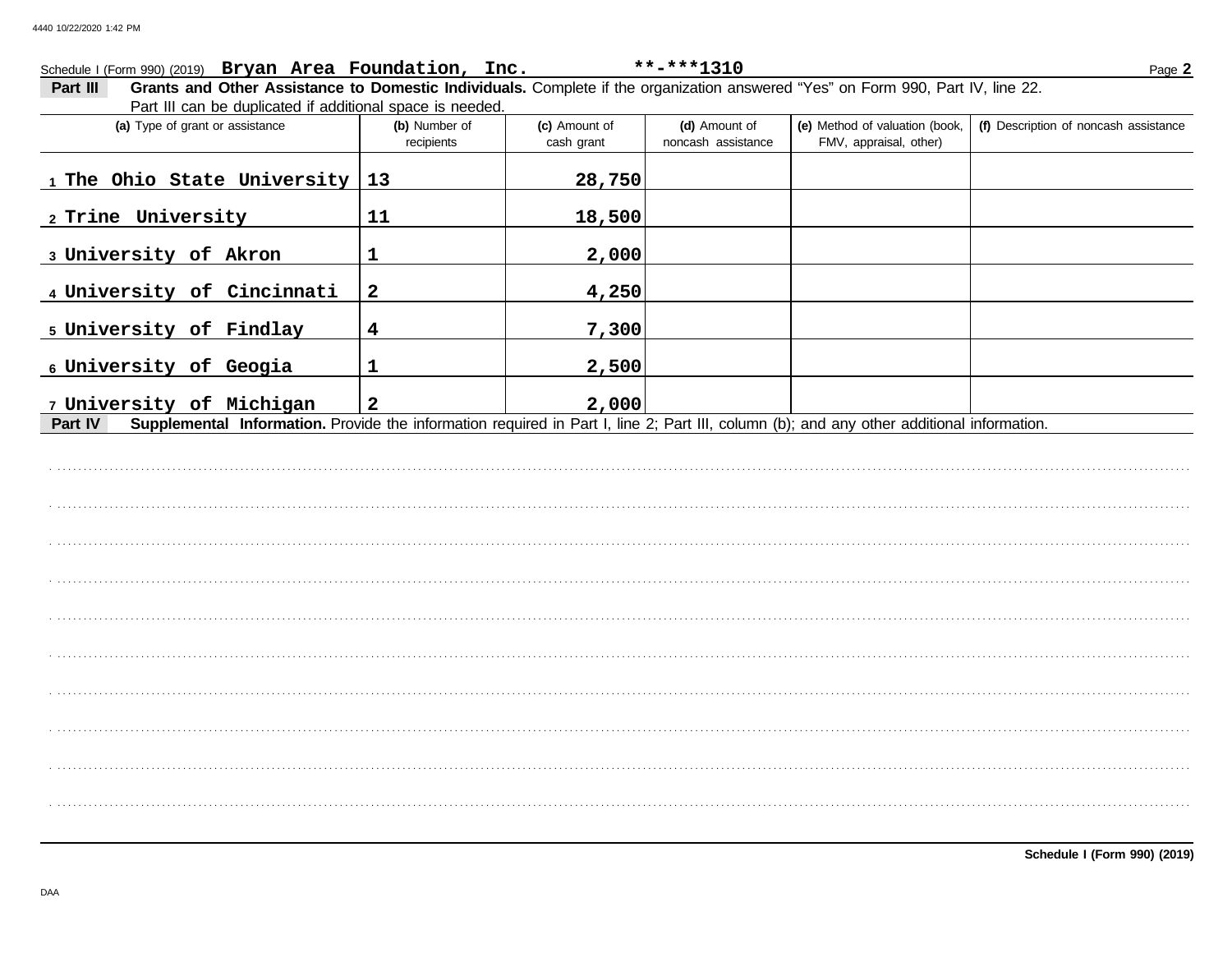## Schedule I (Form 990) (2019) Bryan Area Foundation, Inc.  $***$ -\*\*\*1310 Page 2 Grants and Other Assistance to Domestic Individuals. Complete if the organization answered "Yes" on Form 990, Part IV, line 22. Part III Part III can be duplicated if additional space is needed. (a) Type of grant or assistance (b) Number of (e) Method of valuation (book, (f) Description of noncash assistance (c) Amount of (d) Amount of noncash assistance FMV, appraisal, other) recipients cash grant 1 University of N Carolina 1,000  $\mathbf{1}$ 2 University of N. Georgia  $\mathbf{1}$ 2,500 3 University of NW Ohio  $\mathbf{1}$ 1,500 1,200 4 University of Pittsburg  $\mathbf{1}$ 5 University of St Francis  $\overline{2}$ 3,500 6 University of Toledo 8 12,700 7 Wittenberg University 1,000  $\mathbf{1}$ Supplemental Information. Provide the information required in Part I, line 2; Part III, column (b); and any other additional information. Part IV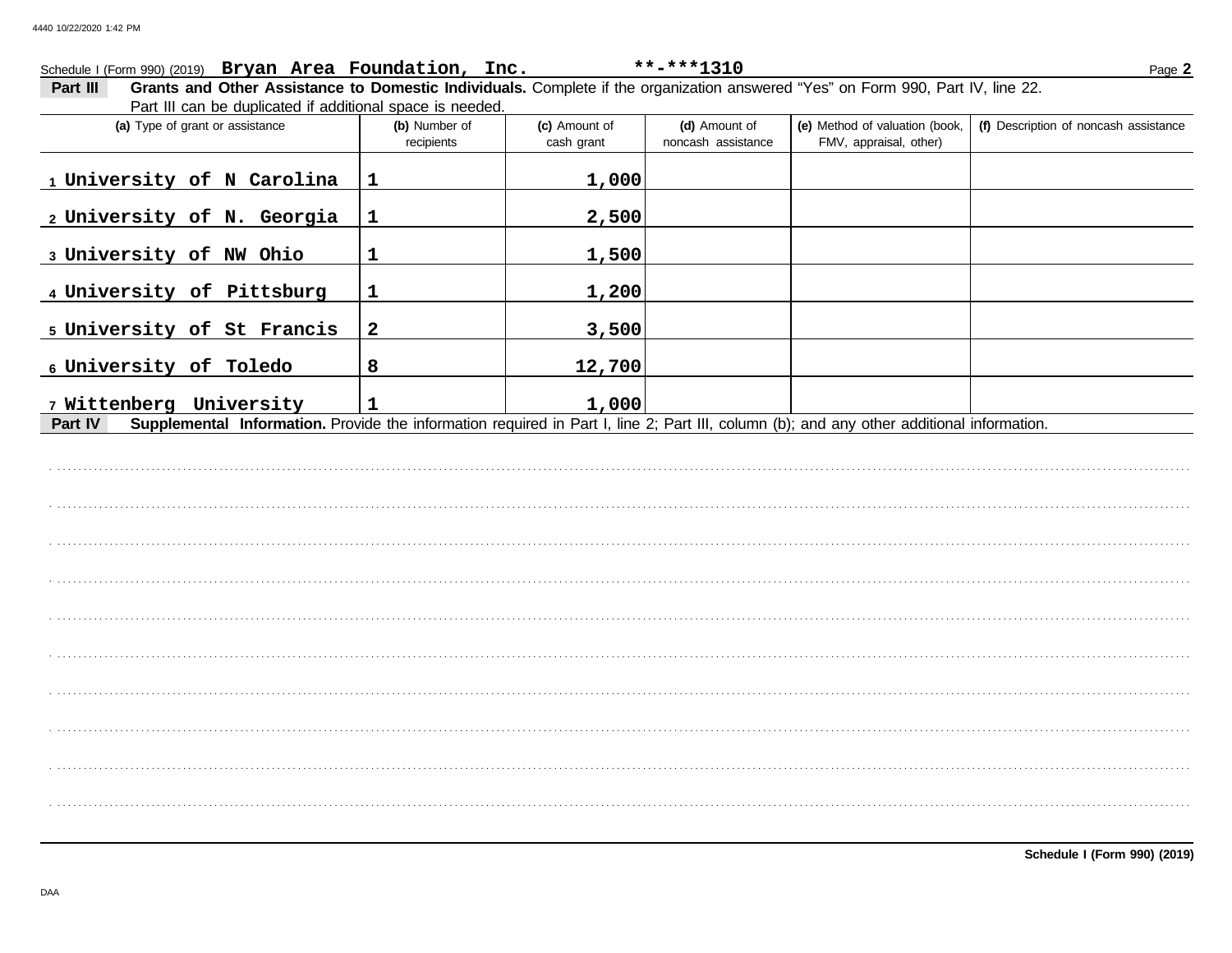| Schedule I (Form 990) (2019) Bryan Area Foundation, Inc.                                                                                             |                             |                             | **-***1310                          |                                                          | Page 2                                |
|------------------------------------------------------------------------------------------------------------------------------------------------------|-----------------------------|-----------------------------|-------------------------------------|----------------------------------------------------------|---------------------------------------|
| Grants and Other Assistance to Domestic Individuals. Complete if the organization answered "Yes" on Form 990, Part IV, line 22.<br>Part III          |                             |                             |                                     |                                                          |                                       |
| Part III can be duplicated if additional space is needed.                                                                                            |                             |                             |                                     |                                                          |                                       |
| (a) Type of grant or assistance                                                                                                                      | (b) Number of<br>recipients | (c) Amount of<br>cash grant | (d) Amount of<br>noncash assistance | (e) Method of valuation (book,<br>FMV, appraisal, other) | (f) Description of noncash assistance |
|                                                                                                                                                      |                             |                             |                                     |                                                          |                                       |
| 1 Wright State University                                                                                                                            | $\mathbf{2}$                | 9,500                       |                                     |                                                          |                                       |
| $\mathbf{2}$                                                                                                                                         |                             |                             |                                     |                                                          |                                       |
| $\overline{\mathbf{3}}$                                                                                                                              |                             |                             |                                     |                                                          |                                       |
|                                                                                                                                                      |                             |                             |                                     |                                                          |                                       |
| 5                                                                                                                                                    |                             |                             |                                     |                                                          |                                       |
| 6                                                                                                                                                    |                             |                             |                                     |                                                          |                                       |
| $\overline{7}$                                                                                                                                       |                             |                             |                                     |                                                          |                                       |
| Supplemental Information. Provide the information required in Part I, line 2; Part III, column (b); and any other additional information.<br>Part IV |                             |                             |                                     |                                                          |                                       |
|                                                                                                                                                      |                             |                             |                                     |                                                          |                                       |
|                                                                                                                                                      |                             |                             |                                     |                                                          |                                       |
|                                                                                                                                                      |                             |                             |                                     |                                                          |                                       |
|                                                                                                                                                      |                             |                             |                                     |                                                          |                                       |
|                                                                                                                                                      |                             |                             |                                     |                                                          |                                       |
|                                                                                                                                                      |                             |                             |                                     |                                                          |                                       |
|                                                                                                                                                      |                             |                             |                                     |                                                          |                                       |
|                                                                                                                                                      |                             |                             |                                     |                                                          |                                       |
|                                                                                                                                                      |                             |                             |                                     |                                                          |                                       |
|                                                                                                                                                      |                             |                             |                                     |                                                          |                                       |
|                                                                                                                                                      |                             |                             |                                     |                                                          |                                       |
|                                                                                                                                                      |                             |                             |                                     |                                                          |                                       |
|                                                                                                                                                      |                             |                             |                                     |                                                          |                                       |
|                                                                                                                                                      |                             |                             |                                     |                                                          |                                       |
|                                                                                                                                                      |                             |                             |                                     |                                                          |                                       |
|                                                                                                                                                      |                             |                             |                                     |                                                          |                                       |
|                                                                                                                                                      |                             |                             |                                     |                                                          |                                       |
|                                                                                                                                                      |                             |                             |                                     |                                                          |                                       |
|                                                                                                                                                      |                             |                             |                                     |                                                          |                                       |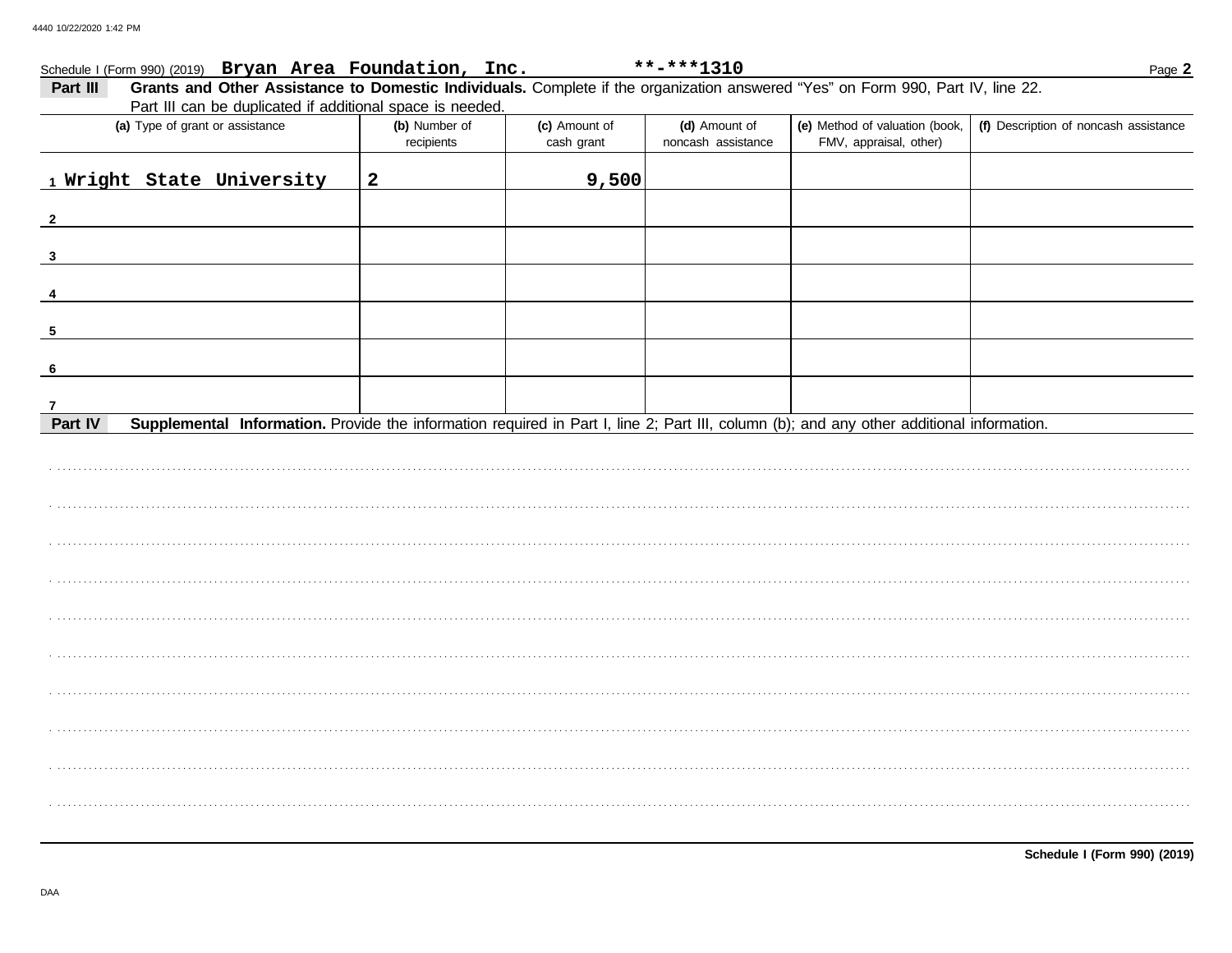| OMB No. 1545-0047                                                           |
|-----------------------------------------------------------------------------|
| 2019                                                                        |
| Open to Public                                                              |
| <b>Inspection</b><br>Employer identification number                         |
|                                                                             |
|                                                                             |
|                                                                             |
|                                                                             |
|                                                                             |
| Form 990, Part VI, Line 11b - Organization's Process to Review Form 990     |
| A draft copy of Form 990 was provided to the audit committee for a complete |
| After the committee's review, the return was finalized and filed            |
|                                                                             |
|                                                                             |
|                                                                             |
|                                                                             |
| provide, to the president of the foundation, a list of affiliations,        |
| offices and directorships he or she holds in charitable and business        |
| organizations as well as to identify his or her place of employment or      |
| principal business activity. When the foundation is considering a grant     |
| to, or the procurement of services from, an entity in which a foundation    |
| member is affiliated (an officer, board member, director or employee), the  |
| member shall declare their affiliation and refrain from voting on the       |
| matter. This procedure also applies to committees of the foundation.        |
|                                                                             |
| Form 990, Part VI, Line 15a - Compensation Process for Top Official         |
| The process for determining compensation of the CEO/President includes      |
|                                                                             |
| nonprofit organizations with comparable net assets. This analysis is lead   |
|                                                                             |
|                                                                             |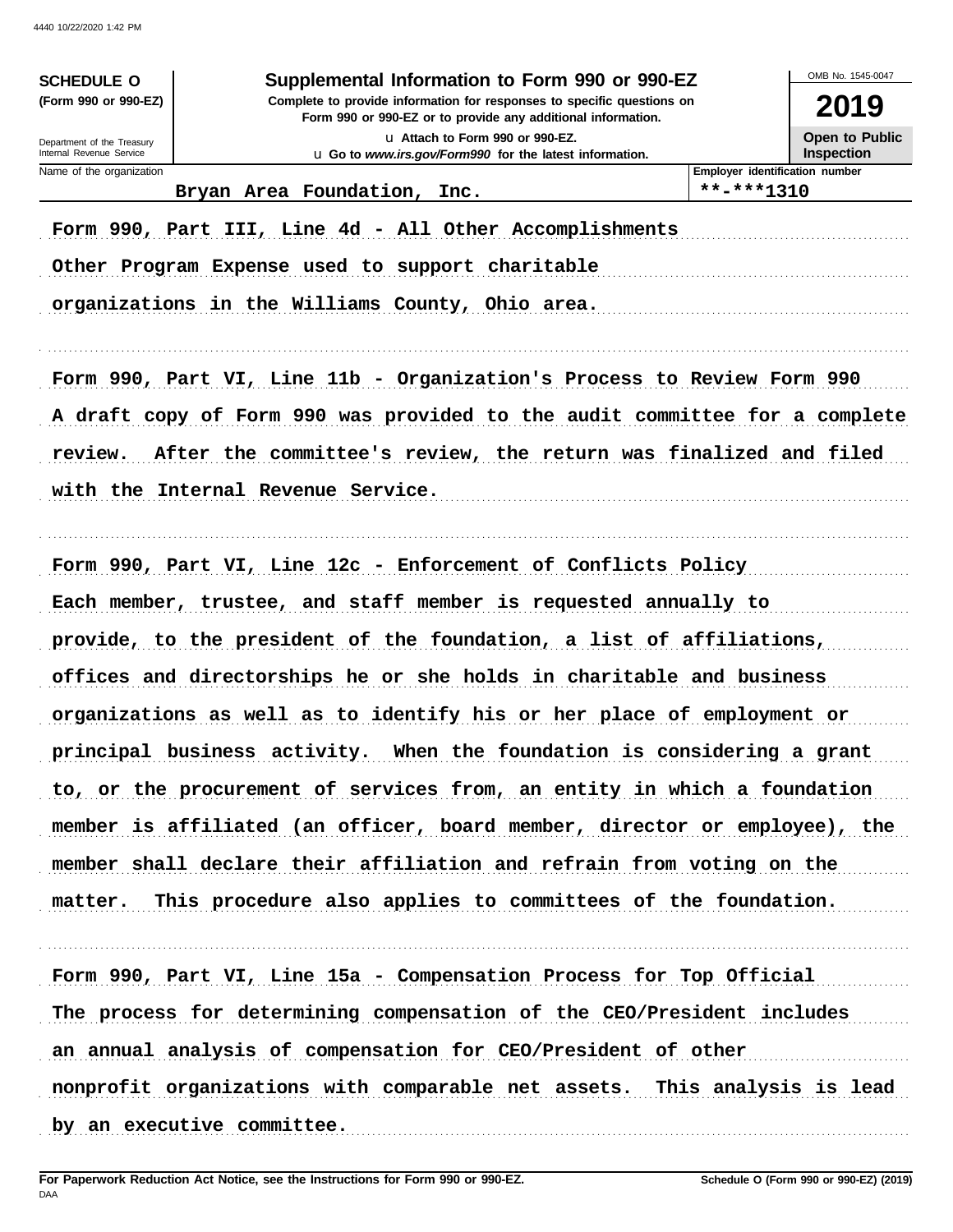| Schedule O (Form 990 or 990-EZ) (2019) | $Page$ $\angle$                |
|----------------------------------------|--------------------------------|
| Name of the organization               | Employer identification number |
| Bryan Area Foundation, Inc.            | **-***1310                     |
|                                        |                                |

Form 990, Part VI, Line 15b - Compensation Process for Officers For the fiscal year there were no other officers or key employees of the organization that received compensation. However, if there were other officers or key employees recieving compensation the process would include using comparative data from other nonprofits of similar size, lead by an executive committee.

Form 990, Part VI, Line 19 - Governing Documents Disclosure Explanation It is the policy of the Bryan Area Foundation to make available to the general public a copy of the Bryan Area Foundation annual financial statement review, the organization's governing documents and the annual IRS Form 990 filing. These documents shall be available during normal business hours at the foundation's office and at other times by appointment. A copy of the public information will be provided at a nominal charge to anyone so desiring provided that reasonable time is allowed for reproduction. The organization will also cooperate with Guidestar.org in making a copy of Form 990 available via the Internet.

| Form 990, Part XI, Line 9 - Other Changes in Net Assets Explanation |        |
|---------------------------------------------------------------------|--------|
| Increase in Cash Surrender Value - Life Ins (Program Svc) \$        | 56,760 |
|                                                                     |        |
|                                                                     |        |
|                                                                     |        |
|                                                                     |        |
|                                                                     |        |
|                                                                     |        |



DAA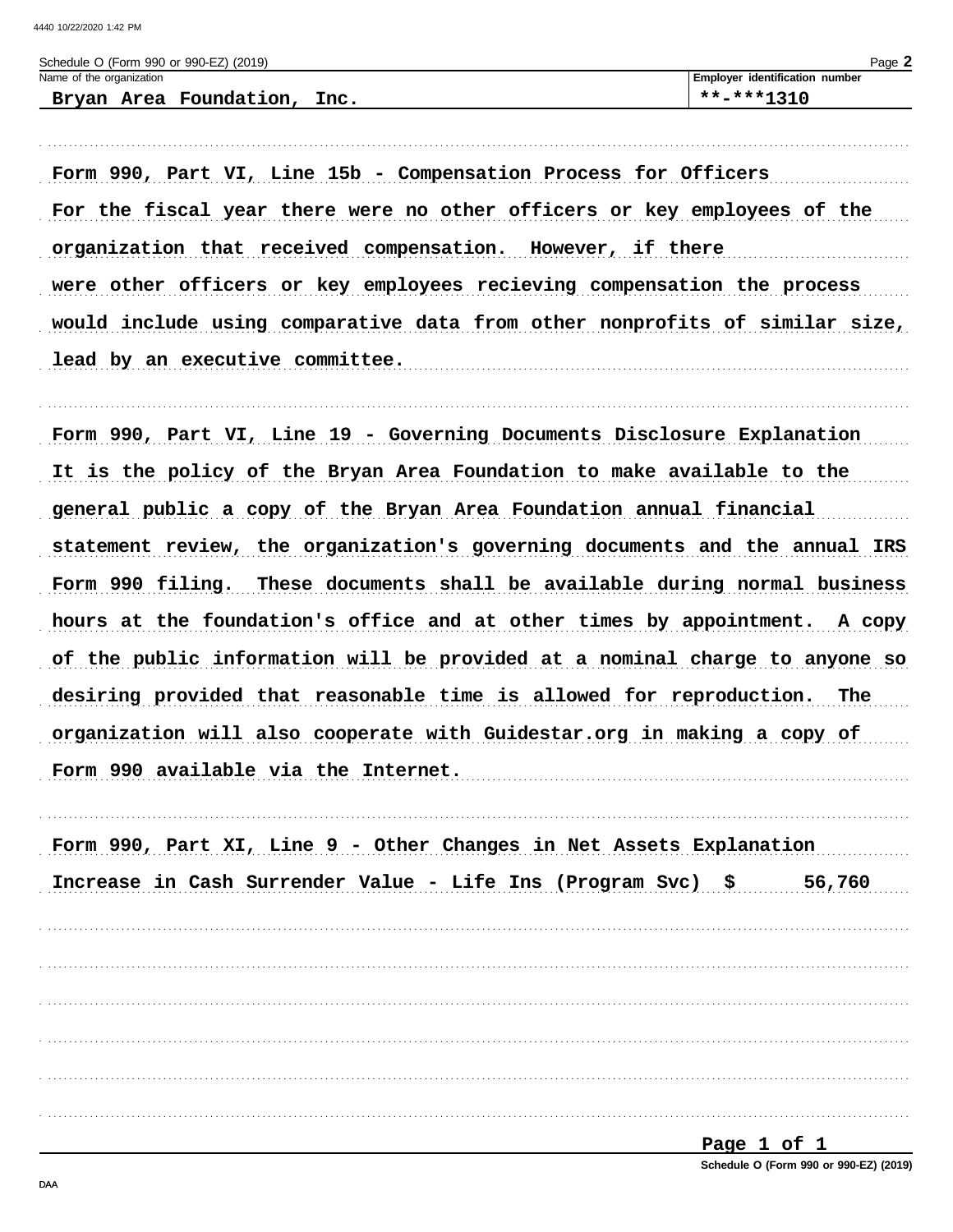| <b>SCHEDULE R</b>                                      |                                                                                                                                                                                                                    |                                                                                                                                                             |                                                                          |                            |                                                           |                                     | OMB No. 1545-0047                                                  |    |
|--------------------------------------------------------|--------------------------------------------------------------------------------------------------------------------------------------------------------------------------------------------------------------------|-------------------------------------------------------------------------------------------------------------------------------------------------------------|--------------------------------------------------------------------------|----------------------------|-----------------------------------------------------------|-------------------------------------|--------------------------------------------------------------------|----|
| (Form 990)                                             |                                                                                                                                                                                                                    | <b>Related Organizations and Unrelated Partnerships</b><br>u Complete if the organization answered "Yes" on Form 990, Part IV, line 33, 34, 35b, 36, or 37. |                                                                          |                            |                                                           |                                     |                                                                    |    |
|                                                        |                                                                                                                                                                                                                    |                                                                                                                                                             | u Attach to Form 990.                                                    |                            |                                                           |                                     | 2019<br>Open to Public                                             |    |
| Department of the Treasury<br>Internal Revenue Service |                                                                                                                                                                                                                    |                                                                                                                                                             | u Go to www.irs.gov/Form990 for instructions and the latest information. |                            |                                                           |                                     | Inspection                                                         |    |
| Name of the organization                               |                                                                                                                                                                                                                    |                                                                                                                                                             |                                                                          |                            |                                                           |                                     | Employer identification number                                     |    |
|                                                        | Bryan Area Foundation, Inc.                                                                                                                                                                                        |                                                                                                                                                             |                                                                          |                            |                                                           | **-***1310                          |                                                                    |    |
| Part I                                                 | Identification of Disregarded Entities. Complete if the organization answered "Yes" on Form 990, Part IV, line 33.                                                                                                 |                                                                                                                                                             |                                                                          |                            |                                                           |                                     |                                                                    |    |
|                                                        | (a)<br>Name, address, and EIN (if applicable) of disregarded entity                                                                                                                                                | (b)<br>Primary activity                                                                                                                                     | (c)<br>Legal domicile (state<br>or foreign country)                      |                            | (d)<br>Total income                                       | (e)<br>End-of-year assets           | (f)<br>Direct controlling<br>entity                                |    |
| (1)                                                    |                                                                                                                                                                                                                    |                                                                                                                                                             |                                                                          |                            |                                                           |                                     |                                                                    |    |
|                                                        |                                                                                                                                                                                                                    |                                                                                                                                                             |                                                                          |                            |                                                           |                                     |                                                                    |    |
| (2)                                                    |                                                                                                                                                                                                                    |                                                                                                                                                             |                                                                          |                            |                                                           |                                     |                                                                    |    |
|                                                        |                                                                                                                                                                                                                    |                                                                                                                                                             |                                                                          |                            |                                                           |                                     |                                                                    |    |
|                                                        |                                                                                                                                                                                                                    |                                                                                                                                                             |                                                                          |                            |                                                           |                                     |                                                                    |    |
| (3)                                                    |                                                                                                                                                                                                                    |                                                                                                                                                             |                                                                          |                            |                                                           |                                     |                                                                    |    |
|                                                        |                                                                                                                                                                                                                    |                                                                                                                                                             |                                                                          |                            |                                                           |                                     |                                                                    |    |
| (4)                                                    |                                                                                                                                                                                                                    |                                                                                                                                                             |                                                                          |                            |                                                           |                                     |                                                                    |    |
|                                                        |                                                                                                                                                                                                                    |                                                                                                                                                             |                                                                          |                            |                                                           |                                     |                                                                    |    |
|                                                        |                                                                                                                                                                                                                    |                                                                                                                                                             |                                                                          |                            |                                                           |                                     |                                                                    |    |
| (5)                                                    |                                                                                                                                                                                                                    |                                                                                                                                                             |                                                                          |                            |                                                           |                                     |                                                                    |    |
|                                                        |                                                                                                                                                                                                                    |                                                                                                                                                             |                                                                          |                            |                                                           |                                     |                                                                    |    |
| Part II                                                | Identification of Related Tax-Exempt Organizations. Complete if the organization answered "Yes" on Form 990, Part IV, line 34, because it had<br>one or more related tax-exempt organizations during the tax year. |                                                                                                                                                             |                                                                          |                            |                                                           |                                     |                                                                    |    |
|                                                        | (a)<br>Name, address, and EIN of related organization                                                                                                                                                              | (b)<br>Primary activity                                                                                                                                     | (c)<br>Legal domicile (state<br>or foreign country)                      | (d)<br>Exempt Code section | (e)<br>Public charity status<br>(if section $501(c)(3)$ ) | (f)<br>Direct controlling<br>entity | (g)<br>Section $\frac{512(b)(13)}{2}$<br>controlled entity?<br>Yes | No |
| (1)                                                    | Montpelier Area Foundation Inc.                                                                                                                                                                                    |                                                                                                                                                             |                                                                          |                            |                                                           |                                     |                                                                    |    |
| PO Box 161<br>Montpelier                               | **-***7486<br>OH 43543                                                                                                                                                                                             | Inactive                                                                                                                                                    | OН                                                                       | 501c3                      | 12a                                                       | N/A                                 |                                                                    |    |
| (2)                                                    | Bryan Area Fdn Supporting Org II                                                                                                                                                                                   |                                                                                                                                                             |                                                                          |                            |                                                           |                                     |                                                                    | x  |
| PO Box 651                                             | **-***6889                                                                                                                                                                                                         |                                                                                                                                                             |                                                                          |                            |                                                           |                                     |                                                                    |    |
| Bryan                                                  | OH 43506                                                                                                                                                                                                           | Inactive                                                                                                                                                    | OH                                                                       | 501c3                      | 7                                                         | N/A                                 |                                                                    | x  |
| (3)                                                    |                                                                                                                                                                                                                    |                                                                                                                                                             |                                                                          |                            |                                                           |                                     |                                                                    |    |
|                                                        |                                                                                                                                                                                                                    |                                                                                                                                                             |                                                                          |                            |                                                           |                                     |                                                                    |    |

**(5)**

. . . . . . . . . . . . . . . . . . . . . . . . . . . . . . . . . . . . . . . . . . . . . . . . . . . . . . . . . . . . . . . . . . . . . . . . . . . . . . . . . . . . . . . . . . . .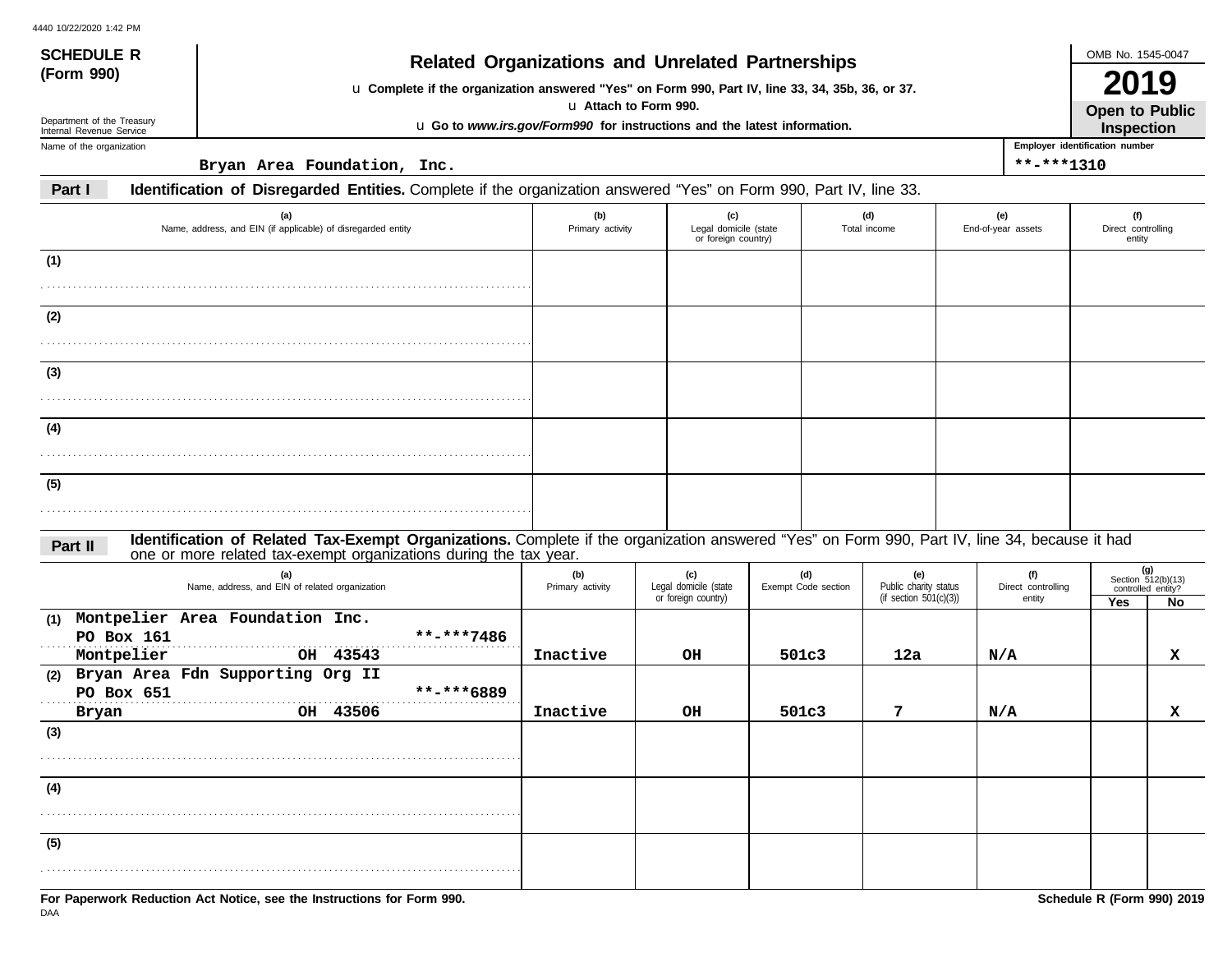## Schedule R (Form 990) 2019 Page **2 Bryan Area Foundation, Inc. \*\*-\*\*\*1310**

| Identification of Related Organizations Taxable as a Partnership. Complete if the organization answered "Yes" on Form 990, Part IV, line 34,<br>Part III<br>because it had one or more related organizations treated as a partnership during the tax year.                  |                         |                                                              |                                                        |                                                                                                         |                                                        |                                 |                                        |                                                   |                                                                         |                                                     |                                                       |  |
|-----------------------------------------------------------------------------------------------------------------------------------------------------------------------------------------------------------------------------------------------------------------------------|-------------------------|--------------------------------------------------------------|--------------------------------------------------------|---------------------------------------------------------------------------------------------------------|--------------------------------------------------------|---------------------------------|----------------------------------------|---------------------------------------------------|-------------------------------------------------------------------------|-----------------------------------------------------|-------------------------------------------------------|--|
| (a)<br>Name, address, and EIN of<br>related organization                                                                                                                                                                                                                    | (b)<br>Primary activity | (c)<br>Legal<br>domicile<br>(state or<br>foreign<br>country) | (d)<br>Direct controlling<br>entity                    | (e)<br>Predominant<br>income (related,<br>unrelated,<br>excluded from<br>tax under<br>sections 512-514) | (f)<br>Share of total<br>income                        |                                 | (g)<br>Share of end-of-<br>year assets | (h)<br>Dispro-<br>portionate<br>alloc.?<br>Yes No | (i)<br>Code V-UBI<br>amount in box 20<br>of Schedule K-1<br>(Form 1065) | (j)<br>General or<br>managing<br>partner?<br>Yes No | (k)<br>Percentage<br>ownership                        |  |
| (1)                                                                                                                                                                                                                                                                         |                         |                                                              |                                                        |                                                                                                         |                                                        |                                 |                                        |                                                   |                                                                         |                                                     |                                                       |  |
| (2)                                                                                                                                                                                                                                                                         |                         |                                                              |                                                        |                                                                                                         |                                                        |                                 |                                        |                                                   |                                                                         |                                                     |                                                       |  |
| (3)                                                                                                                                                                                                                                                                         |                         |                                                              |                                                        |                                                                                                         |                                                        |                                 |                                        |                                                   |                                                                         |                                                     |                                                       |  |
| (4)                                                                                                                                                                                                                                                                         |                         |                                                              |                                                        |                                                                                                         |                                                        |                                 |                                        |                                                   |                                                                         |                                                     |                                                       |  |
| Identification of Related Organizations Taxable as a Corporation or Trust. Complete if the organization answered "Yes" on Form 990, Part IV,<br>Part IV<br>line 34, because it had one or more related organizations treated as a corporation or trust during the tax year. |                         |                                                              |                                                        |                                                                                                         |                                                        |                                 |                                        |                                                   |                                                                         |                                                     |                                                       |  |
| (a)<br>Name, address, and EIN of related organization                                                                                                                                                                                                                       | (b)<br>Primary activity |                                                              | (c)<br>Legal domicile<br>(state or<br>foreign country) | (d)<br>Direct controlling<br>entity                                                                     | (e)<br>Type of entity<br>(C corp, S corp,<br>or trust) | (f)<br>Share of total<br>income |                                        | (g)<br>Share of<br>end-of-year assets             | (h)<br>Percentage<br>ownership                                          |                                                     | (i)<br>Section<br>512(b)(13)<br>controlled<br>entity? |  |
| (1)                                                                                                                                                                                                                                                                         |                         |                                                              |                                                        |                                                                                                         |                                                        |                                 |                                        |                                                   |                                                                         |                                                     | Yes $ $<br>No                                         |  |
|                                                                                                                                                                                                                                                                             |                         |                                                              |                                                        |                                                                                                         |                                                        |                                 |                                        |                                                   |                                                                         |                                                     |                                                       |  |
| (2)                                                                                                                                                                                                                                                                         |                         |                                                              |                                                        |                                                                                                         |                                                        |                                 |                                        |                                                   |                                                                         |                                                     |                                                       |  |
| (3)                                                                                                                                                                                                                                                                         |                         |                                                              |                                                        |                                                                                                         |                                                        |                                 |                                        |                                                   |                                                                         |                                                     |                                                       |  |
| (4)                                                                                                                                                                                                                                                                         |                         |                                                              |                                                        |                                                                                                         |                                                        |                                 |                                        |                                                   |                                                                         |                                                     |                                                       |  |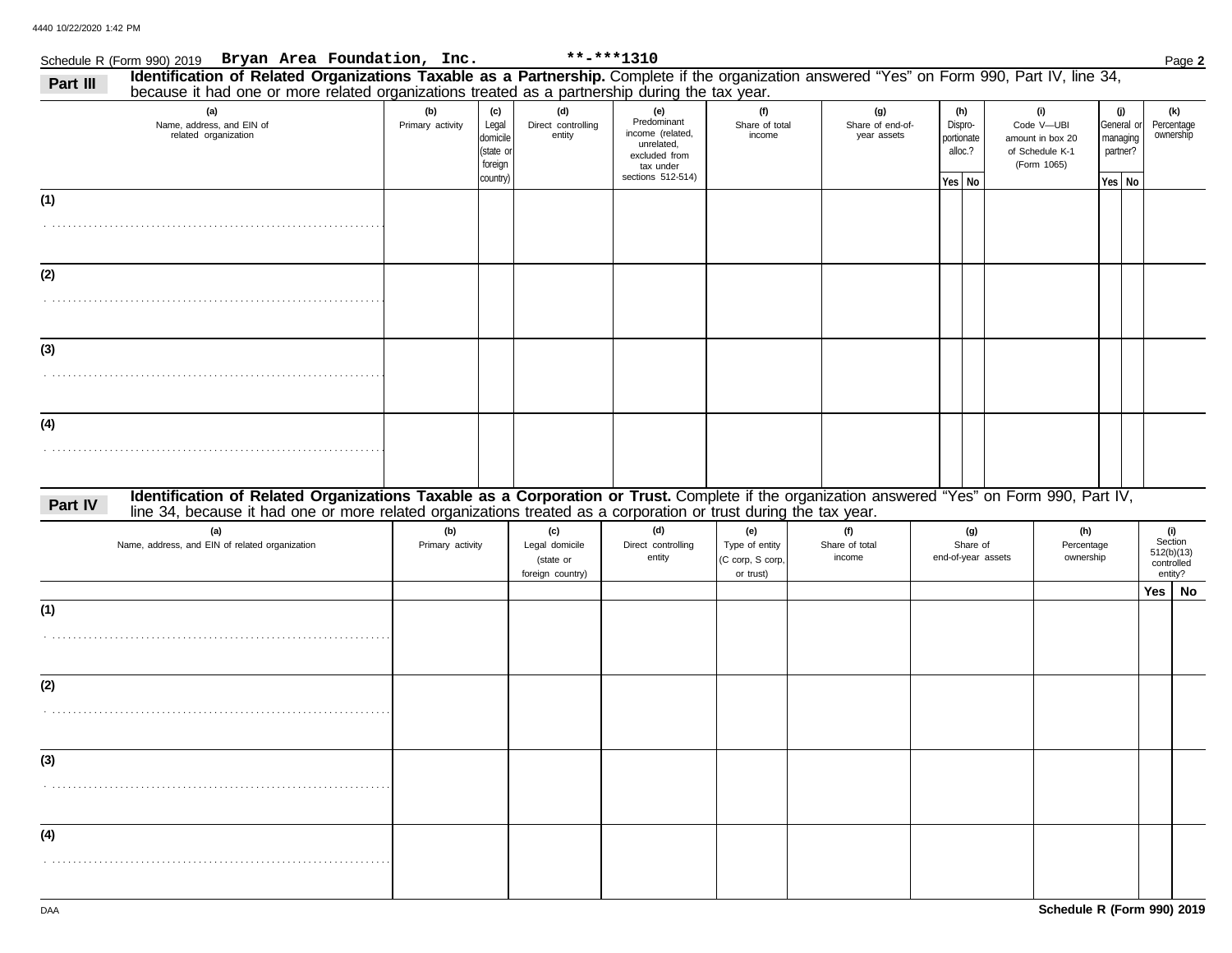## Schedule R (Form 990) 2019 Page **3 Bryan Area Foundation, Inc. \*\*-\*\*\*1310**

## **Part V Transactions With Related Organizations.** Complete if the organization answered "Yes" on Form 990, Part IV, line 34, 35b, or 36.

| Note: Complete line 1 if any entity is listed in Parts II, III, or IV of this schedule.                                                                                                                                        |              |                 |                                       |                | Yes | No           |  |
|--------------------------------------------------------------------------------------------------------------------------------------------------------------------------------------------------------------------------------|--------------|-----------------|---------------------------------------|----------------|-----|--------------|--|
| During the tax year, did the organization engage in any of the following transactions with one or more related organizations listed in Parts II–IV?                                                                            |              |                 |                                       |                |     |              |  |
|                                                                                                                                                                                                                                |              |                 |                                       | 1a             |     | X            |  |
|                                                                                                                                                                                                                                |              |                 |                                       | 1 <sub>b</sub> |     | $\mathbf x$  |  |
|                                                                                                                                                                                                                                |              |                 |                                       | 1c             |     | x            |  |
| d Loans or loan guarantees to or for related organization(s) encourance contained and contained a contained and contained a contained a contained and contained a contact or for related organization(s) encourance and contac |              |                 |                                       | 1 <sub>d</sub> |     | X            |  |
|                                                                                                                                                                                                                                |              |                 |                                       | 1e             |     | X            |  |
|                                                                                                                                                                                                                                |              |                 |                                       |                |     |              |  |
|                                                                                                                                                                                                                                |              |                 |                                       | 1f             |     | x            |  |
|                                                                                                                                                                                                                                |              |                 |                                       |                |     |              |  |
| h Purchase of assets from related organization(s) encourance contains and contains a container and container and container and container and container and container and container and container and container and container a |              |                 |                                       | 1h             |     | x            |  |
|                                                                                                                                                                                                                                |              |                 |                                       | 1i             |     | X            |  |
|                                                                                                                                                                                                                                |              |                 |                                       |                |     |              |  |
|                                                                                                                                                                                                                                |              |                 |                                       | 1j             |     |              |  |
| <b>k</b> Lease of facilities, equipment, or other assets from related organization(s)                                                                                                                                          |              |                 |                                       | 1k             |     | x            |  |
|                                                                                                                                                                                                                                |              |                 |                                       | 11             |     | x            |  |
|                                                                                                                                                                                                                                |              |                 |                                       | 1m             |     | X            |  |
|                                                                                                                                                                                                                                |              |                 |                                       | 1n             |     | x            |  |
| o Sharing of paid employees with related organization(s) encourance contains an account of the state of paid employees with related organization(s)                                                                            |              |                 |                                       | <b>10</b>      |     | $\mathbf x$  |  |
|                                                                                                                                                                                                                                |              |                 |                                       |                |     |              |  |
|                                                                                                                                                                                                                                |              |                 |                                       | 1p             |     | x            |  |
|                                                                                                                                                                                                                                |              |                 |                                       | 1a             |     | $\mathbf x$  |  |
|                                                                                                                                                                                                                                |              |                 |                                       |                |     |              |  |
|                                                                                                                                                                                                                                |              |                 |                                       | 1r             |     | x            |  |
|                                                                                                                                                                                                                                |              |                 |                                       | 1s             |     | $\mathbf{x}$ |  |
| 2 If the answer to any of the above is "Yes," see the instructions for information on who must complete this line, including covered relationships and transaction thresholds.                                                 |              |                 |                                       |                |     |              |  |
| (a)                                                                                                                                                                                                                            | (b)          | (c)             | (d)                                   |                |     |              |  |
| Name of related organization                                                                                                                                                                                                   | Transaction  | Amount involved | Method of determining amount involved |                |     |              |  |
|                                                                                                                                                                                                                                | type $(a-s)$ |                 |                                       |                |     |              |  |

|     | .<br>Name of related organization | $\sim$ $\sim$<br>Transaction<br>type (a-s) | Amount involved | Method of determining amount involved |
|-----|-----------------------------------|--------------------------------------------|-----------------|---------------------------------------|
| (1) |                                   |                                            |                 |                                       |
| (2) |                                   |                                            |                 |                                       |
| (3) |                                   |                                            |                 |                                       |
| (4) |                                   |                                            |                 |                                       |
| (5) |                                   |                                            |                 |                                       |
| (6) |                                   |                                            |                 |                                       |
|     |                                   |                                            |                 | .<br>.                                |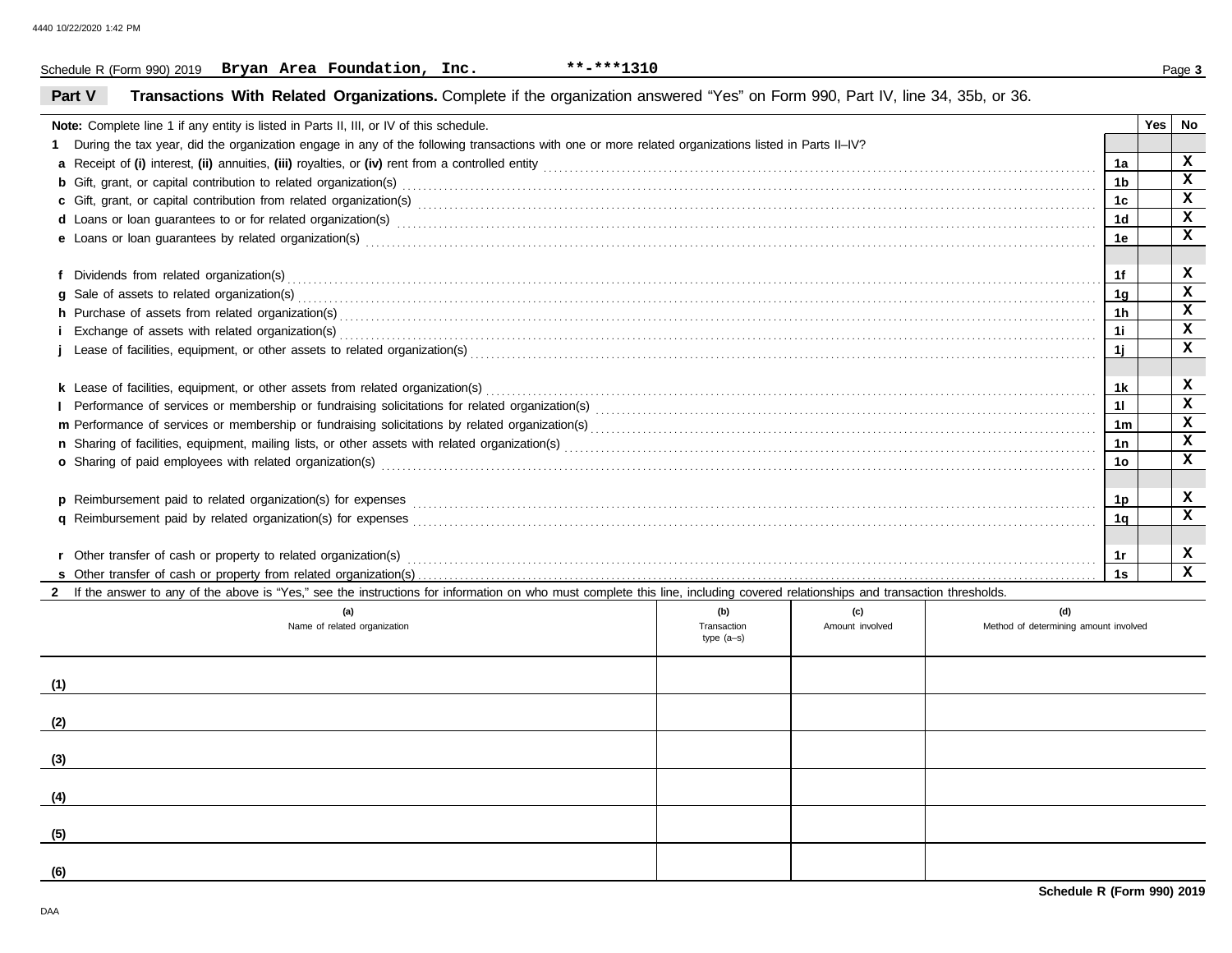## Schedule R (Form 990) 2019 Page **4 Bryan Area Foundation, Inc. \*\*-\*\*\*1310**

## Part VI Unrelated Organizations Taxable as a Partnership. Complete if the organization answered "Yes" on Form 990, Part IV, line 37.

Provide the following information for each entity taxed as a partnership through which the organization conducted more than five percent of its activities (measured by total assets or gross revenue) that was not a related organization. See instructions regarding exclusion for certain investment partnerships.

| $\tilde{\phantom{a}}$<br>(a)<br>Name, address, and EIN of entity | ັ<br>(b)<br>Primary activity | (c)<br>Legal<br>domicile<br>(state or<br>foreign | (d)<br>Predominant<br>income (related,<br>unrelated, excluded<br>from tax under | (e)<br>Are all partners<br>section<br>501(c)(3)<br>organizations? | (f)<br>Share of<br>total income | (g)<br>Share of<br>end-of-year<br>assets |     | (h)<br>Disproportionate<br>allocations? | (i)<br>Code V-UBI<br>amount in box 20<br>of Schedule K-1<br>(Form 1065) | (j)<br>managing<br>partner? | General or | (k)<br>Percentage<br>ownership |
|------------------------------------------------------------------|------------------------------|--------------------------------------------------|---------------------------------------------------------------------------------|-------------------------------------------------------------------|---------------------------------|------------------------------------------|-----|-----------------------------------------|-------------------------------------------------------------------------|-----------------------------|------------|--------------------------------|
|                                                                  |                              | country)                                         | sections 512-514)                                                               | Yes   No                                                          |                                 |                                          | Yes | No                                      |                                                                         | Yes                         | No         |                                |
| (1)                                                              |                              |                                                  |                                                                                 |                                                                   |                                 |                                          |     |                                         |                                                                         |                             |            |                                |
| (2)                                                              |                              |                                                  |                                                                                 |                                                                   |                                 |                                          |     |                                         |                                                                         |                             |            |                                |
| (3)                                                              |                              |                                                  |                                                                                 |                                                                   |                                 |                                          |     |                                         |                                                                         |                             |            |                                |
| (4)                                                              |                              |                                                  |                                                                                 |                                                                   |                                 |                                          |     |                                         |                                                                         |                             |            |                                |
| (5)                                                              |                              |                                                  |                                                                                 |                                                                   |                                 |                                          |     |                                         |                                                                         |                             |            |                                |
| (6)                                                              |                              |                                                  |                                                                                 |                                                                   |                                 |                                          |     |                                         |                                                                         |                             |            |                                |
| (7)                                                              |                              |                                                  |                                                                                 |                                                                   |                                 |                                          |     |                                         |                                                                         |                             |            |                                |
| (8)                                                              |                              |                                                  |                                                                                 |                                                                   |                                 |                                          |     |                                         |                                                                         |                             |            |                                |
| (9)                                                              |                              |                                                  |                                                                                 |                                                                   |                                 |                                          |     |                                         |                                                                         |                             |            |                                |
| (10)                                                             |                              |                                                  |                                                                                 |                                                                   |                                 |                                          |     |                                         |                                                                         |                             |            |                                |
| (11)                                                             |                              |                                                  |                                                                                 |                                                                   |                                 |                                          |     |                                         |                                                                         |                             |            |                                |

**Schedule R (Form 990) 2019**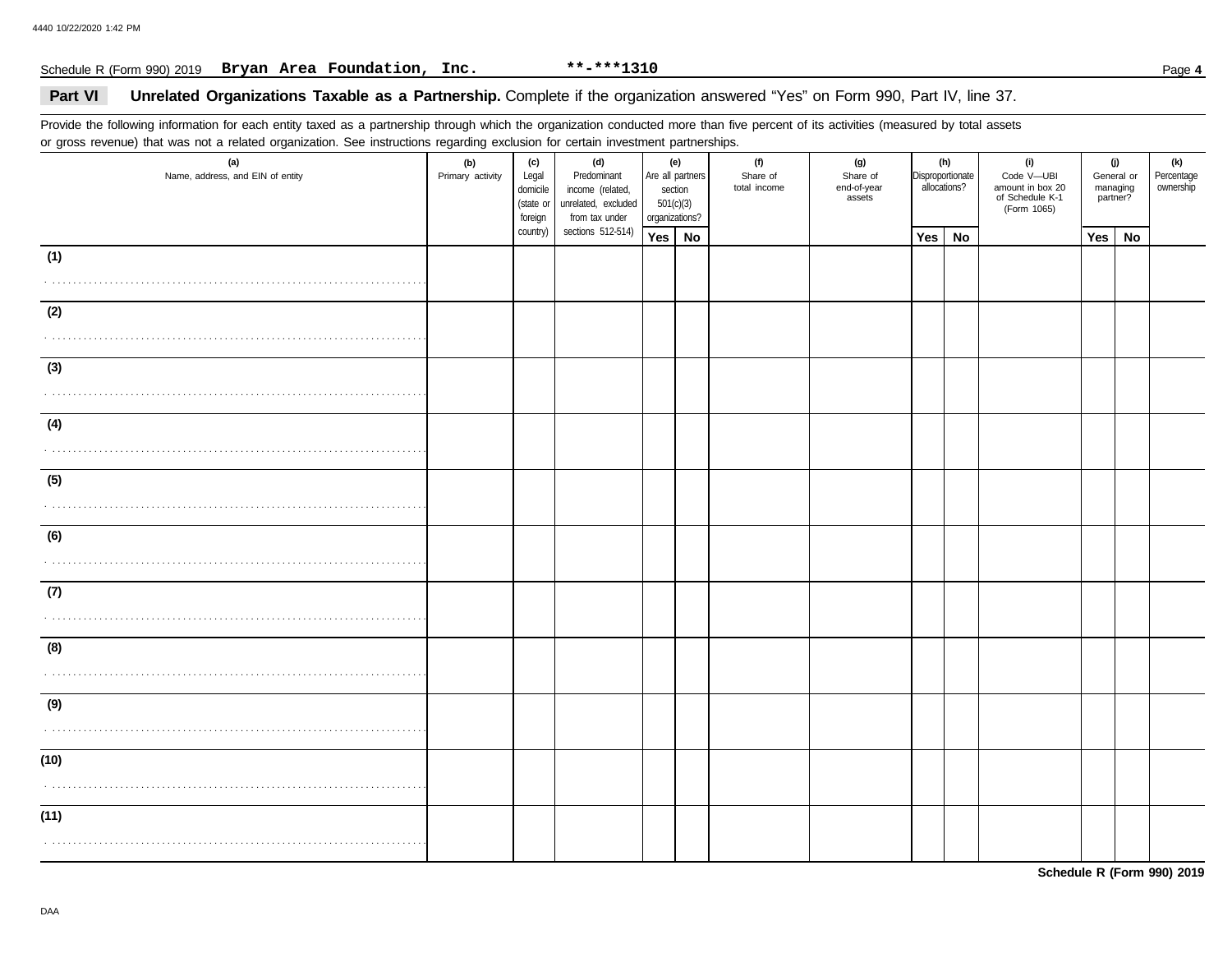|          |                           | Schedule R (Form 990) 2019 Bryan Area Foundation, Inc. | **-***1310                                                                                 | Page 5 |
|----------|---------------------------|--------------------------------------------------------|--------------------------------------------------------------------------------------------|--------|
| Part VII | Supplemental Information. |                                                        | Provide additional information for responses to questions on Schedule R. See Instructions. |        |
|          |                           |                                                        |                                                                                            |        |
|          |                           |                                                        |                                                                                            |        |
|          |                           |                                                        |                                                                                            |        |
|          |                           |                                                        |                                                                                            |        |
|          |                           |                                                        |                                                                                            |        |
|          |                           |                                                        |                                                                                            |        |
|          |                           |                                                        |                                                                                            |        |
|          |                           |                                                        |                                                                                            |        |
|          |                           |                                                        |                                                                                            |        |
|          |                           |                                                        |                                                                                            |        |
|          |                           |                                                        |                                                                                            |        |
|          |                           |                                                        |                                                                                            |        |
|          |                           |                                                        |                                                                                            |        |
|          |                           |                                                        |                                                                                            |        |
|          |                           |                                                        |                                                                                            |        |
|          |                           |                                                        |                                                                                            |        |
|          |                           |                                                        |                                                                                            |        |
|          |                           |                                                        |                                                                                            |        |
|          |                           |                                                        |                                                                                            |        |
|          |                           |                                                        |                                                                                            |        |
|          |                           |                                                        |                                                                                            |        |
|          |                           |                                                        |                                                                                            |        |
|          |                           |                                                        |                                                                                            |        |
|          |                           |                                                        |                                                                                            |        |
|          |                           |                                                        |                                                                                            |        |
|          |                           |                                                        |                                                                                            |        |
|          |                           |                                                        |                                                                                            |        |
|          |                           |                                                        |                                                                                            |        |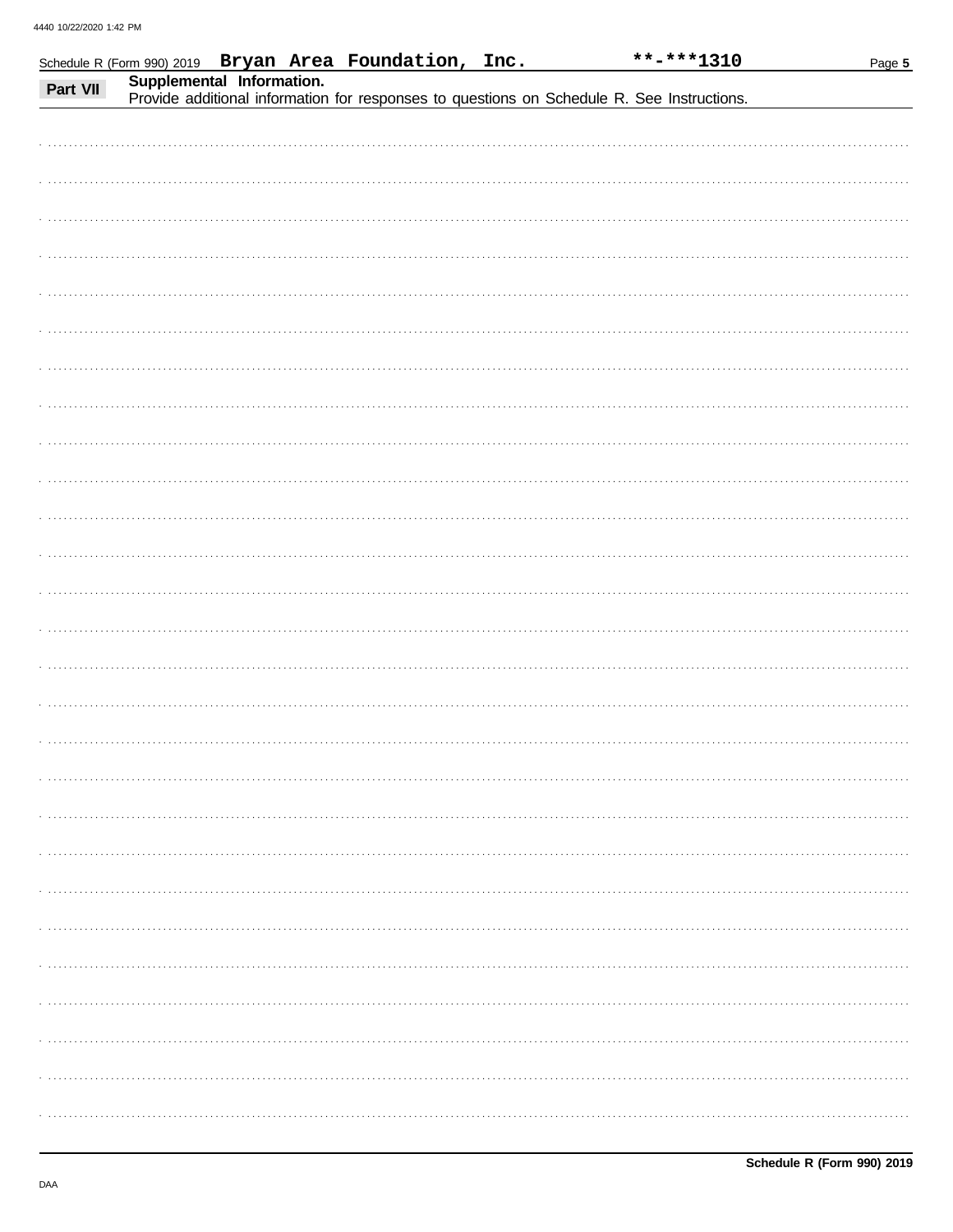|     | Form 4562                                                   | <b>Depreciation and Amortization</b><br>(Including Information on Listed Property)                                                           |                                                                                  |                              |                |                    |                            |  |  |
|-----|-------------------------------------------------------------|----------------------------------------------------------------------------------------------------------------------------------------------|----------------------------------------------------------------------------------|------------------------------|----------------|--------------------|----------------------------|--|--|
|     | Department of the Treasury                                  |                                                                                                                                              | u Attach to your tax return.                                                     |                              |                |                    | 9<br>Attachment            |  |  |
|     | (99)<br>Internal Revenue Service<br>Name(s) shown on return |                                                                                                                                              | u Go to www.irs.gov/Form4562 for instructions and the latest information.        |                              |                | Identifying number | 179<br>Sequence No.        |  |  |
|     |                                                             | Bryan Area Foundation, Inc.                                                                                                                  |                                                                                  |                              |                | $***$ -***1310     |                            |  |  |
|     | Business or activity to which this form relates             |                                                                                                                                              |                                                                                  |                              |                |                    |                            |  |  |
|     | Indirect Depreciation                                       |                                                                                                                                              |                                                                                  |                              |                |                    |                            |  |  |
|     | Part I                                                      | Election To Expense Certain Property Under Section 179<br>Note: If you have any listed property, complete Part V before you complete Part I. |                                                                                  |                              |                |                    |                            |  |  |
| 1   | Maximum amount (see instructions)                           |                                                                                                                                              |                                                                                  |                              |                | 1                  | 1,020,000                  |  |  |
| 2   |                                                             |                                                                                                                                              |                                                                                  |                              |                | $\mathbf{2}$       |                            |  |  |
| 3   |                                                             |                                                                                                                                              |                                                                                  |                              |                | $\mathbf{3}$       | 2,550,000                  |  |  |
| 4   |                                                             | Reduction in limitation. Subtract line 3 from line 2. If zero or less, enter -0-                                                             |                                                                                  |                              |                | 4                  |                            |  |  |
| 5   |                                                             | Dollar limitation for tax year. Subtract line 4 from line 1. If zero or less, enter -0-. If married filing separately, see instructions      |                                                                                  |                              |                | 5                  |                            |  |  |
| 6   |                                                             | (a) Description of property                                                                                                                  |                                                                                  | (b) Cost (business use only) |                | (c) Elected cost   |                            |  |  |
|     |                                                             |                                                                                                                                              |                                                                                  |                              |                |                    |                            |  |  |
| 7   | Listed property. Enter the amount from line 29              |                                                                                                                                              |                                                                                  |                              | $\overline{7}$ |                    |                            |  |  |
| 8   |                                                             |                                                                                                                                              |                                                                                  |                              |                | 8                  |                            |  |  |
| 9   |                                                             | Tentative deduction. Enter the smaller of line 5 or line 8                                                                                   |                                                                                  |                              |                | 9                  |                            |  |  |
| 10  |                                                             |                                                                                                                                              |                                                                                  |                              |                | 10                 |                            |  |  |
| 11  |                                                             | Business income limitation. Enter the smaller of business income (not less than zero) or line 5. See instructions                            |                                                                                  |                              |                | 11                 |                            |  |  |
| 12  |                                                             | Section 179 expense deduction. Add lines 9 and 10, but don't enter more than line 11                                                         |                                                                                  |                              |                | 12                 |                            |  |  |
| 13  |                                                             |                                                                                                                                              |                                                                                  |                              | 13             |                    |                            |  |  |
|     |                                                             | Note: Don't use Part II or Part III below for listed property. Instead, use Part V.                                                          |                                                                                  |                              |                |                    |                            |  |  |
|     | Part II                                                     | Special Depreciation Allowance and Other Depreciation (Don't include listed property. See instructions.)                                     |                                                                                  |                              |                |                    |                            |  |  |
| 14  |                                                             | Special depreciation allowance for qualified property (other than listed property) placed in service                                         |                                                                                  |                              |                |                    |                            |  |  |
|     | during the tax year. See instructions                       |                                                                                                                                              |                                                                                  |                              |                | 14                 |                            |  |  |
| 15  |                                                             | Property subject to section 168(f)(1) election <i>manufacture content content and the section</i> 168(f)(1) election                         |                                                                                  |                              |                | 15                 |                            |  |  |
| 16  | Part III                                                    | MACRS Depreciation (Don't include listed property. See instructions.)                                                                        |                                                                                  |                              |                | 16                 |                            |  |  |
|     |                                                             |                                                                                                                                              | <b>Section A</b>                                                                 |                              |                |                    |                            |  |  |
| 17  |                                                             |                                                                                                                                              |                                                                                  |                              |                | 17                 | 162                        |  |  |
| 18  |                                                             | If you are electing to group any assets placed in service during the tax year into one or more general asset accounts, check here            |                                                                                  |                              |                | $\mathbf{u}$       |                            |  |  |
|     |                                                             | Section B-Assets Placed in Service During 2019 Tax Year Using the General Depreciation System                                                |                                                                                  |                              |                |                    |                            |  |  |
|     | (a) Classification of property                              | (b) Month and year<br>placed in<br>service                                                                                                   | (c) Basis for depreciation<br>(business/investment use<br>only-see instructions) | (d) Recovery<br>period       | (e) Convention | (f) Method         | (g) Depreciation deduction |  |  |
| 19a | 3-year property                                             |                                                                                                                                              |                                                                                  |                              |                |                    |                            |  |  |
| b   | 5-year property                                             |                                                                                                                                              |                                                                                  |                              |                |                    |                            |  |  |
| c   | 7-year property                                             |                                                                                                                                              |                                                                                  |                              |                |                    |                            |  |  |
| d   | 10-year property                                            |                                                                                                                                              |                                                                                  |                              |                |                    |                            |  |  |
| е   | 15-year property                                            |                                                                                                                                              |                                                                                  |                              |                |                    |                            |  |  |
| f   | 20-year property<br>25-year property                        |                                                                                                                                              |                                                                                  |                              |                |                    |                            |  |  |
|     |                                                             |                                                                                                                                              |                                                                                  |                              |                |                    |                            |  |  |
| g   |                                                             |                                                                                                                                              |                                                                                  | 25 yrs.                      |                | S/L                |                            |  |  |
|     | <b>h</b> Residential rental                                 |                                                                                                                                              |                                                                                  | 27.5 yrs.                    | МM             | S/L                |                            |  |  |
|     | property                                                    |                                                                                                                                              |                                                                                  | 27.5 yrs.                    | МM<br>MМ       | S/L                |                            |  |  |
| i.  | Nonresidential real<br>property                             |                                                                                                                                              |                                                                                  | 39 yrs.                      | <b>MM</b>      | S/L<br>S/L         |                            |  |  |
|     |                                                             | Section C-Assets Placed in Service During 2019 Tax Year Using the Alternative Depreciation System                                            |                                                                                  |                              |                |                    |                            |  |  |
| 20a | Class life                                                  |                                                                                                                                              |                                                                                  |                              |                | S/L                |                            |  |  |
| b   | 12-year                                                     |                                                                                                                                              |                                                                                  | 12 yrs.                      |                | S/L                |                            |  |  |
| C   | 30-year                                                     |                                                                                                                                              |                                                                                  | 30 yrs.                      | MМ             | S/L                |                            |  |  |
| d   | 40-year                                                     |                                                                                                                                              |                                                                                  | 40 yrs.                      | MМ             | S/L                |                            |  |  |
|     | Part IV                                                     | <b>Summary</b> (See instructions.)                                                                                                           |                                                                                  |                              |                |                    |                            |  |  |
| 21  | Listed property. Enter amount from line 28                  |                                                                                                                                              |                                                                                  |                              |                | 21                 |                            |  |  |
| 22  |                                                             | Total. Add amounts from line 12, lines 14 through 17, lines 19 and 20 in column (g), and line 21. Enter                                      |                                                                                  |                              |                |                    |                            |  |  |
| 23  |                                                             | here and on the appropriate lines of your return. Partnerships and S corporations—see instructions                                           |                                                                                  |                              |                | 22                 | 162                        |  |  |
|     |                                                             | For assets shown above and placed in service during the current year, enter the                                                              |                                                                                  |                              | 23             |                    |                            |  |  |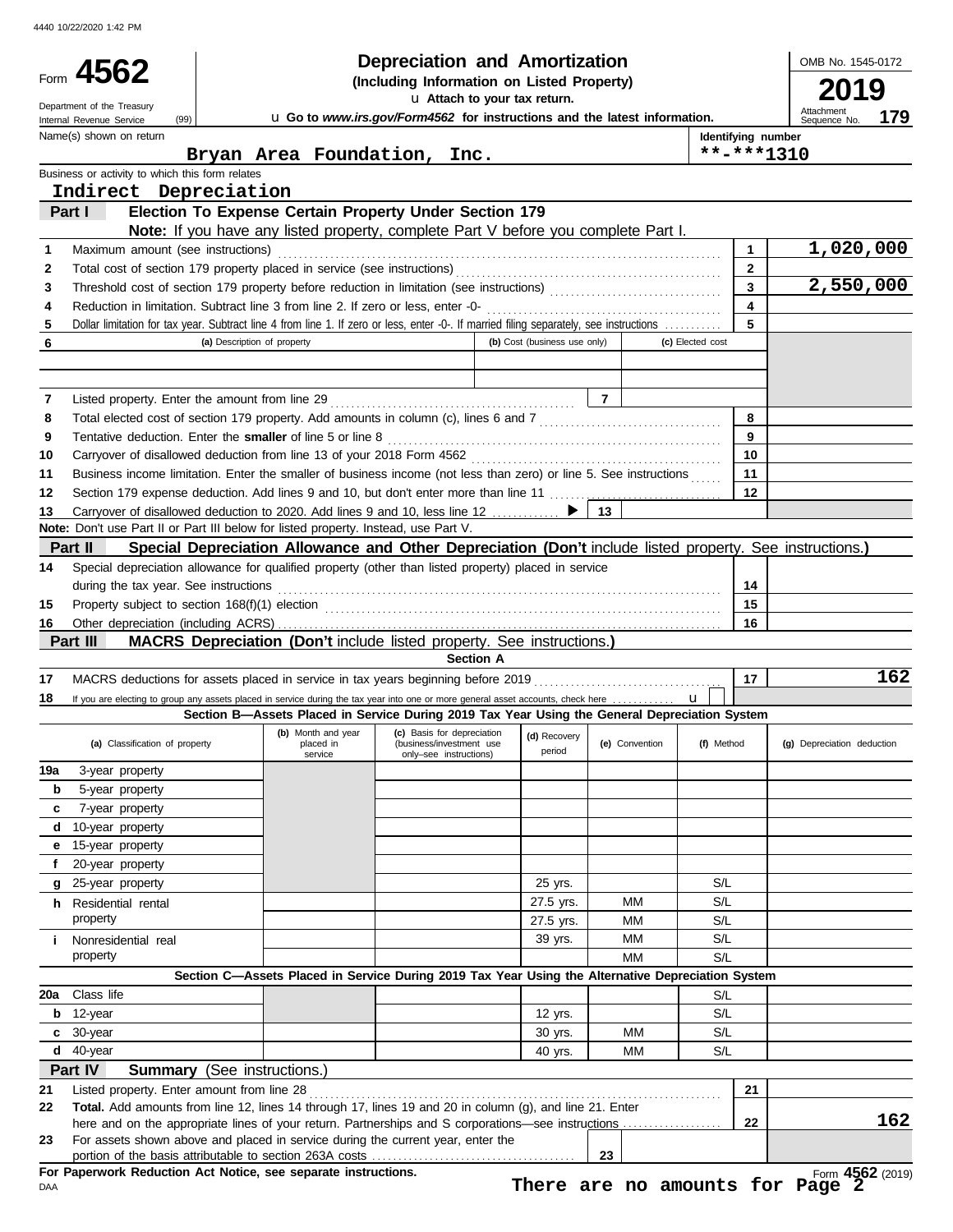# **Federal Asset Report**<br>Form 990, Page 1

FYE: 6/30/2020 Qtr: 6/30/2020

| Description                                                                  | Date<br>In Service                                                                                              | Cost                                                                                | %      | Sec<br>179 Bonus | Basis<br>for Depr                         | PerConv Meth                                               | Prior                        | Current                                     |
|------------------------------------------------------------------------------|-----------------------------------------------------------------------------------------------------------------|-------------------------------------------------------------------------------------|--------|------------------|-------------------------------------------|------------------------------------------------------------|------------------------------|---------------------------------------------|
| File Cabinets<br>Chairs<br>Laptop Computer Sonit Systems                     | 12/15/14<br>3/09/15<br>10/17/16                                                                                 | 707<br>500<br>1,497<br>2,704                                                        |        | X<br>X<br>X      | 353<br>250<br>749<br>1,352                | <b>HY 200DB</b><br><b>HY 200DB</b><br>5<br><b>HY 200DB</b> | 629<br>388<br>1,281<br>2,298 | 31<br>45<br>86<br>162                       |
| File Cabinets<br>File Cabinets<br>Software<br>Server - HP Proliant ML 150 G6 | 7/02/99<br>9/20/99<br>7/01/06<br>10/04/12<br>6/25/13                                                            | 5,089                                                                               |        |                  | $\theta$<br>$\Omega$<br>5,089<br>$\theta$ | HY<br>0<br>HY<br>0<br>HY<br>0<br>MO S/L<br>5.<br>HY<br>0   | 5,089                        | $\theta$<br>$\theta$<br>0<br>$\overline{0}$ |
| Computers<br><b>Total Other Depreciation</b>                                 | 8/15/12                                                                                                         | 2,884<br>7,973                                                                      |        |                  | 2,884<br>7,973                            | 5 MO S/L                                                   | 2,884<br>7,973               | 0<br>$\theta$                               |
|                                                                              |                                                                                                                 | 7,973                                                                               |        |                  | 7,973                                     |                                                            | 7,973                        |                                             |
| <b>Grand Totals</b><br>Less: Start-up/Org Expense                            |                                                                                                                 | 10,677                                                                              |        |                  | 9,325                                     |                                                            | 10,271                       | 162<br>$\overline{0}$<br>$\Omega$<br>162    |
|                                                                              | Asset<br><b>Prior MACRS:</b><br><b>Other Depreciation:</b><br>Vertical SBX Telephone<br><b>Net Grand Totals</b> | <b>Total ACRS and Other Depreciation</b><br><b>Less: Dispositions and Transfers</b> | 10,677 |                  | <b>Bus</b>                                | 9,325                                                      |                              | 10,271                                      |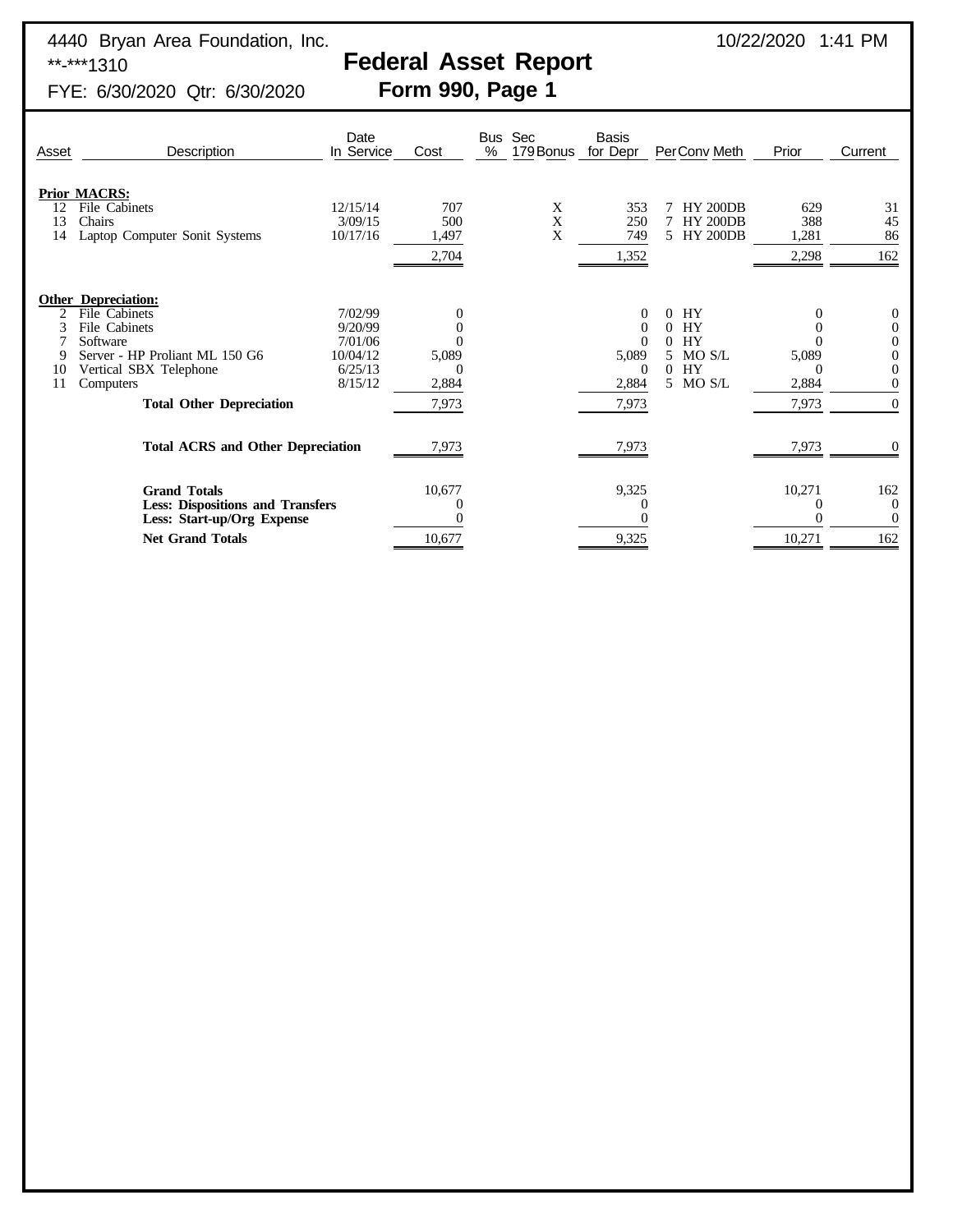4440 Bryan Area Foundation, Inc.<br> **CH Asset Report** 10/22/2020 1:41 PM<br> **CH Asset Report** 

# OH Asset Report<br>Form 990, Page 1

FYE: 6/30/2020 Qtr: 6/30/2020

| Asset                      | Description                                             | Date<br>In Service | Cost     | <b>Basis</b><br>for Depr | <b>OH</b><br>Prior | OH<br>Current  | Federal<br>Current | <b>Difference</b><br>Fed - OH |
|----------------------------|---------------------------------------------------------|--------------------|----------|--------------------------|--------------------|----------------|--------------------|-------------------------------|
|                            | <b>Prior MACRS:</b>                                     | 12/15/14           | 707      |                          |                    | 31             | 31                 |                               |
| 12<br>13                   | File Cabinets<br>Chairs                                 | 3/09/15            | 500      | 353<br>250               | 629<br>388         | 45             | 45                 | $\theta$                      |
| 14                         | Laptop Computer Sonit Systems                           | 10/17/16           | 1,497    | 749                      | 1,281              | 86             | 86                 |                               |
|                            |                                                         |                    | 2,704    | 1,352                    | 2,298              | 162            | 162                | $\Omega$                      |
| <b>Other Depreciation:</b> |                                                         |                    |          |                          |                    |                |                    |                               |
| $\mathfrak{D}$             | File Cabinets                                           | 7/02/99            | 0        | $\Omega$                 | 0                  | $\overline{0}$ | $\theta$           | $\theta$                      |
| 3                          | File Cabinets                                           | 9/20/99            |          |                          |                    | 0              |                    | $\Omega$                      |
|                            | Software                                                | 7/01/06            |          |                          |                    |                |                    | $\Omega$                      |
| 9                          | Server - HP Proliant ML 150 G6                          | 10/04/12           |          |                          |                    |                |                    |                               |
| 10                         | Vertical SBX Telephone                                  | 6/25/13            |          |                          |                    |                |                    | $\Omega$                      |
| 11                         | Computers                                               | 8/15/12            |          |                          |                    |                |                    |                               |
|                            | <b>Total Other Depreciation</b>                         |                    | $\Omega$ | $\Omega$                 | $\Omega$           | $\theta$       | $\Omega$           | $\Omega$                      |
|                            | <b>Total ACRS and Other Depreciation</b>                |                    | 0        |                          | 0                  | $\Omega$       |                    |                               |
|                            | <b>Grand Totals</b>                                     |                    | 2,704    | 1,352                    | 2,298              | 162            | 162                | $\Omega$                      |
|                            | <b>Less: Dispositions</b><br>Less: Start-up/Org Expense |                    |          | 0                        |                    | $\Omega$<br>0  | $\theta$<br>0      | $\theta$                      |
|                            | <b>Net Grand Totals</b>                                 |                    | 2,704    | 1,352                    | 2,298              | 162            | 162                |                               |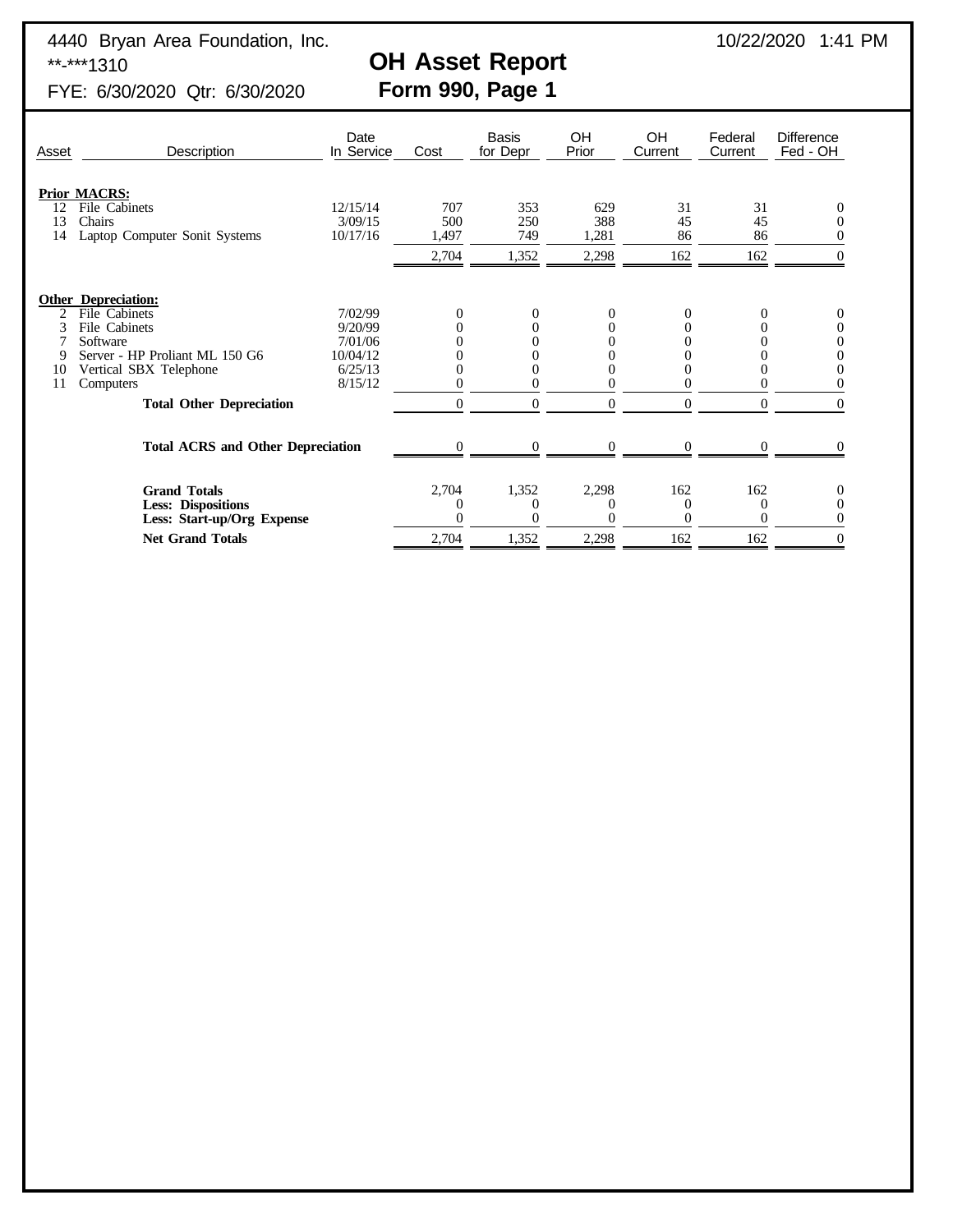| **-***1310                     | 4440 Bryan Area Foundation, Inc.<br>FYE: 6/30/2020 Qtr: 6/30/2020                   | <b>Bonus Depreciation Report</b><br>Form 990, Page 1                        |                                             | 10/22/2020 1:42 PM |                                |                              |                                              |                                                       |
|--------------------------------|-------------------------------------------------------------------------------------|-----------------------------------------------------------------------------|---------------------------------------------|--------------------|--------------------------------|------------------------------|----------------------------------------------|-------------------------------------------------------|
| Asset<br>12 <sub>1</sub><br>13 | Property Description<br>File Cabinets<br>Chairs<br>14 Laptop Computer Sonit Systems | Date In<br>Service<br>12/15/14<br>3/09/15<br>10/17/16<br><b>Grand Total</b> | Tax<br>Cost<br>707<br>500<br>1.497<br>2,704 | <b>Bus</b><br>Pct  | Tax Sec<br>179 Exp<br>$\theta$ | Current<br><b>Bonus</b><br>0 | Prior<br>Bonus<br>354<br>250<br>748<br>1,352 | Tax - Basis<br>for Depr<br>353<br>250<br>749<br>1,352 |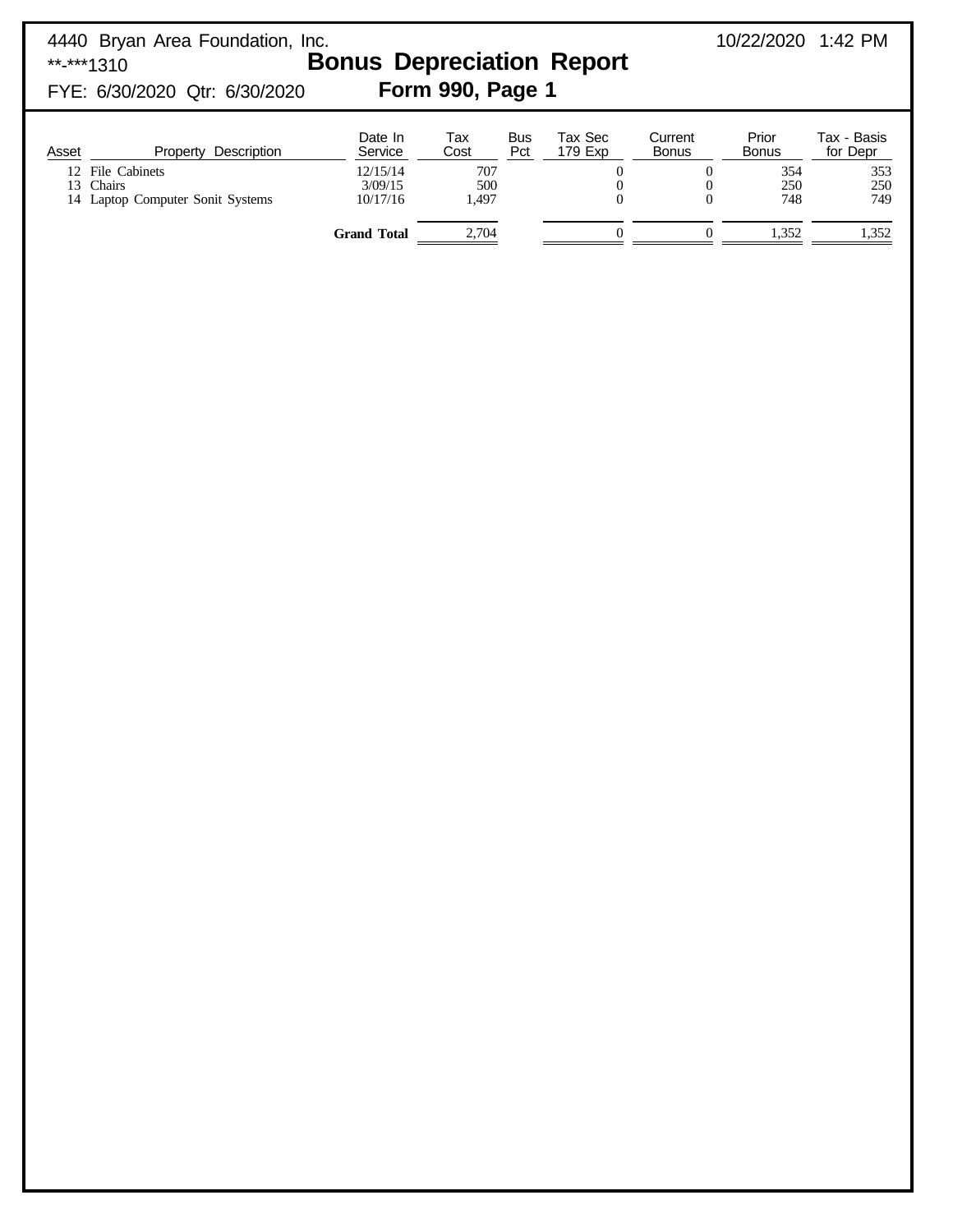| 4440 Bryan Area Foundation, Inc.<br>10/22/2020 1:42 PM<br><b>Depreciation Adjustment Report</b><br>**-***1310<br><b>All Business Activities</b><br>FYE: 6/30/2020 Qtr: 6/30/2020 |                                               |  |  |  |  |  |  |  |  |  |
|----------------------------------------------------------------------------------------------------------------------------------------------------------------------------------|-----------------------------------------------|--|--|--|--|--|--|--|--|--|
| Description<br>AMT<br>Unit Asset<br>Tax<br><b>Form</b><br>There are no assets that meet the criteria of this report                                                              | $\mathsf{AMT}$<br>Adjustments/<br>Preferences |  |  |  |  |  |  |  |  |  |
|                                                                                                                                                                                  |                                               |  |  |  |  |  |  |  |  |  |
|                                                                                                                                                                                  |                                               |  |  |  |  |  |  |  |  |  |
|                                                                                                                                                                                  |                                               |  |  |  |  |  |  |  |  |  |
|                                                                                                                                                                                  |                                               |  |  |  |  |  |  |  |  |  |
|                                                                                                                                                                                  |                                               |  |  |  |  |  |  |  |  |  |
|                                                                                                                                                                                  |                                               |  |  |  |  |  |  |  |  |  |
|                                                                                                                                                                                  |                                               |  |  |  |  |  |  |  |  |  |
|                                                                                                                                                                                  |                                               |  |  |  |  |  |  |  |  |  |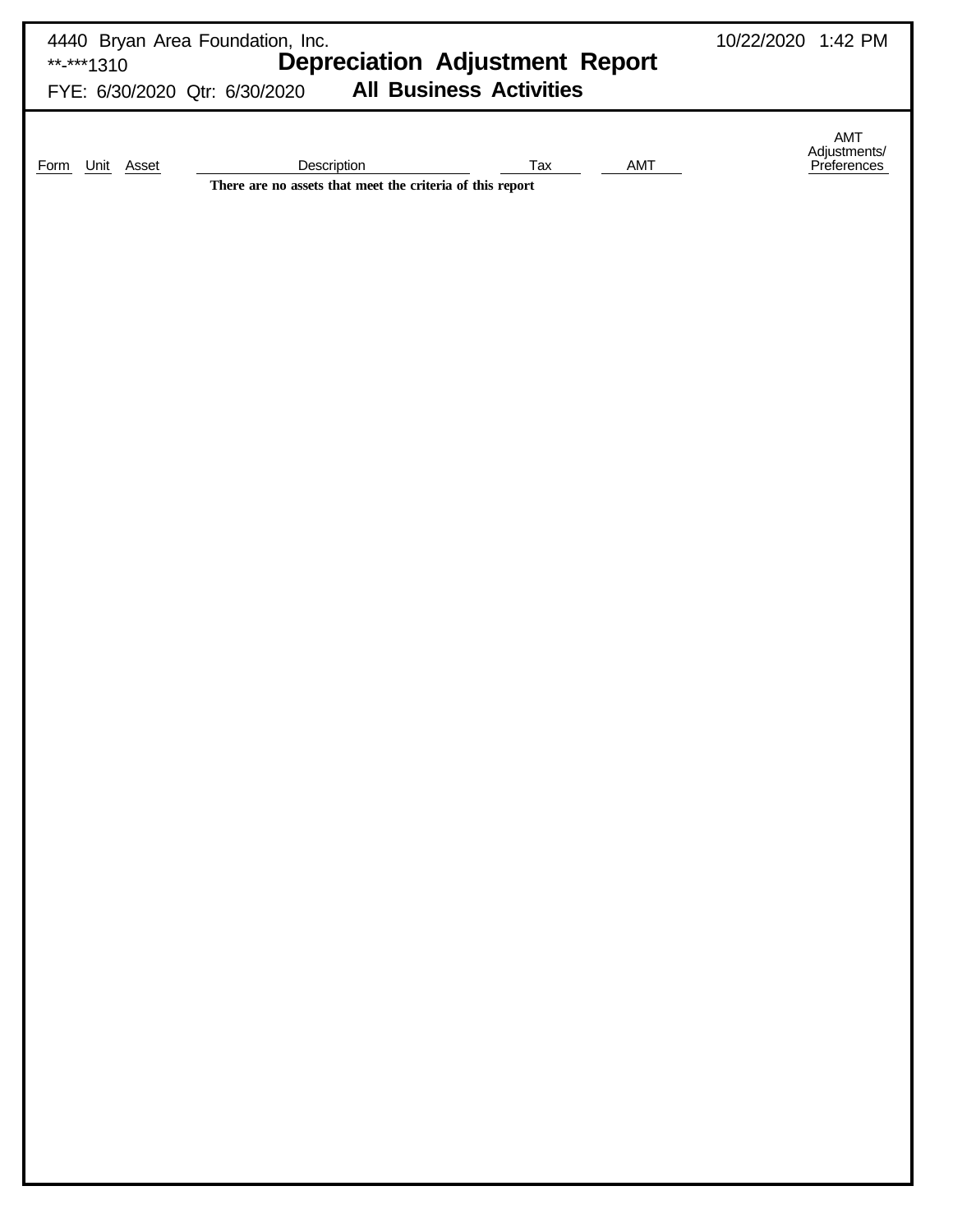\*\*-\*\*\*1310 **Future Depreciation Report FYE: 6/30/21**

FYE: 6/30/2020 Qtr: 6/30/2020 **Form 990, Page 1**

| Asset                        | Description                                                                                                                                                                                        | Date In<br>Service                                              | Cost                                                                 | Tax                          | AMT                                    |
|------------------------------|----------------------------------------------------------------------------------------------------------------------------------------------------------------------------------------------------|-----------------------------------------------------------------|----------------------------------------------------------------------|------------------------------|----------------------------------------|
|                              | <b>Prior MACRS:</b>                                                                                                                                                                                |                                                                 |                                                                      |                              |                                        |
| 12<br>13<br>14               | File Cabinets<br>Chairs<br>Laptop Computer Sonit Systems                                                                                                                                           | 12/15/14<br>3/09/15<br>10/17/16                                 | 707<br>500<br>1,497<br>2,704                                         | 32<br>45<br>87<br>164        | 0<br>0<br>0<br>$\theta$                |
|                              | <b>Other Depreciation:</b>                                                                                                                                                                         |                                                                 |                                                                      |                              |                                        |
| 2<br>3<br>7<br>9<br>10<br>11 | File Cabinets<br>File Cabinets<br>Software<br>Server - HP Proliant ML 150 G6<br>Vertical SBX Telephone<br>Computers<br><b>Total Other Depreciation</b><br><b>Total ACRS and Other Depreciation</b> | 7/02/99<br>9/20/99<br>7/01/06<br>10/04/12<br>6/25/13<br>8/15/12 | $\theta$<br>$\theta$<br>5,089<br>$\Omega$<br>2,884<br>7,973<br>7,973 | 0<br>0<br>0<br>0<br>$\theta$ | 0<br>0<br>0<br>0<br>0<br>0<br>$\Omega$ |
|                              | <b>Grand Totals</b>                                                                                                                                                                                |                                                                 | 10,677                                                               | 164                          | 0                                      |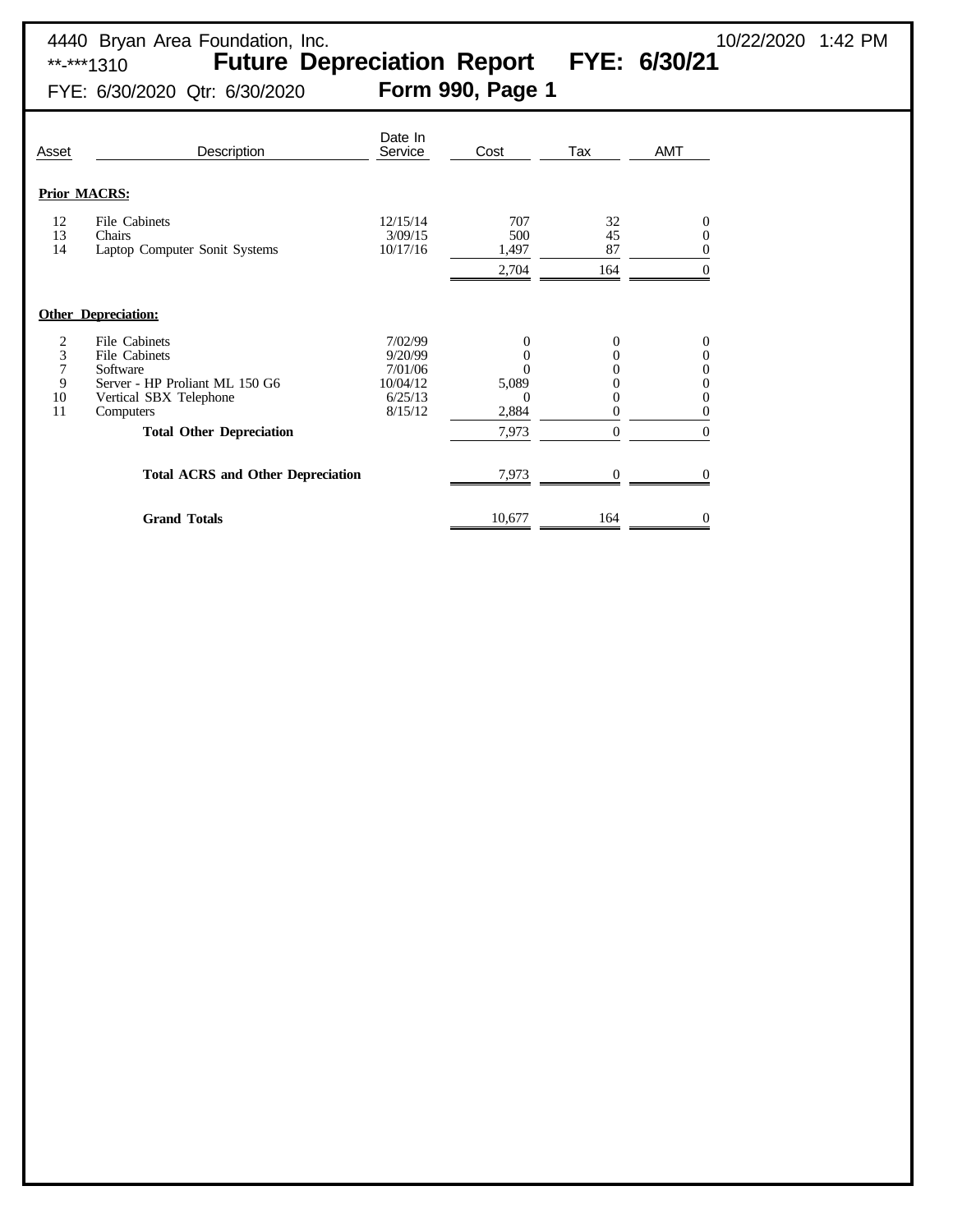\*\*-\*\*\*1310 **OH Future Depreciation Report FYE: 6/30/21**

4440 Bryan Area Foundation, Inc. 10/22/2020 1:42 PM

FYE: 6/30/2020 Qtr: 6/30/2020 **Form 990, Page 1**

| Asset                                            | Description                                                                                                                                            | Date In<br>Service                                              | Cost                                                             | OH                                                        |
|--------------------------------------------------|--------------------------------------------------------------------------------------------------------------------------------------------------------|-----------------------------------------------------------------|------------------------------------------------------------------|-----------------------------------------------------------|
|                                                  | <b>Prior MACRS:</b>                                                                                                                                    |                                                                 |                                                                  |                                                           |
| 12<br>13<br>14                                   | File Cabinets<br>Chairs<br>Laptop Computer Sonit Systems                                                                                               | 12/15/14<br>3/09/15<br>10/17/16                                 | 707<br>500<br>1,497<br>2,704                                     | 32<br>45<br>87<br>164                                     |
|                                                  | <b>Other Depreciation:</b>                                                                                                                             |                                                                 |                                                                  |                                                           |
| $\frac{2}{3}$<br>$\overline{7}$<br>9<br>10<br>11 | File Cabinets<br>File Cabinets<br>Software<br>Server - HP Proliant ML 150 G6<br>Vertical SBX Telephone<br>Computers<br><b>Total Other Depreciation</b> | 7/02/99<br>9/20/99<br>7/01/06<br>10/04/12<br>6/25/13<br>8/15/12 | $\Omega$<br>0<br>0<br>0<br>0<br>$\overline{0}$<br>$\overline{0}$ | $\overline{0}$<br>0<br>0<br>0<br>0<br>0<br>$\overline{0}$ |
|                                                  | <b>Total ACRS and Other Depreciation</b>                                                                                                               |                                                                 | 0                                                                | $\theta$                                                  |
|                                                  | <b>Grand Totals</b>                                                                                                                                    |                                                                 | 2,704                                                            | 164                                                       |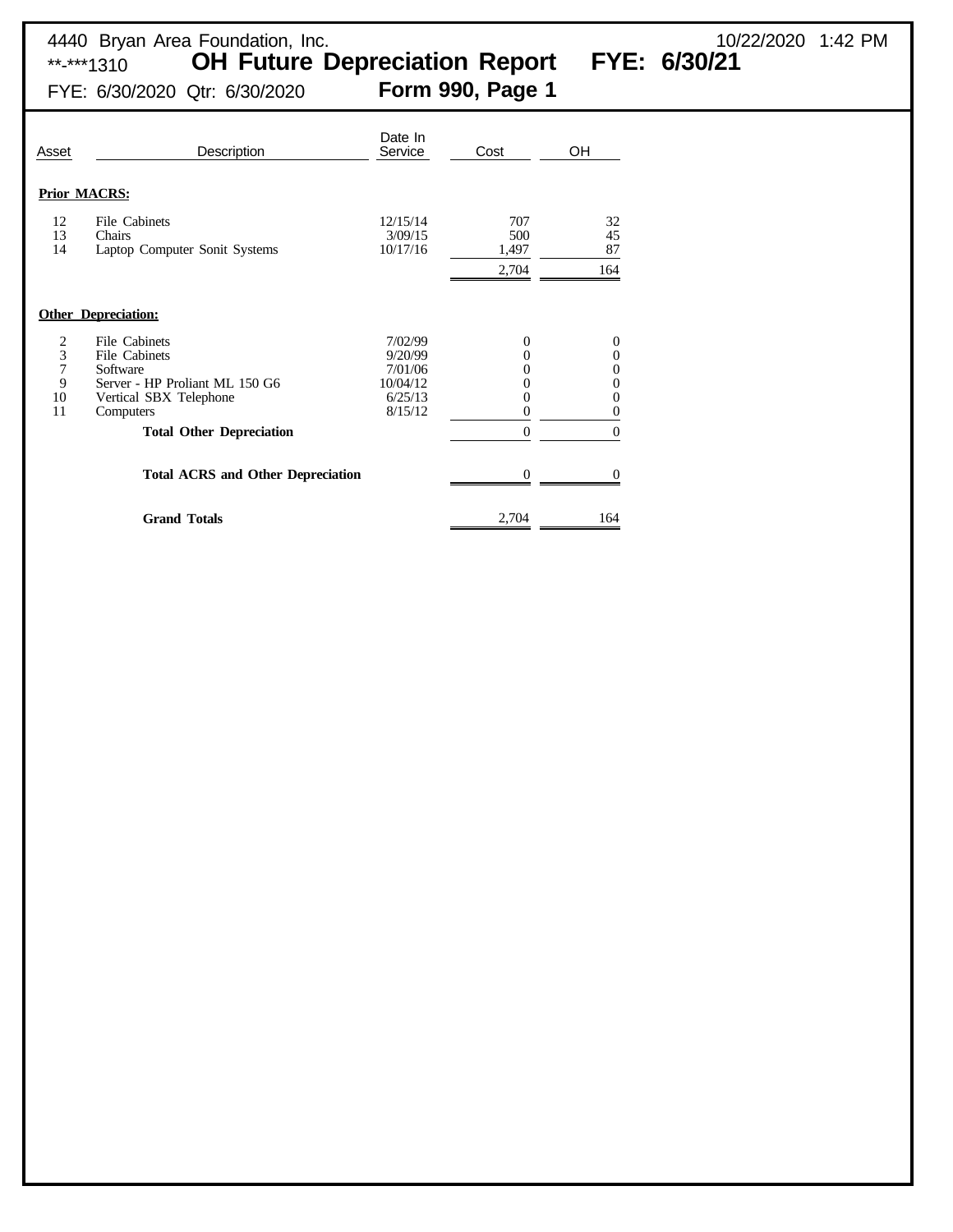|               | Form 990                    |                                                                                                                                                                                                                                     |                  | <b>Two Year Comparison Report</b> |                         | 2018 & 2019                    |
|---------------|-----------------------------|-------------------------------------------------------------------------------------------------------------------------------------------------------------------------------------------------------------------------------------|------------------|-----------------------------------|-------------------------|--------------------------------|
|               |                             | For calendar year 2019, or tax year beginning                                                                                                                                                                                       |                  | 07/01/19                          | 06/30/20<br>, ending    |                                |
| Name          |                             |                                                                                                                                                                                                                                     |                  |                                   |                         | Taxpayer Identification Number |
|               |                             |                                                                                                                                                                                                                                     |                  |                                   |                         |                                |
|               |                             | Bryan Area Foundation, Inc.                                                                                                                                                                                                         |                  |                                   |                         | $***$ -***1310                 |
|               |                             |                                                                                                                                                                                                                                     |                  | 2018                              | 2019                    | <b>Differences</b>             |
|               |                             |                                                                                                                                                                                                                                     | 1.               | $\overline{501}$ , 816            | 2,588,161               | 2,086,345                      |
|               |                             |                                                                                                                                                                                                                                     | 2.               |                                   |                         |                                |
|               |                             | 3. Government contributions and grants                                                                                                                                                                                              | $\overline{3}$ . |                                   |                         |                                |
| $\Rightarrow$ |                             |                                                                                                                                                                                                                                     | 4.               |                                   |                         |                                |
| $\mathbf{C}$  |                             |                                                                                                                                                                                                                                     | 5.               | 653,955                           | 644,759                 | $-9,196$                       |
|               |                             |                                                                                                                                                                                                                                     | 6.               |                                   |                         |                                |
| œ             |                             | 7. Net gain or (loss) from sale of assets other than inventory                                                                                                                                                                      | $\overline{7}$ . | 442,925                           | 412,920                 | $-30,005$                      |
|               |                             | 8. Net income or (loss) from fundraising events                                                                                                                                                                                     | 8.               |                                   |                         |                                |
|               |                             |                                                                                                                                                                                                                                     | 9.               |                                   |                         |                                |
|               |                             |                                                                                                                                                                                                                                     | 10.              |                                   |                         |                                |
|               |                             | 11. Other revenue <b>11. Institute of the Contract of America</b> Contract of the Contract of the Contract of the Contract of the Contract of the Contract of the Contract of the Contract of the Contract of the Contract of the C | 11.              |                                   |                         |                                |
|               |                             | 12. Total revenue. Add lines 1 through 11                                                                                                                                                                                           | 12.              | 1,598,696                         | 3,645,840               | 2,047,144                      |
|               |                             |                                                                                                                                                                                                                                     | 13.              | 884,609                           | 928,177                 | 43,568                         |
|               |                             | 14. Benefits paid to or for members                                                                                                                                                                                                 | 14.              |                                   |                         |                                |
|               |                             | 15. Compensation of officers, directors, trustees, etc.                                                                                                                                                                             | 15.              | 114,984                           | 122,596                 | 7,612                          |
|               |                             | 16. Salaries, other compensation, and employee benefits                                                                                                                                                                             | 16.              | 123,231                           | 128,972                 | $\overline{5,741}$             |
| $\mathbf{r}$  |                             | 17. Professional fundraising fees                                                                                                                                                                                                   | 17.              |                                   |                         |                                |
|               | 18. Other professional fees |                                                                                                                                                                                                                                     | 18.              | 142,077                           | 134,687                 | $-7,390$                       |
| ш             |                             | 19. Occupancy, rent, utilities, and maintenance <i>[19. Occupancy, rent</i> ,                                                                                                                                                       | 19.              | 17,821                            | 18, 152                 | $\overline{331}$               |
|               |                             |                                                                                                                                                                                                                                     | 20.              | 732                               | 732                     |                                |
|               | 21. Other expenses          |                                                                                                                                                                                                                                     | 21.              | 75,984                            | 58,436                  | $-17,548$                      |
|               |                             | 22. Total expenses. Add lines 13 through 21                                                                                                                                                                                         | 22.              | $\overline{1,359,438}$            | 1,391,752               | 32,314                         |
|               |                             | 23. Excess or (Deficit). Subtract line 22 from line 12                                                                                                                                                                              | 23.              | 239,258                           | 2,254,088               | 2,014,830                      |
|               |                             |                                                                                                                                                                                                                                     | 24.              | 1,598,696                         | 3,645,840               | 2,047,144                      |
|               |                             |                                                                                                                                                                                                                                     | 25.              |                                   |                         |                                |
|               |                             |                                                                                                                                                                                                                                     | 26.              | 1,096,880                         | 1,057,679               | $-39,201$                      |
|               |                             |                                                                                                                                                                                                                                     | 27.              | $\overline{27,501,673}$           | $\overline{29,126,657}$ | 1,624,984                      |
| Information   |                             |                                                                                                                                                                                                                                     | 28.              | 353,885                           | 592,867                 | 238,982                        |
|               | 29. Retained earnings       |                                                                                                                                                                                                                                     | 29.              | 27, 147, 788                      | 28,533,790              | 1,386,002                      |
| Other         |                             | 30. Number of voting members of governing body                                                                                                                                                                                      | 30.              | 14                                | 14                      |                                |
|               |                             | 31. Number of independent voting members of governing body                                                                                                                                                                          | 31.              | 14                                | 14                      |                                |
|               | 32. Number of employees     |                                                                                                                                                                                                                                     | 32.              | $\overline{\mathbf{4}}$           | $\overline{\mathbf{4}}$ |                                |
|               | 33. Number of volunteers    |                                                                                                                                                                                                                                     | 33.              | 54                                | 53                      |                                |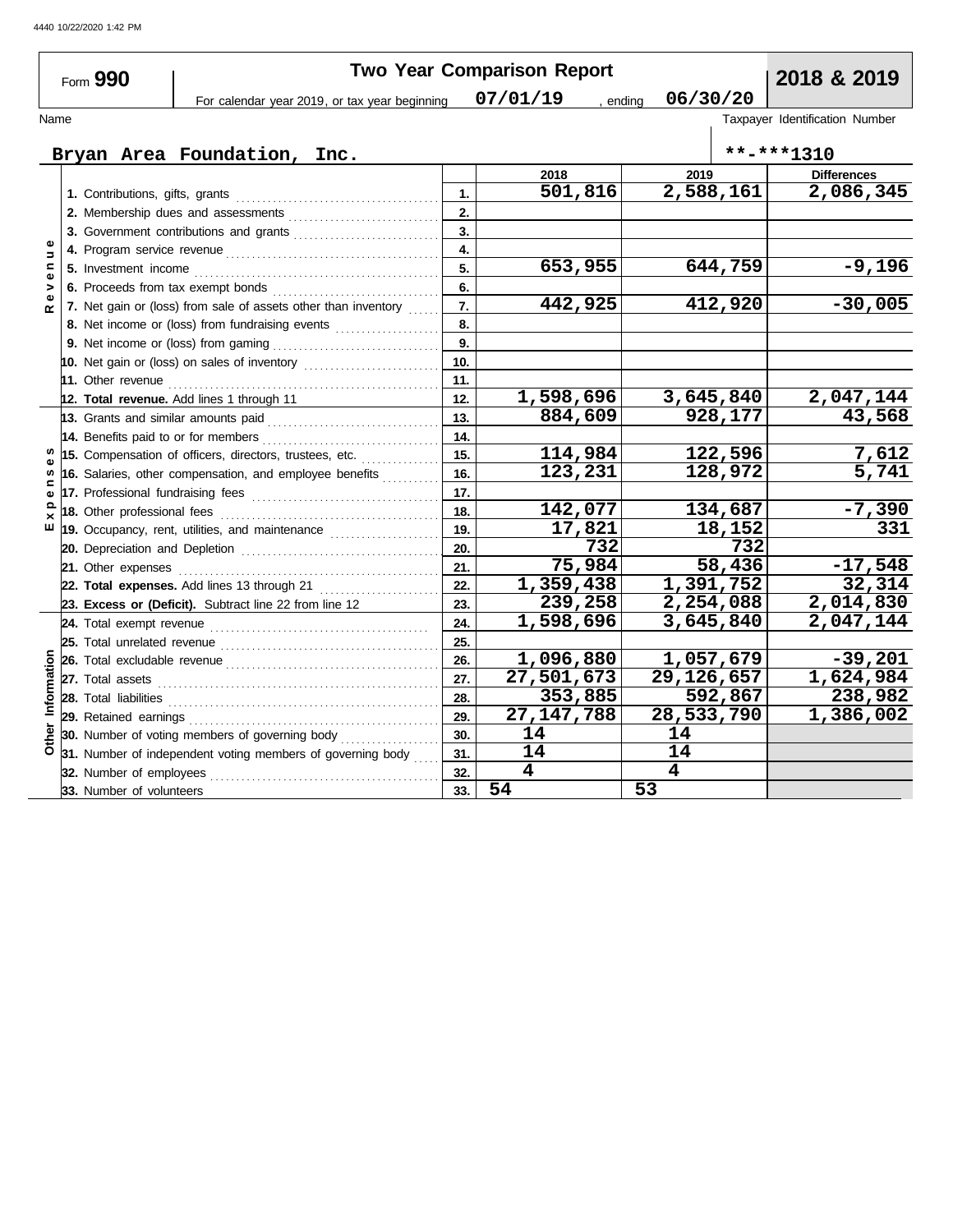Form **990**

## **Tax Projection Worksheet 2019 & 2020**

## Name Taxpayer Identification Number

### **Bryan Area Foundation, Inc. \*\*-\*\*\*1310 2019 2020 Differences 2,588,161 2,588,161 1.** Contributions, gifts, grants . . . . . . . . . . . . . . . . . . . . . . . . . . . . . . . . . . . . . . . **1. 2.** Membership dues and assessments . . . . . . . . . . . . . . . . . . . . . . . . . . . . . **2. 3. 3.** Government contributions and grants *.........................***...** Revenue **E x p e n s e s R e v e n u e 4.** Program service revenue . . . . . . . . . . . . . . . . . . . . . . . . . . . . . . . . . . . . . . . . . **4. 644,759 644,759 5.** Investment income . . . . . . . . . . . . . . . . . . . . . . . . . . . . . . . . . . . . . . . . . . . . . . . **5. 6.** Proceeds from tax exempt bonds . . . . . . . . . . . . . . . . . . . . . . . . . . . . . . . . **6. 412,920 412,920 7. 7.** Net gain or (loss) from sale of assets other than inventory  $\ldots$ **8. 8.** Net income or (loss) from fundraising events .................... **9. 9.** Net income or (loss) from gaming . . . . . . . . . . . . . . . . . . . . . . . . . . . . . . . . **10. 10.** Net gain or (loss) on sales of inventory ............................ **11. 11.** Other revenue . . . . . . . . . . . . . . . . . . . . . . . . . . . . . . . . . . . . . . . . . . . . . . . . . . . . **3,645,840 3,645,840 12. 12. Total revenue.** Add lines 1 through 11 **928,177 928,177 13. 13.** Grants and similar amounts paid . . . . . . . . . . . . . . . . . . . . . . . . . . . . . . . . . **14.** Benefits paid to or for members . . . . . . . . . . . . . . . . . . . . . . . . . . . . . . . . . . **14.** S **122,596 122,596 15. 15.** Compensation of officers, directors, trustees, etc. . . . . . . . . . . . . . . . **128,972 128,972 16.** n **16.** Salaries, other compensation, and employee benefits *.........*... pen **17.** Professional fundraising fees . . . . . . . . . . . . . . . . . . . . . . . . . . . . . . . . . . . . **17. 134,687 134,687 18.** Other professional fees . . . . . . . . . . . . . . . . . . . . . . . . . . . . . . . . . . . . . . . . . . **18.**  $E \times$ **18,152 18,152 19.** Occupancy, rent, utilities, and maintenance . . . . . . . . . . . . . . . . . . . . . **19. 732 732 20.** Depreciation and Depletion . . . . . . . . . . . . . . . . . . . . . . . . . . . . . . . . . . . . . . . **20. 58,436 58,436 21.** Other expenses . . . . . . . . . . . . . . . . . . . . . . . . . . . . . . . . . . . . . . . . . . . . . . . . . . **21. 1,391,752 1,391,752 22. 22. Total expenses.** Add lines 13 through 21 . . . . . . . . . . . . . . . . . . . . . . . **23. 2,254,088 2,254,088 23. Excess or (Deficit).** Subtract line 22 from line 12 **24. 3,645,840 3,645,840** Total exempt revenue . . . . . . . . . . . . . . . . . . . . . . . . . . . . . . . . . . . . . . . . . . . . **24.** Total unrelated revenue . . . . . . . . . . . . . . . . . . . . . . . . . . . . . . . . . . . . . . . . . . **25. 25. Other 1,057,679 1,057,679 26. 26.** Total excludable revenue . . . . . . . . . . . . . . . . . . . . . . . . . . . . . . . . . . . . . . . . . **27.** Total assets **29,126,657 29,126,657 27. 592,867 592,867 28. 28.** Total liabilities . . . . . . . . . . . . . . . . . . . . . . . . . . . . . . . . . . . . . . . . . . . . . . . . . . . . **28,533,790 28,533,790 29. 29.** Retained earnings . . . . . . . . . . . . . . . . . . . . . . . . . . . . . . . . . . . . . . . . . . . . . . . . **30. 14 14 30.** Number of voting members of governing body *.................*... **31. 14 14 31.** Number of independent voting members of governing body **4 4 32.** Number of employees . . . . . . . . . . . . . . . . . . . . . . . . . . . . . . . . . . . . . . . . . . . . **32. 53 53 33.** Number of volunteers **33.**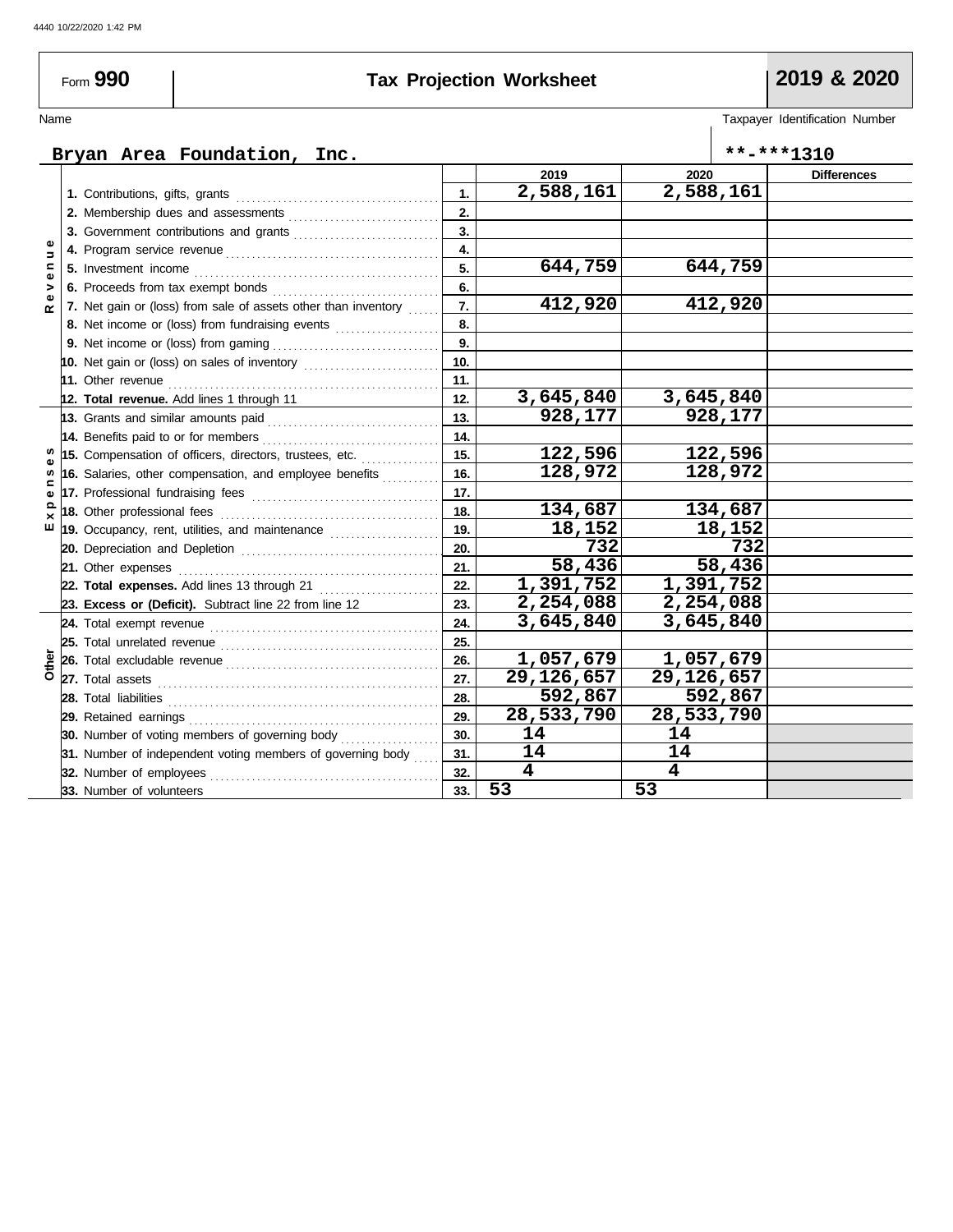| Form 990                                                                                                                                                                                                                             |                             |            | <b>Tax Return History</b> |              |                        | 2019                                             |
|--------------------------------------------------------------------------------------------------------------------------------------------------------------------------------------------------------------------------------------|-----------------------------|------------|---------------------------|--------------|------------------------|--------------------------------------------------|
| Name                                                                                                                                                                                                                                 | Bryan Area Foundation, Inc. |            |                           |              |                        | Employer Identification Number<br>$***$ -***1310 |
|                                                                                                                                                                                                                                      | 2015                        | 2016       | 2017                      | 2018         | 2019                   | 2020                                             |
|                                                                                                                                                                                                                                      |                             | 551,282    | 673,424                   | 501,816      | $\overline{2,588,161}$ | 2,588,161                                        |
|                                                                                                                                                                                                                                      |                             |            |                           |              |                        |                                                  |
| Program service revenue                                                                                                                                                                                                              |                             |            |                           |              |                        |                                                  |
|                                                                                                                                                                                                                                      | 180, 917                    | 37,907     | 145,263                   | 442,925      | 412,920                | 412,920                                          |
|                                                                                                                                                                                                                                      |                             | 480,409    | 498,674                   | 653,955      | 644,759                | 644,759                                          |
| Fundraising revenue (income/loss)                                                                                                                                                                                                    |                             |            |                           |              |                        |                                                  |
|                                                                                                                                                                                                                                      |                             |            |                           |              |                        |                                                  |
|                                                                                                                                                                                                                                      |                             |            |                           |              |                        |                                                  |
| Total revenue <b>contract and the contract of the contract of the contract of the contract of the contract of the contract of the contract of the contract of the contract of the contract of the contract of the contract of th</b> | 2,451,908                   | 1,069,598  | 1,317,361                 | 1,598,696    | 3,645,840              | 3,645,840                                        |
| Grants and similar amounts paid                                                                                                                                                                                                      | $\sqrt{908,004}$            | 511,587    | 692,045                   | 884,609      | 928,177                | 928,177                                          |
|                                                                                                                                                                                                                                      |                             |            |                           |              |                        |                                                  |
| Compensation of officers, etc.                                                                                                                                                                                                       | 105,576                     | 108,911    | 111,636                   | 114,984      | 122,596                | 122,596                                          |
|                                                                                                                                                                                                                                      | 78,676                      | 91,626     | 106,112                   | 123,231      | 128,972                | 128,972                                          |
|                                                                                                                                                                                                                                      | 116,084                     | 125,314    | 135,695                   | 142,077      | 134,687                | 134,687                                          |
|                                                                                                                                                                                                                                      | $\overline{17,155}$         | 17,402     | 17,659                    | 17,821       | 18,152                 | 18,152                                           |
|                                                                                                                                                                                                                                      | 2,027                       | 2,227      | 1,035                     | 732          | 732                    | 732                                              |
|                                                                                                                                                                                                                                      | 49,913                      | 43,177     | 48,959                    | 75,984       | 58,436                 | 58,436                                           |
|                                                                                                                                                                                                                                      | $\overline{1,277,435}$      | 900,244    | 1, 113, 141               | 1,359,438    | 1,391,752              | 1,391,752                                        |
|                                                                                                                                                                                                                                      | 1,174,473                   | 169,354    | 204,220                   | 239,258      | 2,254,088              | 2,254,088                                        |
| Total exempt revenue                                                                                                                                                                                                                 | 2,451,908                   | 1,069,598  | 1,317,361                 | 1,598,696    | 3,645,840              | 3,645,840                                        |
|                                                                                                                                                                                                                                      |                             |            |                           |              |                        |                                                  |
|                                                                                                                                                                                                                                      | 632,786                     | 518,316    | 643,937                   | 1,096,880    | 1,057,679              | 1,057,679                                        |
|                                                                                                                                                                                                                                      | $\overline{23,527,985}$     | 25,876,856 | 27,286,198                | 27,501,673   | 29, 126, 657           | 29, 126, 657                                     |
|                                                                                                                                                                                                                                      | $\sqrt{244,924}$            | 284,281    | 324,291                   | 353,885      | 592,867                | 592,867                                          |
| Net Fund Balances                                                                                                                                                                                                                    | $\overline{23,283,061}$     | 25,592,575 | 26,961,907                | 27, 147, 788 | 28,533,790             | 28,533,790                                       |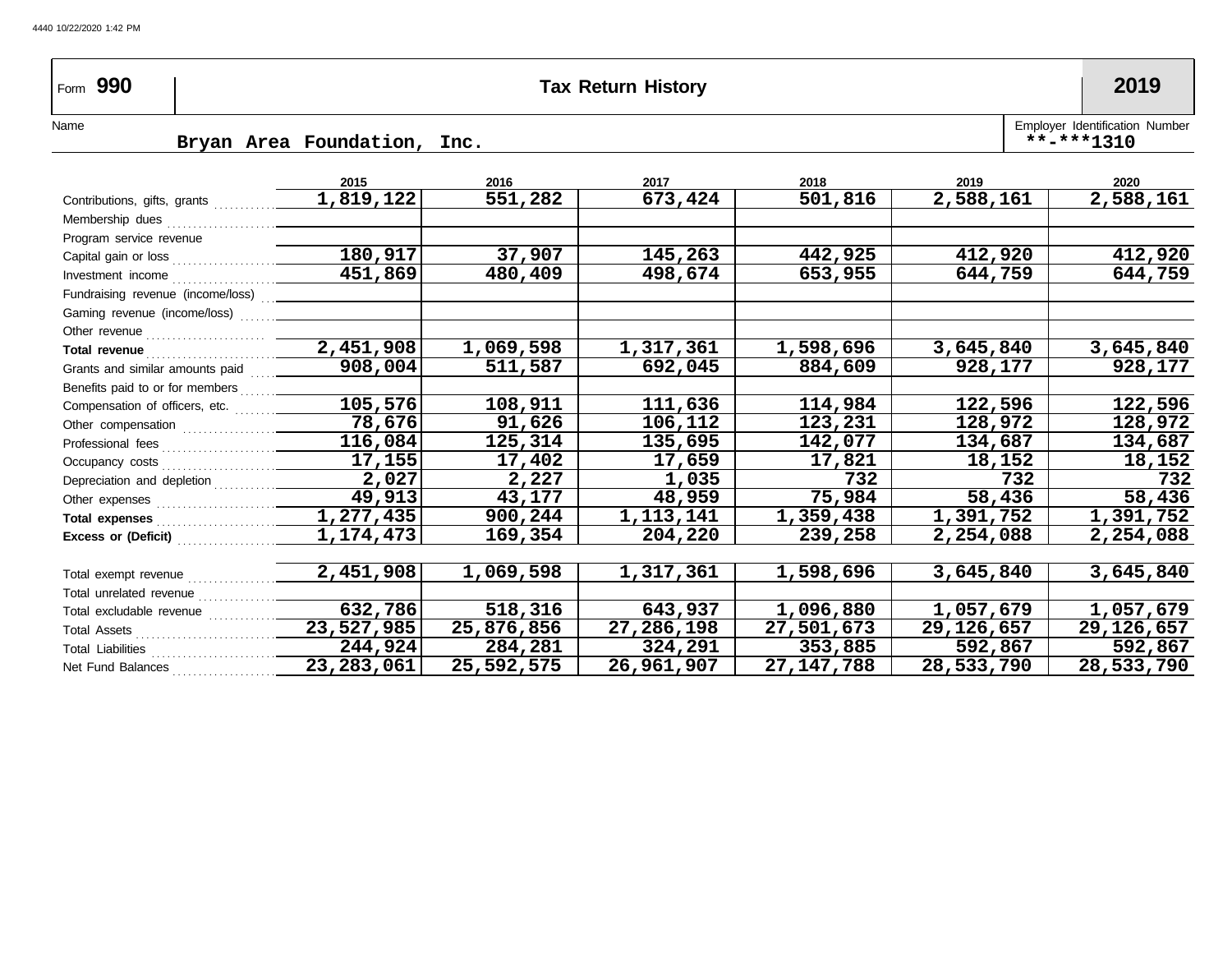# **Federal Statements**

FYE: 6/30/2020

# **Taxable Dividends from Securities**

| <b>Description</b>     |         |                 |           |       |                                                      |                         |
|------------------------|---------|-----------------|-----------|-------|------------------------------------------------------|-------------------------|
|                        | Amount  | <b>Business</b> | Code Code |       | Unrelated Exclusion Postal Acquired after<br>6/30/75 | US.<br>Obs $(\$$ or $%$ |
| Interest and Dividends |         |                 |           |       |                                                      |                         |
|                        | 644,759 |                 |           | 14 OH |                                                      |                         |
| Total                  | 644,759 |                 |           |       |                                                      |                         |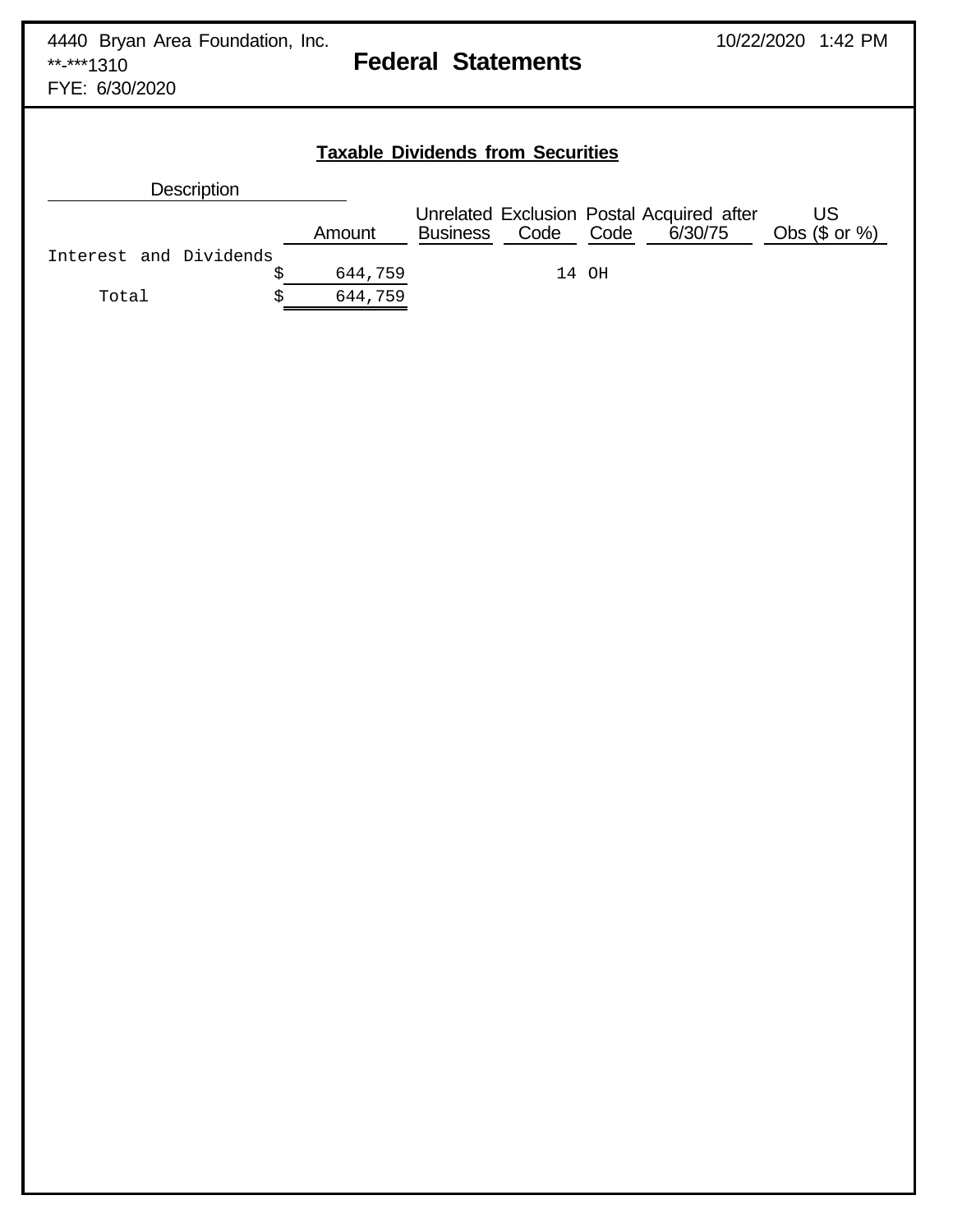FYE: 6/30/2020

| <b>Description</b> | Total<br><b>Expenses</b> | Program<br>Service | Management &<br>General | Fund<br>Raising |
|--------------------|--------------------------|--------------------|-------------------------|-----------------|
| Consulting         | 11,368                   | 2,842              | 8,526                   |                 |
| Total              | 11,368                   | 2,842              | 8,526                   |                 |

## **Form 990, Part IX, Line 24e - All Other Expenses**

| <b>Description</b>      | Total<br><b>Expenses</b> | Program<br>Service | Management &<br>General | Fund<br>Raising |
|-------------------------|--------------------------|--------------------|-------------------------|-----------------|
| Meals                   | 972                      | 486                |                         | 486             |
| Taxes                   | 200                      |                    | 200                     |                 |
| Education Staff         | 45                       | 23                 |                         |                 |
| Rounding                |                          |                    |                         |                 |
| Fund Admin Fees         | $-339$                   |                    | $-339$                  |                 |
| Scholarships Not Cashed | $-1,500$                 | $-1,500$           |                         |                 |
| Total                   | $-621$                   | $-990$             | $-128$                  | 497             |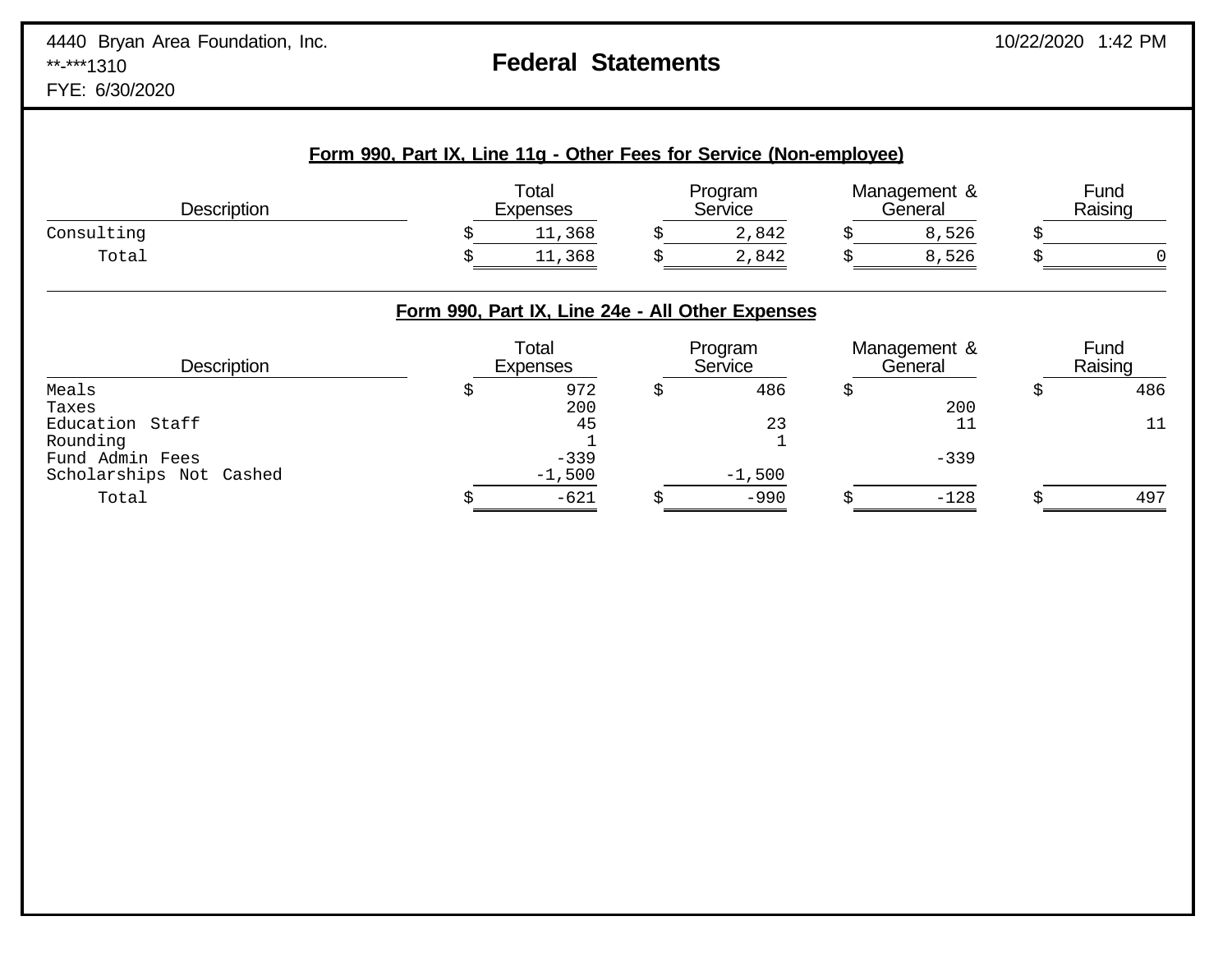## 4440 Bryan Area Foundation, Inc. 10/22/2020 1:42 PM \*\*-\*\*\*1310 **Federal Statements** FYE: 6/30/2020

**Schedule A, Part II, Line 1(e)**

| 67,577<br>\$<br>M and M Thomas M. Herman<br>10,078<br>Cash Contribution<br>The Bard Family Foundation<br>Cash Contribution<br>21,000<br>Spangler Foundation<br>Cash Contribution<br>21,100<br>M John W. Gardner<br>Cash Contribution<br>20,000<br>Bonnie Rigdon<br>Cash Contribution<br>25,000<br>M and M John G. Toner<br>2, 214, 618<br>Cash Contribution<br>M and M Dean B. Blasser<br>Cash Contribution<br>5,250<br>M and Dr Julie A. Brown<br>Cash Contribution<br>10,600<br>6000 Sh. Steel Dynamics (STLD)<br>M and M Duane Spangler<br>Cash Contribution<br>30,000 |
|---------------------------------------------------------------------------------------------------------------------------------------------------------------------------------------------------------------------------------------------------------------------------------------------------------------------------------------------------------------------------------------------------------------------------------------------------------------------------------------------------------------------------------------------------------------------------|
|                                                                                                                                                                                                                                                                                                                                                                                                                                                                                                                                                                           |
|                                                                                                                                                                                                                                                                                                                                                                                                                                                                                                                                                                           |
|                                                                                                                                                                                                                                                                                                                                                                                                                                                                                                                                                                           |
|                                                                                                                                                                                                                                                                                                                                                                                                                                                                                                                                                                           |
|                                                                                                                                                                                                                                                                                                                                                                                                                                                                                                                                                                           |
|                                                                                                                                                                                                                                                                                                                                                                                                                                                                                                                                                                           |
|                                                                                                                                                                                                                                                                                                                                                                                                                                                                                                                                                                           |
|                                                                                                                                                                                                                                                                                                                                                                                                                                                                                                                                                                           |
|                                                                                                                                                                                                                                                                                                                                                                                                                                                                                                                                                                           |
|                                                                                                                                                                                                                                                                                                                                                                                                                                                                                                                                                                           |
|                                                                                                                                                                                                                                                                                                                                                                                                                                                                                                                                                                           |
|                                                                                                                                                                                                                                                                                                                                                                                                                                                                                                                                                                           |
|                                                                                                                                                                                                                                                                                                                                                                                                                                                                                                                                                                           |
|                                                                                                                                                                                                                                                                                                                                                                                                                                                                                                                                                                           |
|                                                                                                                                                                                                                                                                                                                                                                                                                                                                                                                                                                           |
|                                                                                                                                                                                                                                                                                                                                                                                                                                                                                                                                                                           |
|                                                                                                                                                                                                                                                                                                                                                                                                                                                                                                                                                                           |
|                                                                                                                                                                                                                                                                                                                                                                                                                                                                                                                                                                           |
|                                                                                                                                                                                                                                                                                                                                                                                                                                                                                                                                                                           |
| Bryan Rotary Club                                                                                                                                                                                                                                                                                                                                                                                                                                                                                                                                                         |
| 5,020<br>Cash Contribution                                                                                                                                                                                                                                                                                                                                                                                                                                                                                                                                                |
| Jestine Flightner Rev Trust                                                                                                                                                                                                                                                                                                                                                                                                                                                                                                                                               |
| 60,000<br>Cash Contribution                                                                                                                                                                                                                                                                                                                                                                                                                                                                                                                                               |
| Four County Career Center Staff                                                                                                                                                                                                                                                                                                                                                                                                                                                                                                                                           |
| Cash Contribution<br>5,358                                                                                                                                                                                                                                                                                                                                                                                                                                                                                                                                                |
| M and M Mick Belcher                                                                                                                                                                                                                                                                                                                                                                                                                                                                                                                                                      |
| Cash Contribution<br>8,005                                                                                                                                                                                                                                                                                                                                                                                                                                                                                                                                                |
| Diane Conrad                                                                                                                                                                                                                                                                                                                                                                                                                                                                                                                                                              |
| Cash Contribution<br>15,000                                                                                                                                                                                                                                                                                                                                                                                                                                                                                                                                               |
| Sharp Family Foundation                                                                                                                                                                                                                                                                                                                                                                                                                                                                                                                                                   |
| Cash Contribution<br>15,000<br>Mrs Flora (Orcutt) Clyde                                                                                                                                                                                                                                                                                                                                                                                                                                                                                                                   |
| Cash Contribution<br>8,580                                                                                                                                                                                                                                                                                                                                                                                                                                                                                                                                                |
| Mr and Mrs Glenn L. Newcomer                                                                                                                                                                                                                                                                                                                                                                                                                                                                                                                                              |
| Cash Contribution<br>10,000                                                                                                                                                                                                                                                                                                                                                                                                                                                                                                                                               |
| Arthur Spletzer Jr. Revocable Trust                                                                                                                                                                                                                                                                                                                                                                                                                                                                                                                                       |
| Cash Contribution<br>10,000                                                                                                                                                                                                                                                                                                                                                                                                                                                                                                                                               |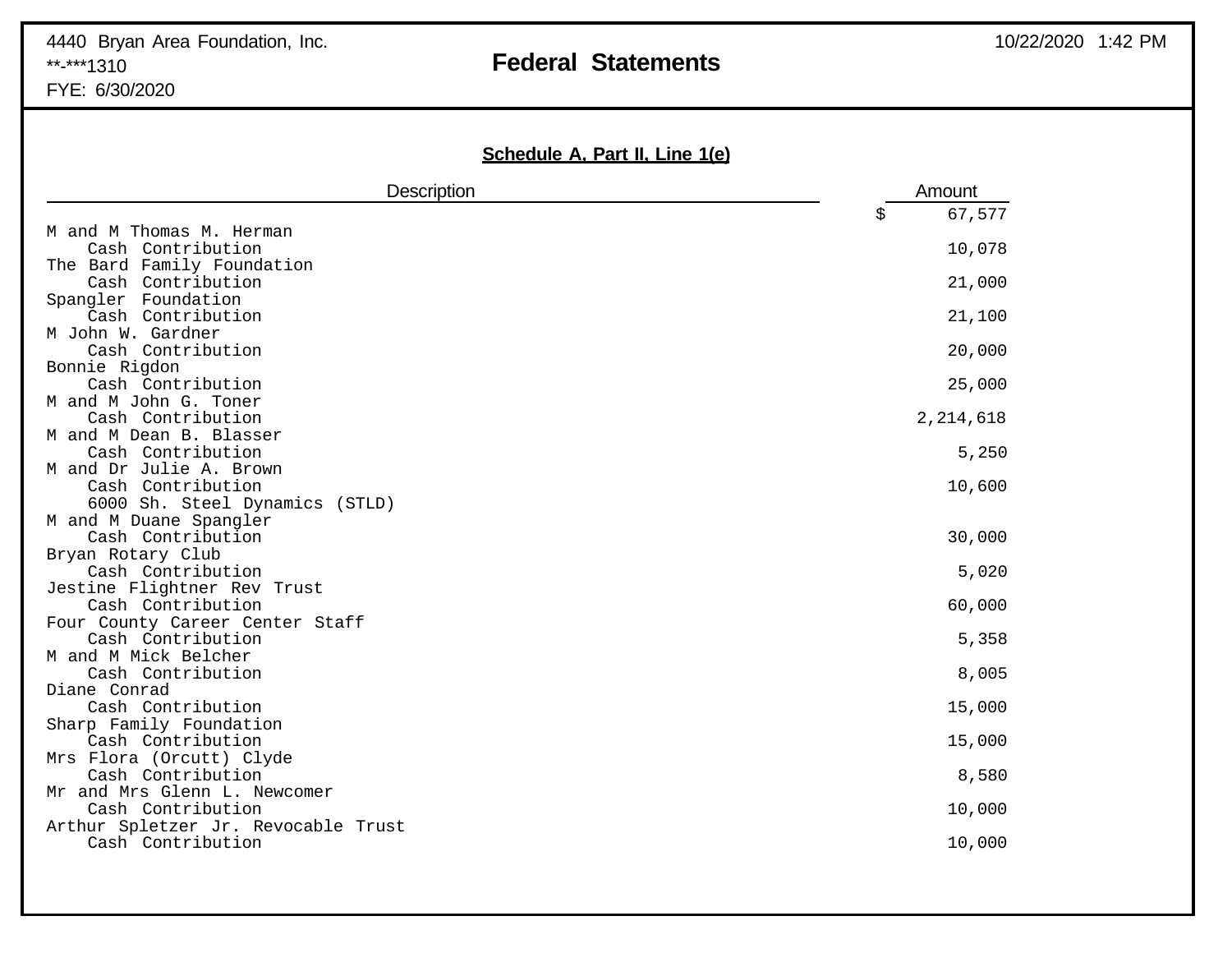## **Federal Statements**

FYE: 6/30/2020

| Description               | Amount                         |
|---------------------------|--------------------------------|
| and Mrs Chad Tinkel<br>Mr | Ş                              |
| Cash Contribution         | 25,975                         |
| Total                     | 2,588,161                      |
|                           | Schedule A, Part II, Line 8(e) |
|                           |                                |
| Description               | Amount                         |
| Interest and Dividends    | 644,759                        |